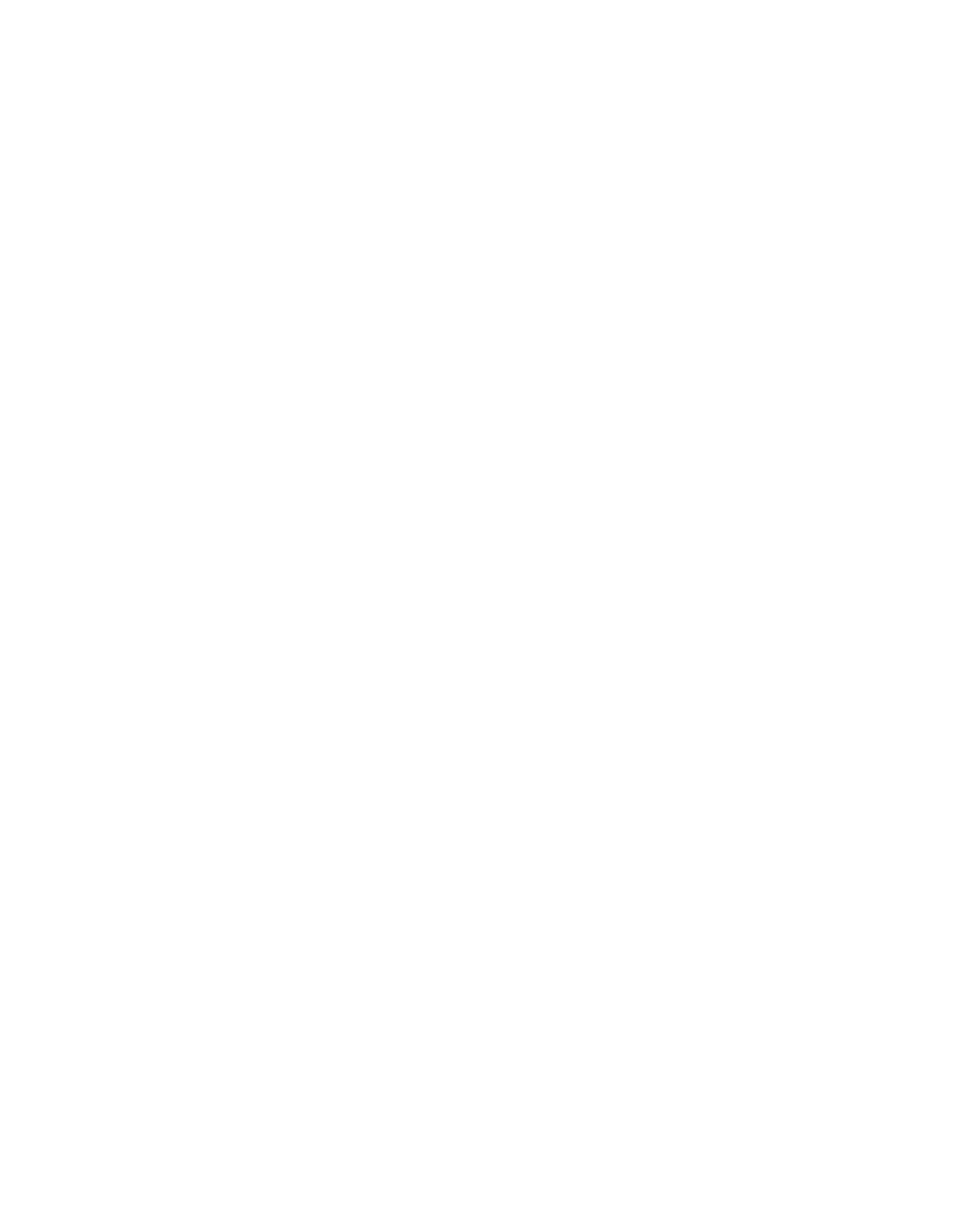TEMPORAL SHIFTS IN WEAPON FOCUS: COMPARING RETROGRADE AND ANTEROGRADE EFFECTS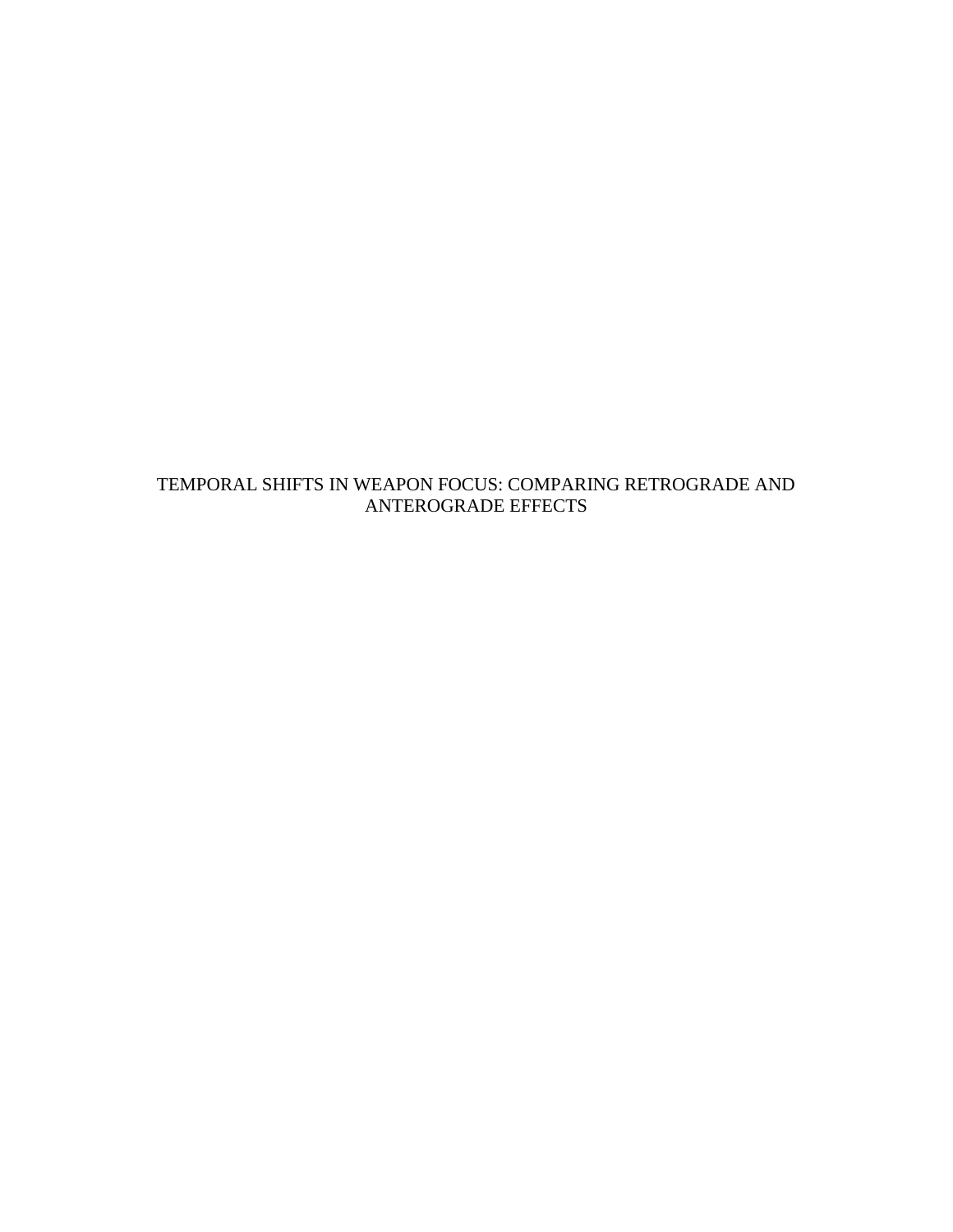### TEMPORAL SHIFTS IN WEAPON FOCUS: COMPARING RETROGRADE AND ANTEROGRADE EFFECTS

A thesis submitted in partial fulfillment of the requirements for the degree of Master of Arts in Psychology

By

William Blake Erickson National Park Community College Associate of Arts in Liberal Studies, 2007 Henderson State University Bachelor of Science in Psychology, 2009

> May 2012 University of Arkansas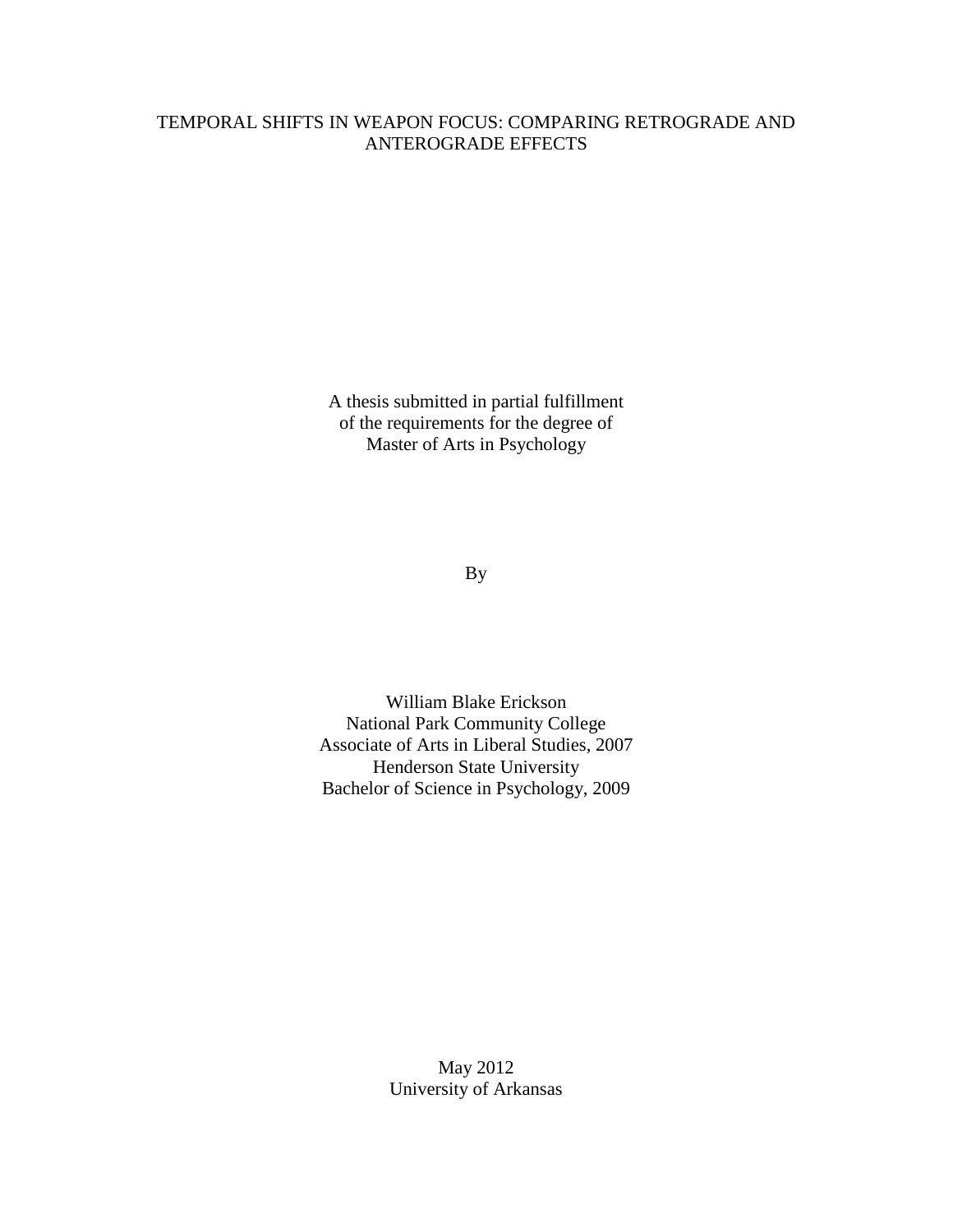### ABSTRACT

When an eyewitness suffers an impairment of memory for a criminal's face because the criminal used a weapon during the commission of the crime, this impairment is called the weapon focus effect. Literature provides two explanations for how this effect arises: some implicate the narrowing of attentional cues to the weapon during the commission of a crime because arousal of the victim increases, while others claim that the weapon is merely a novel object in most everyday contexts, and novel objects demand more attention than contextually appropriate ones. The current study employed a simulated crime paradigm taking place in a bar where a criminal brandished either a drinking glass (normal object), a rubber chicken (novel object), or a gun (weapon). Timing of the object's presentation was also manipulated such that it was visible before, after, or during the time when the culprit's face was visible. Target-present and target-absent lineups, cued-recall questions, and retrospective identification confidence questions were administered. The weapon focus effect was found on diagnosticity ratios of lineup selections when objects were presented after the face such that the glass was more diagnostic of suspect guilt than the gun or the chicken. When objects were presented in tandem with the face, the glass was only more diagnostic of guilt than the gun. Eyewitness confidence suffered most when the chicken was seen. Implications for current theories of weapon focus and public policy are discussed.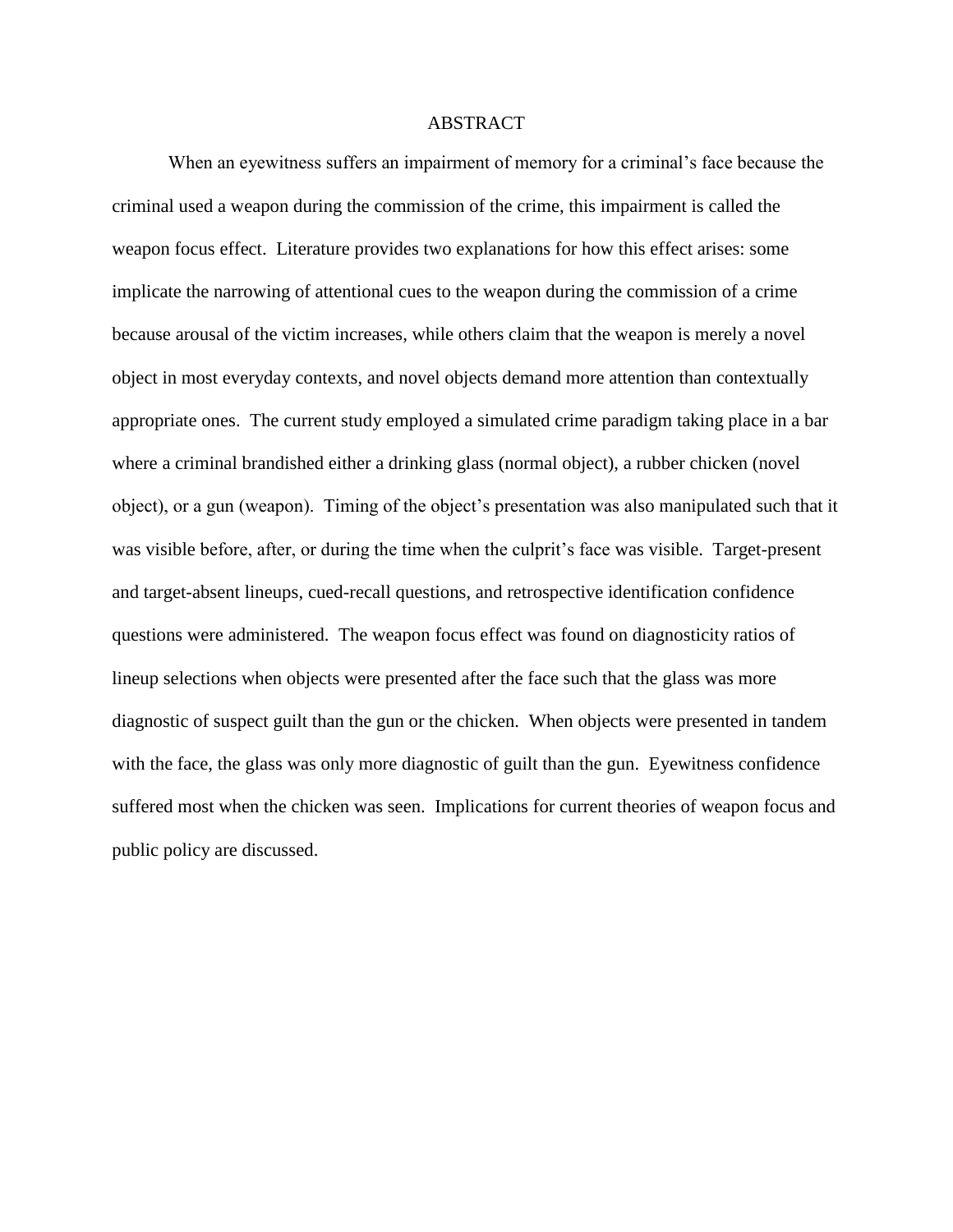This thesis is approved for recommendation

\_\_\_\_\_\_\_\_\_\_\_\_\_\_\_\_\_\_\_\_\_\_\_\_\_\_\_\_\_\_\_\_\_\_\_\_\_\_\_

\_\_\_\_\_\_\_\_\_\_\_\_\_\_\_\_\_\_\_\_\_\_\_\_\_\_\_\_\_\_\_\_\_\_\_\_\_\_\_

\_\_\_\_\_\_\_\_\_\_\_\_\_\_\_\_\_\_\_\_\_\_\_\_\_\_\_\_\_\_\_\_\_\_\_\_\_\_\_

to the Graduate Council.

Thesis Director:

Dr. James Michael Lampinen

Thesis Committee:

Dr. Denise Beike

Dr. Mathew Feldner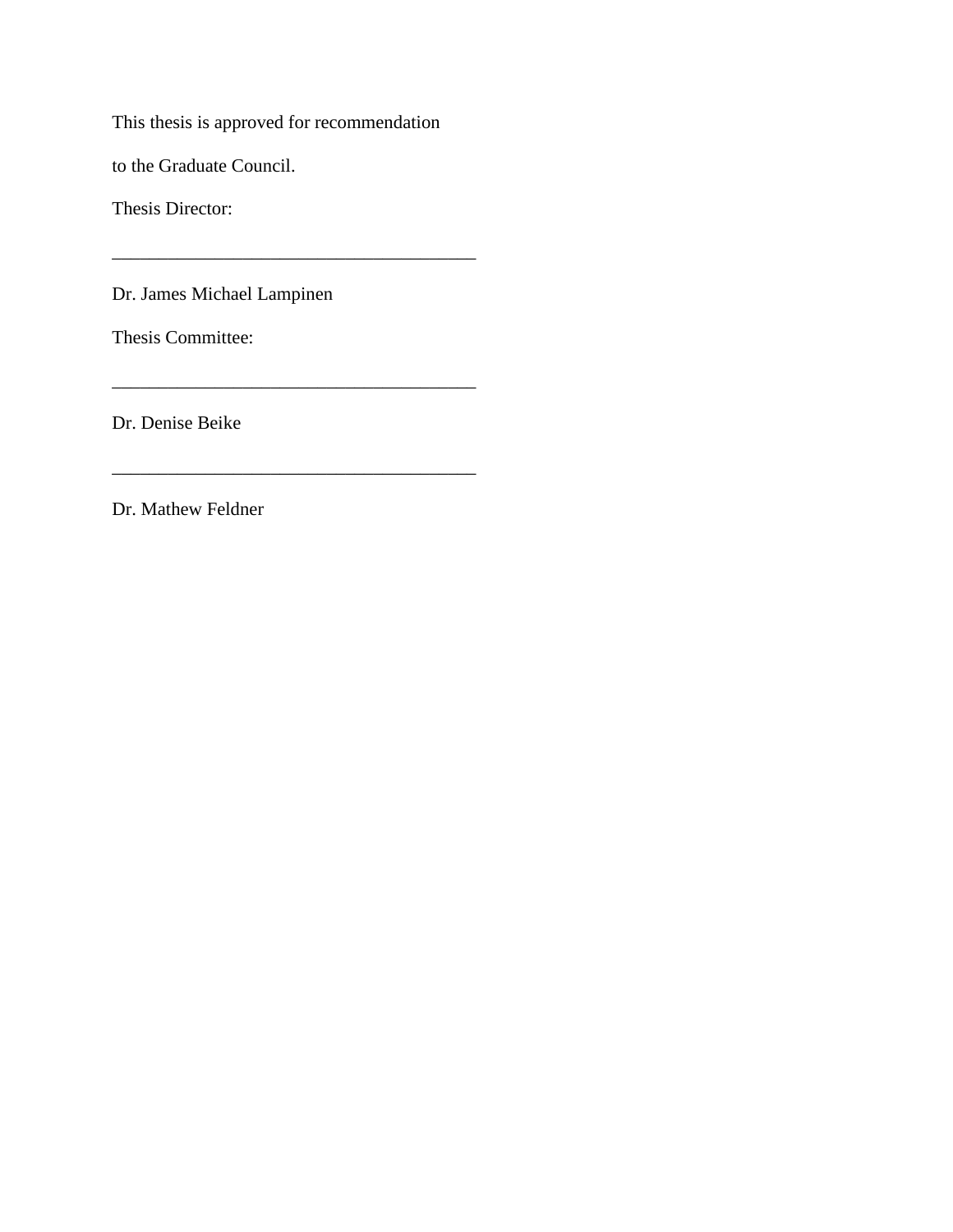### THESIS DUPLICATION RELEASE

I hereby authorize the University of Arkansas Libraries to duplicate this thesis when needed for

research and/or scholarship.

Agreed \_\_\_\_\_\_\_\_\_\_\_\_\_\_\_\_\_\_\_\_\_\_\_\_\_\_\_\_\_\_\_\_\_\_\_\_\_\_\_\_\_\_

William Blake Erickson

Refused \_\_\_\_\_\_\_\_\_\_\_\_\_\_\_\_\_\_\_\_\_\_\_\_\_\_\_\_\_\_\_\_\_\_\_\_\_\_\_\_\_\_

William Blake Erickson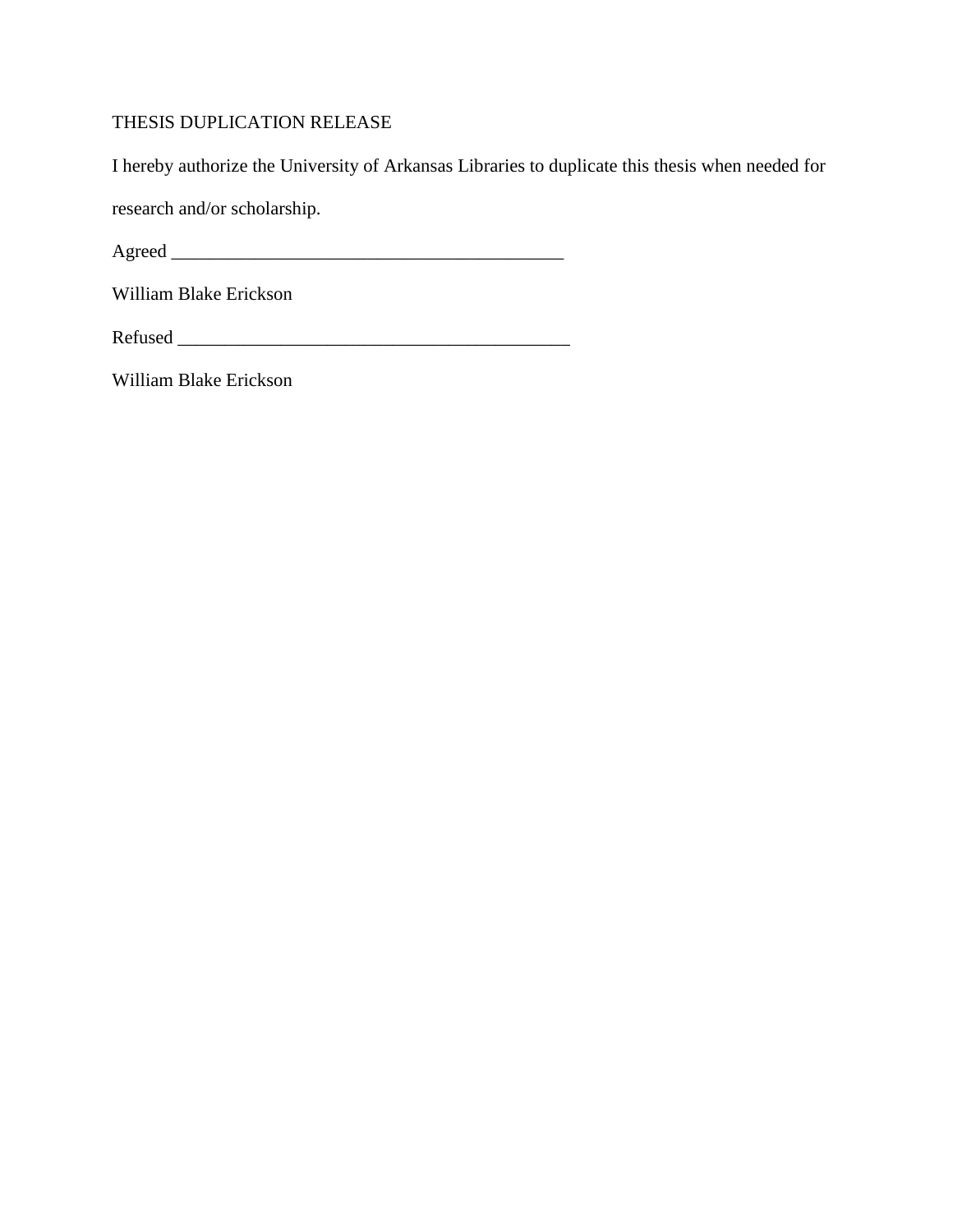### ACKNOWLEDGMENTS

Special thanks are due to my faculty advisor, James Michael Lampinen, for his help and dedication to my line of research and for his theoretical and methodological insight at every step in the process of investigating the weapon focus effect. Without him, this thesis would not have come to fruition.

Also, special thanks go out to the members of my thesis committee, Denise Beike and Mathew Feldner, for their diverse and unique perspectives on stress and cognitive functioning.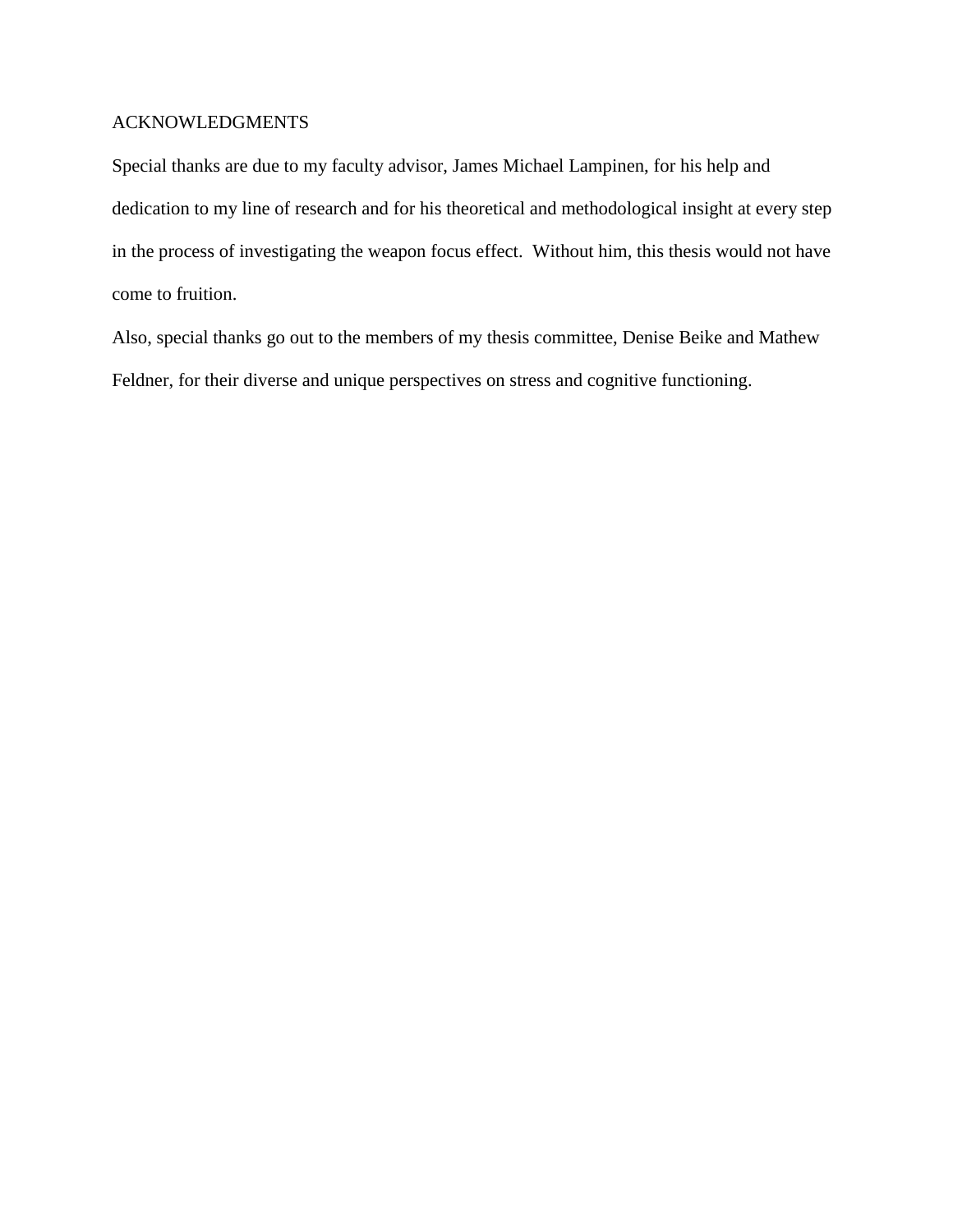## DEDICATION

This master's thesis is dedicated to all people who have been wrongfully convicted of crimes based on faulty eyewitness evidence. It is my sincere hope that the research presented herein will help prevent this kind of failure in the criminal justice system.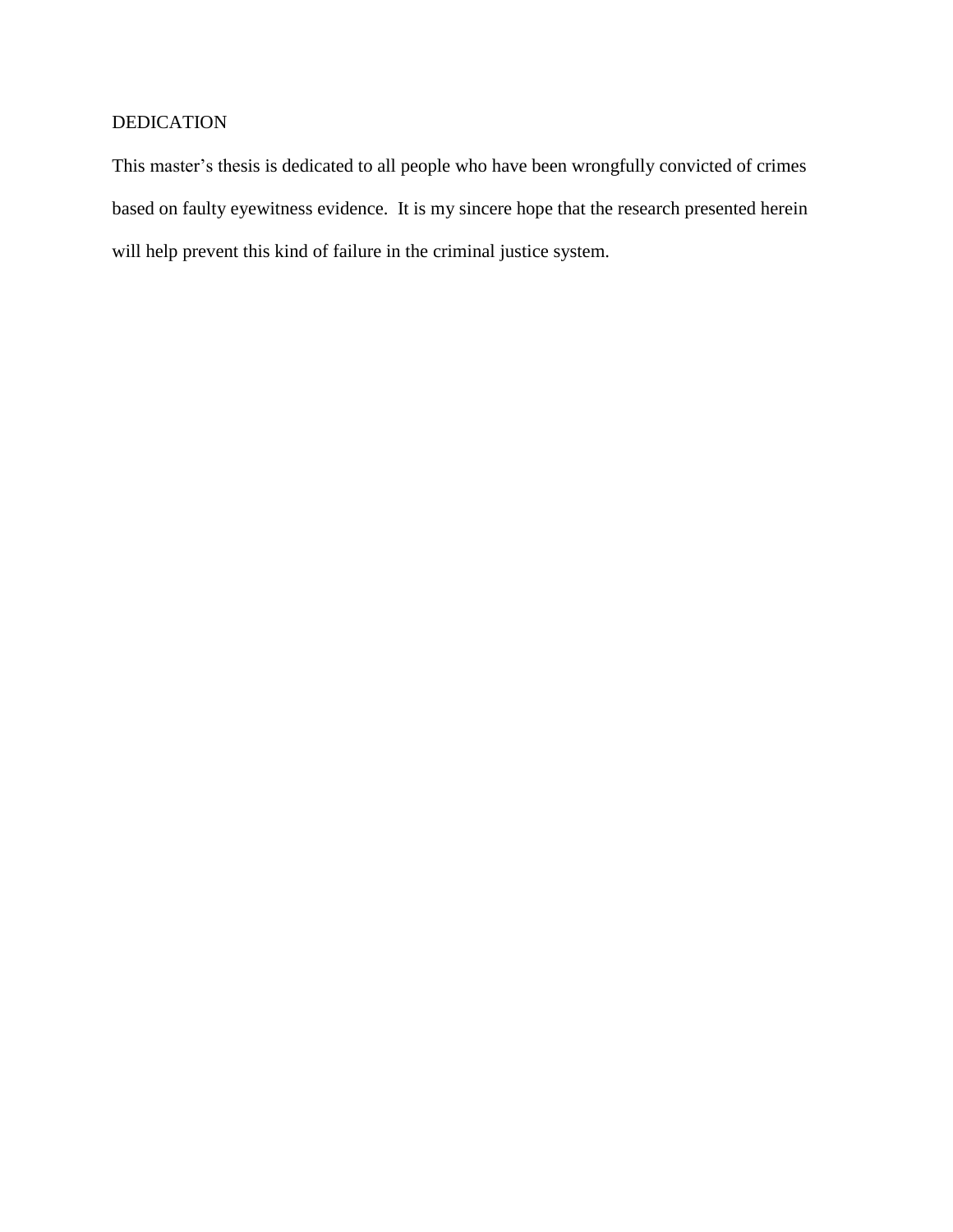# TABLE OF CONTENTS

| I. Temporal Shifts in Weapon Focus: Comparing Retrograde and Anterograde Effects | 1              |
|----------------------------------------------------------------------------------|----------------|
| A. Key Concepts in Eyewitness Research                                           | 1              |
| B. Early Investigations of the Weapon Focus Effect                               | $\overline{4}$ |
| C. The Roles of Threat and Arousal                                               | 7              |
| D. The Role of Unusualness                                                       | 16             |
| E. Temporal Manipulations                                                        | 31             |
| F. The Current Study                                                             | 34             |
| II. Methods                                                                      | 36             |
| A. Participants                                                                  | 36             |
| <b>B.</b> Materials                                                              | 37             |
| 1. Photographs and Slide Presentation                                            | 37             |
| 2. Photo Lineups                                                                 | 37             |
| 3. Post-Identification Questions                                                 | 38             |
| C. Procedure                                                                     | 38             |
| 1. Bartender Training                                                            | 38             |
| 2. Bartending                                                                    | 39             |
| 3. Experimental Slides                                                           | 39             |
| 4. Follow-Up Questioning                                                         | 39             |
| III. Results                                                                     | 40             |
| A. Threat/Surprise Manipulation Check                                            | 41             |
| <b>B. Target-Present Lineup Analyses</b>                                         | 44             |
| C. Target-Absent Lineup Analyses                                                 | 44             |
| D. Diagnosticity of Timing and Object Conditions                                 | 45             |
| E. Retrospective Questions                                                       | 48             |
| F. Cued Recall Questions                                                         | 50             |
| G. Multiple Choice Questions                                                     | 52             |
| IV. Discussion                                                                   | 53             |
| A. Lineup Analyses                                                               | 53             |
| 1. Target Present Lineups                                                        | 53             |
| 2. Target Absent Lineups                                                         | 55             |
| 3. Lineup Diagnosticity                                                          | 56             |
| <b>B.</b> Cued Recall Questions                                                  | 58             |
| C. Multiple Choice Questions                                                     | 59             |
| D. Implications for Theoretical Accounts of the Weapon Focus Effect              | 60             |
| 1. Temporal Manipulations of Weapon Focus                                        | 60             |
| 2. Lack of Weapon Focus Effect on Cued Recall                                    | 61             |
| 3. Target-Present and Target-Absent Lineups                                      | 62             |
| E. Applied Implications                                                          | 62             |
| F. Future Research                                                               | 64             |
| V. References                                                                    | 65             |
| VI. Figures and Tables                                                           | 69             |
| VII. Appendices                                                                  | 82             |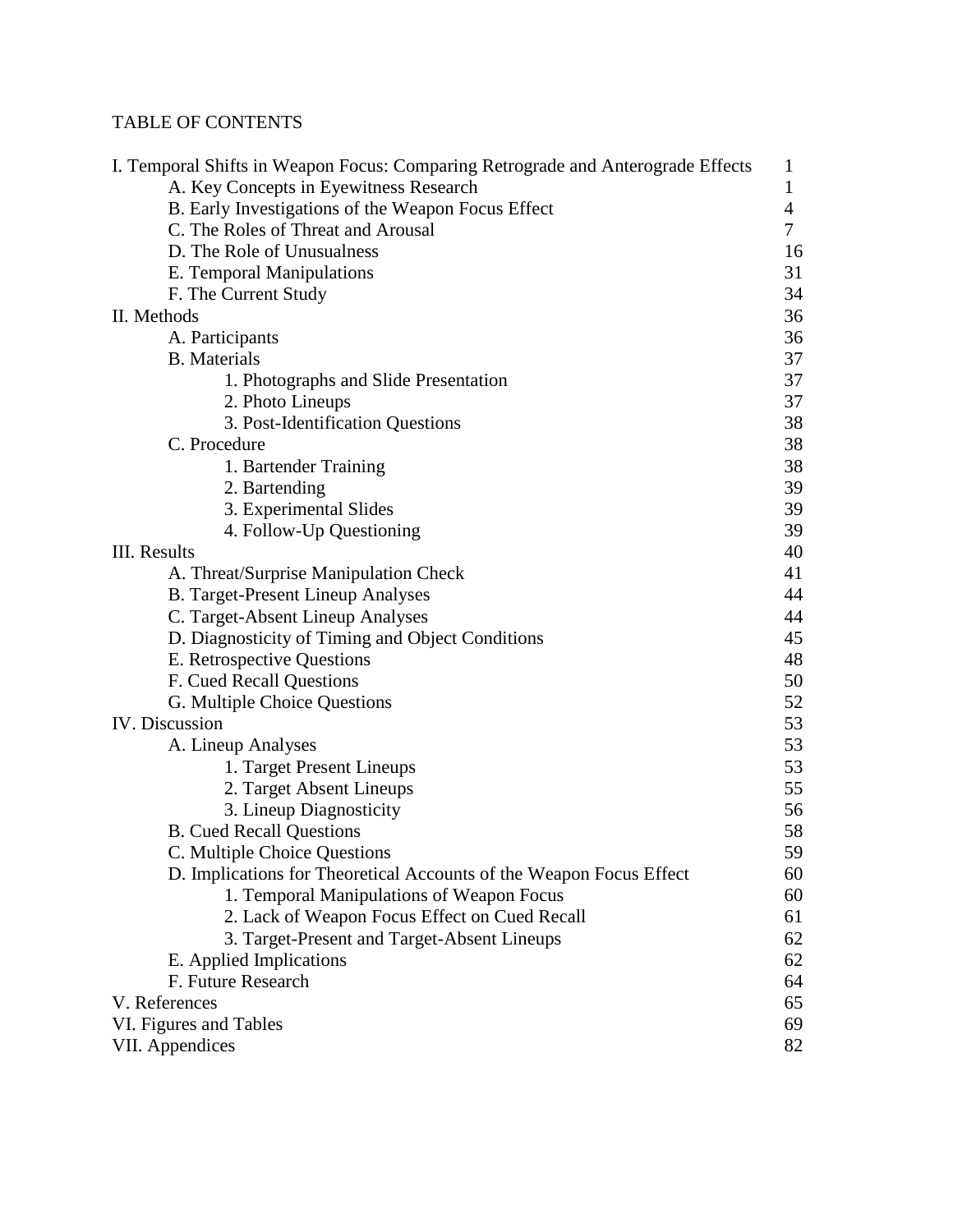#### **Temporal Shifts in Weapon Focus: Comparing Retrograde and Anterograde Effects**

The "weapon focus effect" refers to the tendency for the presence of a weapon in any setting to cause a decrement in memory for the appearance of the individual holding the weapon and for other details of the event where it was presented. The consensus is that the weapon draws the attention of the witness, distracting attention away from the perpetrator. The earliest antecedents of this paradigm in the field of experimental psychology originated from Hugo Münsterberg in the early  $20<sup>th</sup>$  century (Hothersall, 2004), but the effect was not systematically studied until the wave of eyewitness testimony research came in the 1970s (Memon, Mastroberardino, & Fraser, 2008).

Before describing the current study, a brief overview of the major concepts in eyewitness research that are pertinent to studying the weapon focus effect will be provided. Following this will be a review of the seminal literature in weapon focus that will present the standard research paradigm and several experiments that have explored the roles of arousal, object unusualness, and timing of the object's presentation in eyewitness memory. Finally, the current research will be outlined, and results will be discussed.

### **Key Concepts in Eyewitness Research**

The aim of experiments using eyewitness paradigms is to empirically test facets of cognition such as memory and attention in scenarios that replicate crimes and judicial procedures. This relationship also runs in the opposite direction: criminal investigations involving eyewitnesses depend on the basic cognitive functioning of the eyewitness. To outline how psychological phenomena in the legal realm should be studied, Wells (1978) proposed that two distinct subsets of variables exist in applied eyewitness research: system variables, which are practices used by law enforcement officials including method of suspect lineup administration,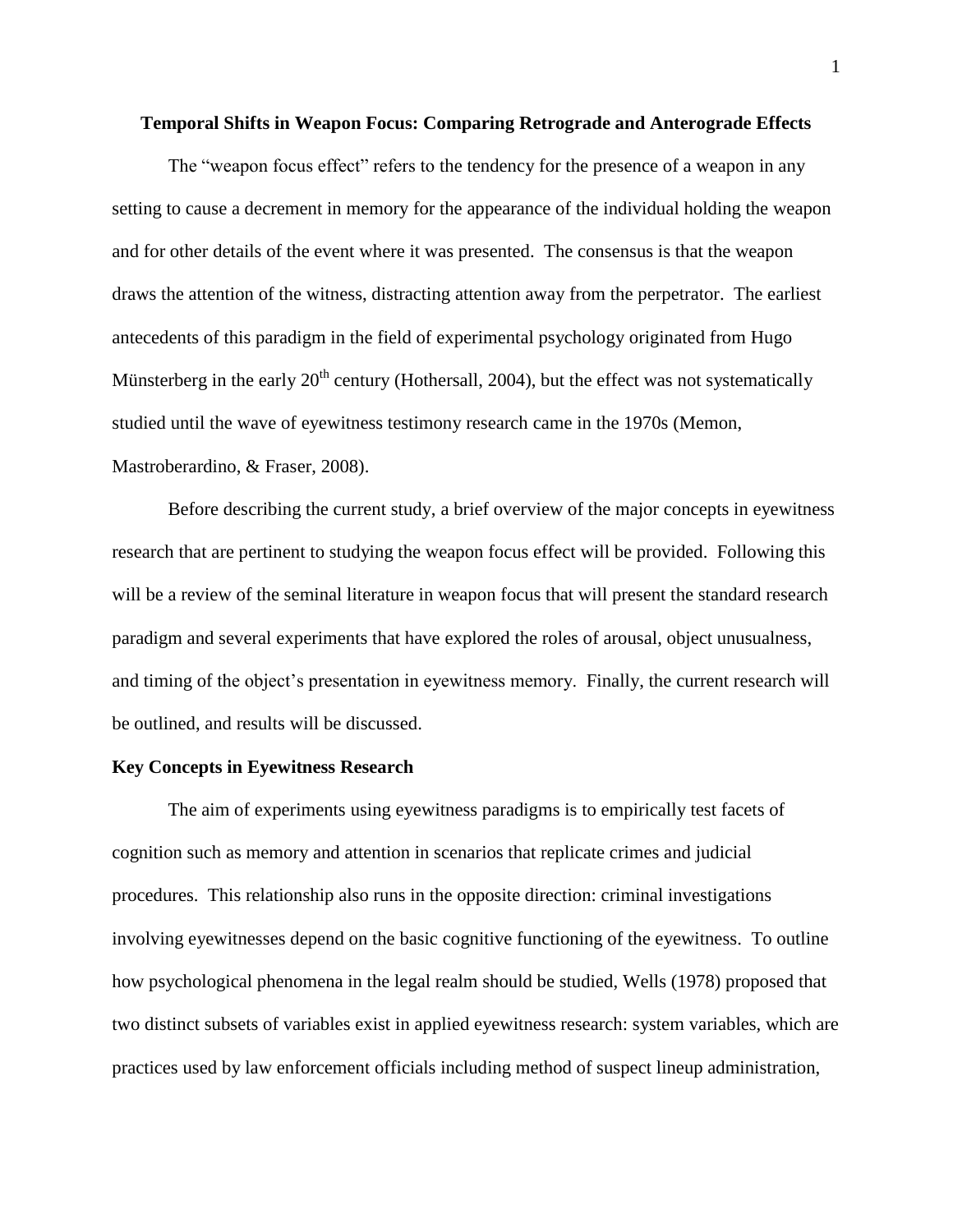interrogation tactics, and other procedures, and estimator variables, which are variables uncontrollable by law enforcement such as distance between the suspect and the witness, whether the suspect was wearing a disguise, and, of theoretical interest to the current proposal, the presence of a weapon during the commission of the crime. Wells concluded that, due to their volatility and unpredictability, estimator variables research is less helpful than system variables research because refining practices of law enforcement officials is a more utilitarian venture that can lead to reforms in the criminal justice system.

Lineup type and method of administration are two of the system variables Wells described. In eyewitness research, the two major types of lineups presented to witnesses for identification are target-present and target-absent lineups. They provide researchers with unique dependent measures in their research: Target-present lineups have a correct individual to select, and therefore give researchers a hit-rate to measure, but target-absent lineups have no correct answers, so rejection of the lineup is the only correct decision. It's worth noting that in the real world, criminal investigators do not know whether their lineup is target-present or target-absent, so unbiased witness instructions ("The perpetrator may or may not be among the photographs you see…") lead to more correct rejections of target-absent lineups and higher correlations between identification accuracy and confidence than biased instructions (Cutler, Penrod, & Martens, 1987; Lindsay & Wells, 1985).

The decision-making processes of witnesses when presented with a lineup tend to be governed by either relative or absolute judgments about the similarity of the individuals in them to the target whom the eyewitness remembers (Lindsay & Wells, 1985; Wells, 1984). Relative judgments are made when an eyewitness examines all of the individuals in the lineup, comparing each to the others. Relative judgments are more common in simultaneous lineups (i.e., the target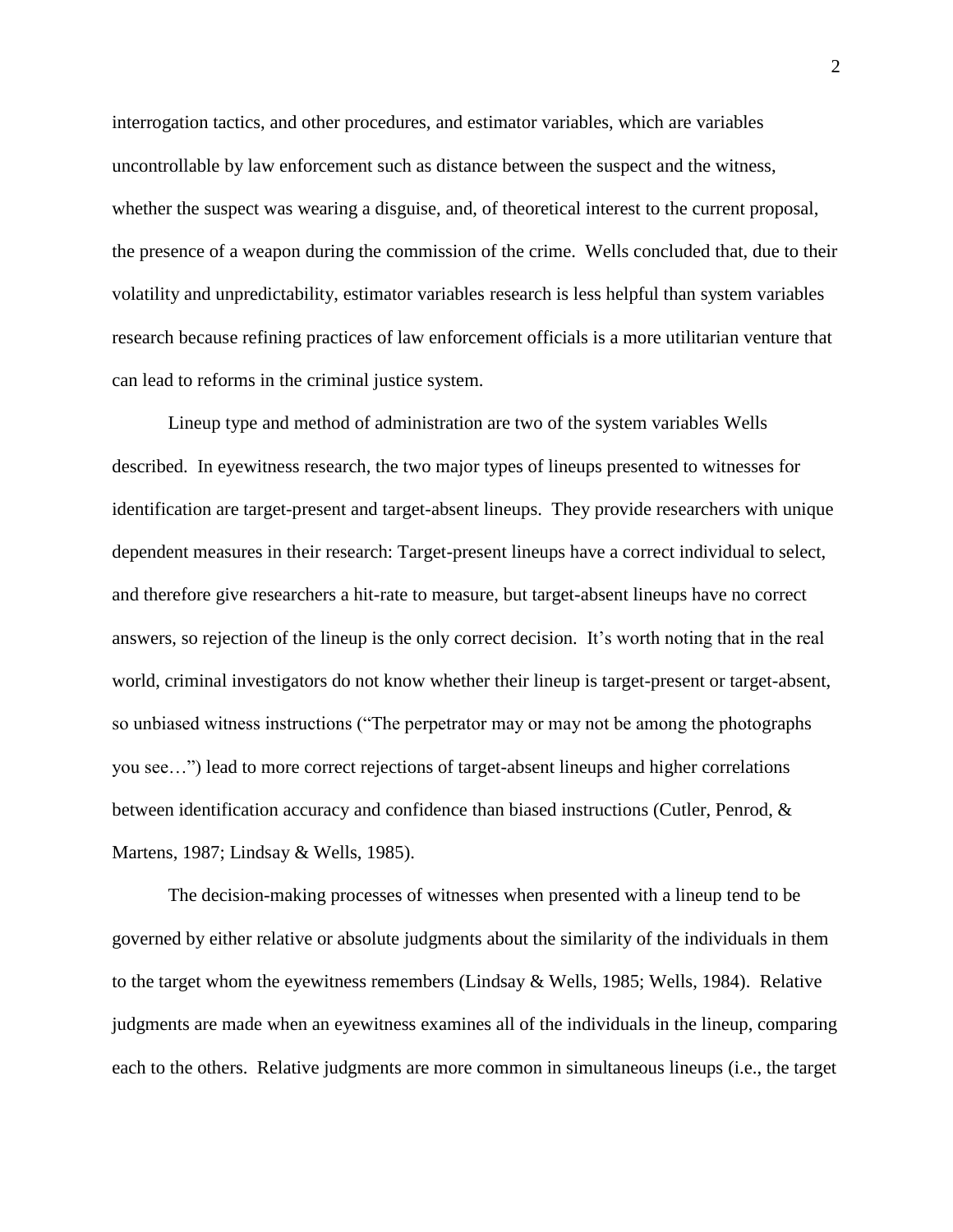and the foil individuals are all visible at once), and involve the witness choosing the member of the lineup who most closely resembles his or her memory of the culprit. In a target present lineup, this strategy may be acceptable, since the suspect really is guilty. But in a target absent lineup it is problematic, because even in a target absent lineup *someone* will be closer to the witness's memory than all the other choices. Absolute judgments, however, are made when the eyewitness is forced to choose an individual who most closely matches their memory for the suspect without seeing other individuals at the same time. Sequential lineups tend to produce the most absolute judgments because witnesses view each photo individually, rejecting those that do not match the target, until a match is found (Carson & Gronlund, 2011). As such, these judgments produce far fewer false alarms than relative judgments because the decision criterion is more conservative.

The final important components of eyewitness research are the diagnosticity and fairness of lineups. Diagnosticity is rooted in Bayesian statistical analysis and refers to the ratio of correct identifications of suspects in target present lineups to mistaken identifications of suspects in target absent lineups (Wells & Lindsay, 1980). Lineup diagnosticity calculations provide an indication of how likely it is that someone is guilty given that they were identified in a lineup. More specifically, if the diagnosticity of a lineup is K, then, if a suspect is chosen from a lineup, there are K-to-1 odds that the suspect is guilty.

A lineup is fair if an eyewitness selecting an image from a target-absent lineup has no better chance of selecting the suspect than one of the foil individuals (bear in mind that, since not every suspect is guilty, the suspect is not always the target). To accomplish this, a fair lineup should include the suspect and foils chosen based on their correspondence not to the suspect but the verbal description provided by the eyewitness (Luus & Wells, 1990). Although diagnosticity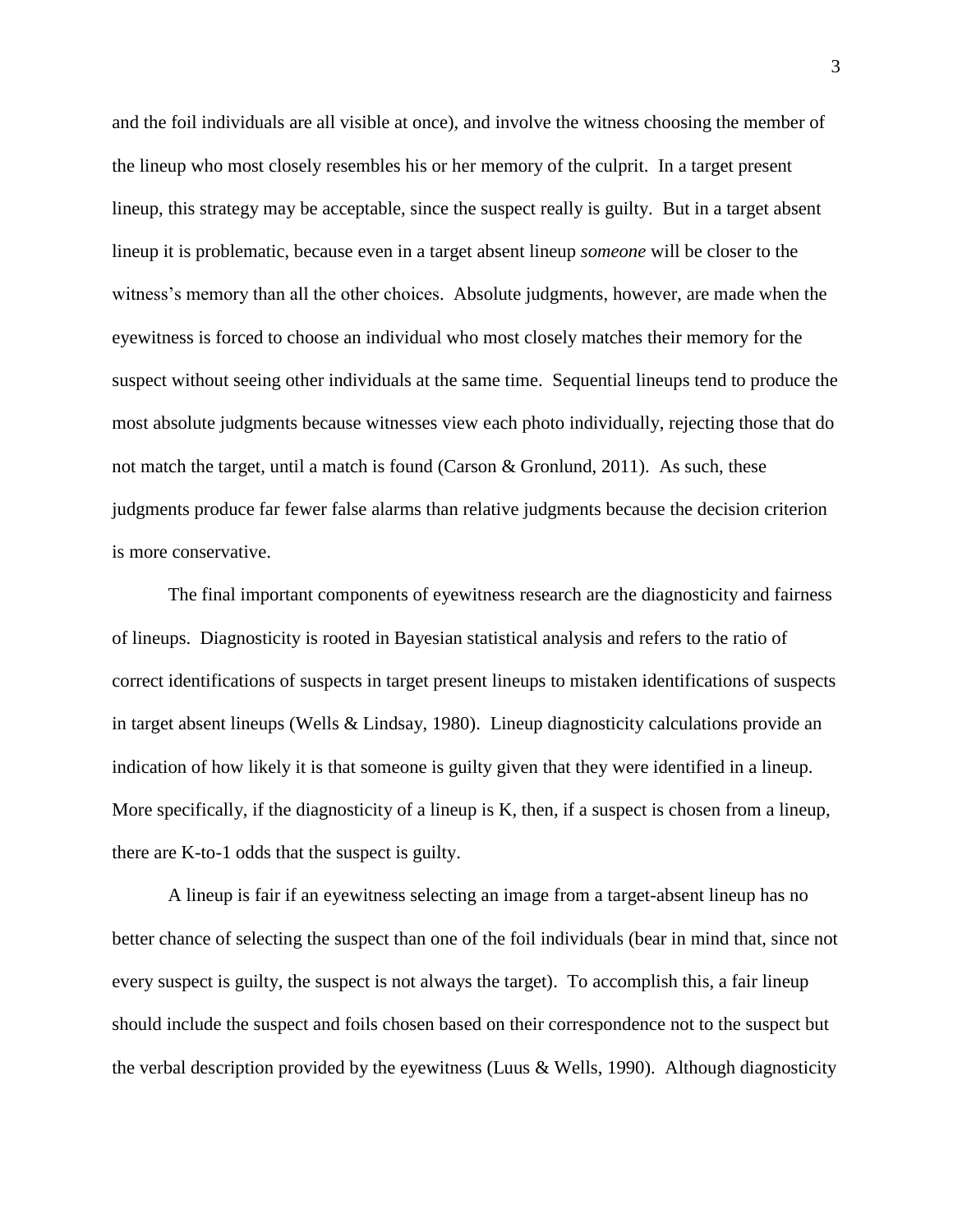and fairness are related, diagnosticity is not necessarily a direct measure of fairness. For example, if one member of a set of identical sextuplets is suspected of a crime, a lineup containing the suspect and the five siblings would be fair (i.e., each would have an equal chance of getting chosen), but this lineup would have very low diagnosticity. However, a very unfair lineup featuring an African American suspect and five Caucasian foils would also have low diagnosticity.

The sections that follow will cover several topics related to the weapon-focus effect specifically. After early experiments employing the typical weapon-focus paradigm have been described, seminal research on the independent roles of threat and object unusualness on the effect will be outlined in detail. Research dealing with timing of the weapon presentation will also be included as grounds for the current study's principal investigation. Finally, an overview of the current study will be given.

#### **Early Investigations of the Weapon-Focus Effect**

Johnson (1977) conducted the first major eyewitness study to compare the impact of threatening or non-threatening live scenarios on eyewitness performance. The key to generating threat in this study was that one condition featured an object that appeared to have been recently used as a weapon and the other condition used a similar object that did not appear to have been used as such. Participants were recruited for what was ostensibly an experiment in learning. While in the waiting area, they overheard a conversation between two confederates posing as an experimenter and participant. In half of the conditions, the conversation was hostile and followed by crashing sounds, culminating in the exit of the participant confederate holding a bloody letter opener. In the other half, the conversation was neutral and followed by crashing sounds after which the participant confederate exiting with grease on his hand, which was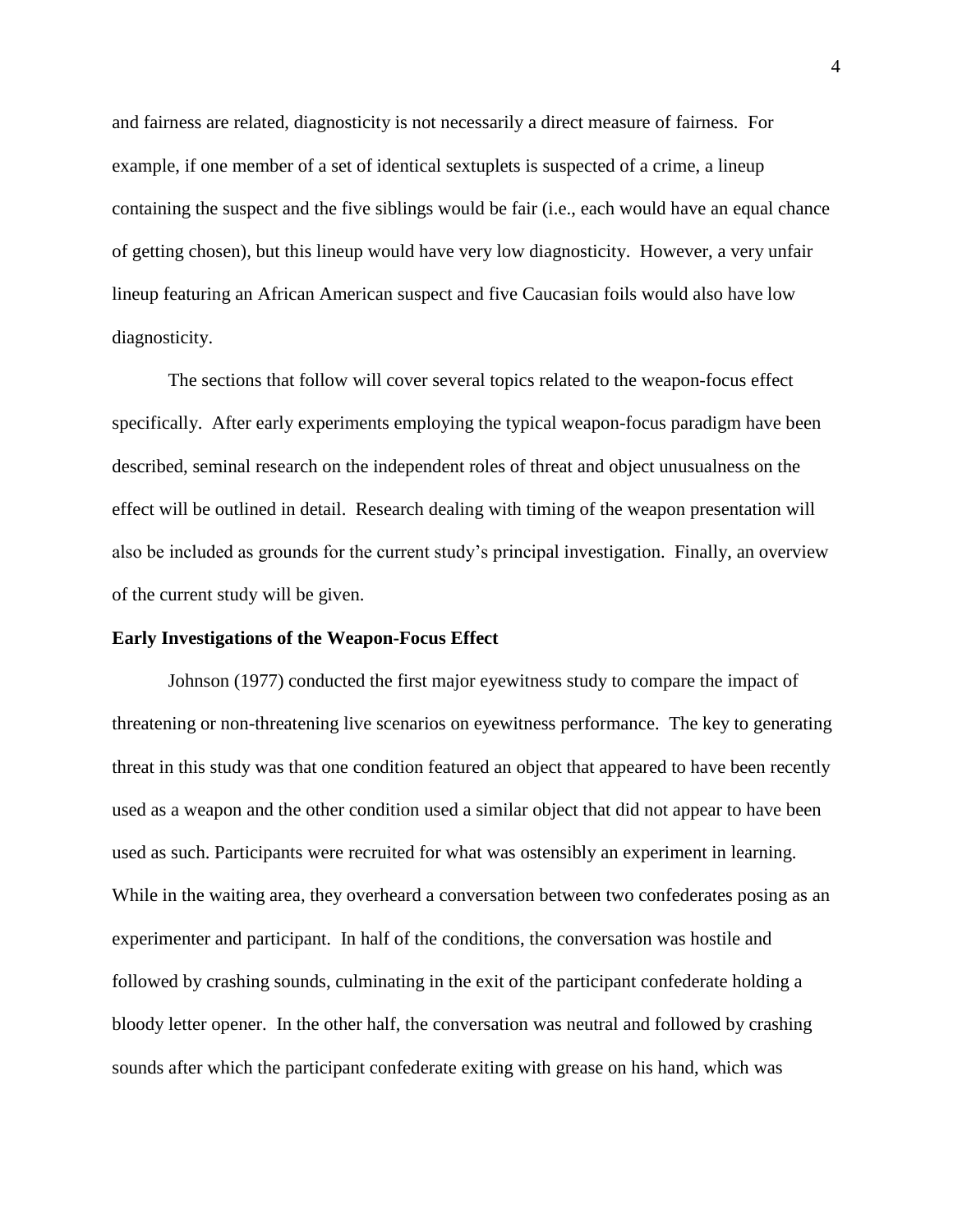holding a pen. To enhance realism and arousal further, the high arousal condition's confederate experimenter was dressed as a police officer while in the non-threatening condition the experimenter wore a white lab coat. In each condition participants were then informed that the participant who just left committed a crime in the lab room and that they must help identify the suspect. Each was first administered the Byrne Effectance Arousal Scale to measure arousal levels. A further manipulation involved timing of the eyewitness interrogation and presentation of the mug-shot book: half of the participants were interviewed immediately and the others were interviewed one week later. The interview questions consisted of open-response and cued-recall items pertaining to the event and target individual. A main effect of arousal condition on scores from the arousal scale was found, with males reporting the greatest positive arousal and females reporting greater negative arousal. A main effect of arousal condition on free recall was also found such that the low arousal condition produced the greatest number of correct details freely recalled. The author also found a significant main effect of timing on recall of the event such that immediate interrogation produced more details than the delayed interrogation. Also of interest was a significant arousal by sex interaction demonstrating that male witnesses gave more accurate descriptions of the target in the high arousal condition and women gave more accurate descriptions of the target in the low arousal condition.

This study is the earliest to demonstrate the weapon-focus effect, even though the author did not label it as such at the time. It is also one of the earliest to attempt simulation of police procedure in collecting data; namely, a realistic mug-shot book was used for lineup administration and an experimenter was dressed as a police officer in the threatening condition (although this latter feature has rarely been used since). Because participants in the threatening condition actually believed that they were participating in a criminal investigation of a violent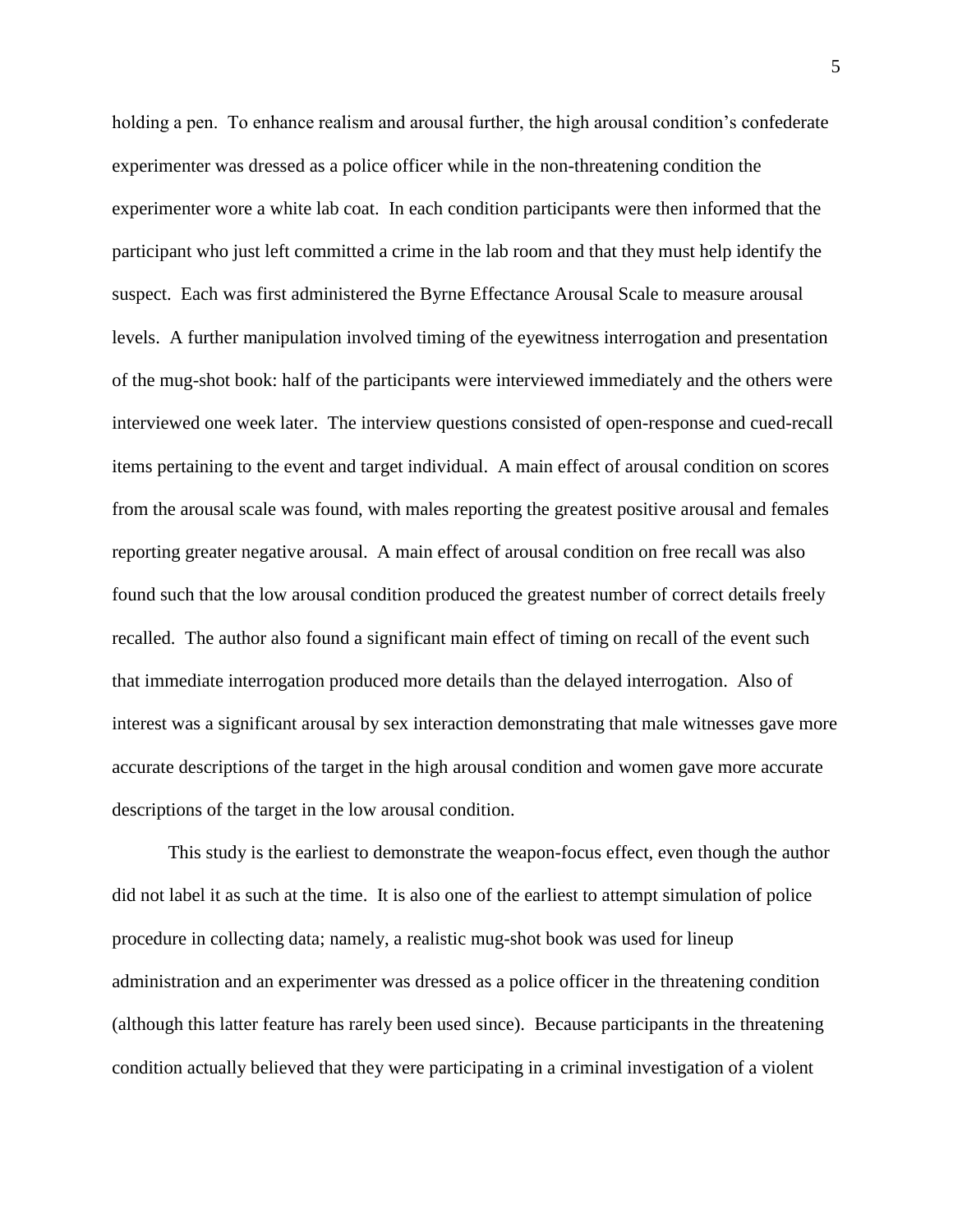assault at the time of data collection, modern ethical standards would prevent use of the levels of deception used in this study today. Thus, the strong effects uncovered in this study are a glimpse at a kind of forbidden fruit that researchers of weapon-focus cannot truly replicate today. However, the basic paradigm comparing weapons to other objects has remained unchanged.

A meta-analysis by Steblay (1992) of 12 weapon focus studies using the basic paradigm establishes a medium effect size of weapon-focus on accurate recall for perpetrator features (.55) and a small effect size on lineup identification accuracy (.13) when weapon-present and weaponabsent conditions were compared. Modes of presentation also produce different effect sizes, such that videos of simulated crimes had the lowest effect size, followed by slide presentations, and the greatest effects came from live, staged events. These live events also produced the greatest arousal effects, while slide and video presentations produced moderate effects. The lowest arousal levels were generated by studies using weapons but where no crime was committed (i.e., the weapon was not used as such). Among studies using a lineup identification task, the greatest effect size was found in target-absent lineups  $(h = .43)$  while a small effect size was generated by studies employing a target-present lineup ( $h = .12$ ). However, it's worth noting that only four studies utilizing a target-absent lineup were included in the meta-analysis, with only one of these being a published study (Maas & Köhnken, 1989); therefore, more research into the different effects on target-absent lineups and target-present lineups should be performed. Finally, the wide range of age groups used in every weapon-focus study reveals that the effect is generalizable among all age groups and different sample populations.

Steblay (1992) admitted that the weapon focus effect is moderate, but qualifies this by stating its significance given that weapon presence is one of many variables that can influence eyewitness memory. Also, although many more articles on the weapon focus effect have been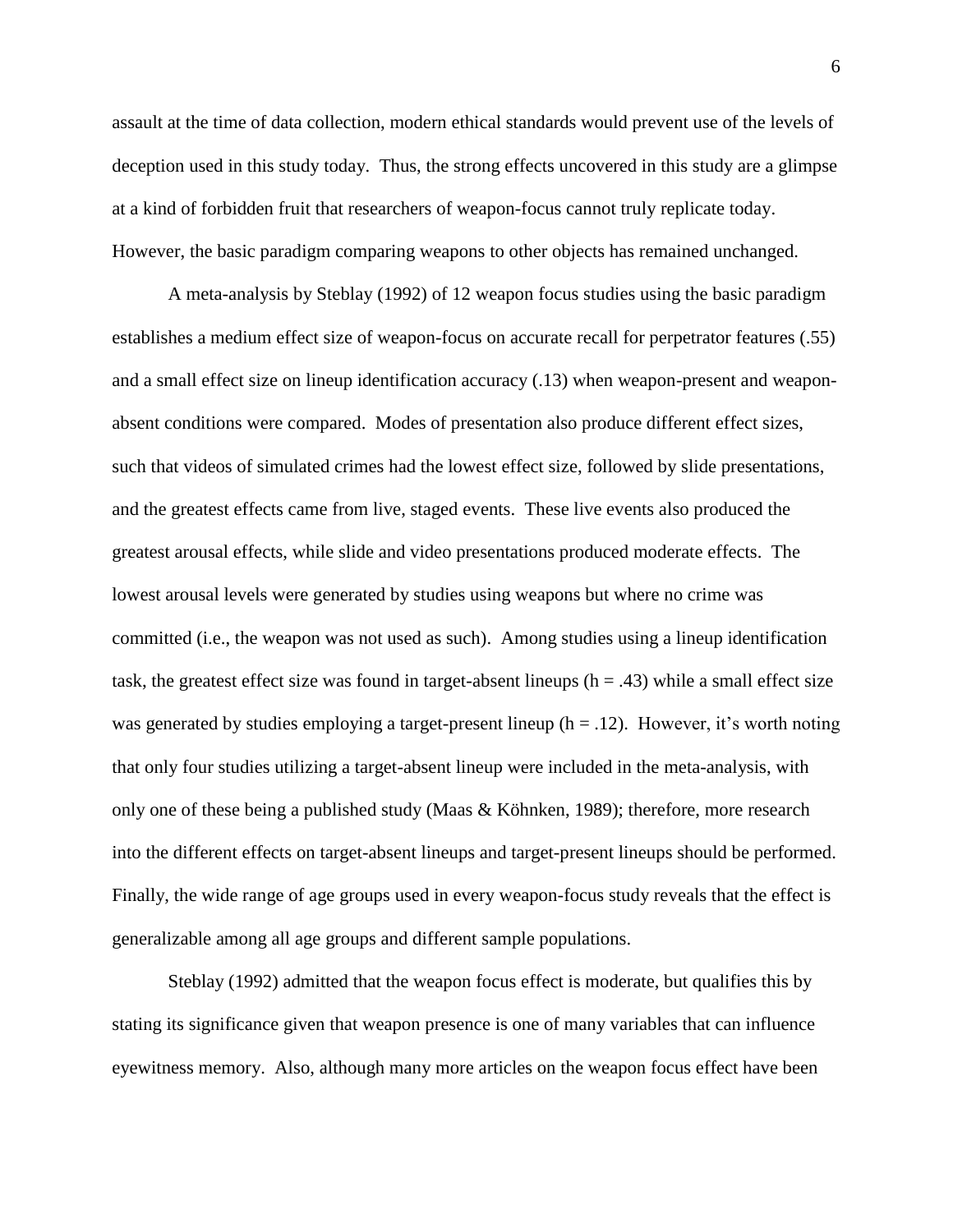published since the year her meta-analysis was carried out, the author was able to show unequivocally in even a small sample of the 12 studies available at the time that the effect is consistent. Some of these classic studies and more recent ones investigating further aspects of the effect will be reviewed in the following sections.

### **The Roles of Threat and Arousal**

An early component thought to contribute to the weapon focus effect is increased arousal. Easterbrook (1959) proposed that behavior is governed by the myriad of environmental cues an individual encounters in a given setting. These cues work by first attracting attention, demanding some response, and then conditioning an association between the cue and the response. Arousal and stress work by narrowing the range of potential cues that an organism will attend to  $-$  or, utilize – in a given situation down to the most central details of that context so that the organism might behave in the most adaptive way possible. All remaining cues are considered peripheral and are not attended. No great intuitive leap is required to apply this to the classic weapon focus scenario: when a robber points a gun at a stranger in an alley, the gun and the hand holding it become the most central cues of the situation, and the face is peripheral. In other words, when just surviving becomes the most important outcome of the situation, making note of the robber's face for future reference becomes less important.

Much research in eyewitness memory has concentrated on studying the degrees to which heightened arousal enhances and degrades memory. Deffenbacher et al. (2004) explored this by conducting a meta-analysis on 27 studies of eyewitness memory involving stress. Inclusion criteria required that studies have both a facial recognition task (i.e., a lineup selection task) and a free recall task for the witnessed individual. The meta-analysis revealed that heightened stress has a very deleterious effect on lineup selection accuracy. When broken down between target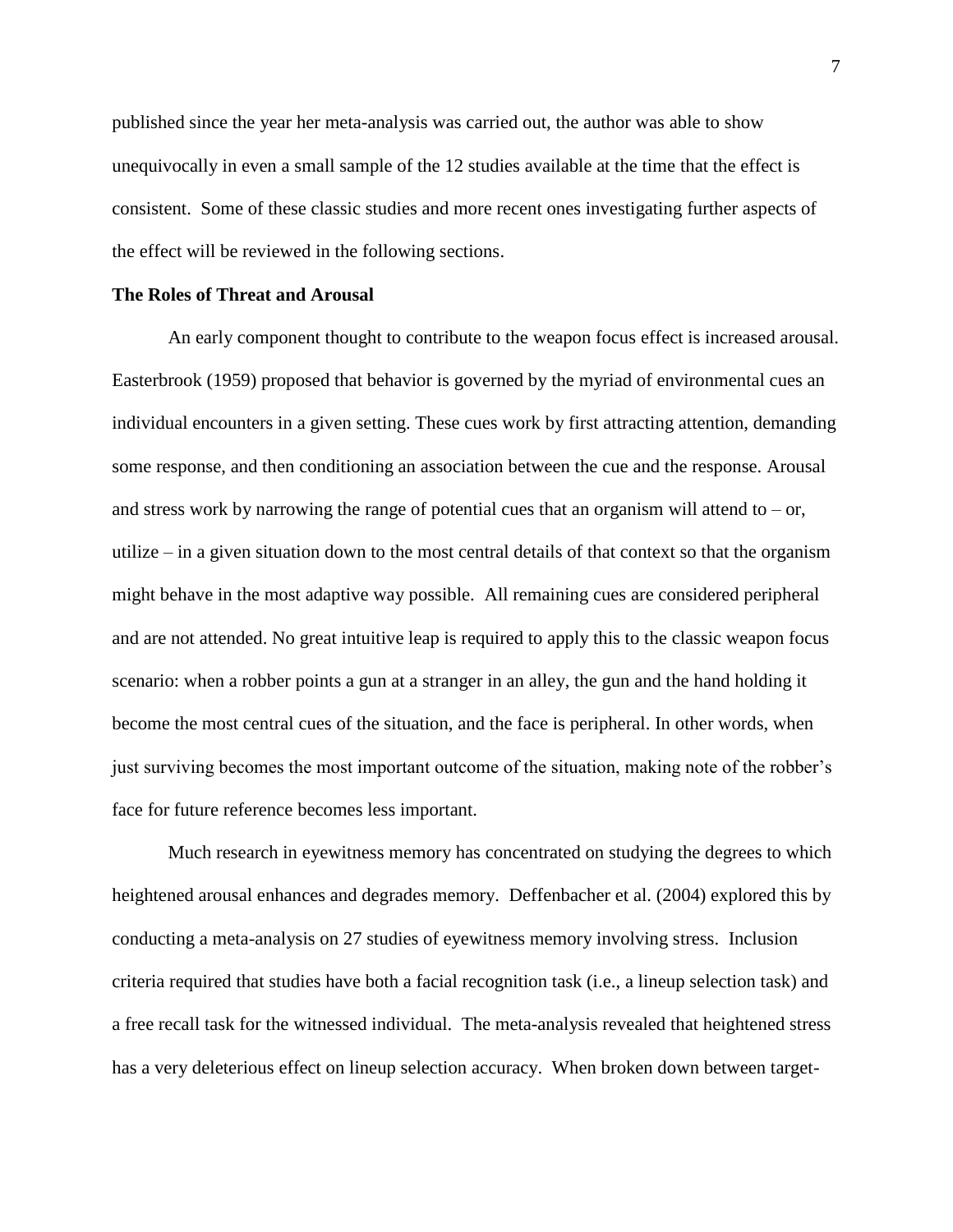absent and target-present lineups, the greatest effect seemed to stem from accurate selection from target-present lineups while correct rejection of target-absent lineups remained unaffected. Heightened stress also impacted eyewitness recall, and further analysis showed the effect was greater on cued-recall questions than on free-recall questions.

Perhaps producing more helpful insights than Easterbrook's (1959) cue-utilization hypothesis, this analysis of several studies provides confirmatory evidence that stress causes reduced attention given to peripheral visual stimuli. Importantly to the applied eyewitness memory researcher, the effects are stronger on recognition than on recall. This replicates in the broader domain of eyewitness research the finding Steblay (1992) found specifically within the weapon focus effect. It also shows that situational stress does affect memory performance.

Johnson (1977) makes a strong case for the role of arousal in the weapon-focus effect. Although he discovered that men and women performed differently when arousal levels were manipulated, whether arousal impacts witnesses of the two genders differently is still a point of contention in eyewitness testimony research. However, his predictions based on the cueutilization hypothesis were confirmed. One interesting avenue unexplored by the study would have been to have a neutral conversation followed by the bloody hand with letter-opener and a hostile conversation followed by the greasy hand with fountain pen condition. This may have primed individuals for a threatening situation that would have amounted to nothing and viceversa. This object-unusualness as a function of context will be discussed later.

Respectfully disagreeing with Wells' (1978) contention that system variables deserve more attention by researchers than estimator variables, Cutler, Penrod, and Martens (1987) empirically tested several system and estimator variables. Their belief was that studying estimator variables would help shed light on their effect on eyewitness reliability, and this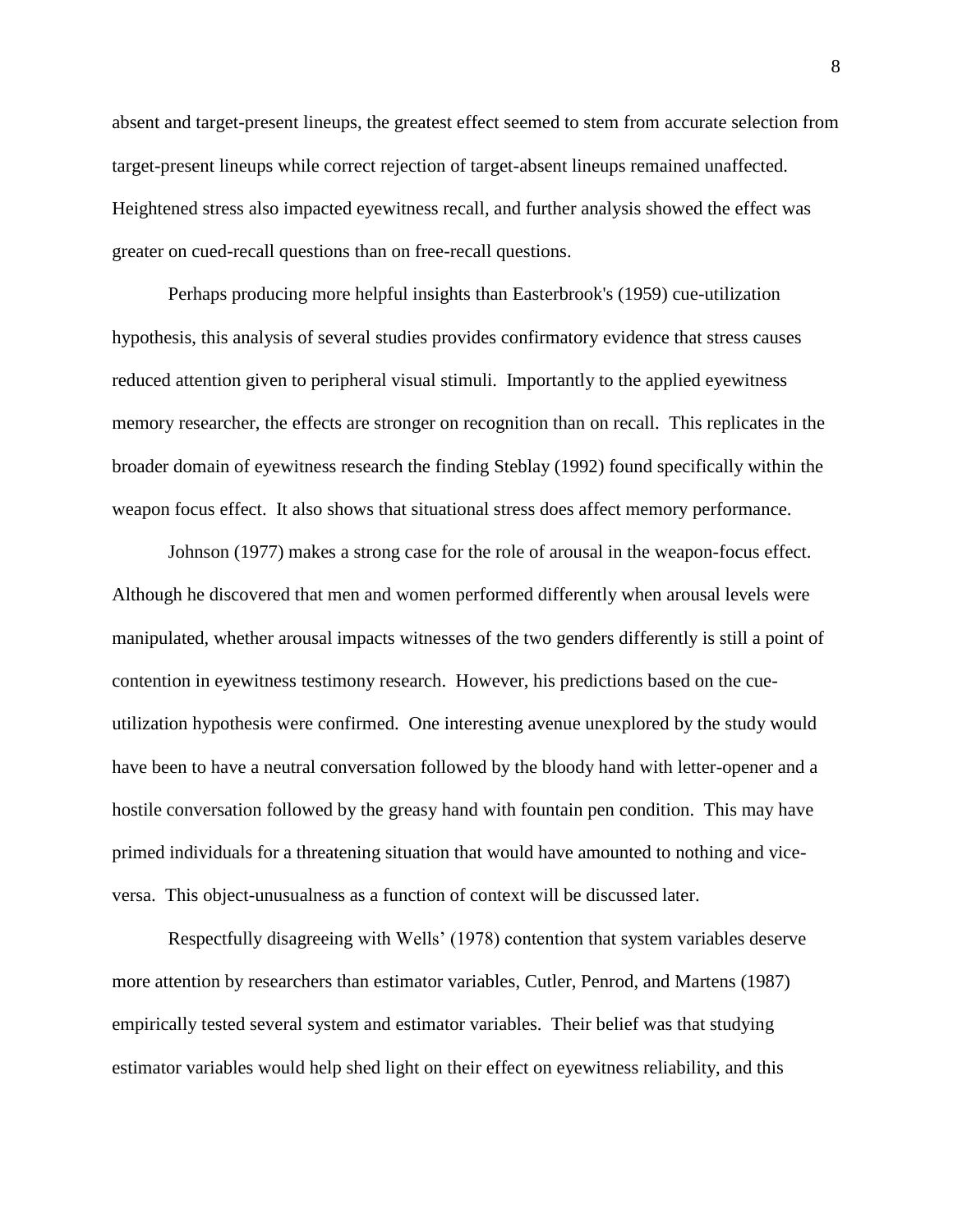knowledge would lead to "more informed decisions" (p. 235) in the jury room. The researchers conducted a large between-subjects design in which participants viewed videos of staged crimes and later undergo witness questioning and lineup identification procedures. In all, 15 different system and estimator variables were manipulated, including weapon visibility and arousal level. No main effect of arousal level on lineup identification accuracy was found, but a main effect of weapon visibility was found such that the high visibility condition produced lower identification accuracy than the low visibility condition. Neither variable had an impact on selection confidence or choosing rate (i.e., whether a photo from the lineup was actually chosen by the witness). The other pertinent effect was of arousal level on perceived viewing time, where participants who viewed the highly arousing video perceived that the video was shorter than the video in the low-arousal condition. In reality, both videos were approximately 30s each. This study provided more support that arousal levels and weapon presence impact eyewitness performance. Unfortunately, rather than using a true weapon-absent condition, the authors opted to have the weapon outlined in the pocket of the suspect in the low-visibility condition. Effects of weapon on arousal and memory performance may have been greater if a condition with no weapon and a condition with a highly visible weapon were compared.

A live event involving confederates is perhaps the most ecologically valid procedure, given that some later studies have found that witnesses to these sorts of stimuli have reduced memory performance and provide proportionately fewer details and correct details than their counterparts who watch video presentations (Ihlebaek et al., 2003). Maass and Köhnken (1989) also manipulated real-life interactions with a confederate holding a weapon-type object. They first measured arousal on a standardized scale and employed a questionnaire asking the degree to which participants were afraid of the experimental object (in this case, a syringe filled with a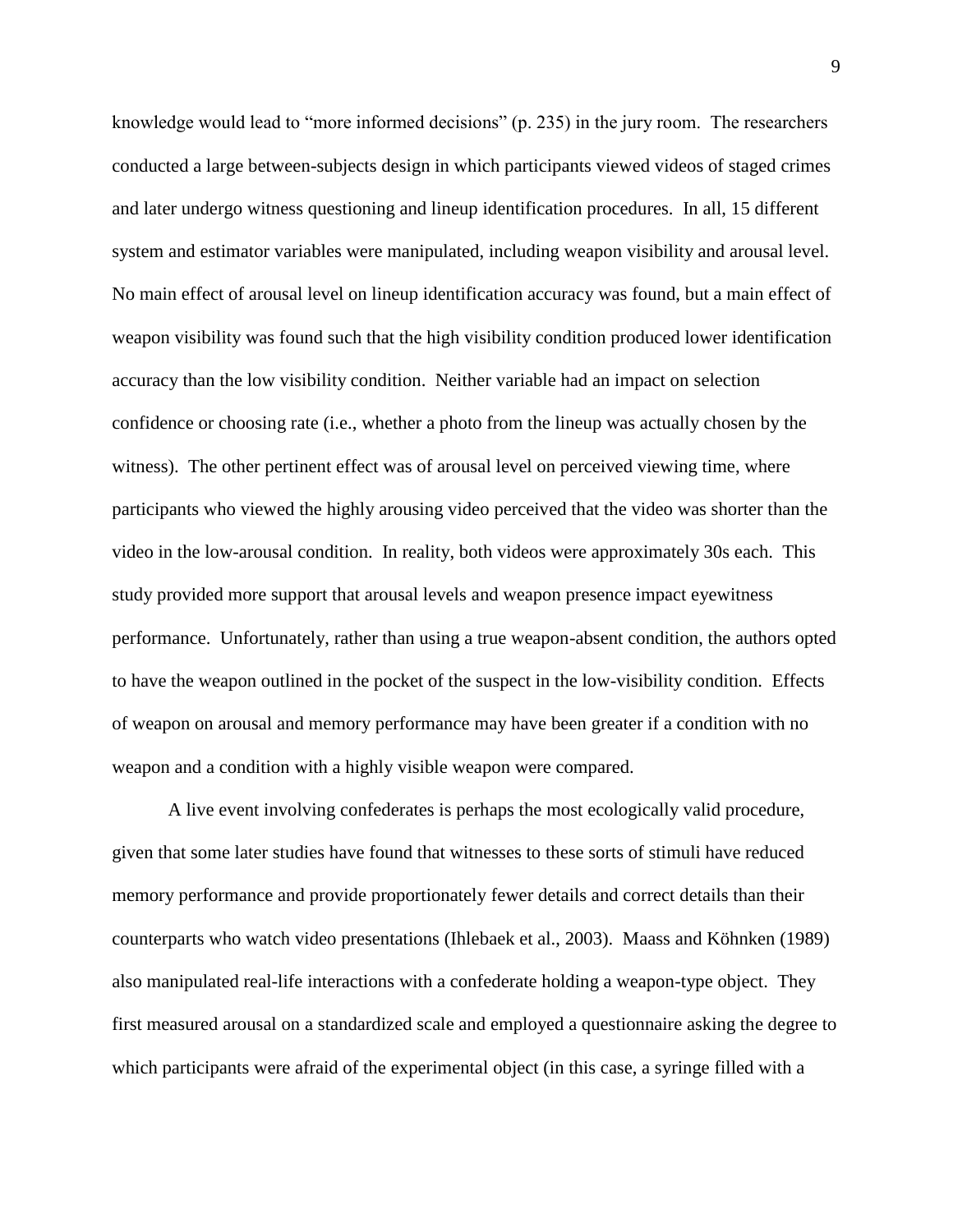yellow liquid). The authors told participants they would be participating in a study investigating physical activities and mental health. Participants first filled out Janke and Debus's EWL mood scale and a filler questionnaire that contained only one question of experimental interest: whether or not the participant was afraid of injections. The participant was then strapped to a chair and left waiting for several minutes until a female confederate entered the room holding either a pen or a syringe with fluid inside. The second manipulation involved the confederate either telling the participant that she was just in the room to get supplies for another study or telling the participant that s/he would be receiving an injection (i.e., a verbal threat). In all conditions, the confederate remained in the room for 20s. After one minute, the first experimenter returned and administered the mood scale again, followed by a seven-person target-absent lineup and a questionnaire with several cued-recall questions asking about the confederate's appearance. The authors found a main effect of presence of the syringe on mood but no significant effect of the verbal threat on mood. Participants who saw the syringe also generated more false alarms on the target-absent lineup than did participants who saw the pen. Of specific interest to supporters of the cue-utilization hypothesis is the finding that cued-recall questions about the "hand area" (p. 404) were more accurate if the syringe was present versus not present, and post-hoc tests revealed that individuals who were told they would be injected and saw the syringe had the greatest recall for hand cues. Also of interest is the finding that individuals who self-reported being more afraid of injections recalled fewer details than those who reported being less afraid, especially in the cell containing both presence and the verbal threat.

This study is notable for being one of the few where a live event served as the stimulus. Also important is the brief exploration into individual differences they made; specifically, exploring the differences between participants who are afraid of injections and those who are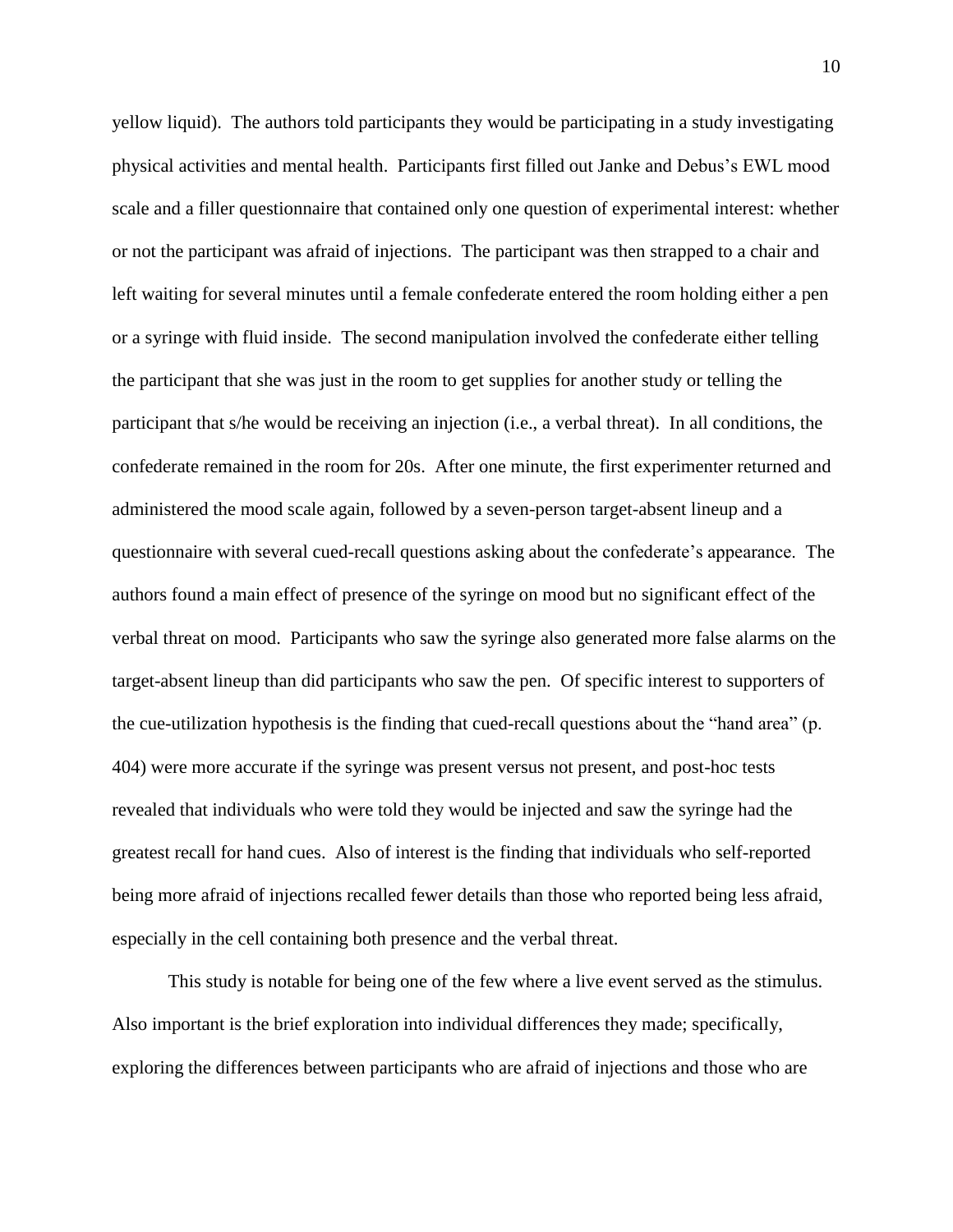not. This renders a challenge to proponents of the hypothesis that the weapon focus effect is due to the unusualness of the object because the experimental object in this study is not unusual at all in the setting. After all, if a person is strapped to a chair in a lab room where a medical experiment is about to take place, someone walking in the room wearing a white coat and holding a syringe should not be surprising. This study nonetheless generated the effect and manipulated threat as well, and thus showed that heightened arousal has an effect in the absence of unusualness.

Unhappy with what they described as a lack of a "sophisticated methodology" (p. 56) in weapon focus research, Loftus, Loftus, and Messo (1987) constructed and carried out a weapon focus study using violent and nonviolent simulations as stimulus material and eyetracking data, event description, and lineup identification as dependent measures. In the first study, participants watched one of two series of slide presentations portraying a sequence of events occurring at a restaurant called Taco Time. In the normal-object slideshow, an individual walked up to the cashier, hands her a check, and receives money in return. In the weapon slideshow, the individual walked up to the cashier, points a gun at her, and receives money from her. While watching the slideshow, eye movements were tracked and videotaped. After its completion, and following a 15-minute retention interval, participants completed a 20-item multiple-choice questionnaire probing recognition memory for details about the event and also selected a photograph from a 12-person target-present lineup. No main effects for descriptions or lineup selections were found between the two violence condition groups, but there were significant main effects for number of eye fixations on the object as well as average duration of fixations such that the gun in the violent condition garnered more and longer fixations than the check in the comparable slides from the non-violent condition. Believing that the lack of memory effects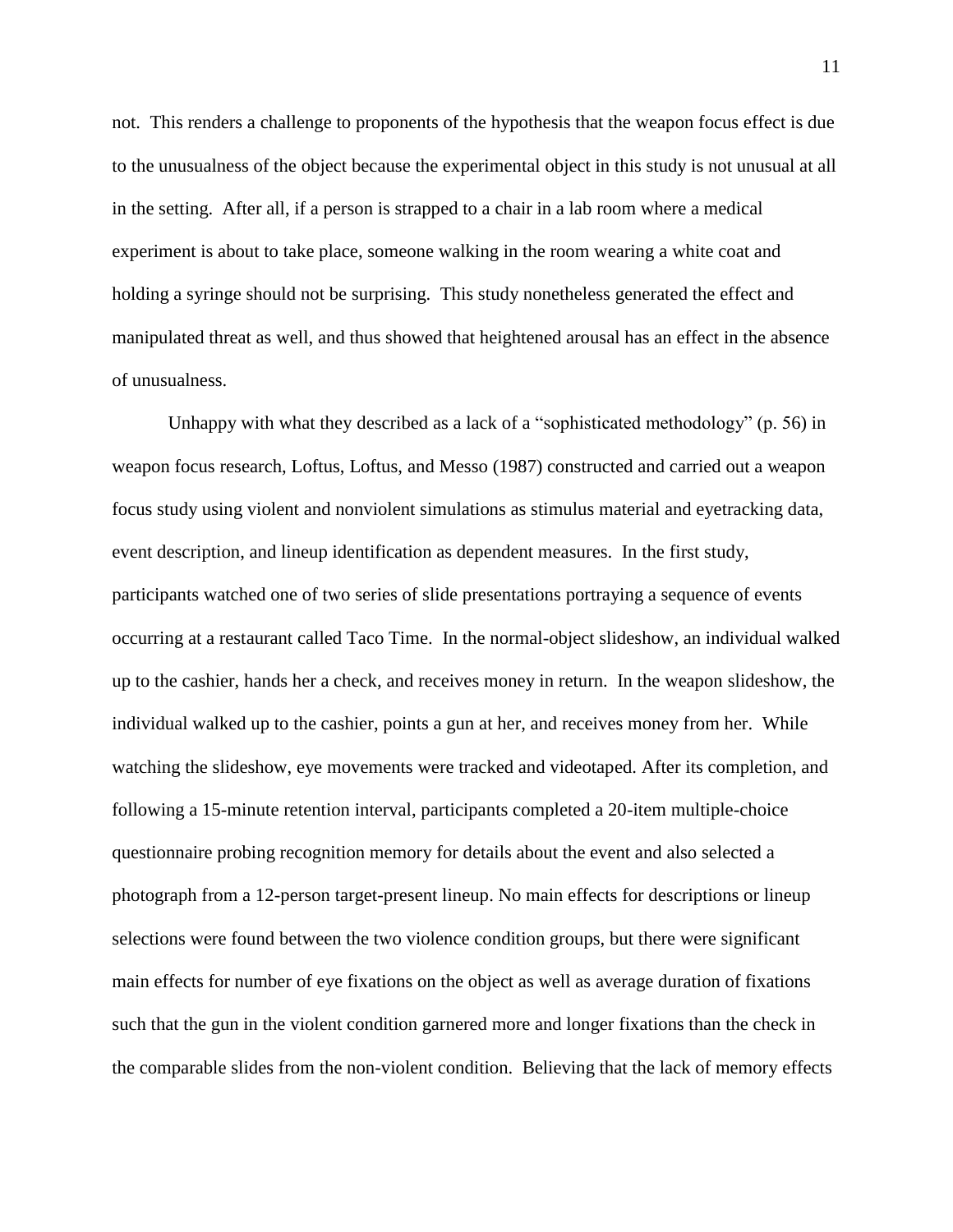were due to low statistical power caused by the first experiment's small sample size ( $n = 36$ ), it was replicated with 80 participants and excluded the eye-tracking portion. With more power, main effects were found on correct responses to items on the questionnaire and lineup selection such that details were more accurately recalled and the perpetrator was more often identified in the nonviolent condition. However, both violent and non-violent conditions selected the correct individual above a chance level of 8.5%.

To adequately measure the impact of arousal and threat on participants, a weapon-focus researcher must somehow control for arousal induced by violence and weapon presence. Hulse and Memon (2006) attempted this by measuring the differing levels of emotional arousal in police officers when viewing a crime with a weapon present versus not present. The reasoning was that, because they encounter weapons regularly in their line of work, officers' arousal levels would not be affected by mere weapon presence and they should be able to describe details of the witnessed event better. All participants were Scottish police officers authorized to use firearms. Officers' anxiety levels were measured pre- and post-test with Spielberger's State Anxiety Inventory, and heart rate was also measured. Officers witnessed a video simulation of a domestic dispute, where a man and woman were approached by another woman who incites an altercation that culminates in her drawing a gun. In one version of the video, the woman shoots the gun at both the man and the other woman, while in another the gun is not shot. Each video was about one minute long, and the perpetrator was onscreen in each version for about 30 seconds, and in the shoot condition, the gun was visible for five seconds. A structured interview was then given where the officers described what they saw to the best of their abilities, beginning with open-ended recall of the event followed by more probing questions about details from the videos. After a ten minute set of filler tasks, a target-absent lineup was presented where correct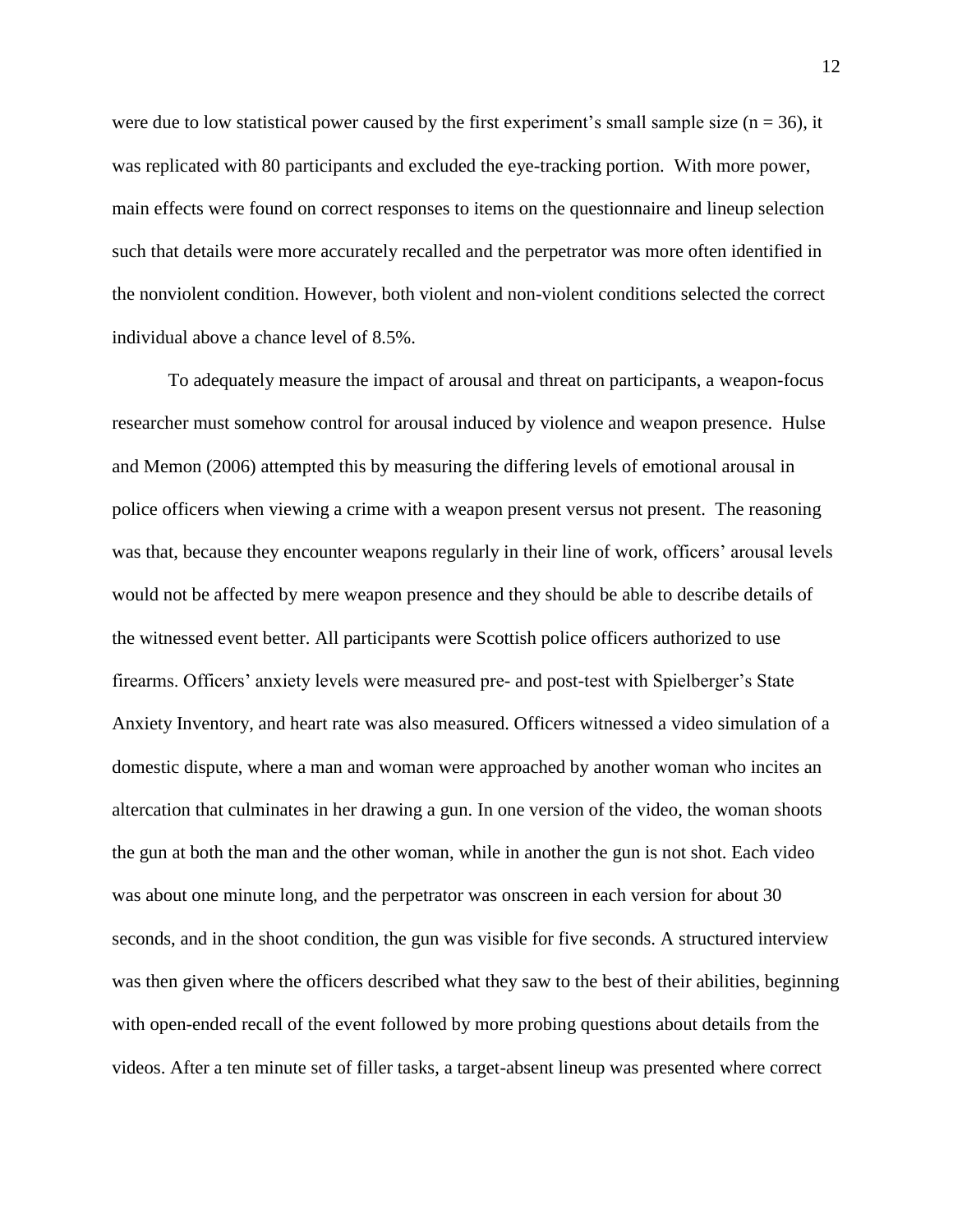rejection was the only possible correct response. Correct details and incorrect details were primary dependent variables. State anxiety between video conditions was significantly different; heart rates, however, were not. There was also a significant effect for video on event recall completeness such that the no-shoot video generated more complete recalled details than the shoot video. However, there was also a main effect for video condition on event recall accuracy, such that recall was more accurate in the shoot condition. This is in line with the cue-utilization hypothesis (Easterbrook, 1959), because although fewer details were recalled in the shoot condition, a greater percentage of accurate details was provided because the shoot condition drew attention to more central details. Participants in the "shoot" condition also had more accurate descriptions of the weapon but less accurate descriptions of the shooter, generating the classic weapon-focus effect. As is normally the case with weapon-focus studies, correct lineup rejection was not significant between conditions.

This study is important because the one population trained to witness and most likely to witness violent crimes – law enforcement officials – have been left out of most weapon focus and stress research. Most interesting is their finding that details not recalled from the 'shoot' condition appeared prior to the perpetrator producing a weapon, a result the authors attribute to increased arousal level. However, the authors also cite a purely cognitive explanation: the officers may have instinctively honed in on the weapon because its presence and the act committed with it determined what course of action they would take in a real-life situation. More bluntly put: The moment the weapon was presented, they were authorized to shoot the perpetrator.

Believing that increased level of arousal is a major factor influencing the weapon focus effect, Kramer et al. (1990) showed participants slideshow presentations across several studies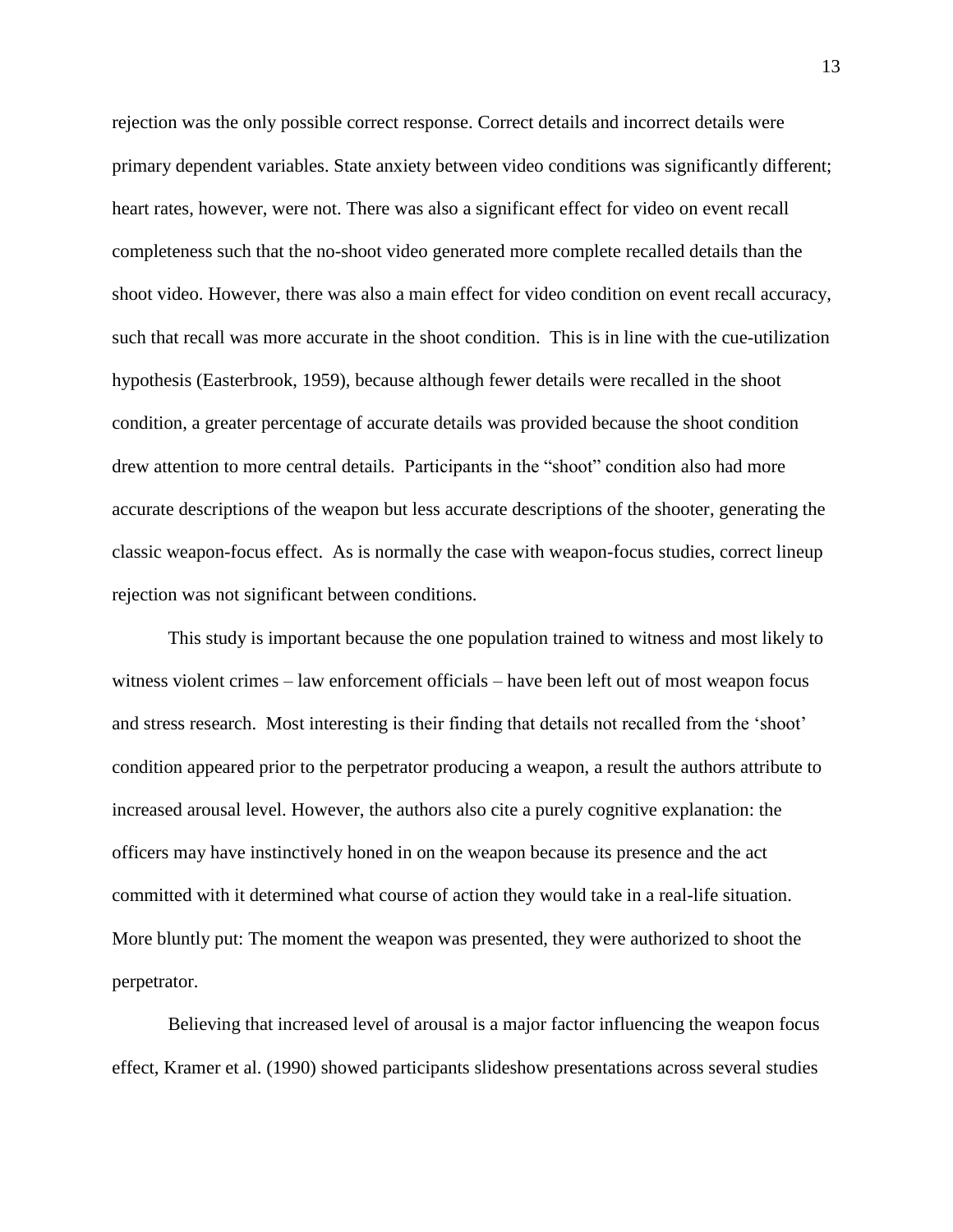manipulating the timing of the weapon's presentation with respect to the target's face and the object carried by the target in an attempt to alter arousal levels. Participants in the first experiment watched a highly-detailed slideshow of four men playing cards for money in a room. To enhance the realism of the slides, a soundtrack was produced with dialog. After one of the individuals won, the others argued with him and accused him of cheating before leaving the room. Another individual then entered the room holding a bottle with which he repeatedly struck the winner. In the second version of the slideshow, the perpetrator held the bottle behind his back until he struck the victim with it. The experimenters then administered questionnaires asking cued-recall questions about the perpetrator and the weapon as well as Likert questions regarding arousal levels where 1 indicated bored and 7 indicated anxious. To score the cuedrecall questions, a +1 was assigned to all correct details and a -1 was assigned to all incorrect responses, with a maximum score of 17 possible. Main effects for weapon visibility on accuracy were found such that accuracy scores were higher when the weapon was visible only after the face. A  $\gamma$ 2 analysis on the weapon identification question revealed that correct identification of the weapon was significantly higher in the high visibility condition than in the low visibility condition. In keeping with several studies on weapon-focus, lineup identification was nonsignificant between visibility conditions. The important finding for proponents of the arousal hypothesis of weapon focus was that arousal ratings negatively correlated with accuracy scores in both conditions. To provide more diagnostically useful data on this, arousal scores were collapsed into three groups: low arousal, medium arousal, and high arousal. ANOVAs were carried out in each arousal group to determine main effects of weapon visibility on accuracy. In keeping with the rest of the data discovered, non-significant differences were found among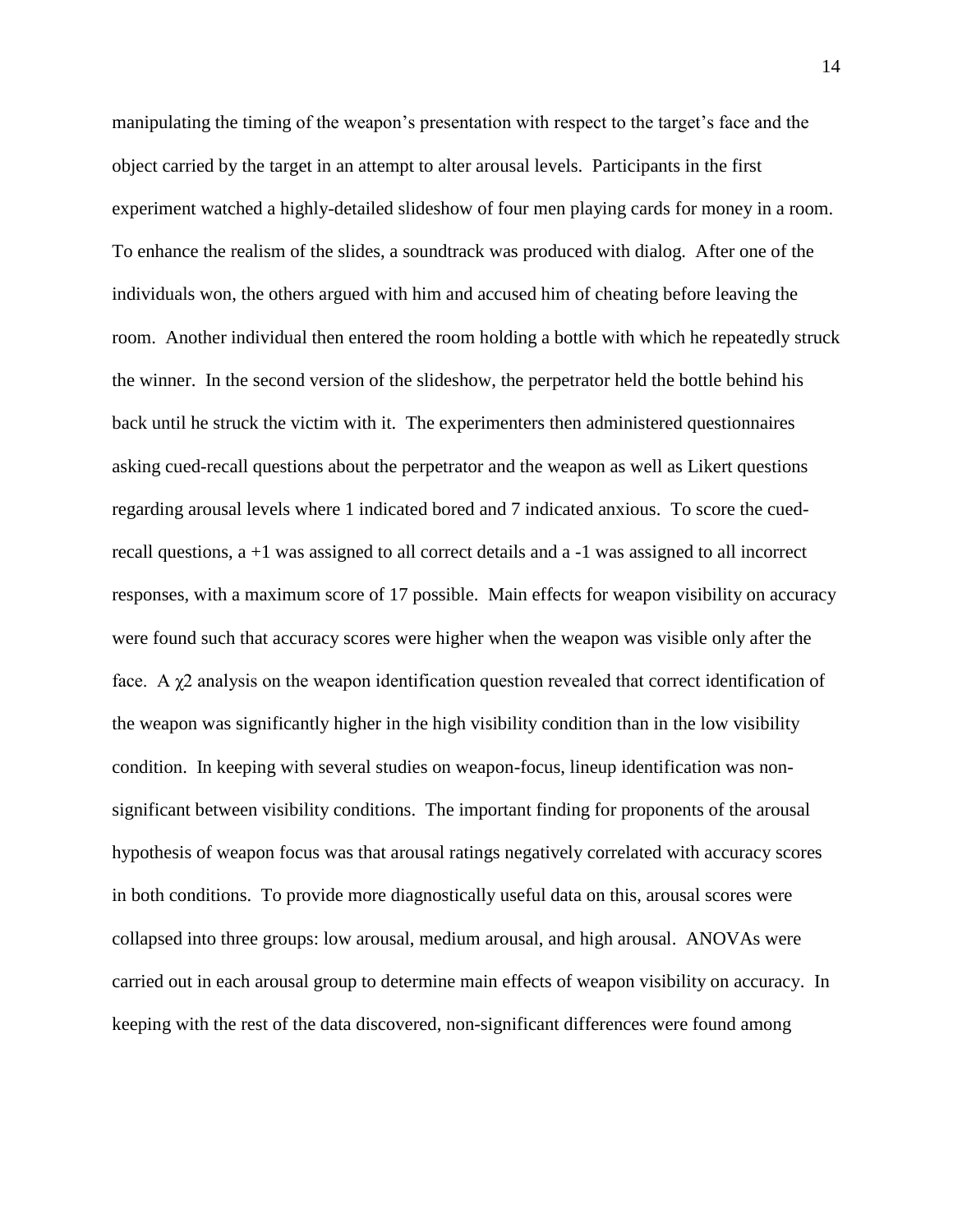participants with low arousal ratings, and significant differences occurred in the medium and high arousal groups.

Admitting to shortcomings of the first experiment – specifically, that weapons were present in all conditions and that the slides contained several potentially distracting details – a series of four small experiments was carried out featuring slide presentations of a target walking down a bare hallway holding either a newspaper or a meat cleaver. The first study's slides were merely of the male target walking down the hallway with one of the two objects. The second featured the same man with a stocking cap obscuring his face in the first slide, which he took off, progressively rendering his face more visible until it was completely visible. The third study had the man carrying no object for the first half of the slides, only for the object to suddenly appear in his hand for the second half. The final experiment showed the man walking down the hallway, with the object only appearing in the third of the six slides. Participants were given questionnaires measuring memory and arousal as in the first experiment. Across the first three experiments, main effects of object on accuracy were the only effects such that the newspaper produced greater accuracy scores than the meat cleaver. In the fourth study, which included only a single slide with the face and object visible, there was no significant difference between conditions. In all four studies, arousal levels remained unaffected by object conditions.

These two experiments demonstrate weapon focus effects in both highly arousing situations and non-arousing situations. Their findings indicate that, while the arousing nature of violent situations where a weapon is present does induce the effect, the effect can also occur when a weapon is presented in a mundane situation that does not elevate self-reported arousal. This means that something other than the weapon's propensity to increase arousal impacts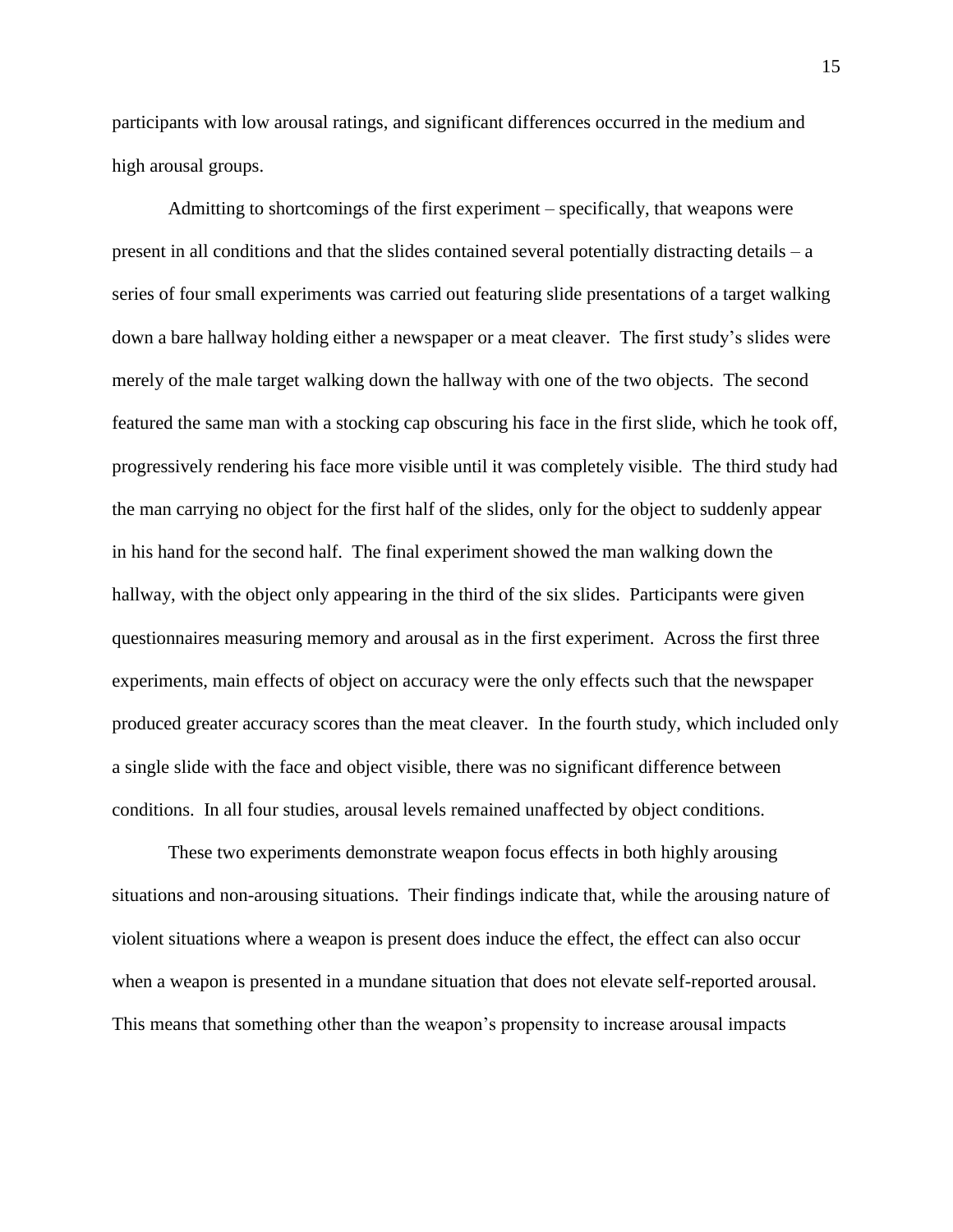eyewitness memory. The authors suggest that the meat cleaver looked unusual in the hallway but the newspaper did not, and this in turn drew attention to it over the target's face.

There is clearly support for Easterbrook's (1959) cue utilization hypothesis in the typical weapon-focus paradigm. In their general discussion, Loftus, Loftus, and Messo (1987) apply the hypothesis to their results, explaining that the range of cues narrow to the weapon in the otherwise mundane and non-threatening event. They, like Kramer et al. (1990), also point out that the attention drawn by the weapon might be due to its being an unusual object in that context.

#### **The Role of Unusualness**

Much classic research in cognitive psychology has shown that unusual or informative objects tend to draw more attention than normal objects. For example, Antes (1974) used eyetracking methods to explore the extent to which participants fixated their gaze on the informative aspects of nine complex images from the Thematic Apperception Test. Informative aspects had to meet the criteria that they somehow broke the redundancy of the image. For example, a plain white wall in an image is not as informative as the bowl of fruit sitting on a table in front of the wall. The author found significant correlation between the informativeness of regions on the images and number of fixations given to those regions. Student's *t*-tests revealed that fixations were more often focused on informative parts of the images than on noninformative parts. Informative parts also had greater fixation primacy (i.e., gazes drifted to those regions first) than non-informative parts. An interesting finding was that fixations on informative objects did not appear to be due to "scanning" the image with the pupil before a fixation. Rather, the data seemed to indicate that a "peripheral editing process" (p. 69) was taking place that governed the unconscious decision to make the first fixation.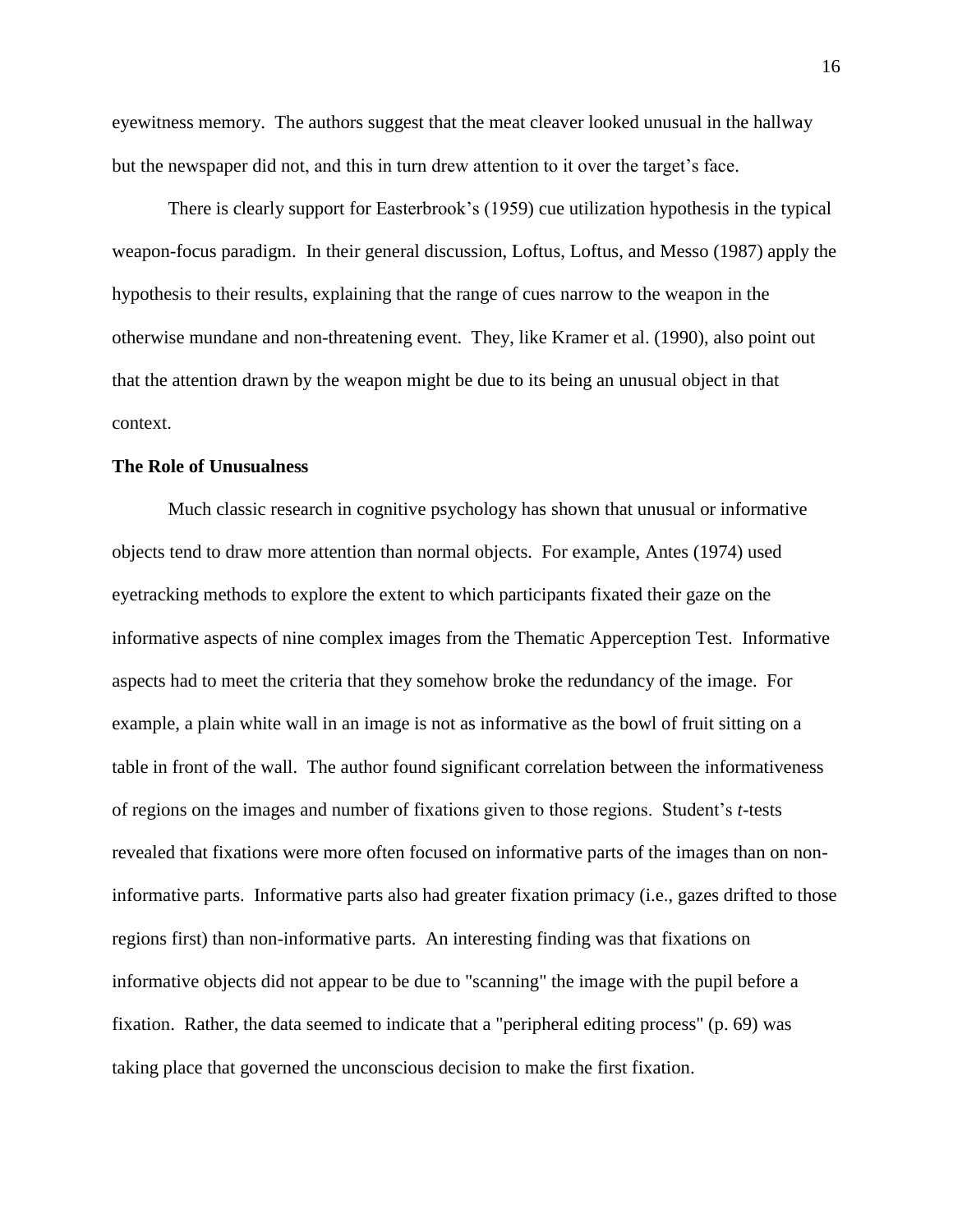Unlike a later study by Loftus and Mackworth (1978), this study did not manipulate the unusual nature of certain visual stimuli. Perhaps more impressively, it demonstrated that the finer details of visual stimuli have the highest fixation density compared to redundant portions of the stimuli. This means that these features of visual stimuli receive more attention because, in the context of the entire image, they are different.

Loftus and Mackworth (1978) attempted to lend even more support to the notion that informative or novel objects draw more attention than non-informative or normal objects. Their participants viewed 78 pictures of different settings including an informative object which was novel to the setting, or a non-informative object that seemed to belong in the setting. For example, one pair of images included a scene of a farm with a tractor in front of a barn, and its counterpart image substituted the tractor with an octopus. Eyetracking was used, and as with Antes (1974) fixation primacy, duration, and total fixations on the experimental objects were the dependent variables. Sign tests revealed that informative objects were viewed earlier than their non-informative counterparts and drew more total fixations. An ANOVA revealed that the informative objects drew fixations for longer durations. A significant interaction between object type and fixation duration was also demonstrated such that subsequent fixations on informative objects tended to increase in length over non-informative controls.

This study demonstrates that individuals tend to look upon novel objects in a scene first, more often, and for longer durations than normal objects. That novel objects automatically draw so much attention in this way lends support to the idea that a weapon's novelty or unusualness in a given situation is a contributing factor to the weapon-focus effect. The authors did not administer memory questionnaires for the participants to fill out concerning recalled details from the images, but later studies would do just that.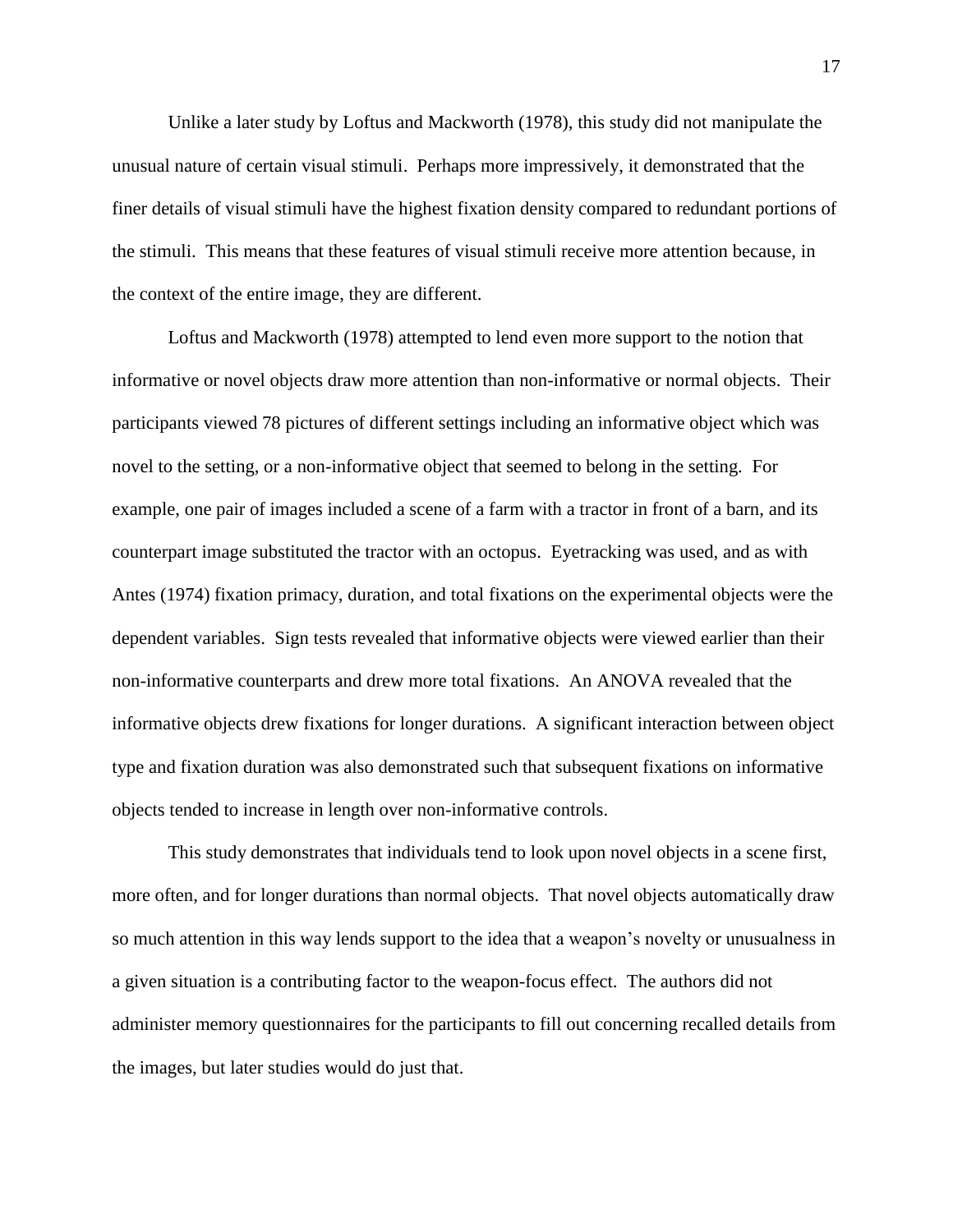The thrust of Pickel's (1998) research serves to dethrone arousal and threat as chief causes (or causes at all) of the weapon focus effect. In the author's first rigorous investigation into the role of unusualness as a primary cause for the weapon focus effect, four combinations of unusual and/or threatening objects were used to elicit the effect. In the first experiment, participants viewed one of five videos representing a different object condition. In each, a male target approached a female receptionist working the register at a hair salon, received money, and left. A "no object" condition served as a control scenario. The remaining conditions portrayed the man presenting a pair of scissors (the low unusualness/high threat object), a man's wallet (the low unusualness/low threat object), a raw rotisserie chicken (the high unusualness/low threat object) and a handgun (the high unusualness/high threat object). After watching the video, participants engaged in filler tasks for ten minutes before completing a questionnaire with items pertaining to the appearance of the two individuals. Finally, participants viewed a five-person target-present lineup for the perpetrator and selected who they believed appeared opposite the cashier. To ensure that other nonverbal cues would not influence interpretation of the scenario, the cashier maintained a mild expression across all conditions and the perpetrator did not engage in any obviously threatening movements. In accordance with the hypotheses, no main effect of object conditions on description responses for the cashier was found. Of the four object conditions, the largest amount of correct descriptive information was found in either of the two non-unusual objects over the two unusual objects. An ANOVA comparing the no object condition to the combined object conditions revealed that no object yielded the largest number of remembered details of all five conditions. No main effect was found for the type of object on lineup selection; however, witnesses who made correct selections were significantly more confident than those who made incorrect selections. Also, while most individuals correctly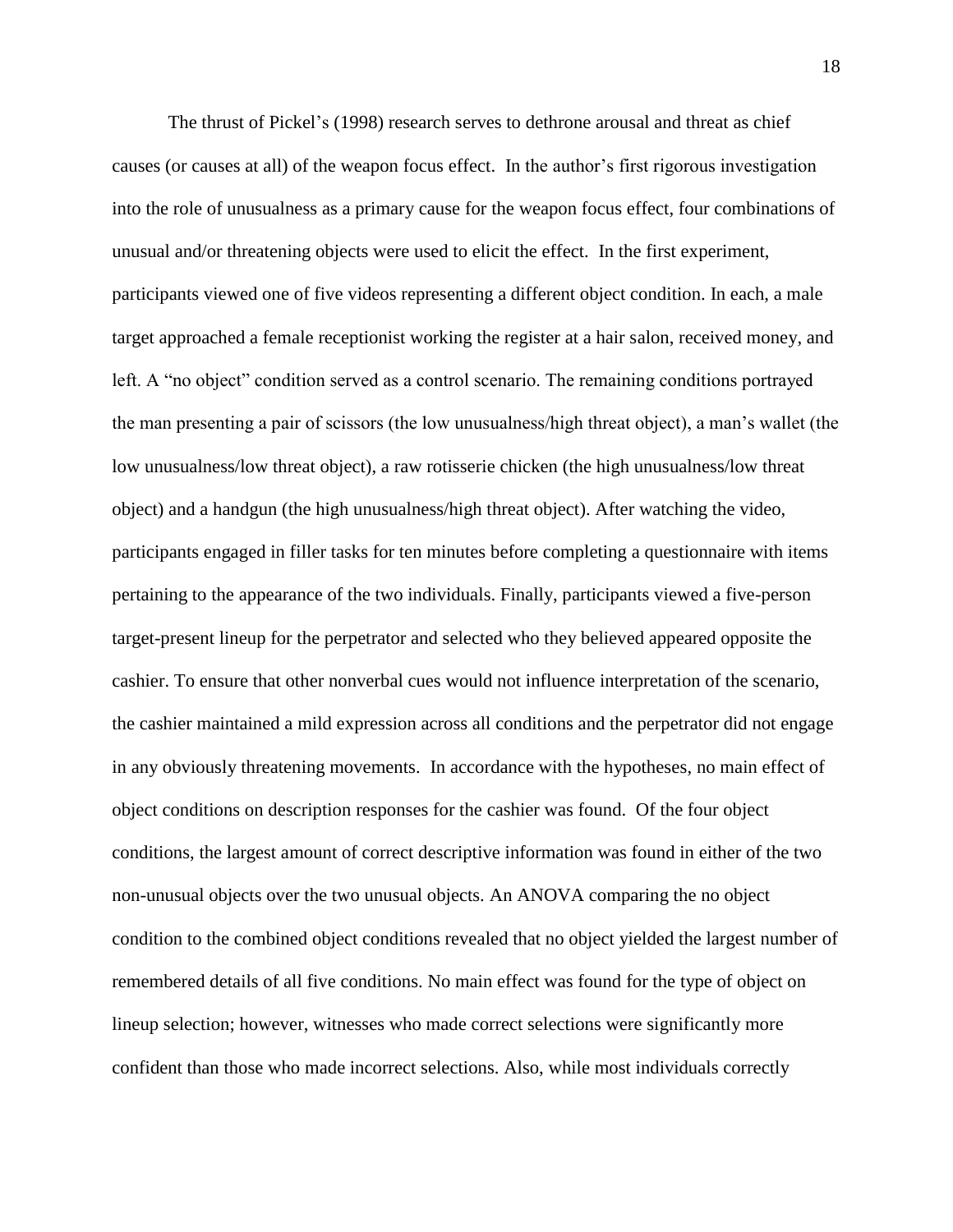recalled the object being held by the perpetrator, participants in the wallet condition more often than not forgot the object. Finally, interpretation of the nature of the scenario varied by condition such that participants in the handgun condition believed that they were witnessing a robbery more often than the other object conditions. Therefore, witnesses to events involving weapons interpret those events as crimes, while other objects generate non-threatening or ambiguous interpretations. In other words, the mere presence of a weapon has the power to dramatically shift the meaning of an entire scenario.

To generalize to different settings with different objects, a second study was carried out, this time including a manipulation check to ensure that participants actually felt threatened by the object and believed it unusual to some degree. The findings of the first experiment were replicated. Newman-Keuls tests revealed that the two high threat items were rated as more threatening than the two low threat objects, and the two unusual objects were rated as more unusual than the two non-unusual objects. Finally, interpretation as a robbery (a high-threat situation) did not significantly impair lineup accuracy or details remembered.

One aspect of this study that might require further study is the timing of the interpretation question. Interpretation for what was transpiring, threat level, and unusualness rating of the object could have been more accurately measured immediately following the video, not at the end of other questions, a lineup, and a filler task. This problem could be explored by simply testing these variables at these two points in the sequence. If a difference is found, then these questions would be system variables that could change in actual police investigations. Also, in each study the unusualness affected the dependent measures while the level of threat did not.

To provide further support for the unusualness hypothesis, Pickel (1999) explored a new paradigm manipulating weapon presence in different contexts; specifically, in what settings and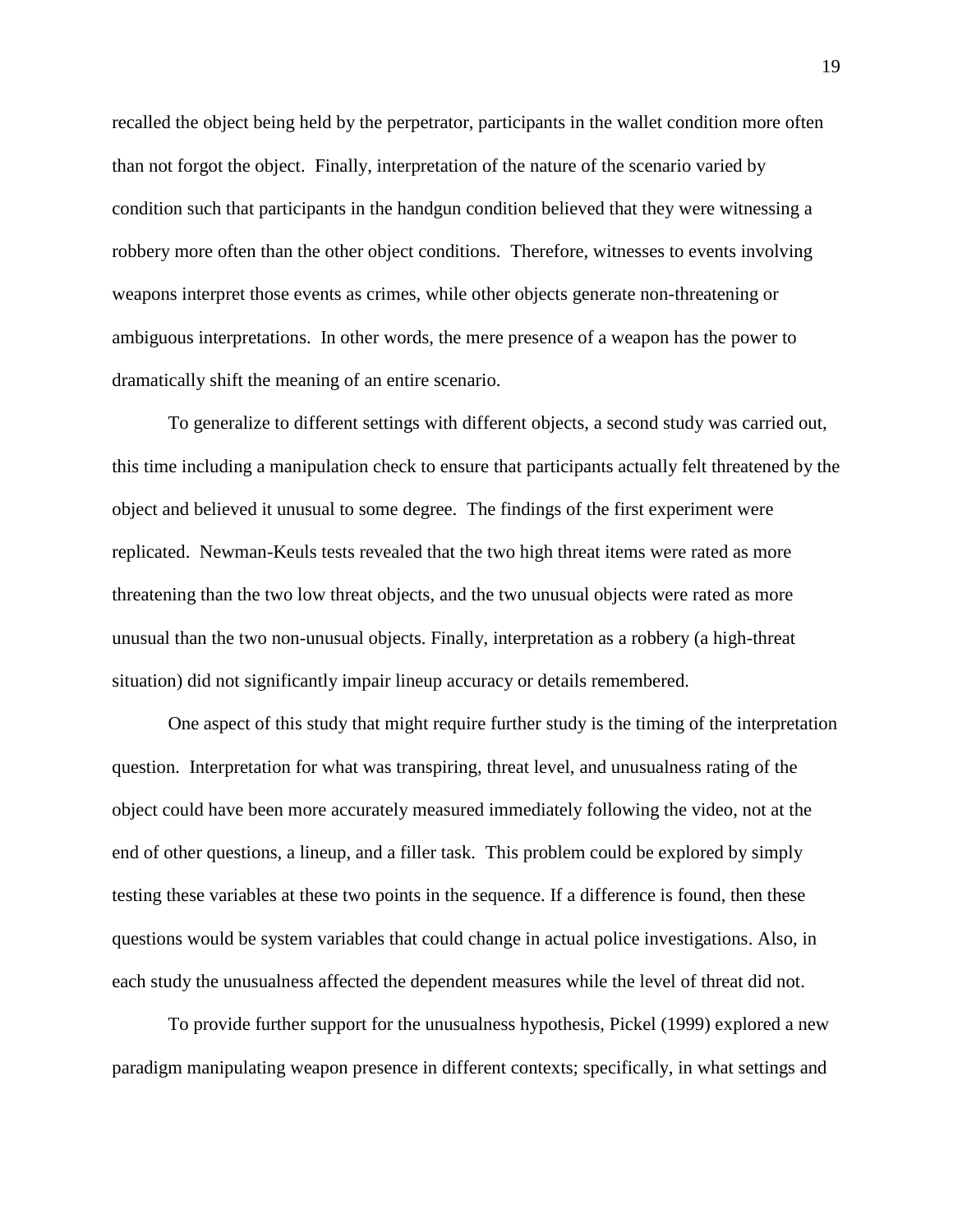by whom was the weapon brandished. Threat was controlled for in two studies respectively by portraying the weapon either on a shooting range or in the hand of a police officer. Participants in the first experiment viewed videos featuring a man approaching a woman and producing a handgun. The setting was either a baseball stadium or a shooting range, and in half of the videos the man pointed the gun at the woman (the high threat condition) and in the other half he held it nonchalantly without pointing it at her (the low threat condition). After a ten-minute retention interval, participants were given a memory questionnaire featuring recognition and cued-recall questions about the woman (who served as the control individual) and the man. As a manipulation check, the author also included questions about the setting and what object the man was holding. The final measure was a five-person target-present lineup. No main effects were found for memory of the control individual. However, the predicted main effect of setting on the target individual was found such that memory for the target's appearance when he appeared on the shooting range was better than at the baseball stadium. Very pertinent to Pickel's hypothesis is that threat level – whether the gun was pointed at the woman – had no impact on memories for either individual. No interaction between threat level and setting were found, and no main effects or interaction were found on the lineup. Finally, setting had no impact on interpretation of the event; but a main effect of threat level on interpretation was found such that 96% of participants reported thinking that a robbery was taking place when the gun was pointed at the woman and 3% reported not thinking that a robbery was taking place when the gun was not pointed at the woman.

A second experiment was carried out to investigate the effect that holding a weapon has on memories for individuals whose professions are made clear by their attire. Once again, participants watched videos, but in this experiment either a Catholic priest or a police officer was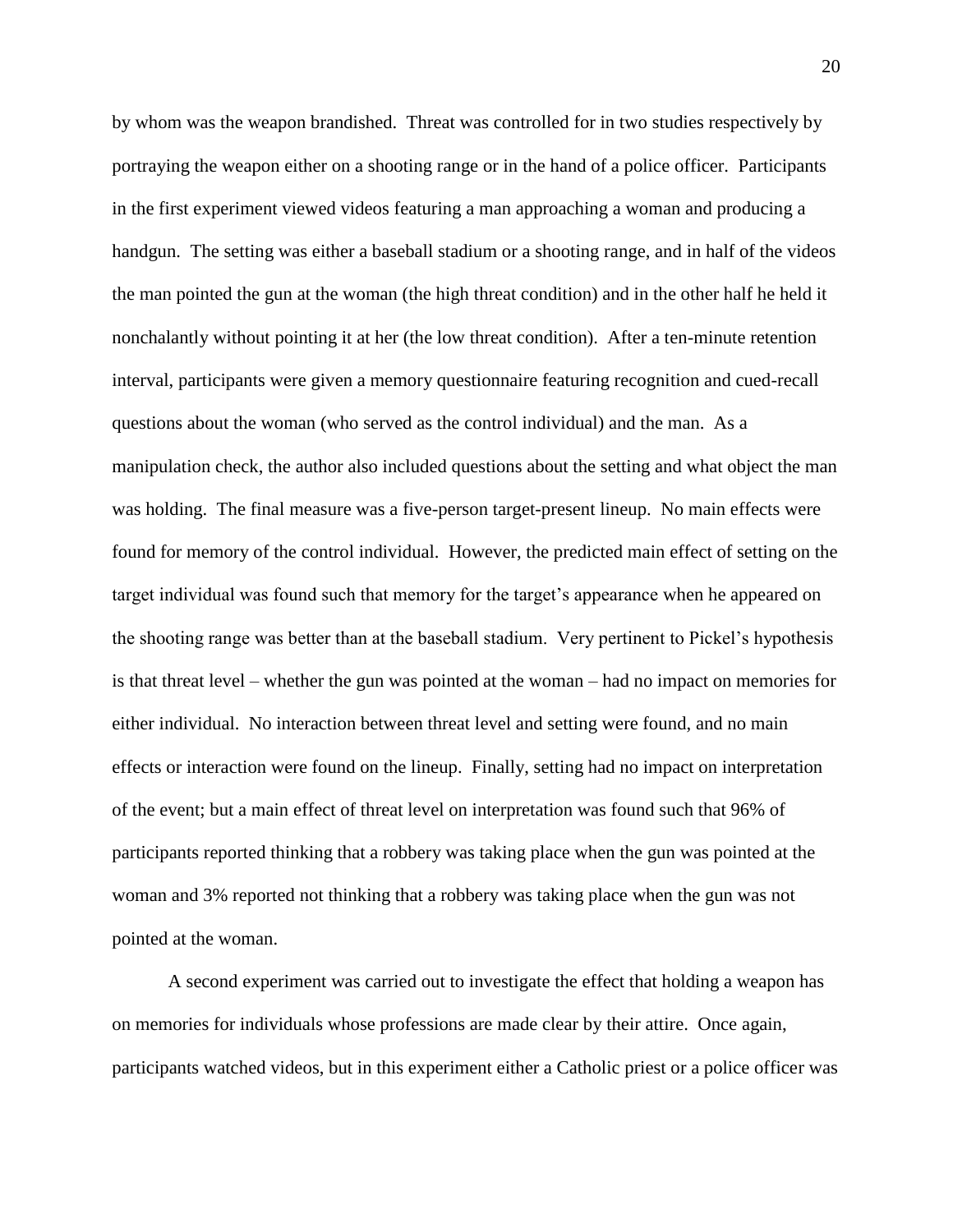seen holding either a cellular phone or a handgun while speaking to a woman. A similar memory questionnaire was administered as in the first experiment, but in this study items relating to the unusualness of the object held by the target individual were also included. A significant interaction of target individual and object was found on unusualness such that the gun and phone were not particularly unusual in the hand of the police officer, but the phone was less unusual than the gun when held by the priest. When the analysis included both individuals, a main effect for object unusualness was found such that the gun was rated more unusual than the phone. A main effect of object on accuracy for the target individual descriptions was found such that the gun produced less accurate descriptions than the phone, and an interaction was found where the priest generated more accurate scores with the phone than the gun but the police officer was unaffected by object. Finally, no main effects or interactions were found for lineup choices.

This study demonstrates unusualness as a factor that generates at least some type of weapon focus effect. On a shooting range or in the hands of a police officer, a handgun not only fails to generate the effect, but when threatening overtures were made in either setting of the first experiment no differences were found in memory for the target. It might be prudent to note that in all videos no sound was recorded, rendering the subject matter of the discussions ambiguous and preventing participants from hearing any changes in inflection or lexical decisions that might be taken as threatening. Finally, the author again failed to produce an effect of condition on lineup selection. This may not be too surprising, however, given the low correlation between description accuracy and lineup choice (Wells, 1985) and the low effect size that the weapon focus effect has on lineup accuracy (Steblay, 1992).

Pickel et al. (2008) conducted a weapon focus study on children because they do not have fully developed schemas of different adult occupations. This special population allows for a good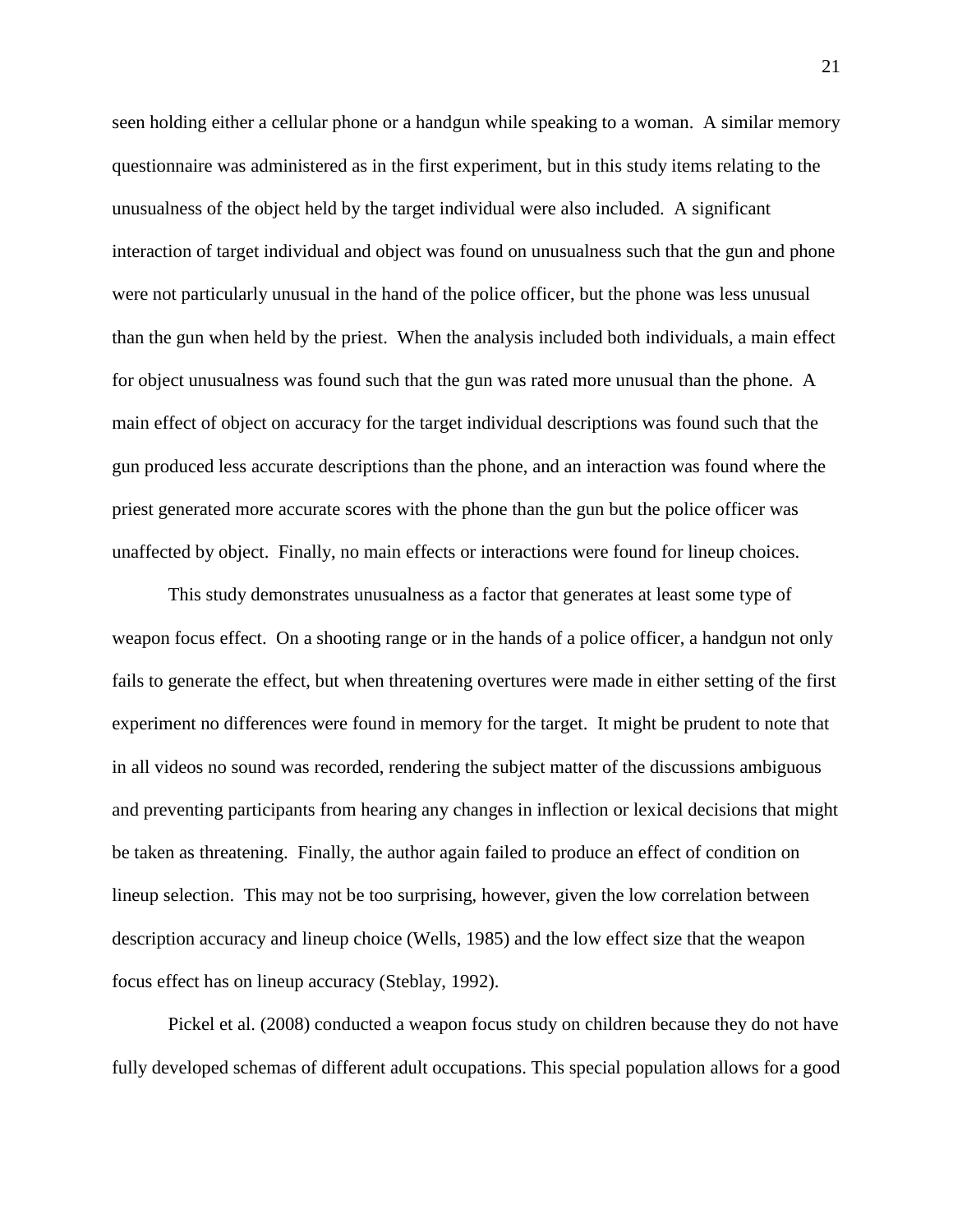opportunity to determine whether the weapon focus effect is a product of heightened arousal or unusualness of the object. The authors used three age groups: preschool children aged 4 and 5 years, older children aged 7 and 8 years, and adults. Each participant was shown one of four 1 minute 45 second videos manipulating person schema (the robber was either a mail carrier or a chef) and object type (either a water bottle or a knife). Pilot tests revealed that the children identified the knife with the chef. After watching the video, each participant was given a modified structural interview asking for details about the thief and the situation afterward, and accuracy scores served as dependent measures. Main effects for object type, schema role, and age group were found such that more details were remembered in the water bottle condition, chef condition, and adult group. They also found a schema role X object type interaction revealing that in the chef condition there were no significant differences between object conditions on recalled details but the mail carrier condition did produce the effect. No three-way interaction was uncovered. Aside from accuracy, total number of details reported was also used as a dependent measure, for which a main effect of age was found mirroring the previous age group effect.

Although this study certainly showed that context and schema roles are important factors in determining the effect of unusualness on weapon focus, the absence of a stress measure – even a self-reported one – renders its finding and the authors' assertion that Easterbrook (1959) was mistaken rather dubious. One might interpret that the only new evidence here is that young children recall fewer accurate details about an event than older children, who in turn recall fewer accurate details than adults. However, the weapon focus effect found in the youngest groups could have resulted from the young children having very strict schemas for mail carriers and chefs, not that the weapon focus effect results from the unusualness of the object carried by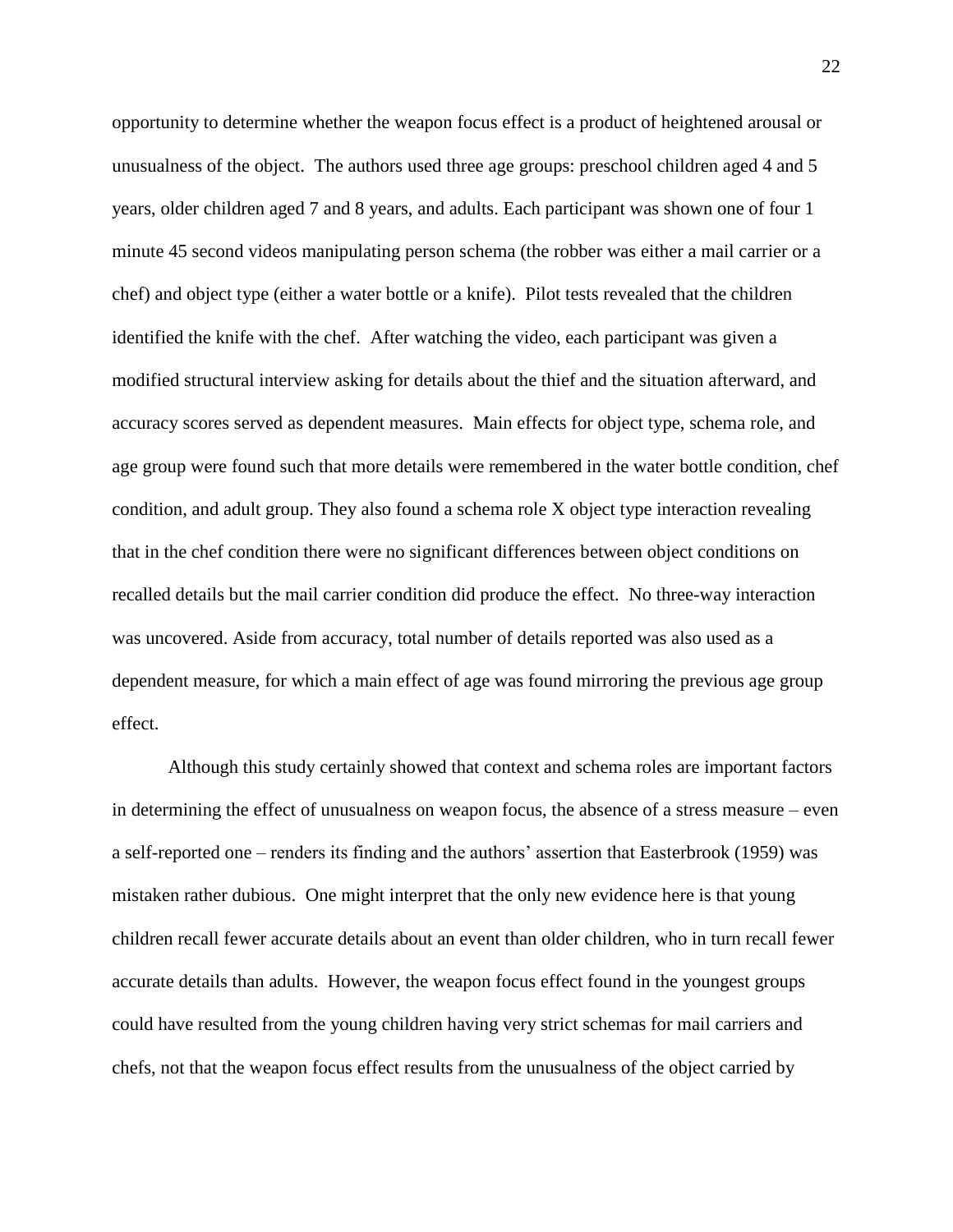either. This marks an intuitive leap on the part of the authors for which they do not account. The idea of using a special population with a genuine *tabula rasa* regarding weapons was intriguing, however.

An opposing conclusion that children do experience heightened arousal at the same time as the weapon-focus effect was taken by Davies, Smith, and Blincoe (2008). Opposing the unusualness hypothesis, the authors constructed a study with children to generate an arousalbased weapon-focus effect. Three-year-olds, 4-year-olds, and 5-year-olds participated in a crosssectional design. Children looked at an array of 14 pilot-tested "normal" childhood objects on a table. A 15th item was a red pen (normal object), syringe filled with red fluid (weapon), or a mobile phone which, for the age group, was considered unusual. After 40 seconds of examination by the children, the experimenter covered the items and asked the children to immediately recall what they saw on the table. Three hours later, the children filled out a multiple-choice questionnaire to describe the experimenter who showed them the objects. No main effects for age or child gender were found, but main effects for array type on number of items recalled, recall priority (i.e., its placement in the list of recalled items) of the main object, and recognition of descriptors of the experimenter were found such that the syringe group recalled the fewest items, gave the syringe higher priority in free recall, and answered the fewest experimenter description questions correctly. The mobile phone and pen groups did not differ from each other. Priority in recall significantly predicted experimenter description accuracy in the syringe group but not the other two, and within the different age groups number of items recalled was also a significant predictor of experimenter description accuracy. However, when split among the different array types, the pen group was the only one with a correlation between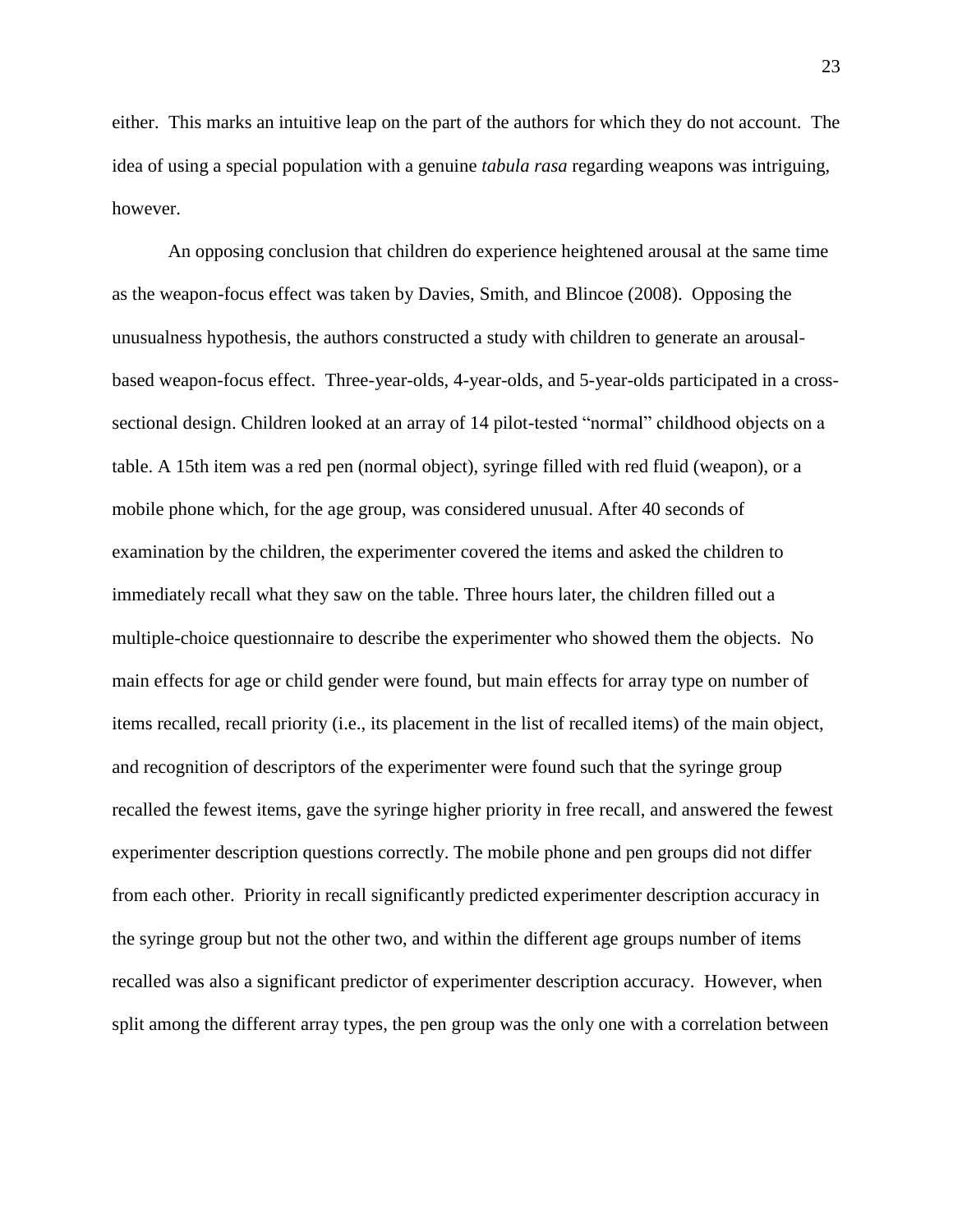recall of objects in the array and appearance descriptors, which led the authors to think that the syringe's effect was arousal-based and not unusualness-based. This means that the

This study provides more evidence that threat narrows the range of cues that attract attention even at an early age, and the authors made shrewd use of a syringe, which children at these age groups likely only appreciate for its ability to inflict harm. One possible criticism, however, arises in the choice of the novel object. Children at this age might not have their own mobile phones yet but they surely see them on a regular basis. Although it rarely appears in the context of the classroom setting, the younger children especially might even consider the phone merely one of a myriad of entertaining objects used for play in their mothers' purses. However, the effects of threat remain clear.

When considering the unusualness of an object, one must also consider the gender of the individual holding the object because some objects are gender-specific. Shaw and Skolnick (1994) explored the different levels of attention paid to targets of both genders by gendermatched and mismatched participants in an attempt to investigate the own-sex bias component of weapon focus and the role it may play on perceived unusualness. Participants watched a short series of slides where a male or female perpetrator exited a phone booth carrying one of six objects: a handgun, a magazine, a conch shell, a stethoscope, an orange traffic pylon, or a wooden snake. An important thing to note about this study is that the situation itself is not arousing or threatening, but left intentionally ambiguous. After watching the slide show, participants engaged in filler activities for 15 to 20 minutes and then answered cued-recall questions probing for details about the target's appearance and viewed a six person target-present lineup from which to select an image. Self-reported confidence was measured before and after the questionnaire and lineup. The predicted own-sex bias was found such that men correctly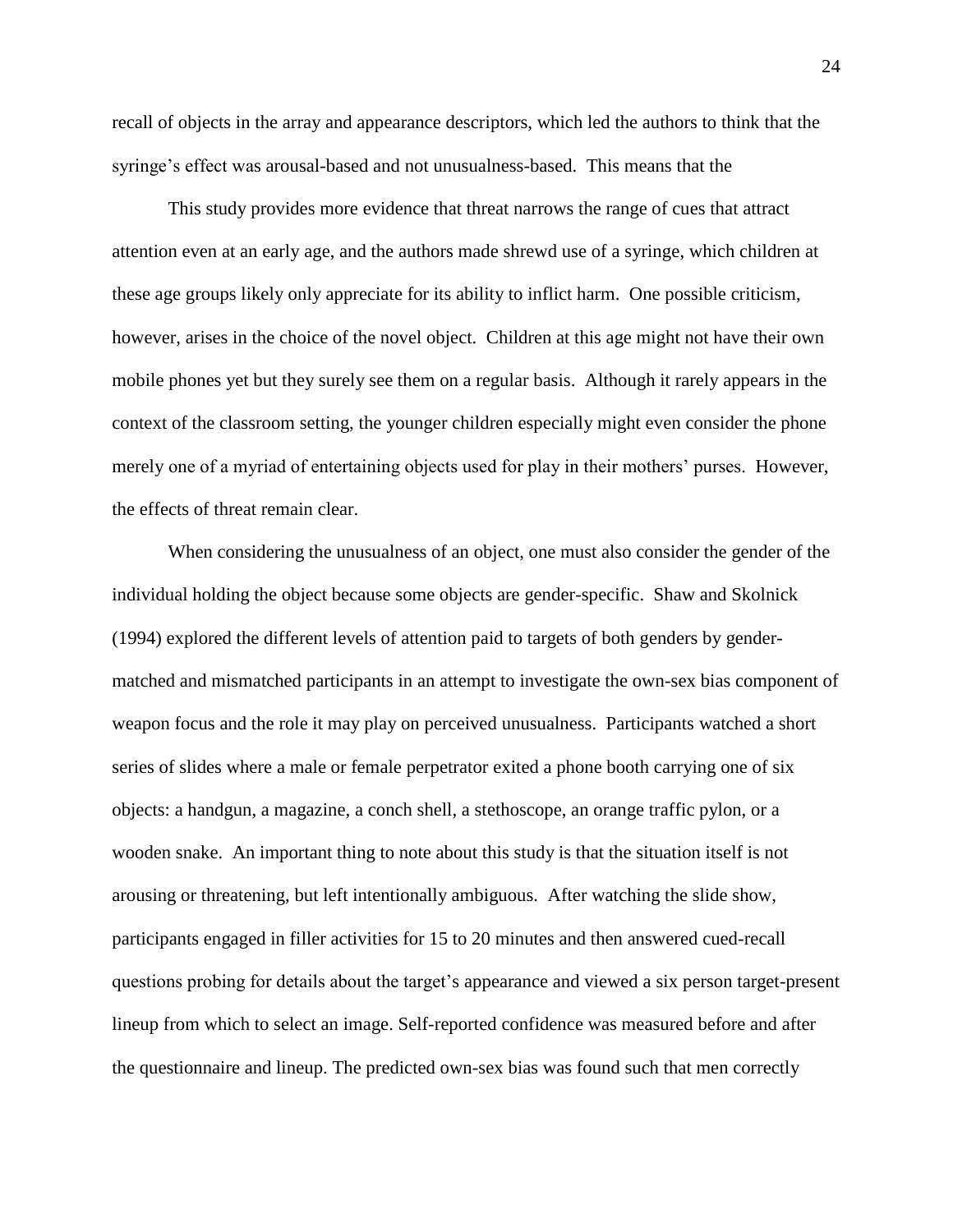answered recall questions about male targets more often than females, while females correctly answered recall questions about female targets more often than males. A marginal subject gender effect was found, indicating that women were slightly more accurate witnesses than men. An object X subject sex interaction was found, and a Duncan multiple range test showed that women appeared most distracted by the conch shell and least distracted by the handgun, while men appeared most distracted by the traffic pylons and least distracted by the shell. Furthermore, women were less distracted by the handgun than men. There were no effects on lineup accuracy; however, men were significantly more confident than women before recall and recognition measures. Also, confidence was highly correlated with accuracy of selection.

Unlike most articles reviewed thus far, this study seemed less concerned with the induction of a weapon focus effect and more concerned with the cross-categorization effect, making use of the weapon-focus paradigm as a milieu to study the latter. That said, it is still surprising that the researchers actually failed to produce an actual weapon-focus effect. The authors concede this fact, attributing it to the rather un-arousing stimulus. The crosscategorization effect found, however, warrants more investigation in the weapon-focus arena.

To replicate and expand upon their results, Shaw and Skolnick (1999) performed another study manipulating perpetrator gender. The authors employed what they believed to be much more ecologically valid and richly detailed stimulus materials. To accomplish this, participants (who were university students) watched videos of a male professor giving a lecture, and after some time either a male or female perpetrator abruptly entered the classroom holding either nothing, a book (the normal object), a handgun (the weapon), a pair of traffic pylons, or a stethoscope (both of which were unusual in the situation). The intruder engaged the professor in a tense dialog and left the room. Participants then engaged in a filler task for around 15 minutes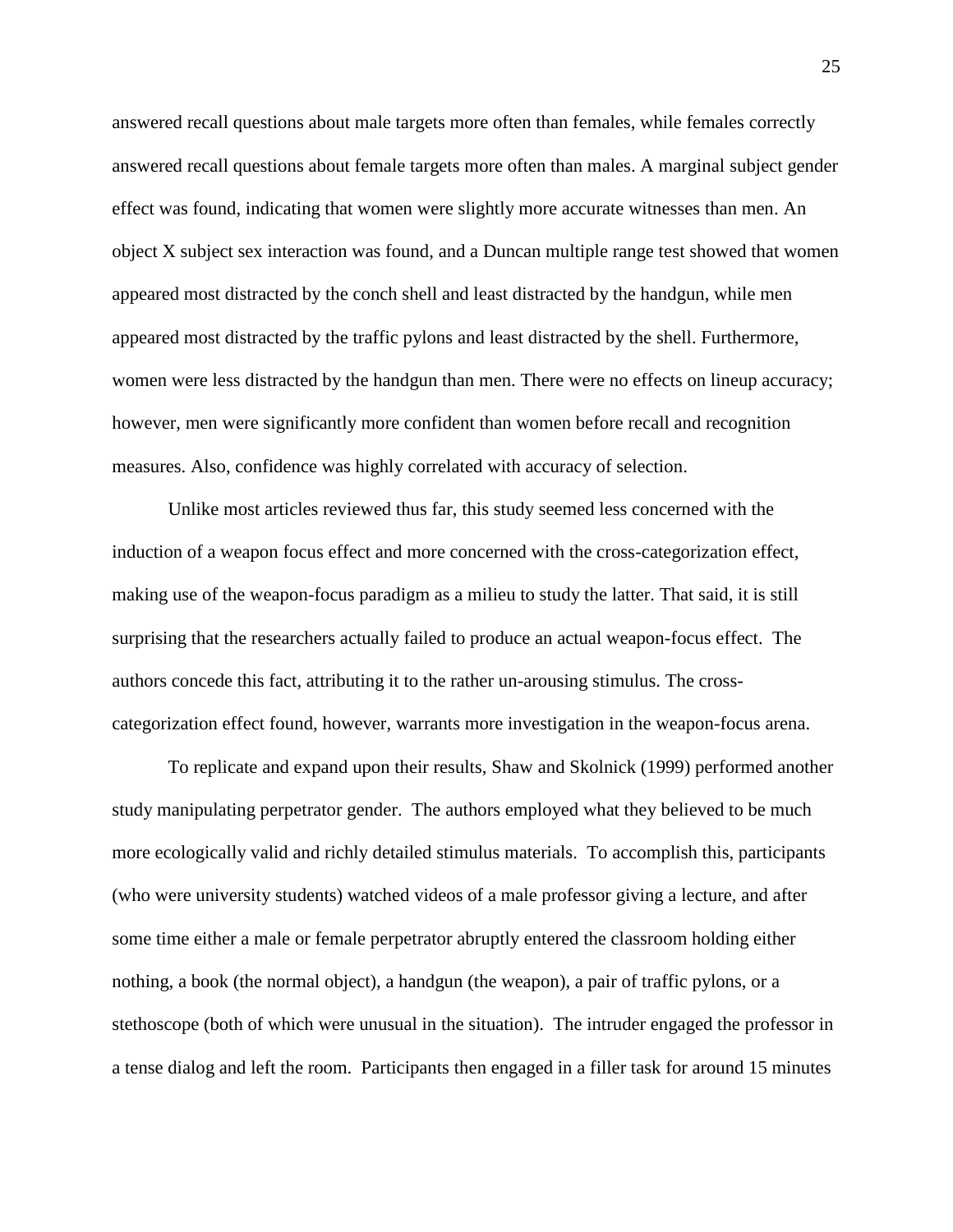before filling out a questionnaire with cued-recall items asking about the appearance of the intruder and the object. Items were then scored in the same manner as Kramer et al., (1990), with self-report questions employed to measure arousal levels. Of note is the lack of a significant main effect of arousal on intruder description accuracy scores. However, a main effect of participant gender on accuracy scores was obtained, revealing that women scored higher than men. This runs contrary to Johnson's (1977) finding over two decades prior. When breaking analyses down to gender-matched and gender-mismatched pairs of witnesses/intruders, the traditional weapon focus effect was found such that the weapon and unusual objects both produced the effect. However, other than this result, no other own-sex bias was revealed, contradicting their earlier finding (Shaw & Skolnick, 1994). Pearson correlations revealed positive correlations between object description accuracy and intruder description accuracy across all object condition, which contradicts the cue-utilization hypothesis.

Further pursuant to her unusualness hypothesis of the weapon focus effect, Pickel (2009) explored the manipulation of comparing female and male object holders. Her reasoning was that women holding weapons are more unusual than men holding weapons; thus, female perpetrators will generate a more pronounced weapon-focus effect than male perpetrators. In the first of three studies, she showed a 90s video of either a male or female perpetrator who is seen in a car holding either a handgun or a compact disc (CD). The individual then jumped out of the car and robs a man and woman walking by. Participants in groups of up to six watched one of the four versions of the video and afterward completed a questionnaire. The first contained a modified cognitive interview with questions asking about the perpetrator's appearance. The second asked if the perpetrator was carrying a weapon, what kind it was, and on a 9-point scale how unusual it seemed in the hands of the perpetrator. Response descriptions were measured by blind coders,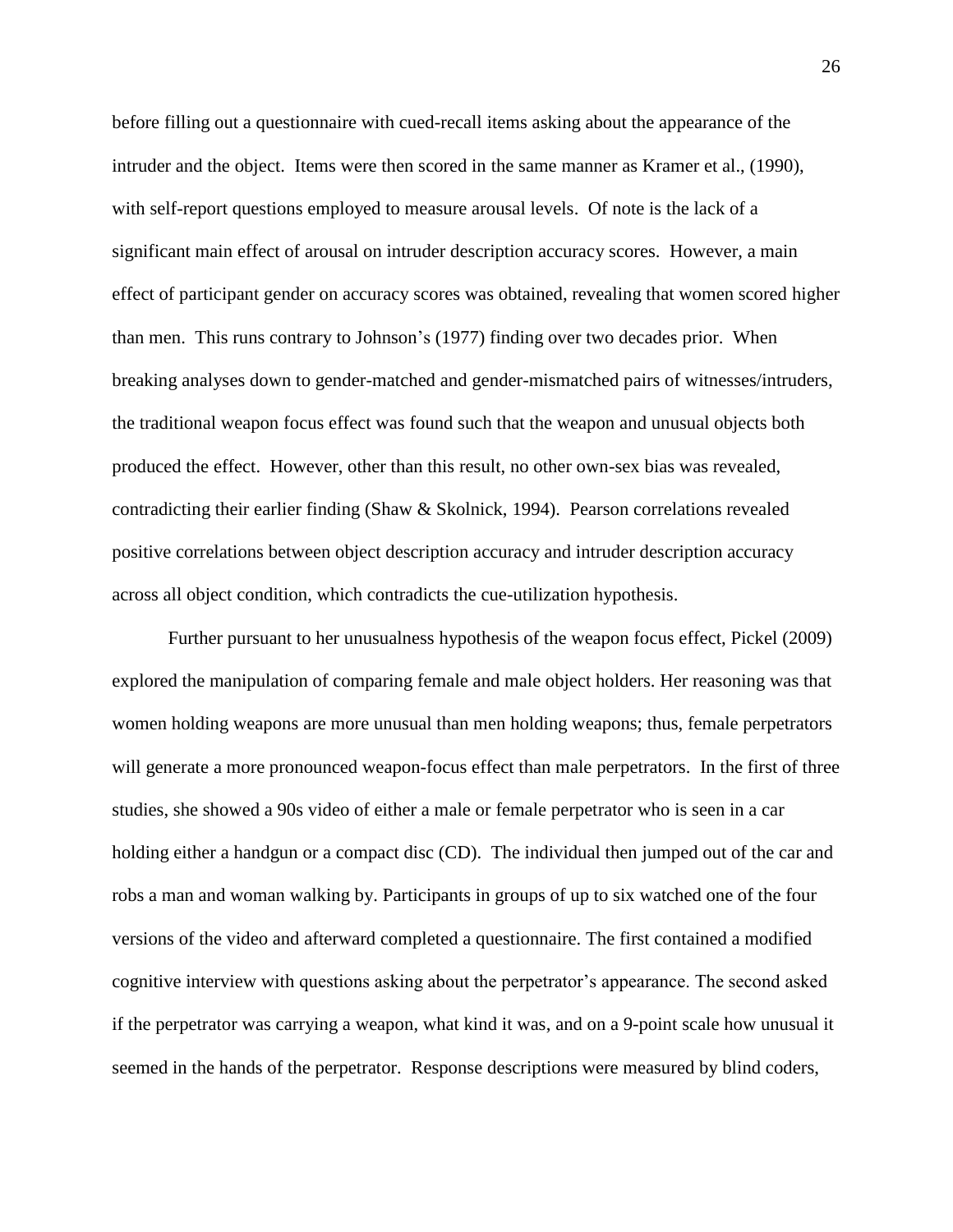who quantified total correct and incorrect details. A main effect of object type on correct details was found such that more correct details about the perpetrator were found if the object was the CD, and a main effect for perpetrator gender was found such that more correct details for the male perpetrator were recalled. An interaction between object and perpetrator gender was also found, and a simple effects test showed a greater effect of object on correct details when the perpetrator was female. A main effect of object type on incorrect details was also found such that the handgun produced more incorrect details than the CD, but no main effects for perpetrator gender on incorrect details were found. Another significant interaction was found, with the female target producing the larger simple effect. All participants correctly identified the objects, and a main effect for object type on unusualness was found so that the gun was more unusual than the CD, and a main effect for gender was also found such that the object was more unusual if it was carried by the female. The pertinent result to the study was the significant interaction, which revealed that the gun was found more unusual if held by a female. Unusualness was correlated with fewer recalled correct details and more incorrect details. Threat ratings were not significant, nor did they correlate with correct details (i.e., arousal did not lead to weapon focus because threat was not self-reported).

A second experiment was carried out using a similar video where a male or female perpetrator is seen holding a pocket knife (masculine typical), a knitting needle (feminine typical), or a CD, and then robs a man and woman walking by while holding the object to them. Responses were coded similarly to Experiment 1, and main effects regarding correct and incorrect details given were replicated. An object type by perpetrator gender interaction was also found such that correct details were highest for each gender if the perpetrator held the CD, but lowest if the opposite-gender stereotyped object was held. A second analysis excluding the CD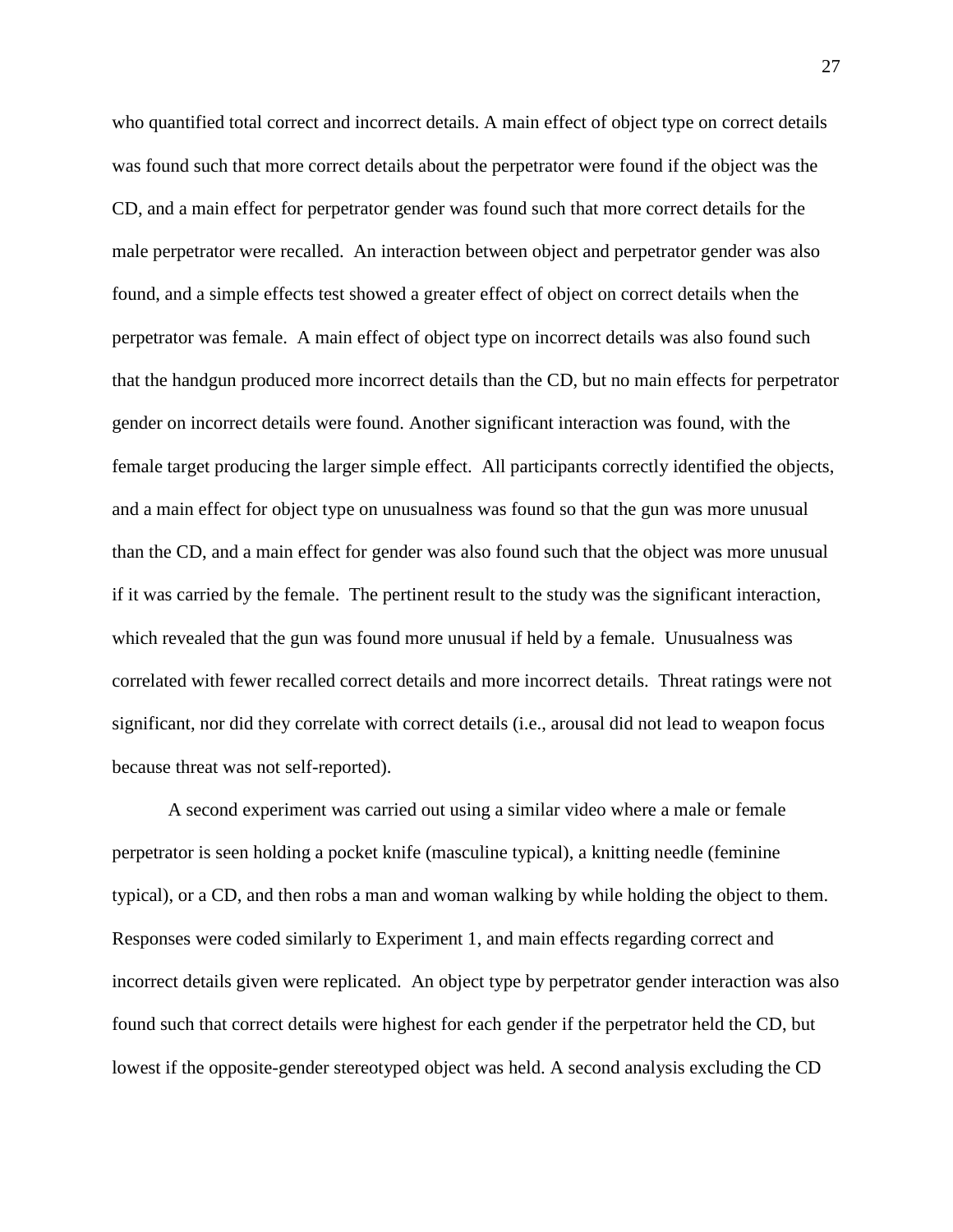repeated the pattern with stronger effects, and the inverse pattern was found for incorrect details. Unusualness was also in line with hypotheses, showing that objects were rated as more unusual if held by the gender opposite their stereotypes, and each significantly correlated with correct and incorrect details provided. However, main effects for threat ratings were not significant nor did they correlate with details.

A final study was carried out to observe whether the unusualness of the female holding a weapon could be attenuated if subjects were primed to her aggressive nature. To show generalizability, a video was used featuring different perpetrators and objects. Participants watched videos with either a male or female perpetrator holding either a switchblade knife or a highlighting pen, which were pilot-tested as seeming masculine or unisex, respectively. Participants were further divided into groups primed for the individual's prior violent history or mundane biographical information. Results from the prior experiments were replicated with an addition of an interaction between object type and information on number of correct and incorrect details, indicating that unusual and threatening objects both . An interaction between perpetrator gender and object was also found. The control information condition mirrored this first experiment in that more correct details were reported when the perpetrator held the pen instead of the knife. The most important finding was that the weapon focus effect was nonsignificant when the participants were primed with dangerous information. Finally, because being primed with dangerous information should mean that the knife is consistent with expectations, an object x information interaction was found on unusualness ratings.

The author demonstrates with this study that the cue utilization hypothesis does not entirely account for the effects found because self-reported threat levels are constant among experiments and conditions. The differing weapon focus effect is attributed to the presence of the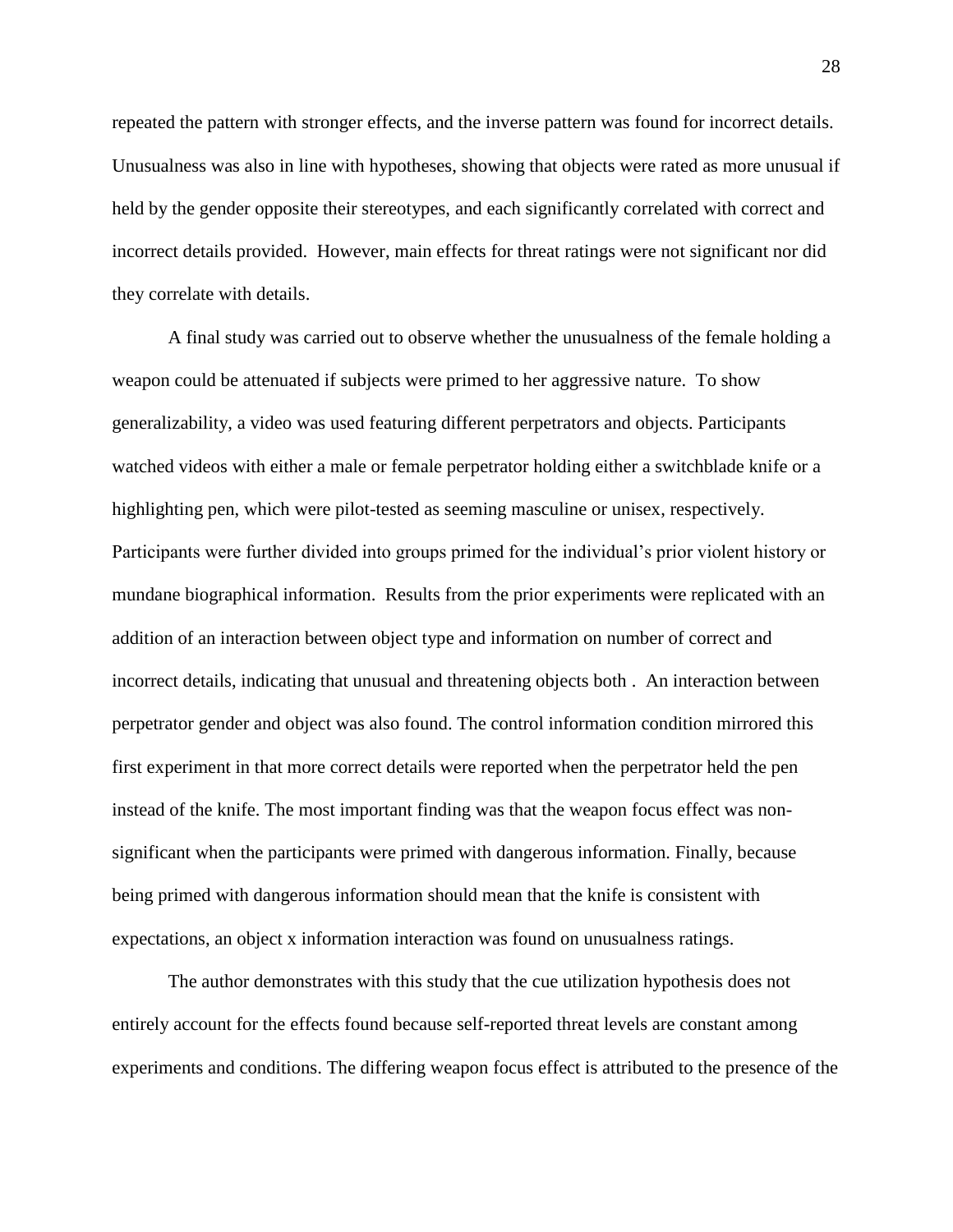weapon violating the person schema for women. It is interesting that she failed to replicate the own-sex bias found by Shaw and Skolnick (1994). A limitation shared with other research in weapon focus is that the participants did not witness a real crime, and the video was not taken from the point of view of the person being robbed.

Unsatisfied with explanations by Pickel (1998, 1999) regarding unusualness as the primary generator of the weapon focus effect, Hope and Wright (2007) devised a modified experimental paradigm whereby unusualness was measured in conjunction with reduced attention capacity. Each participant was shown a slideshow portraying a male target entering a grocery store and shopping, and at the critical slide producing a handgun, a feather duster, or a wallet before leaving the store. What makes their design new is that in addition to viewing the slideshow, participants simultaneously attended to a set of two digit numbers that changed every 400 milliseconds. Every time an odd number appeared, the participant was told to press the "O" key. After a twenty minute filler task, participants completed a 22-item forced-choice task asking for details about the slideshow and retrospective confidence. These items were followed by free recall questions regarding the weapon and its appearance. Correct responses to these questions as well as reaction time to pressing the "O" key served as dependent measures. For the slide portraying the perpetrator producing the critical object, a main effect was found on reaction time such that the control condition produced shorter reaction times than the weapon or unusual object conditions, which did not differ significantly from one another. A main effect for object type on these scores was found, and post-hoc tests revealed that the effect was due to the weapon and unusual conditions producing fewer accurate responses than the other control conditions. Interestingly, the weapon condition produced lower confidence ratings than the other two object conditions. The same pattern emerged when questions pertaining only to the appearance of the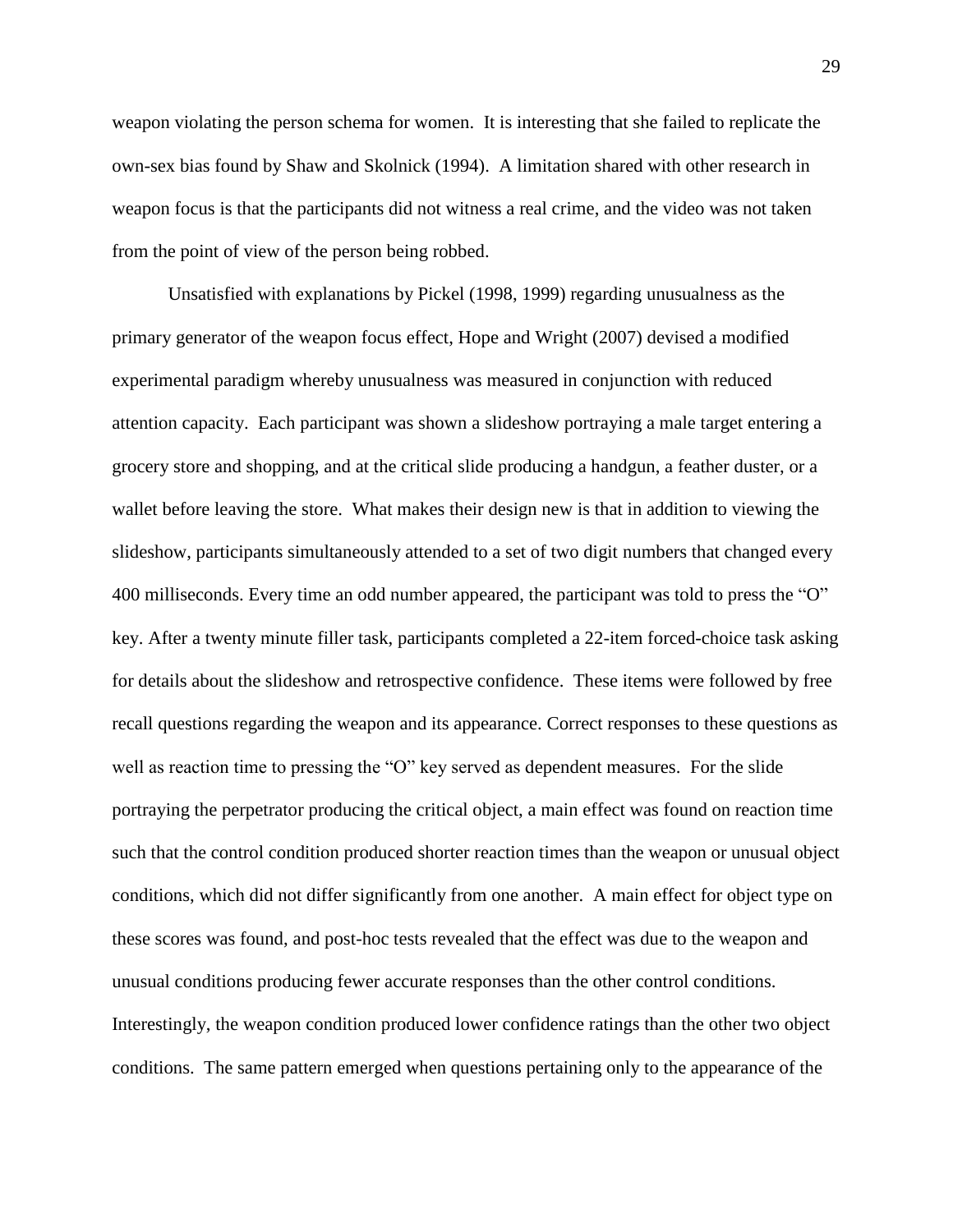perpetrator were analyzed. Ninety-three percent of participants in the weapon condition correctly identified the object compared to 67% in the unusual object condition and 60% in the control condition. Moreover, participants in the weapon condition freely recalled more details about the weapon than the other two objects, which were not significantly different from one another. The findings suggest that, when attention span is reduced with another demanding task, the role of unusualness is abated because the brief assessment of the object as simply unusual competes with the task for fewer resources than the assessment that the object is threatening.

The idea that unusualness arises as a cause of the weapon focus effect only when attention capacity is reduced makes this study unique. In a way, it hints at a larger, as-yet unconstructed theoretical model of the weapon focus effect where both unusualness and arousal level play a role in the reduction of cues as a function of the attention span of the eyewitness, which determines the extents of the contributions made by unusualness and threat. However, the finding that the weapon produced lower confidence in recall accuracy, greater accuracy in details for the perpetrator, and greater object identification means that weapons impact cognition uniquely. The authors themselves allude to this in their discussion, describing a "further conceptual dimension" (p. 958) that renders the weapon uniquely attention-grabbing over unusual objects and normal objects. The mix of results throughout the literature on whether unusualness or threat level takes precedence in processing weapons leads me to believe that unusualness may attract initial attention so that the object in question might be assessed for level of threat. When the object is indeed threatening, increased arousal then further narrows attention to that object and other salient environmental cues, which would then increase the weapon focus effect over purely unusual objects. This is also hinted at by what Shaw and Skolnick (1999)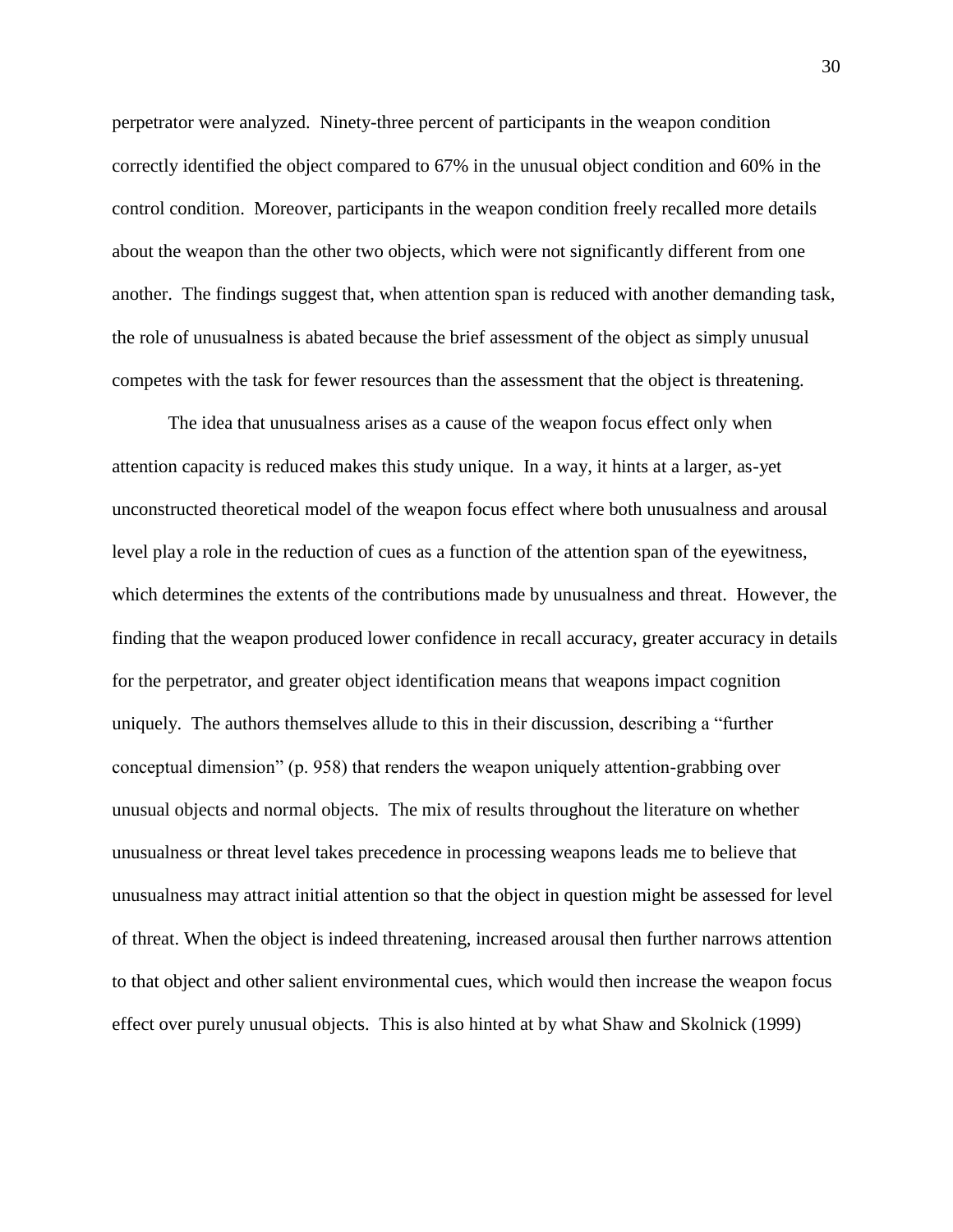described as the "reduced-overall-processing explanation" (p. 2338) of the weapon focus effect, which implicates unusualness and heightened arousal as possible explanations for the effect.

## **Temporal Manipulations**

The question of interest investigated in the current study is something never explicitly explored in the weapon focus canon: that is, does the timing of the weapon's visibility impact the weapon focus effect? However three studies have explored related ideas. Loftus and Burns (1982) had participants view either a violent or nonviolent version of a graphic video depicting a bank robbery. The violent version contained scenes from inside a bank followed by an armed robbery of the bank by two individuals, and ended in the parking lot outside where a child was shot by one of the robbers. The nonviolent portion did not contain the shooting of the child, but instead showed another scene from inside the bank that nevertheless clearly portrays the postrobbery tension. The researchers constructed a 25 item questionnaire probing for recalled details of the video, with the most important question coming at the end, concerning a number on the back of the child's jersey. A significant effect for type of video was found on recall of the number on the child's jersey, where about 4% of the participants recalled the number in the violent condition and about 25% of the participants recalled in the nonviolent condition. In the second experiment in this study, the researchers modified the final question about the number on the child's jersey so that it was a multiple-choice recognition question rather than a recall question. They attained inflated but still significantly different percentages of accuracy, with 28% of the subjects responding correctly in the violent condition and 55% responding correctly in the non-violent condition. In the final experiment of this study, the researchers included a third film with an unexpected ending where, instead of a child being shot by one of the robbers, the film cuts to an ending with two individuals walking along a beach. Once again employing a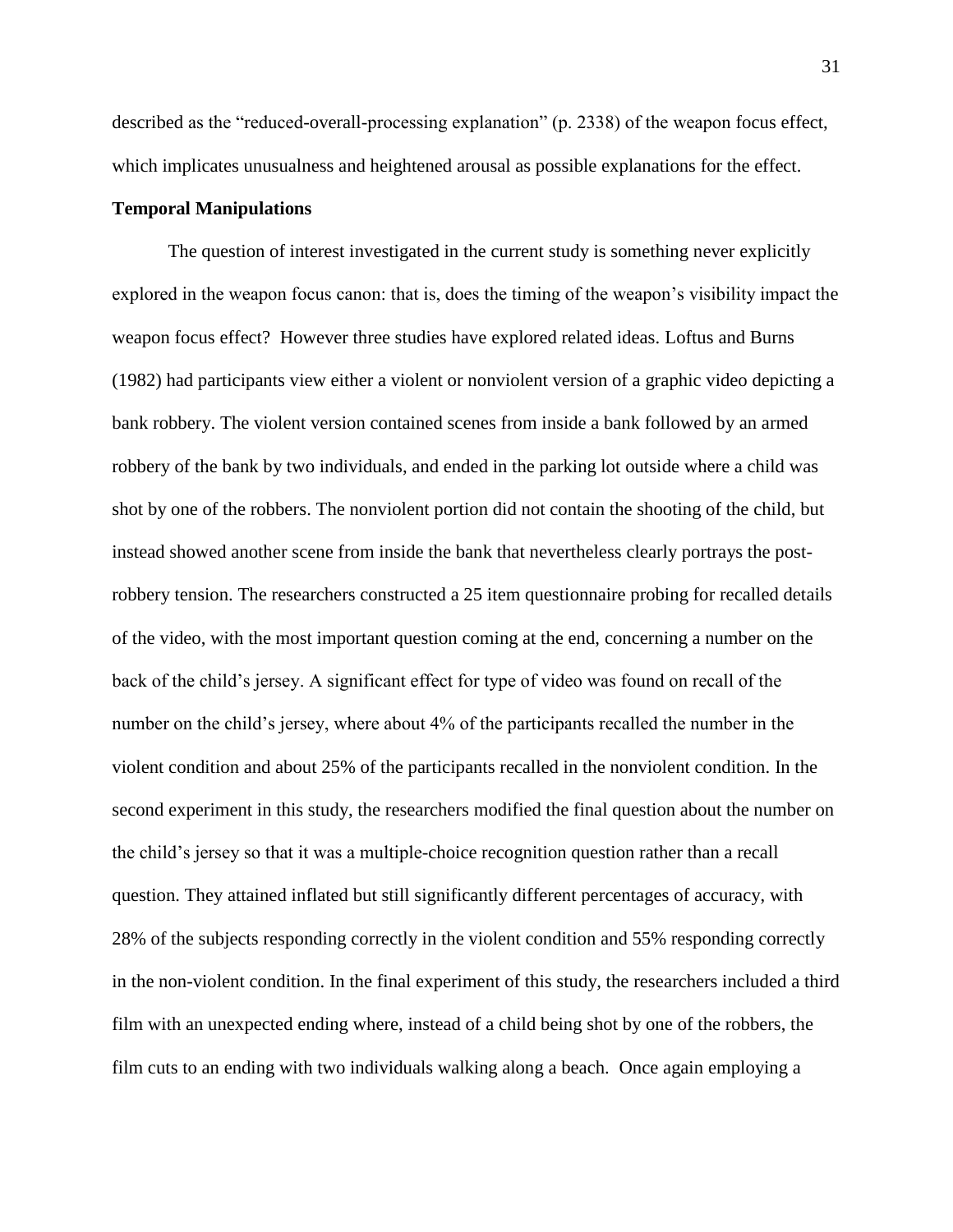recognition question for the pivotal detail, the violent ending generated less accuracy for the number on the child's jersey while the two non-violent conditions did not differ significantly from one another in number of correct responses.

Although not strictly a weapon-focus study, this study does have several hallmarks that make it relevant to the proposed research. Specifically, Loftus and Burns compared two different videos where an event detail present before the violent or nonviolent event (i.e., the number on the child's jersey) was not remembered as easily when it was followed by a violent event. Also, the authors' attempt at manipulating unusualness in the manner later refined by Pickel (1998) produced early evidence that unusualness and threat level produce unique effects on eyewitness memory. Finally, what sets this study apart from modern weapon focus research is that the authors were not looking at correct vs. incorrect recalled details of the perpetrator of the bank robbery and event details given in an open-ended question. Instead, all questions were cued-recall with the exception of the important detail question about the jersey number.

Citing Loftus and Burns (1982), Bornstein, Liebel, and Scarberry (1998) examined the effect of the level of violence in a middle segment in a film scene on memory for details that occurred in the preceding and following segments. They used a re-edited version of the scene with a non-violent middle segment with the same actors as a nonviolent control condition in case enhanced memories for the other two segments were due to their respective primacy and recency. The numbers of details in each of the segments were quantified, and percentage of these remembered were dependent variables. They found the predicted main effect of film segment with more correct details of the violent segment being recalled than the other two segments, which themselves were not significantly different from one another. However, they failed to find a main effect for film condition (violent vs. nonviolent), thereby violating the usual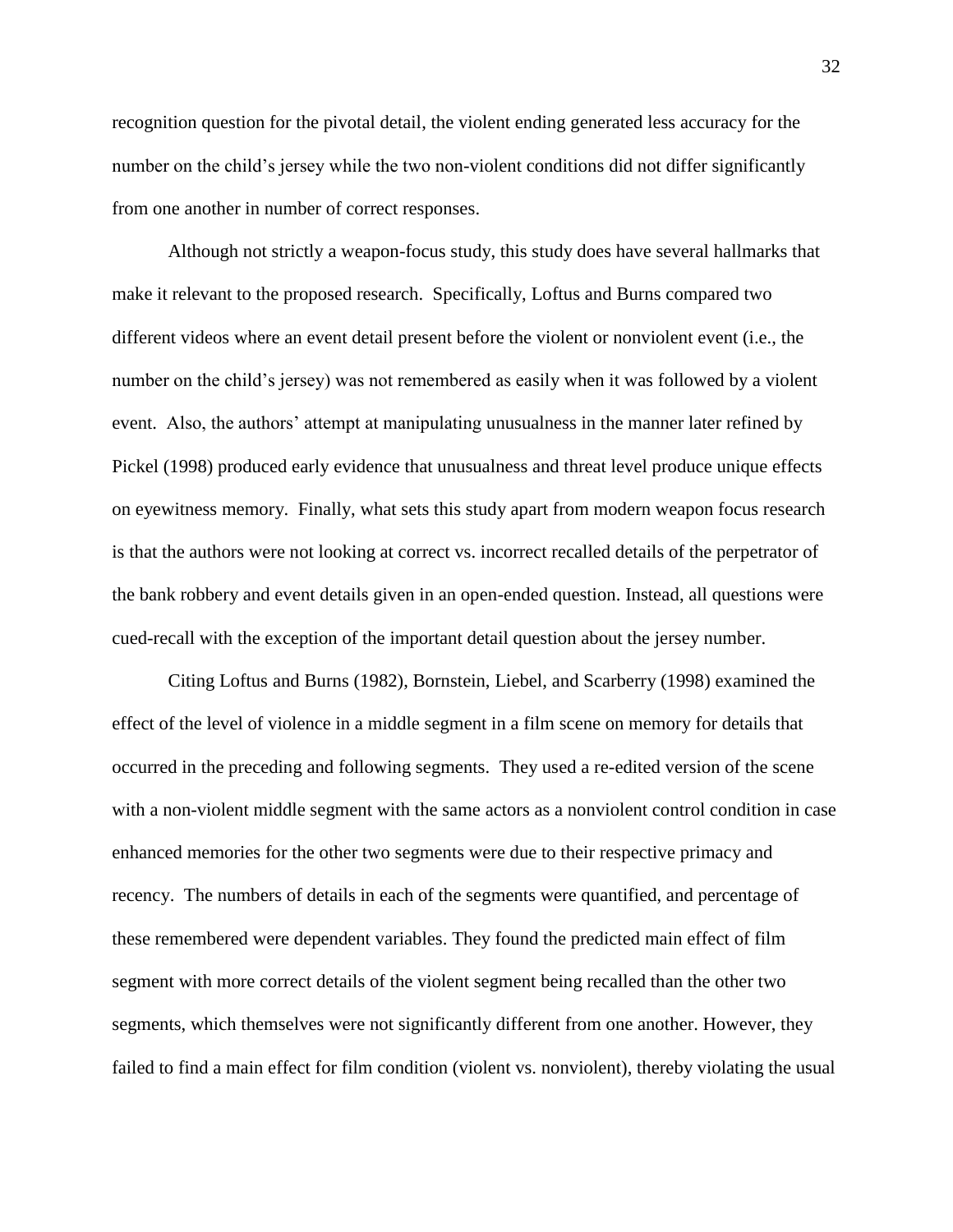weapon focus pattern. They did find an interaction between film segment and film conditions where significantly more correct details were remembered in the middle segment of the violent film than its non-violent counterpart. While this might seem counterintuitive to Easterbrook's (1959) cue-utilization hypothesis, the authors actually interpret their finding as supportive because, when the scene is considered as a whole, the most salient and arousing details of it appear during the violent segment, so more attention is paid to it. Once again, this is not strictly a weapon focus study, and like Loftus et al. (1982), the authors limited their dependent variable to correct details viewable throughout the scenes themselves.

These two studies measured the differences in recall for events that occurred outside of the actual violent event, but since neither employed a standard lineup selection procedure or probed for specific details about the perpetrators using a form of post-event interview like those used by real criminal investigators, the light they have shed on possible temporal effects in an applied setting remains dim. Moreover, neither study was specifically concerned with the weapon focus effect, with the researchers instead referring to their principal phenomena of interest as "mental shock" (Loftus & Burns, 1982, p. 318) and a "negative emotional event" (Bornstein, Liebel, & Scarberry, 1998, p. 119). However, both of these teams of researchers applied the cue-utilization hypothesis (Easterbrook, 1959) to their results in a general sense; namely, instead of salient features of a three-dimensional stimulus narrowing cues, the salient event of an entire four-dimensional temporal sequence narrows cues to that relevant event, obscuring memory for details occurring before and after the event. For example, if an individual's face is briefly visible and then he points a gun at a victim before turning around again, the victim's encoding of the face would be disrupted by the gun, which thereby impedes later recognition memory. The question remains whether a similar anterograde effect might be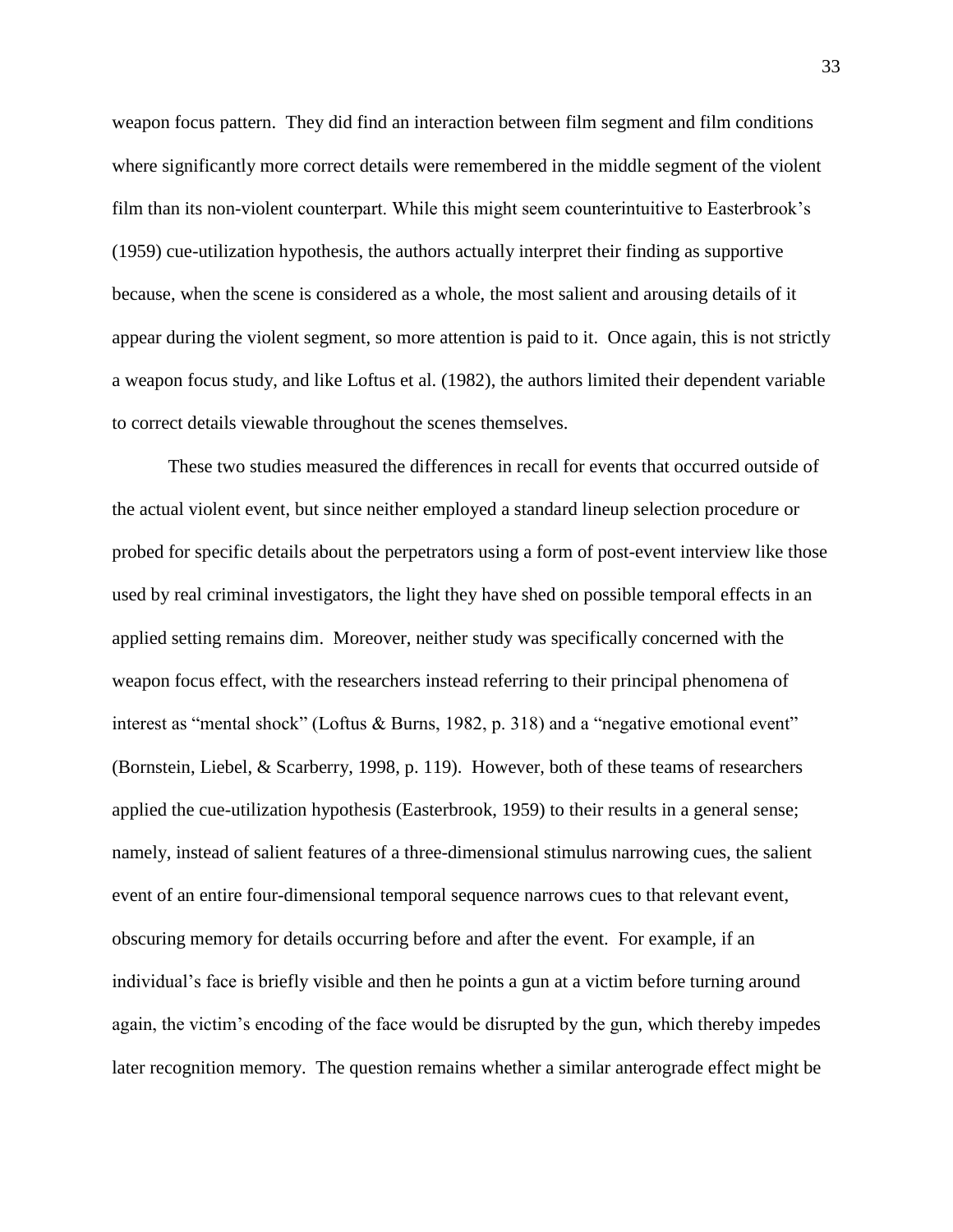produced when a weapon is presented before the face. Given early research using word lists containing high-priority words among common words (Tulving, 1969), an inference could be made that events occurring after a shocking event such as the presentation of a weapon might not suffer from a decrement in memory. However, given the added role that heightened arousal has been shown to play in the weapon-focus effect, it's possible that the encoding of events immediately following the presentation of a weapon might suffer from a memory decrement because presence of the weapon creates heightened arousal that disrupts encoding for events following it (e.g., Thompson et al., 2001). So, since a threatening object has the potential to induce retrograde amnesia for events preceding it and also disrupt encoding for events following its presentation, a model of the weapon-focus effect is necessary that would implicate heightened arousal as a cause for retrograde and anterograde effects while unusualness alone would only cause retrograde effects. Therefore, a weapon focus study should be carried out manipulating unusualness, threat level, timing of the salient object's presentation, and utilize recall and recognition questions including target-present and target-absent lineups.

## **The Current Study**

In all studies in the weapon-focus canon reviewed thus far, the face of the perpetrator was always clearly visible before the weapon was presented for several seconds, with the exception of Kramer et al.'s (1990) study which teased apart the impact of the timing of the weapon's presentation such that it either showed simultaneously with the face or after the face appeared. The pattern they found over several experiments was that the weapon's deleterious effect on memory remained the same whether the face was visible first or simultaneously. However, they did not include a manipulation where the face was only visible after the weapon, nor did they include a novel object condition to compare to the weapon and normal object. Loftus and Burns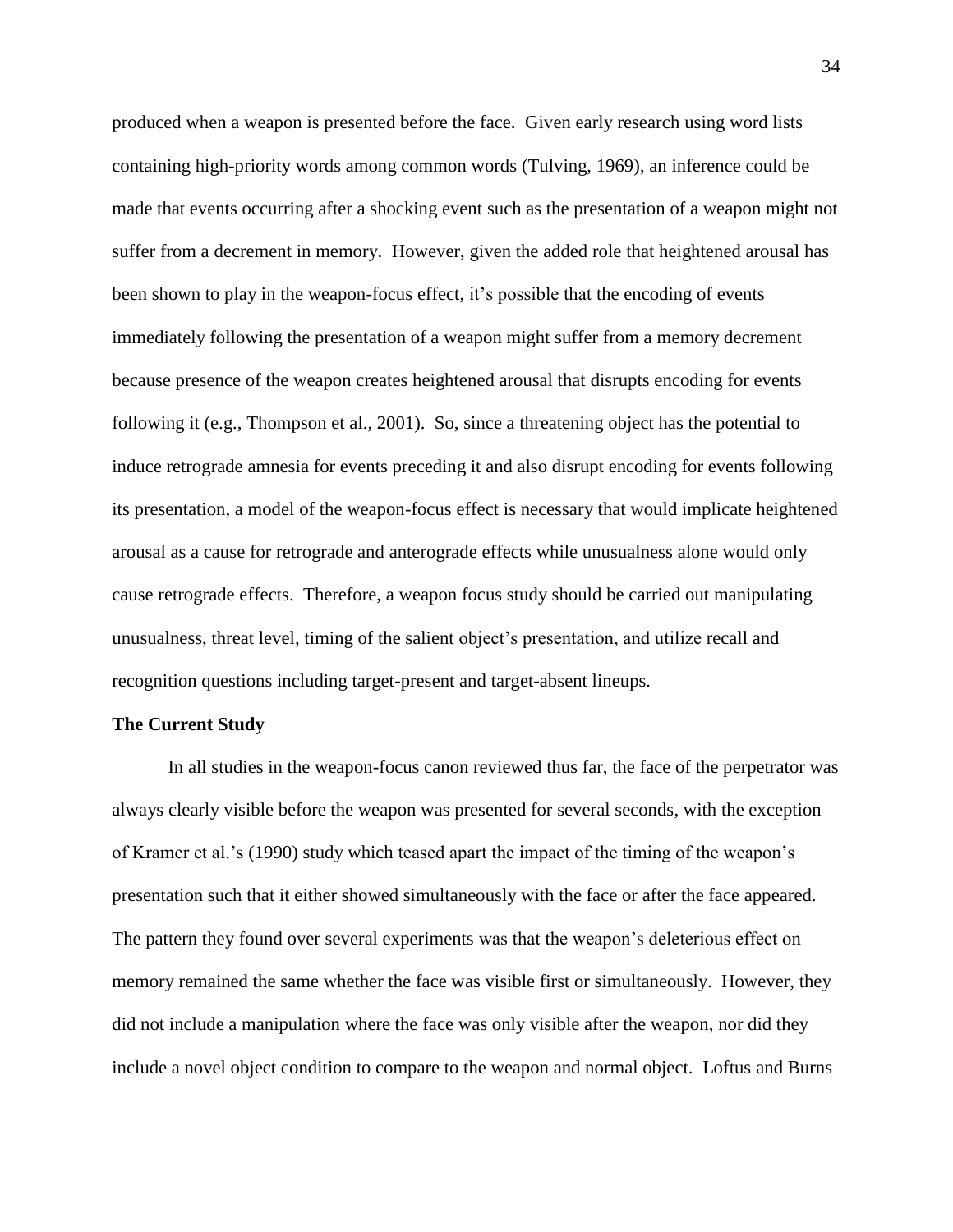(1982) found a similar retrograde effect that a violent portion of a film had on memory for a baseball jersey number visible before the violent portion occurred. Bornstein et al. (1998) replicated this finding. None of these studies explored a possible anterograde effect that presentation of the weapon before the face might have on memory for the face or recall. If proactive or retroactive interference occur in the different timing scenarios, I could expect that consolidation of the face's encoding would be disrupted and yield poorer lineup identification and lower scores on other memory measures for context than a simultaneous timing condition. However, another possibility would be that retrieval for the face is blocked by a weapon and novel object because more elaboration is given for objects that were presented after the face. This would lead to more difficulty in retrieving the face if these objects were presented after the face.

Although several investigations of weapon focus utilize videos as stimulus materials, I opted to use a series of slides presenting still images. This is because, although films have been shown to elicit emotions such as increased arousal (Gross & Levenson, 1995; Philippot, 1993) and have been used as stimulus materials in several weapon focus studies (e.g., Loftus & Burns, 1982), Steblay's (1992) meta-analysis indicates that a more robust effect size of weapon focus is generated by slide presentations compared to videos. Granted, the greatest effect sizes are found in live staged simulations, but time and human constraints restrict this option from the current study.

In addition to these issues, the vast majority of weapon focus studies have relied entirely on target-present lineups, and rarely have both target present lineups and target absent lineups been used. This is clearly problematic because Bayesian likelihood analyses of lineups require knowing both the probability of an accurate identification in a target present lineup and mistaken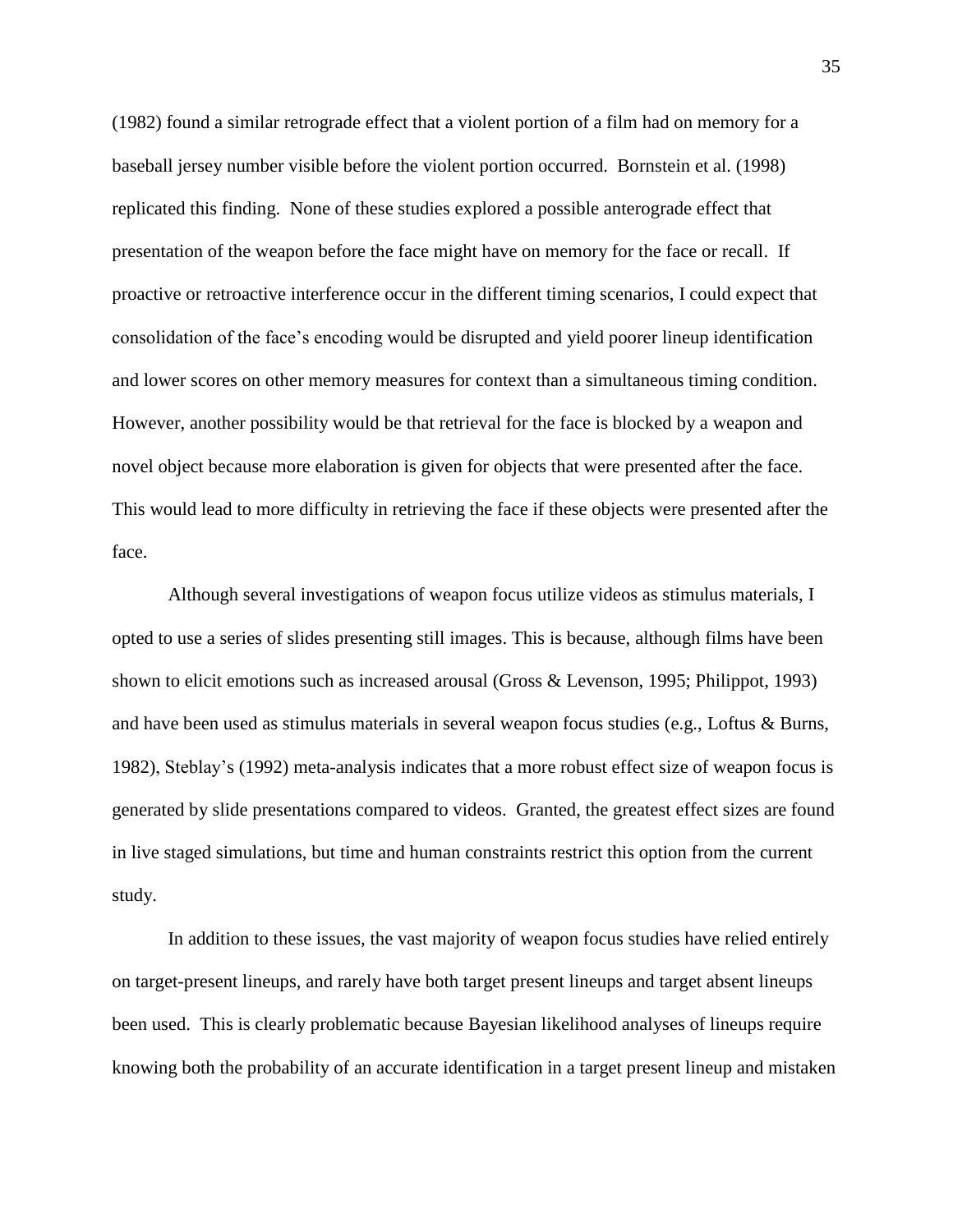identification in a target absent lineup (Brewer & Wells, 2011). It is also well known that factors that impact target present and target absent lineups are dissociable (Cutler, Penrod, & Martens, 1987; Steblay, 1992). For this reason, the present research includes both target present and target absent lineup. The weapon focus pattern should be found such that the likelihood ratios indicate lineup selections are more diagnostic of guilt when normal objects are presented and less diagnostic when novel objects and weapons are presented.

Another major gap in weapon focus research is that all studies known to the current researchers have their participants view videos or slideshows of a perpetrator and a victim such that the participants are only bystanders to the crime. A more robust effect will likely be found when the participant is role-playing the victim, seeing slides or footage from a first-person point of view. So, one feature of my stimulus material that sets it apart from most studies in the weapon focus literature is that my photographs are taken from the first-person point of view. I believe that this creates a more ecologically valid presentation than studies that utilize photographs taken from a third-person point of view that renders the participant a mere "fly on the wall", since victims are witnesses, too.

#### **Method**

#### **Participants**

One thousand, two hundred sixty-three undergraduates at two southern universities participated in this 3 (Object: Neutral, Novel, Weapon) X 3 (Timing: Before, During, After) X 2 (Lineup: Target Absent, Target Present) between-subjects design. Although 1298 individuals participated initially, 35 were removed for not answering any of the questions. Participants signed up for and took this study online, and were informed that the nature of the study involved stress's impact on memory.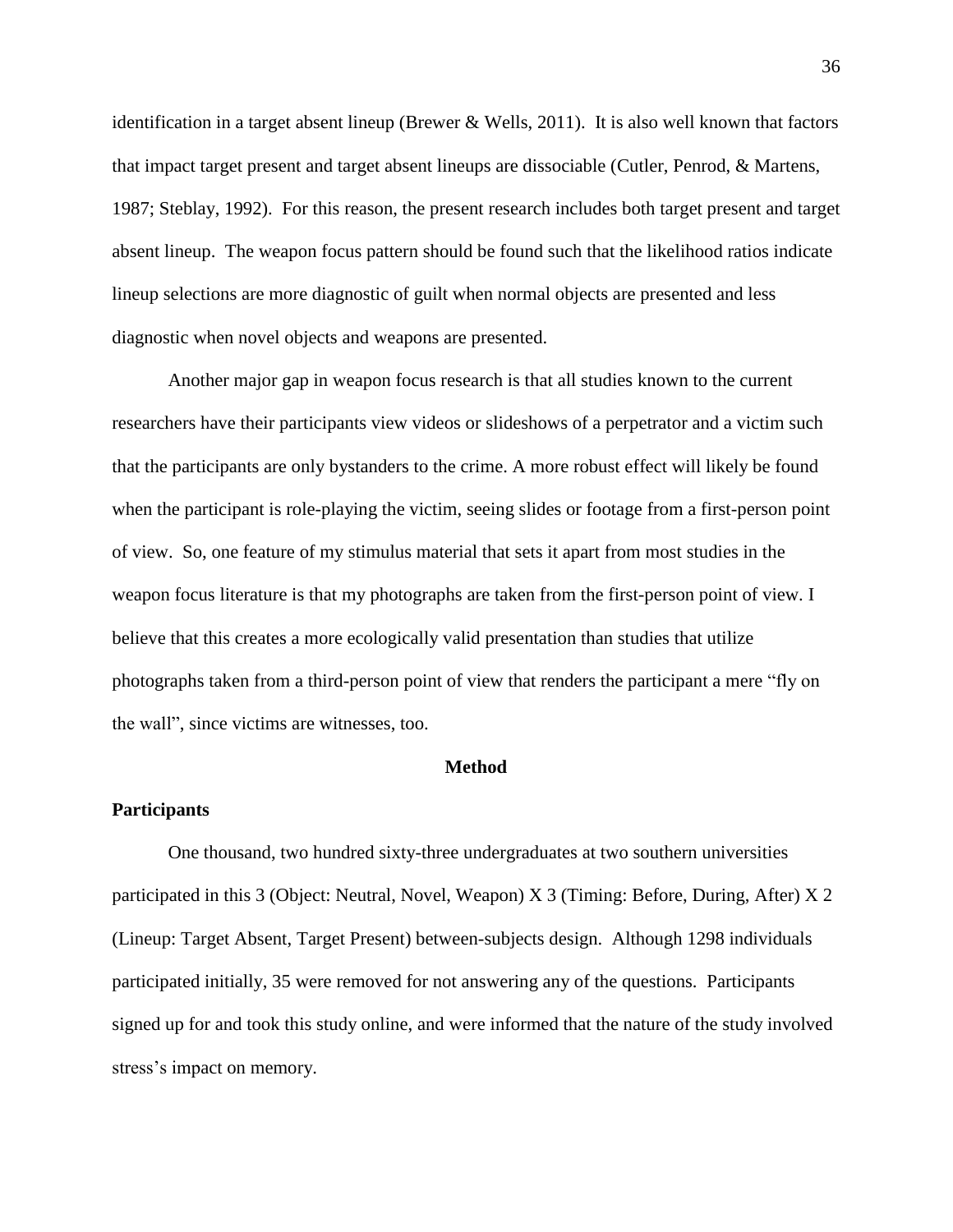## **Materials**

**Photographs and Slide Presentation.** Taking a cue from previous seminal weaponfocus studies (e.g., Kramer et al., 1990; Loftus, Loftus, & Messo 1987), a slide sequence was used. Nine volunteers (males  $= 5$ ) were photographed in a lab room decorated to have the appearance of a bar. The photographs were taken from a first-person perspective, and seven volunteers looked and gestured toward the camera as though they are ordering drinks from the participant. The remaining two individuals were fillers who sat at a table in the background conversing with each other. Each photograph was then added to a series of slides for the participants to view. One of the individuals held an object out to the camera. In the normalobject condition, the object was an empty glass, in the novel-object condition it was a rubber chicken, and in the weapon condition it was a realistic airsoft gun. The three temporal conditions varied in the timing of the object's presentation: one manipulation showed the object before the face, the second showed the object after the face, and the third showed the face and object simultaneously. In each condition, the target's face was the same size onscreen (approximately two cm in height every time she is visible).

**Photo Lineups.** For the target individual, two types of simultaneous lineups were constructed. The target-absent lineup was composed of six foils who have been previously rated by 20 research assistants as looking similar to the target ( $M = 4.27$ ,  $SD = 1.22$ ) on a seven-point Likert scale where 1 represents not similar and 7 represents extremely similar. Six separate target-present lineups were used, each with the target replacing one of the foils and consequently appearing equally often in each of the six positions in the lineup. Images in the lineups were presented as three columns of two photographs each (see Figures 1 and 2).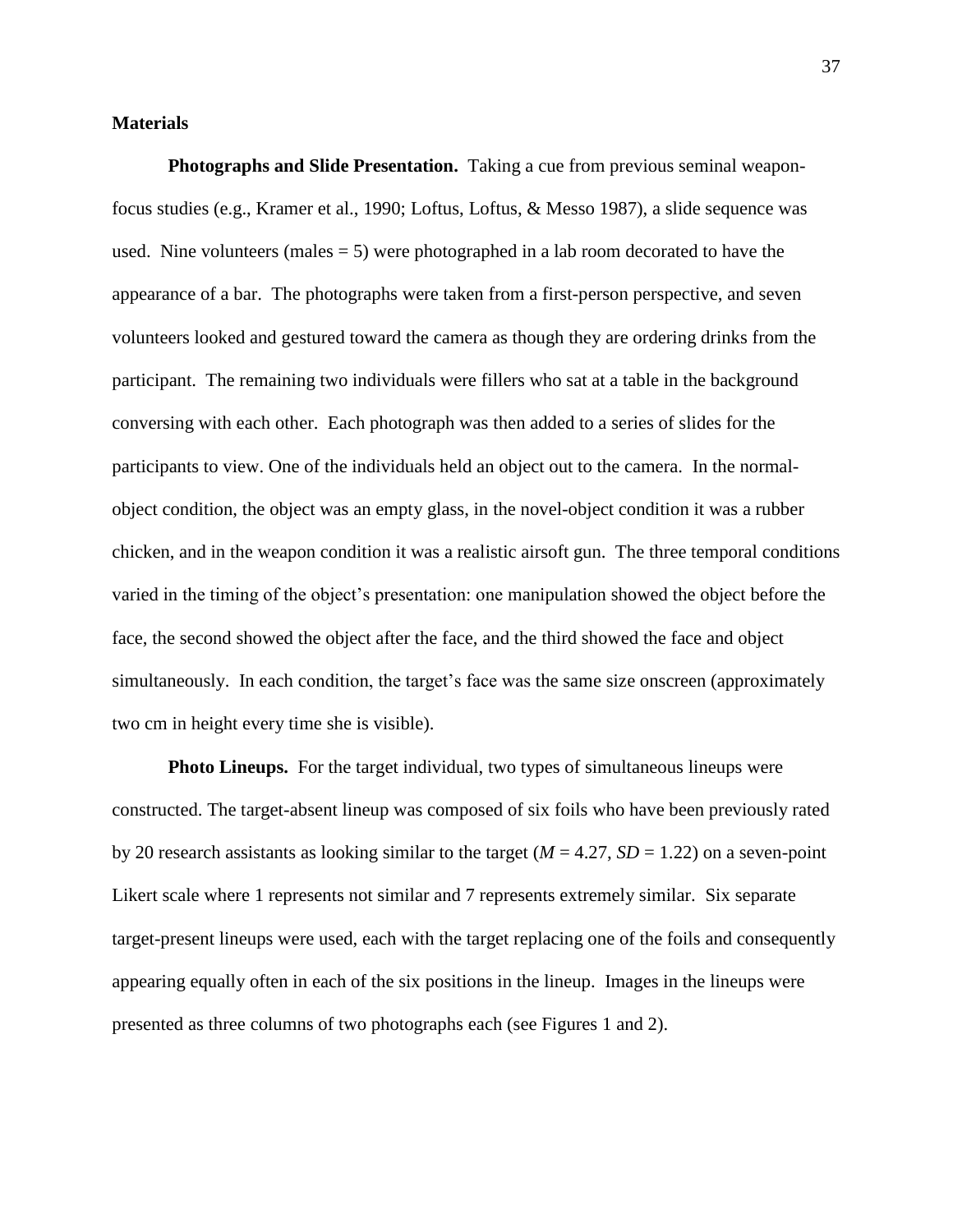**Post-Identification Questions.** A set of free-recall, cued-recall, and recognition questions were used immediately preceding the lineup presentation to measure remembered details of the individual, weapon, and event. All questions are shown in the Appendices. Detailed cued-recall questions asking about the target's appearance, attire, the object being held were asked. Of particular theoretical interest to the present study is the question asking, "Did you see the object before or after you saw the person's face?" In addition, questions probing for details about the weapon were also asked, including, "What object was the person holding?" as well as manipulation check questions assessing participants' perceptions of threat and unusualness of the object.

Cutler, Penrod, and Dexter (1990) have demonstrated that the self-professed confidence of an eyewitness weighs heavily on a jury's decision-making process, so questioning ended by measuring retrospective confidence and memory for viewing conditions. Participants answered 15 Likert-type questions similar to those used by Wells and Bradfield (1998) measuring postidentification confidence ("At the time you made your lineup decision, how certain were you that your choice was right?") and others asking about perceived difficulty with the lineup selection process.

### **Procedure**

**Bartender Training.** This study was taken online using a web-based survey interface. Participants first received instructions that they would be trained as a bartender and that their memory for the cost of four different drinks would be tested. So that the task would not be too difficult, the price of each drink was a whole dollar amount. After spending as much time as necessary looking at the drink menu and prices, the participants clicked a button onscreen to advance to a slide listing each drink along with text-entry boxes where the participant entered the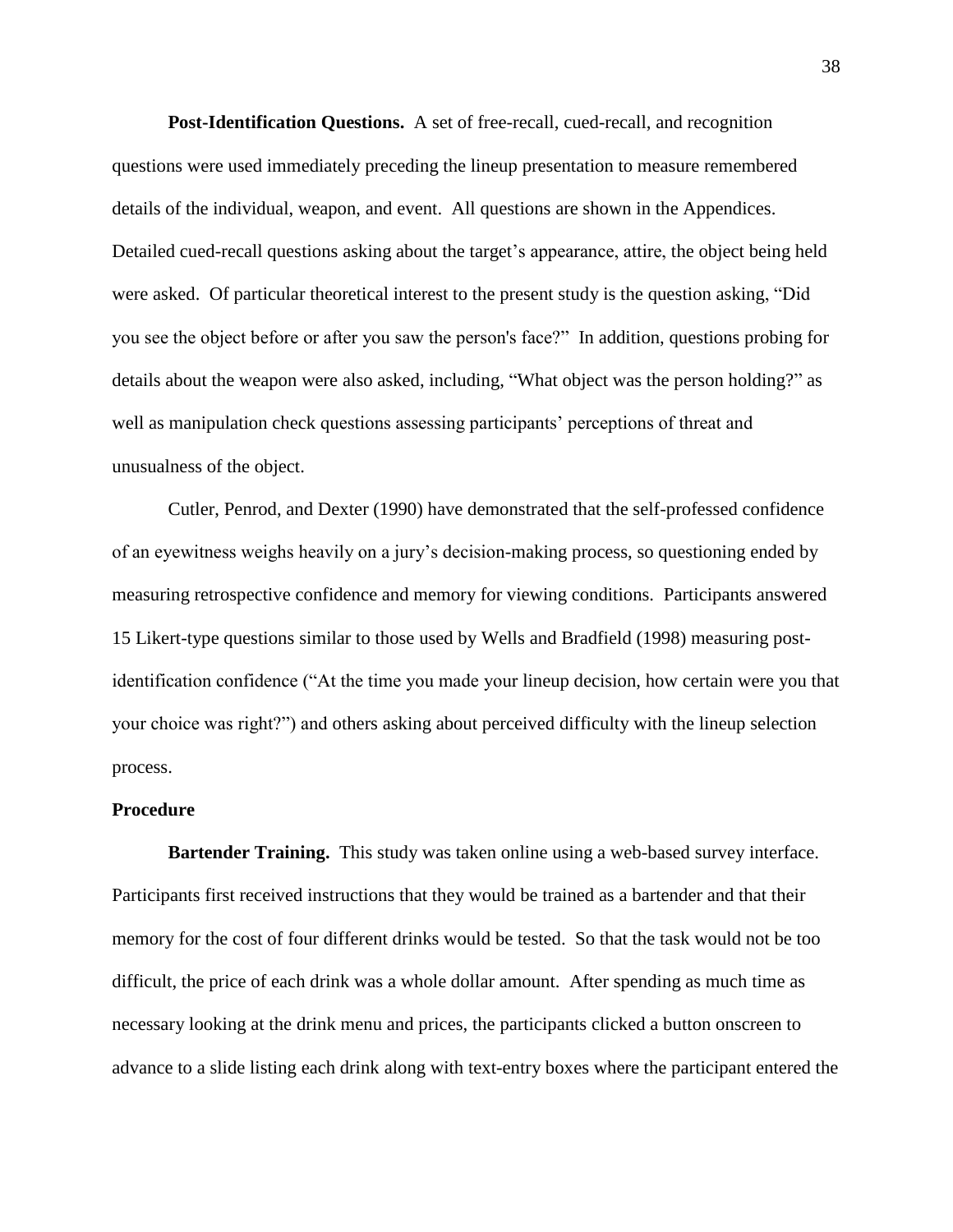price of the drink as part of a testing phase. Although I am not using memory for drink prices as a dependent measure, this part of the experiment serves as an attention check to ensure that participants are attending to and are engaged in the study. Outliers in the dataset were checked against their responses at this slide to see if the drink prices were correct. If they were all incorrect, this was grounds for removing that participant's data from final analyses.

**Bartending.** After being trained on the drink prices, the participants viewed a series of slides with a filler individual standing at the bar looking at the camera. A photo loaded identical to this one but with a dialog bubble displaying a drink order (e.g., "I'll take an imported beer") superimposed to the right of the filler's face. The images were followed with the whole dollar amount given to the participant, (e.g., "He gives you \$10. How much change do you give him back?") and below was a text-entry box for the participant to enter a whole dollar amount of change to be given.

**Experimental Slides.** After six filler individuals ordered drinks, a young female target appeared in three slides automated to appear for 2s each. Nine unique sets of slides appeared depending on condition. Each set showed either an empty glass (Normal Object), rubber chicken (Novel Object), or a realistic airsoft gun (Weapon). Each was sequenced so that the object was either presented first, the target's face is presented first, or the object and face were presented simultaneously. The final photo of each set (which was the third photo in the object-before and object-after conditions and the second photo in the object-simultaneous condition) showed the target's back to the camera as she walked toward the door of the bar.

**Follow-Up Questioning.** A notification onscreen told the participant that the last individual who appeared at the bar committed a crime. Either a target-absent or a target-present lineup was administered after the final slide image was displayed, with instructions asking the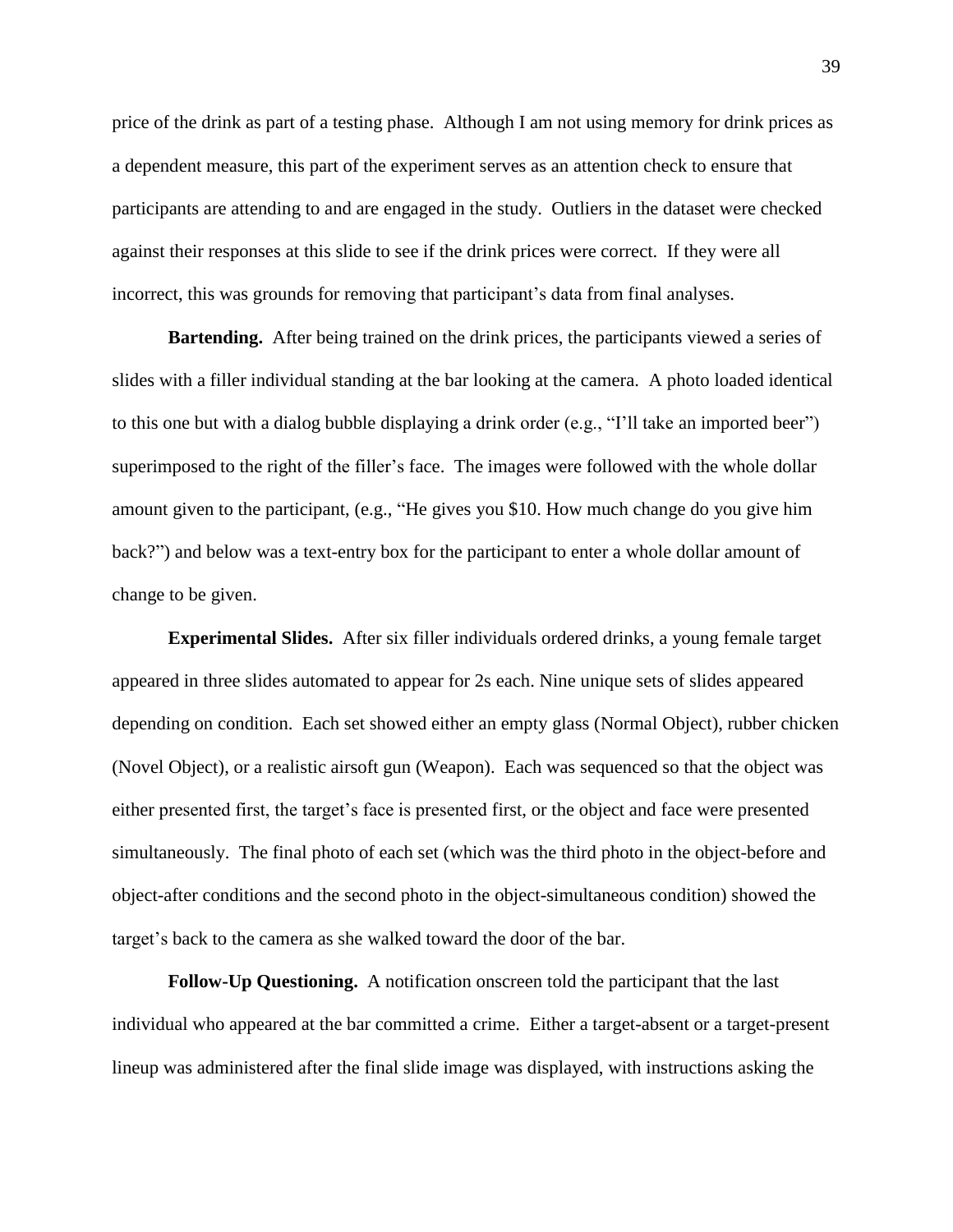participant to press the numeric key corresponding to the number below the individual who last appeared in the bar. The instructions were unbiased and informed participants that the individual might not actually appear in the lineup. After the lineup administration, participants answered cued-recall questions about the target as well as the contextual details of the bar. Multiplechoice questions were also administered to gauge recognition memory. The participants answered 5 Likert-type questions asking how much attention was paid to the object, as well as how surprising or threatening the object was in the context of the bar. Finally 11 Likert-type questions were administered probing for retrospective memory for lineup selection confidence and viewing conditions. The participants were then asked to provide demographic information, were debriefed and assigned research credit. Each experimental session took no more than 30 minutes.

#### **Results**

The thrust of this experiment was threefold. First, I wanted to replicate the classic weapon focus pattern where recognition memory for target and event details are worse in crime scenarios where a weapon is presented than in scenarios where a normal object is presented. A novel object (i.e., the rubber chicken) was included to further test the effect of attentional processes paid to novel objects on encoding. In particular, since most weapon focus studies have used only a target present lineup, an important goal was to determine if a weapon focus effect occurred in the context of a target absent lineup. The second goal of this study was to determine if timing of weapon presentation influenced the pattern of results. The literature on interference effects indicates that this would likely be the case. The third goal was to compare inferentially, for the first time in eyewitness memory research, diagnosticity ratios among each of our nine Object X Timing combinations. This last goal would employ a methodology to determine, in a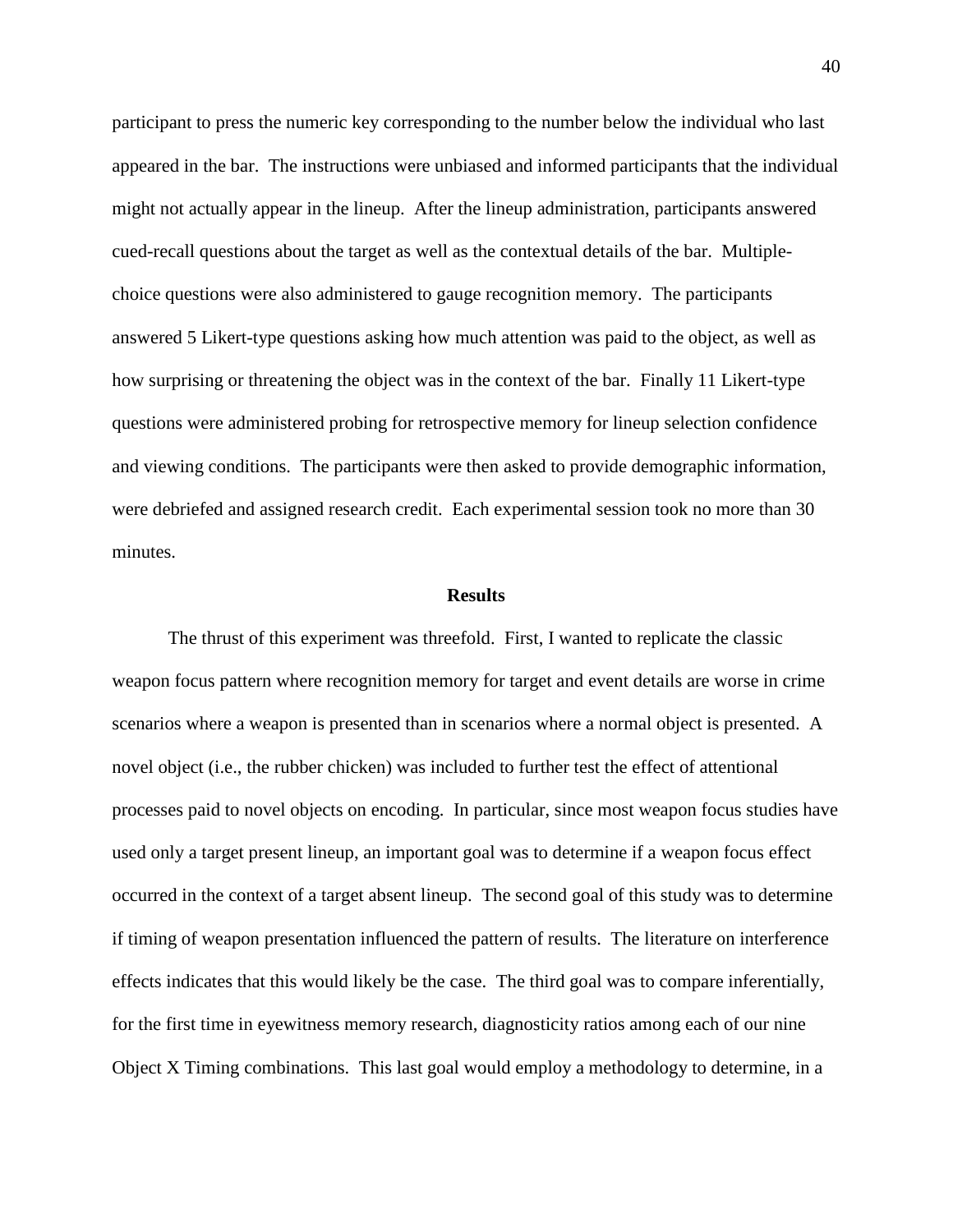concrete applied setting, the likelihood of a suspect's guilt or innocence based on their selection from a lineup or the lineup's rejection when a combination of factors precedes lineup administration. Site comparisons between the two participating colleges found no significant differences in dependent variables,  $p$ 's  $> .5$ .

# **Threat/Surprise Manipulation Check**

When conducting an experiment manipulating threat and novelty of various objects, it is important to first ensure that threat and surprise were generated by the objects. The following five analyses were conducted on post-event questions about the object, and serve as manipulation checks designed to measure attention paid to the objects compared to perpetrator's face, threat generated by the object, and surprise generated by the object. Questions are displayed in Appendix C. Each analysis was a 3 (Object Type: Normal, Chicken, Gun) X 3 (Timing: After, Before, During) factorial analysis of variance.

A significant main effect of Object Type on reported attention paid to the object was found,  $F(2, 1254) = 35.13$ ,  $MSE = 9.35$ ,  $p < .001$ ,  $\eta_p^2 = .053$ . LSD post-hoc tests revealed that the effect was driven by the Normal Object receiving significantly less attention than the Chicken or the Gun, both  $p$ 's < .001. The Chicken and the Gun were not significantly different from one another,  $p > .30$ . A significant effect of Timing on attention was also found,  $F(2, 1254)$  $= 7.52$ , *MSE* = 9.35, *p* = .001,  $\eta_p^2 = 0.012$ . LSD post-hoc tests revealed that the effect was driven by the Object After Face condition generating less attention than the Before or During conditions, both  $p$ 's = .001, neither of which were significantly different from one another,  $p$  > .90. No significant Object X Timing interaction was found, *F*(4, 1254) = 1.79, *MSE* = 9.35, *p* = .13,  $\eta_p^2 = .006$ .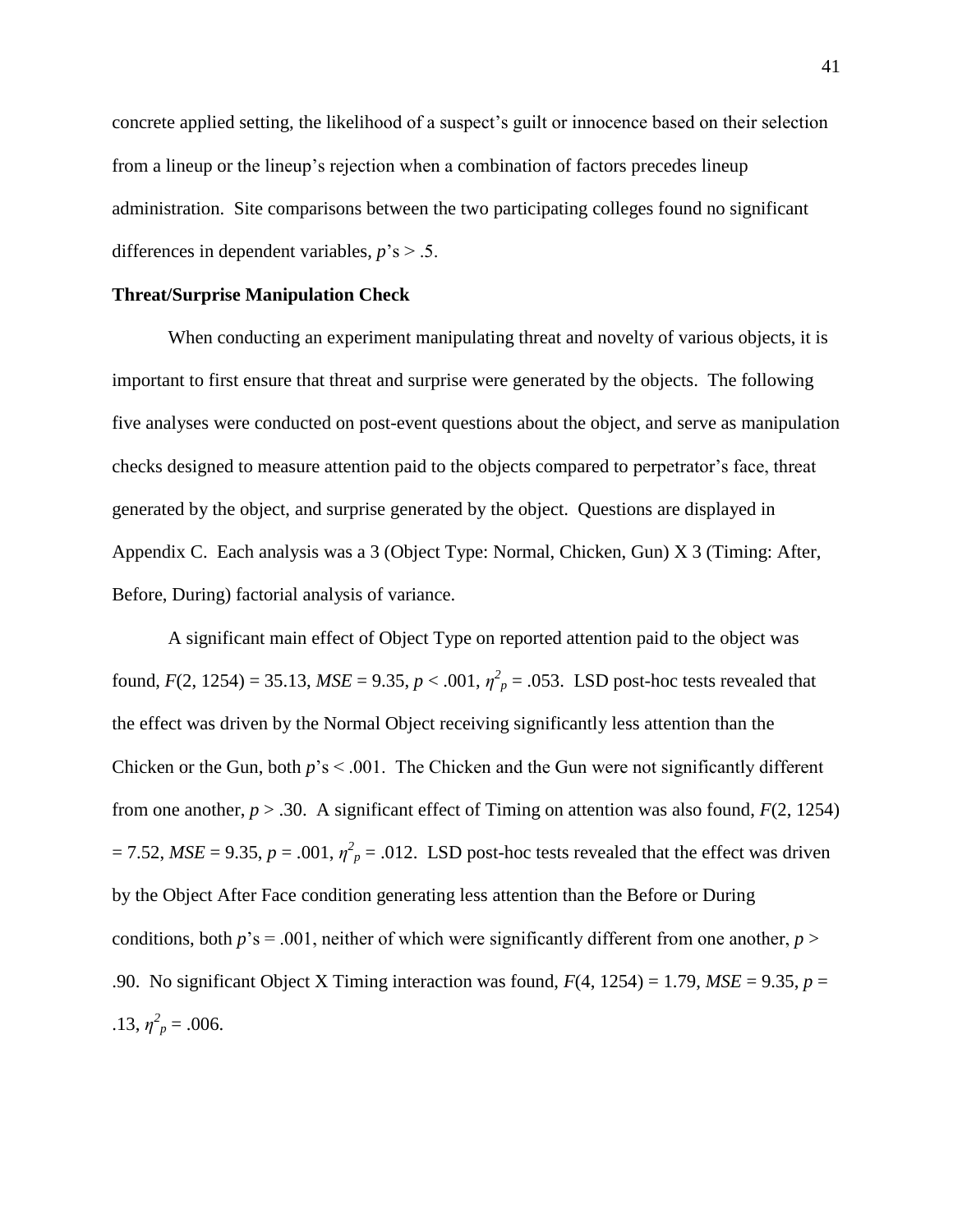A significant main effect of Object Type on reported surprise felt for the object was found,  $F(2, 1252) = 35.13$ ,  $MSE = 6.01$ ,  $p < .001$ ,  $\eta^2_p = .416$ . LSD post-hoc tests revealed that the effect was driven by the Normal Object being considered significantly less surprising than the Chicken or the Gun, both  $p's < .001$ . The Chicken and the Gun were not significantly different from one another,  $p > 0.35$ . No significant effect of Timing on surprise was found,  $F(2)$ , 1252) = 1.68,  $MSE = 9.35$ ,  $p = .19$ ,  $\eta^2 p = .003$ , nor was there a significant Object X Timing interaction found,  $F(4, 1252) = 1.10$ ,  $MSE = 9.35$ ,  $p = .36$ ,  $\eta^2_p = .003$ .

A significant main effect of Object Type on reported threat felt for the object was found,  $F(2, 1251) = 375.57$ ,  $MSE = 5.01$ ,  $p < .001$ ,  $\eta^2 p = .375$ . LSD post-hoc tests revealed that the effect was driven by the Gun being considered significantly more threatening than the Chicken or the Normal Object, both *p*'s < .001. The Chicken and the Normal Object were not significantly different from one another,  $p > 0.13$ . No significant effect of Timing on surprise was found,  $F(2, 1251) = .80$ ,  $MSE = 5.01$ ,  $p = .49$ ,  $\eta^2 p = .001$ , nor was there a significant Object X Timing interaction found,  $F(4, 1251) = 1.10$ ,  $MSE = 5.01$ ,  $p = .15$ ,  $\eta^2_p = .005$ .

A significant main effect of Object Type was found on reported surprise that would be felt for the object if it was encountered in real life,  $F(2, 1252) = 225.62$ ,  $MSE = 8.37$ ,  $p < .001$ ,  $\eta^2 p = 0.265$ . LSD post-hoc tests revealed that the effect was driven by the Normal Object being considered significantly less surprising than the Chicken or the Gun, both *p*'s < .001. The Chicken and the Gun were not significantly different from one another,  $p > .80$ . No significant effect of Timing on forecast surprise was found,  $F(2, 1252) = .91$ ,  $MSE = 8.37$ ,  $p > .40$ ,  $\eta^2_p =$ .001. There was also a significant Object X Timing interaction, *F*(4, 1252) = 2.56, *MSE* = 8.37,  $p = 0.037$ ,  $\eta^2 p = 0.008$ . Simple univariate tests of Timing condition at each level of Object Type revealed a significant simple effect of Timing within the Normal Object condition,  $F(2, 1252) =$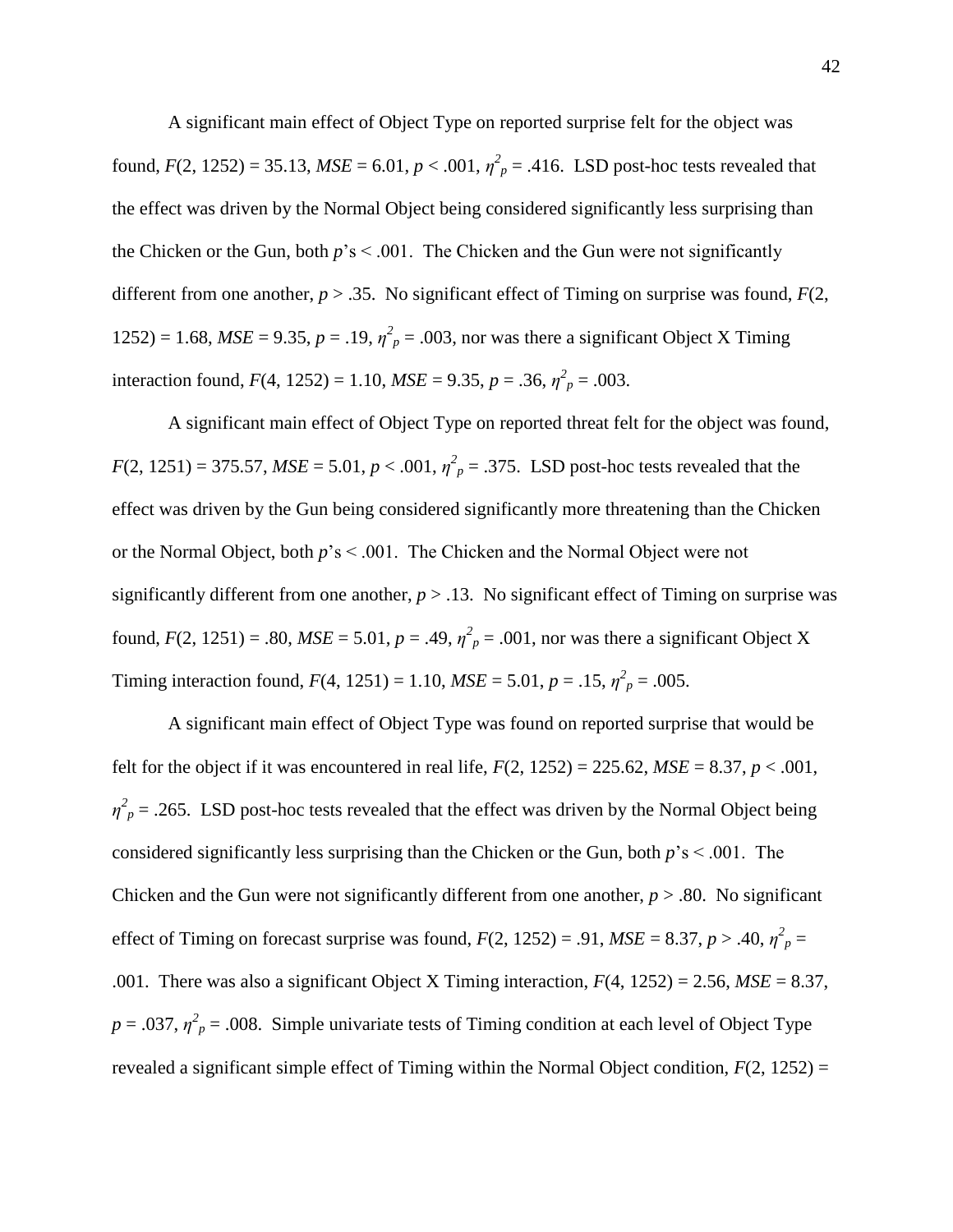4.88,  $MSE = 8.37$ ,  $p = .008$ ,  $\eta^2_p = .008$ . No simple effects of Timing were found within the Chicken condition,  $F(2, 1252) = 1.14$ ,  $MSE = 8.37$ ,  $p > .30$ ,  $\eta^2_p = .002$ , and no significant simple effect of Timing was found within the Gun condition,  $F(2, 1252) = .02$ ,  $MSE = 8.37$ ,  $p > .95$ ,  $\eta_p^2$  $< 0.001$ .

A significant main effect of Object Type was found on reported forecast threat that would be felt for the object if it was encountered in real life,  $F(2, 1252) = 1057.78$ ,  $MSE = 4.72$ ,  $p <$ .001,  $\eta^2$ <sub>p</sub> = .628. LSD post-hoc tests revealed that the effect was driven by the Gun being considered significantly more threatening than the Chicken or the Normal Object, both *p*'s < .001. The Chicken and the Normal Object were not significantly different from one another, *p* > .10. A significant effect of Timing on forecast threat was also found, *F*(2, 1252) = 10.75, *MSE* = 4.72,  $p < .001$ ,  $\eta^2_p = .017$ . LSD post-hoc tests revealed that the effect was driven by the During condition generating significantly more forecast threat than the After or Before conditions, both *p*'s < .001. The After and Before conditions were not significantly different from one another, *p*  $> .95$ . There was also a significant Object X Timing interaction,  $F(4, 1252) = 2.44$ ,  $MSE = 4.72$ ,  $p = 0.045$ ,  $\eta^2$ <sub>p</sub> = .008. Simple univariate tests of Timing condition at each level of Object Type revealed a significant simple effect of Timing within the Gun condition,  $F(2, 1252) = 12.74$ ,  $MSE = 4.72$ ,  $p < .001$ ,  $\eta^2_p = .020$ . A marginal simple effect of Timing was found within the Normal Object condition,  $F(2, 1252) = 2.45$ ,  $MSE = 4.72$ ,  $p = .09$ ,  $\eta^2_p = .004$ , and no significant simple effect of Timing was found within the Chicken condition,  $F(2, 1252) = .45$ ,  $MSE = 4.72$ ,  $p > .60, \eta^2_p = .001.$ 

In sum, the results of the manipulation check revealed that, while the chicken and gun were both more surprising than the glass, the glass and chicken were both less threatening than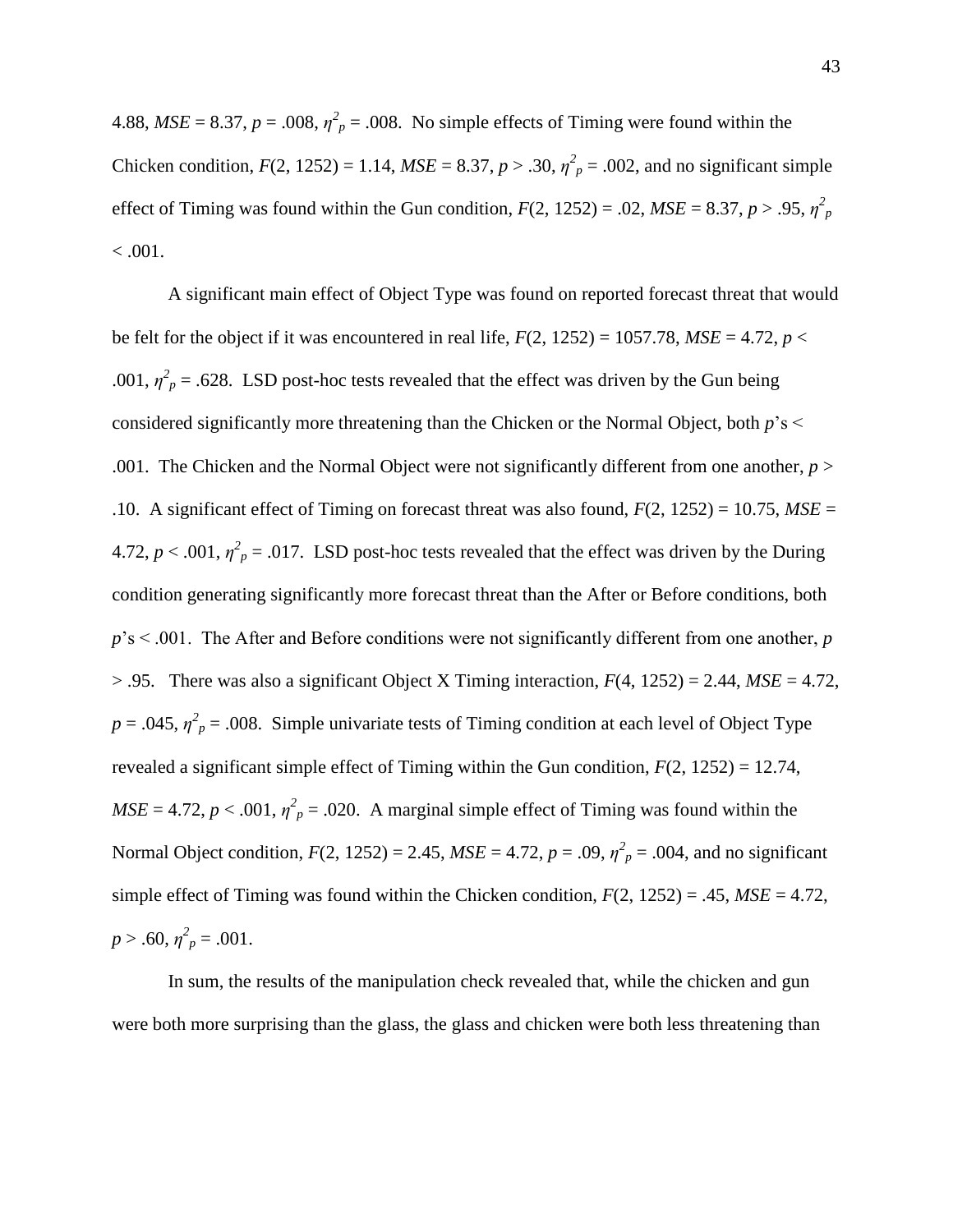the gun. Furthermore, the gun and chicken attracted more attention than the glass. This fit right in line with my hypothesis, so I proceeded to analyze my other dependent measures.

## **Target-Present Lineup Analyses**

The proportion of correct suspect identifications, mistaken foil identifications, and mistaken rejections in target present lineups are shown in Table 1. Two separate 3 (Object Type: Glass, Chicken, Gun) X 3 (Timing: Object Before, Object After, During) analyses of variance were conducted on suspect selections and foil selections.

A main effect of Timing was found on target selections in the TP lineups,  $F(2, 621) =$ 3.73,  $MSE = .210$ ,  $p = .025$ ,  $\eta^2_p = .012$ . LSD post-hoc tests revealed the Timing effect was driven by the During condition resulting in significantly fewer suspect identifications than the Object Before condition,  $p = .045$ , and marginally fewer identifications than the Object After condition,  $p = .09$ . Object After and Object before conditions were not significantly different from one another,  $p > 0.9$ . No significant effect of Object Type were found,  $F(2, 621) = 1.07$ ,  $MSE = .210$ ,  $p = .35$ ,  $\eta^2_p = .003$ , nor was there a significant Object Type X Timing interaction,  $F(4, 621) = 1.40, MSE = .210, p > .2, \eta^2_p = .009.$ 

A main effect of Object Type was found on foil selections in the TP lineups, *F*(2, 621) = 4.12,  $MSE = .121$ ,  $p = .017$ ,  $\eta^2_p = .013$ . LSD post-hoc tests revealed the Object Type effect was driven by the Chicken producing significantly more foil selections than the Glass,  $p = .015$ , and marginally more foil selections than the Gun,  $p = 0.083$ . The Glass and the Gun were not significantly different from one another,  $p > .79$ . No significant effect of Timing was found,  $F(2, \theta)$  $621$ ) = .11,  $MSE = .121$ ,  $p = .90$ ,  $\eta^2_{p}$  < .000, nor was there a significant Object Type X Timing interaction,  $F(4, 621) = 1.63$ ,  $MSE = .121$ ,  $p = .16$ ,  $\eta^2_p = .010$ .

#### **Target-Absent Lineup Analysis**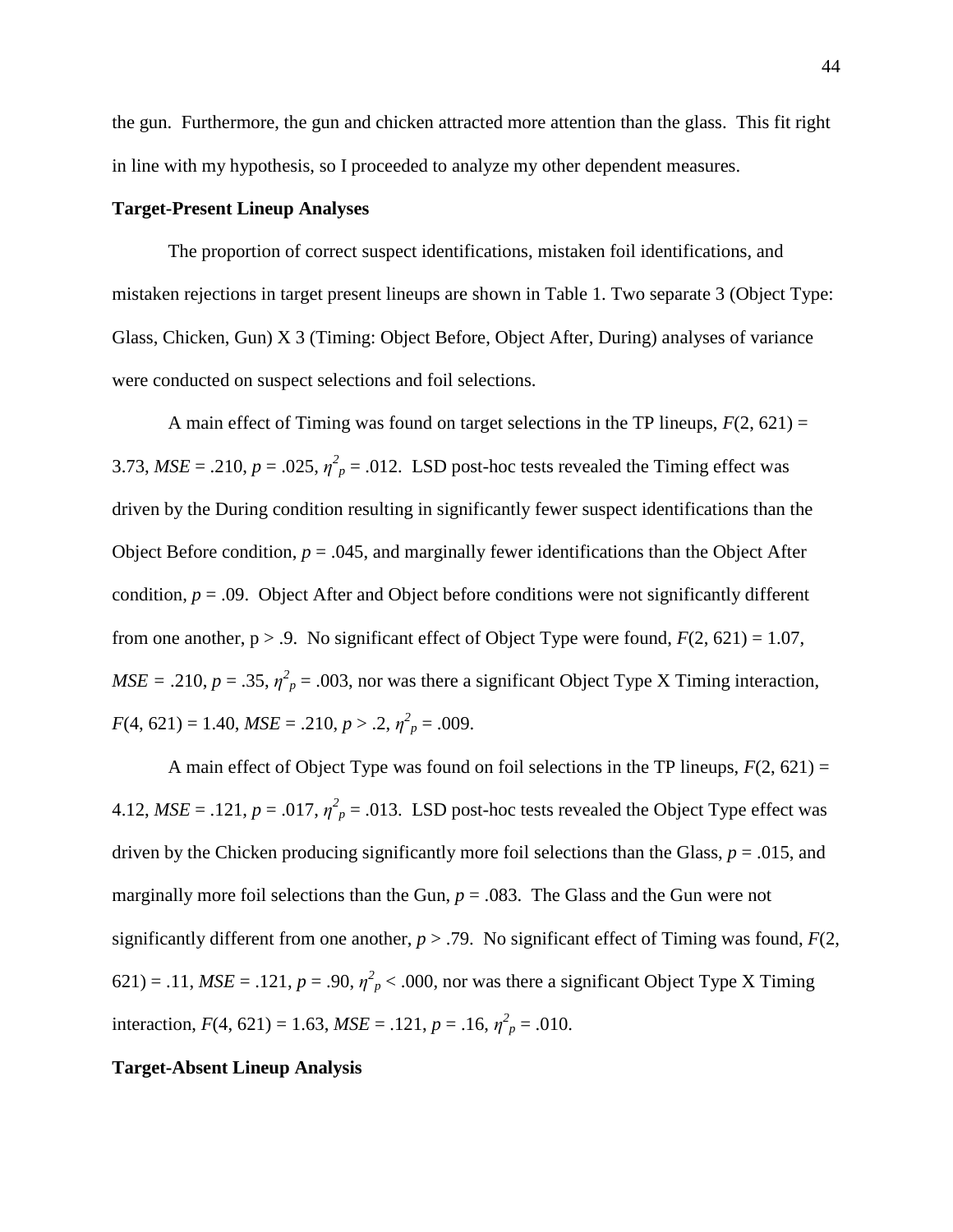Mean proportions of foil selections and lineup rejections in target absent lineups are shown in Table 1. A main effect of Object Type was found on rejections in the TA lineups, *F*(2, 624) = 5.55,  $MSE = .245$ ,  $p = .004$ ,  $\eta^2 p = .017$ . LSD post-hoc tests revealed the Object Type effect was driven by the Glass yielding significantly more lineup rejections than the Chicken,  $p =$ .05, and the Gun,  $p = 0.002$ . The Chicken and the Gun were not significantly different from one another,  $p > 0.6$ . No significant effect of Timing was found,  $F(2, 624) = 1.82$ ,  $MSE = 0.121$ ,  $p = 0.121$ .163,  $\eta^2$ <sub>p</sub> = .006, nor was there a significant Object Type X Timing interaction,  $F(4, 624) = 1.21$ ,  $MSE = .121, p = .31, \eta^2_p = .008.$ 

### **Diagnosticity of Timing and Object Conditions**

When jurors are presented with identification evidence in court they need to evaluate the probability that the suspect is guilty, given that he or she has been identified. The most common index of this probability is the diagnosticity of the lineup. Lineup diagnosticity is the probability that a suspect is selected in a target present lineup, divided by the probability that a suspect is identified in a target absent lineup. Because the target absent lineups used in experiments often do not identify any particular person as the suspect, the common convention is to estimate the proportion of suspect identifications in target absent lineups by dividing the proportion of foil identifications in TA lineups by the nominal size (in the present case, 6) of the lineup (Lampinen, Neuschatz, & Cling, 2012 for a discussion).

$$
Diagnosticity_{suspect\ choice} = \frac{p(Suspect\ Chosen\ | TP\ Lineup)}{p(Foil\ Chosen\ | TA\ Lineup)/6}
$$
\n(1)

For each of the nine conditions in the experiment I calculated the diagnosticity using the above equation. The greatest diagnosticity was 17.20 and found in the Normal/After condition, indicating a 17.20 to 1 chance that the suspect was guilty given that she was chosen from the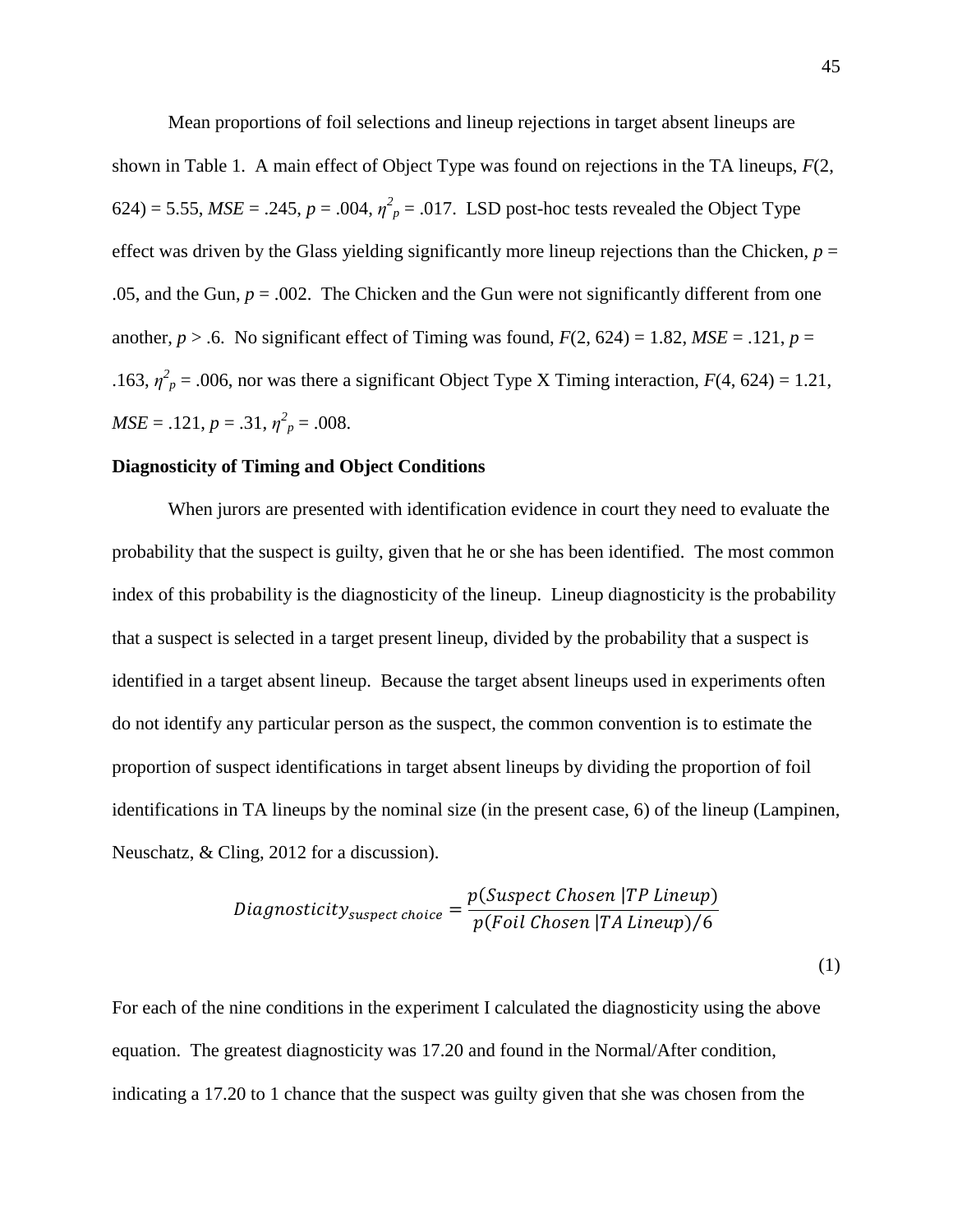lineup. The smallest diagnosticity was 5.58 and found in the Gun/During condition. Remaining diagnosticities for lineup selections are found in Table 2. The general pattern suggests lower diagnosticities in the weapon and novel object conditions when compared to the common object condition.

Diagnosticity can also be calculated for lineup rejections (Wells & Lindsay, 1980). For lineup rejections the diagnosticities indicate the odds that a suspect is innocent, given that the lineup was rejected.

$$
Diagnosticity_{lineup\ rejection} = \frac{P(Lineup\ Rejection|TA\ Lineup)}{P(Lineup\ Rejection|TP\ Lineup)}
$$

The largest diagnosticity ratio found was in the Chicken/After condition, 5.83, indicating that, when a novel object is presented after the perpetrator's face, there is a 5.83 to 1 likelihood that the suspect is innocent given that the lineup has been rejected. The lowest diagnosticity ratio is in the Gun/During condition, 1.25, which is close to floor.

Most of the times when diagnosticities are presented in published work, only descriptive statistics are presented. This is because no established methods are in existence to provide inferential comparisons among lineup diagnosticities. Recently, Lampinen and Erickson (in prep) developed a bootstrapping approach that can be used to make inferential comparisons between diagnosticities in different conditions. Monte Carlo simulations have shown that this approach adequately controls for Type I Error.

This particular bootstrapping approach involves randomly resampling with replacement from the original samples. This process is used to create 10,000 new samples of the same size for each condition. For each simulated experiment, the proportion of suspect IDs in the target present lineup and foil IDs in target absent lineups was used to generate a diagnosticity ratio.

(2)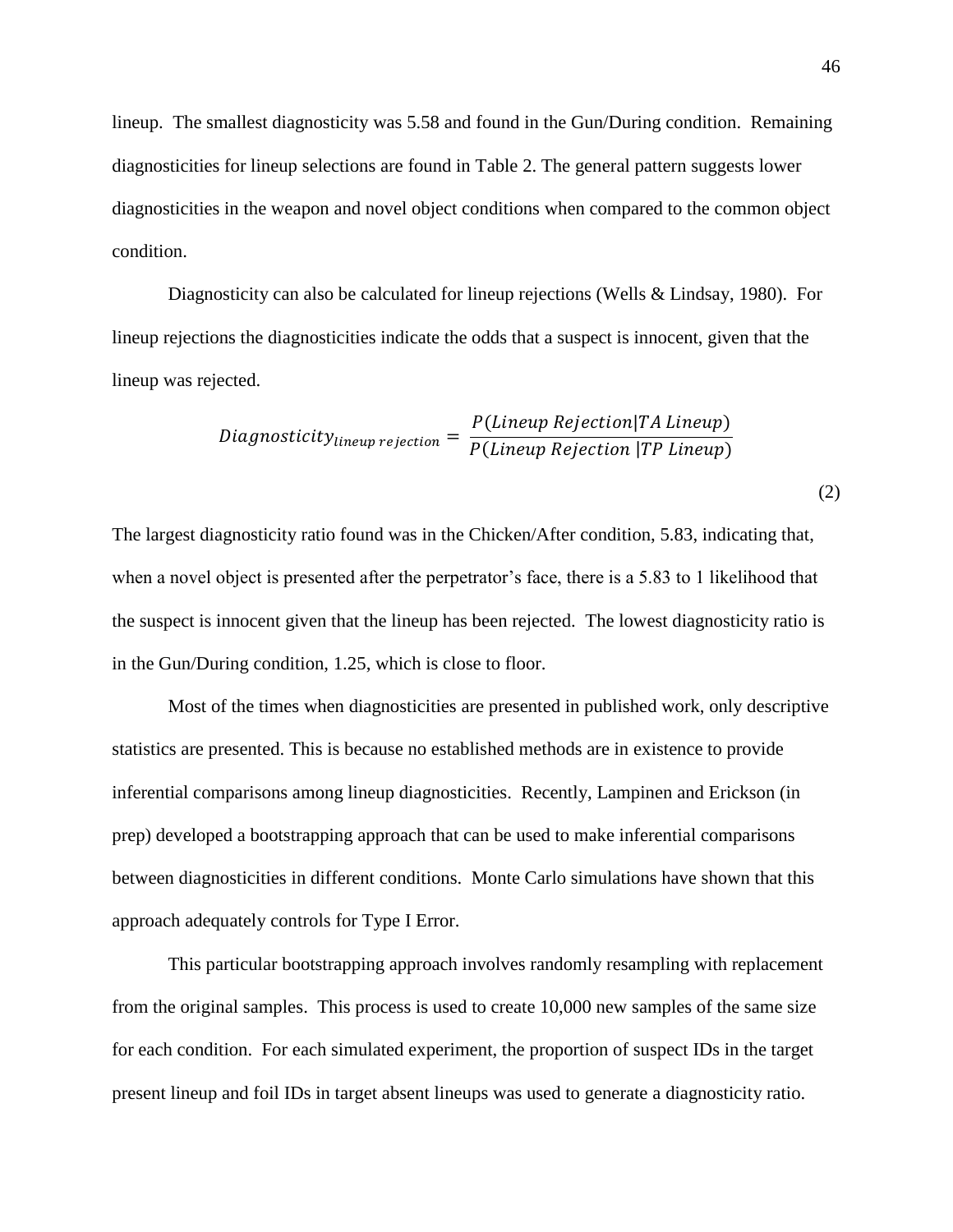These 10,000 simulated diagnosticity ratios were then used to determine the 95% confidence interval for each of the diagnosticities in each of the 9 cells. See Table 3 for each diagnosticity and its bootstrapped 95% confidence interval.

To compare conditions, I took each of the 10,000 simulated diagnosticities from one condition and randomly paired it with one of the 10,000 simulated diagnosticities of the condition it was being compared to, allowing me to compute the difference between the two diagnosticities for each of the 10,000 simulated experiments. I then calculated the 95% confidence interval of the difference between the diagnosticities. If the 95% confidence interval of this difference did not include zero, then the null hypothesis could be rejected. Monte Carlo simulations show that this procedure provides reasonable protection against Type I error (Lampinen & Erickson, in prep).

To avoid alpha inflation, only preplanned comparisons between the Glass and the other two objects were carried out within each timing condition. So, six comparisons were carried out: Glass/Before vs. Chicken/Before, Glass/Before vs. Gun/Before, Glass/After vs. Chicken/After, Glass/After vs. Gun/After, Glass/During vs. Chicken/During, and Glass/During vs. Gun/During. The significant differences in suspect selection diagnosticity ratios were Glass/After vs. Gun/After, 95% CI [3.48, 19.74], Glass/After vs. Chicken/After, 95% CI [2.68, 19.15], and Glass/During vs. Gun/During, 95% CI [.84, 7.71]. In other words, a suspect who was selected from a lineup has a higher probability of being the perpetrator if the perpetrator held a contextually appropriate object during t he commission of the crime after his/her face was visible than if the perpetrator held a weapon or novel object. However, if the object was held while the perpetrator's face was visible, only the gun was able to significantly reduce the probability that the suspect was the perpetrator.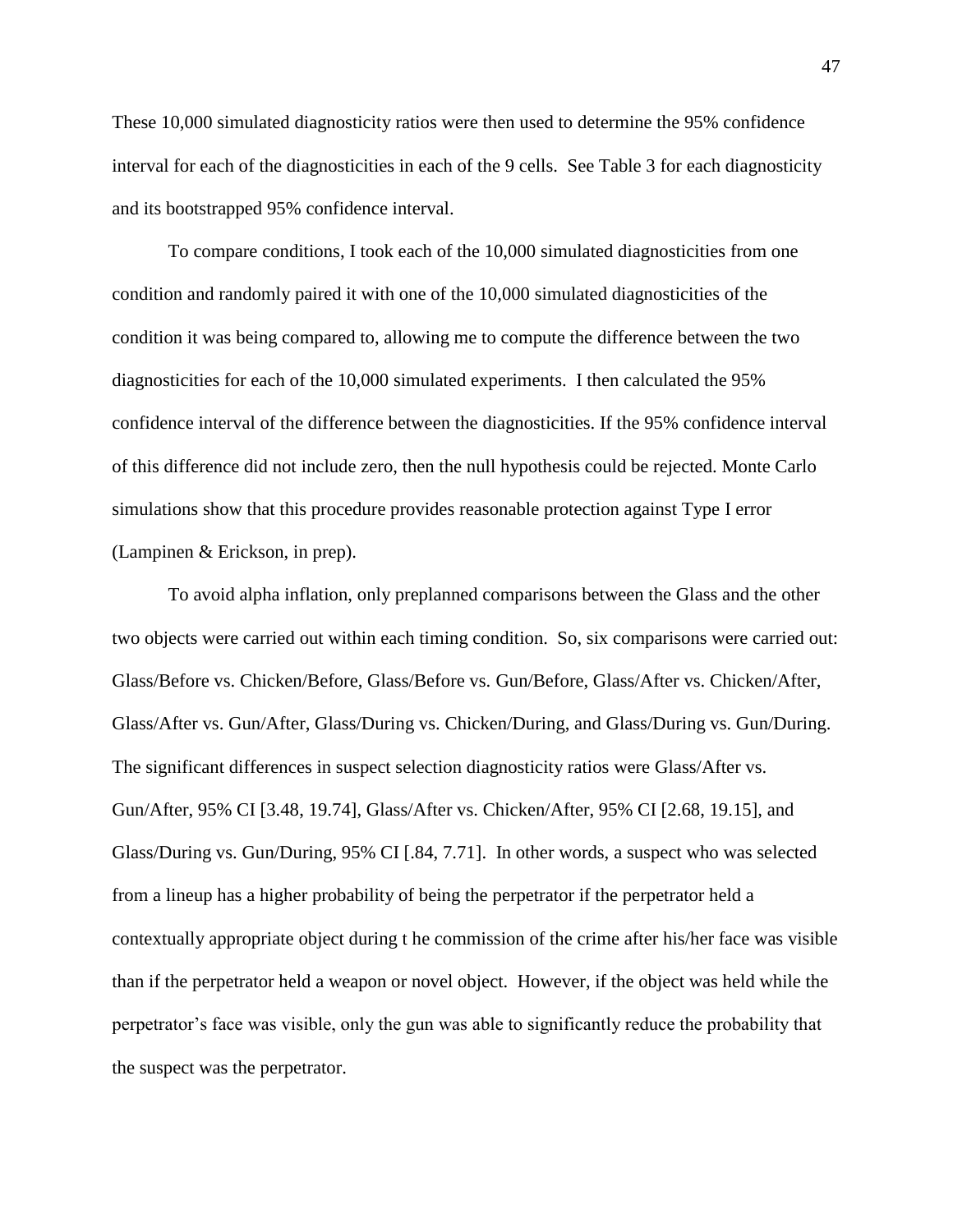A similar approach was used to compare diagnosticities of lineup rejections. The only significant difference in lineup rejection diagnosticity ratios was Glass/During vs. Gun/During, 95% CI [-4.98, -.08]. In other words, if a lineup is rejected, and the perpetrator was holding a contextually appropriate object during the commission of the crime, then there is a significantly lower probability that the suspect was the perpetrator than if the perpetrator held a gun. This was only the case if the object was brandished while the face was visible. The implications of this distinction between the gun and the novel object on lineup rejections are further expounded upon in the discussion.

## **Retrospective Questions**

After lineup administration, I included retrospective questions similar to those used by Wells and Bradfield (1998). The questions included a probe for confidence in lineup selection on a sliding scale of 0 to 100 and 11 Likert-type questions on a scale from 1 to 10 for memory of viewing conditions in the crime scenario. See Appendix C for a full list of retrospective questions. Because confidence is very influential to judges and juries, the confidence measure was analyzed individually, and the remaining 11 questions were converted to standardized scores and averaged together for analysis. Each analysis was a 3 (Object Type) X 3 (Objecting Timing) X 2 (Lineup Type: Target Present, Target Absent) factorial analysis of variance. The analysis was restricted to individuals who selected the suspect from the target present lineups or who selected one of the foils from the target absent lineups. This is because the dependent variables in these analyses are factors that are typically used in court when evaluating a witness's identification. This procedure of restricting analysis of confidence and other retrospective measures to choosers is a common practice in the eyewitness literature for that reason (Brigham, 1988).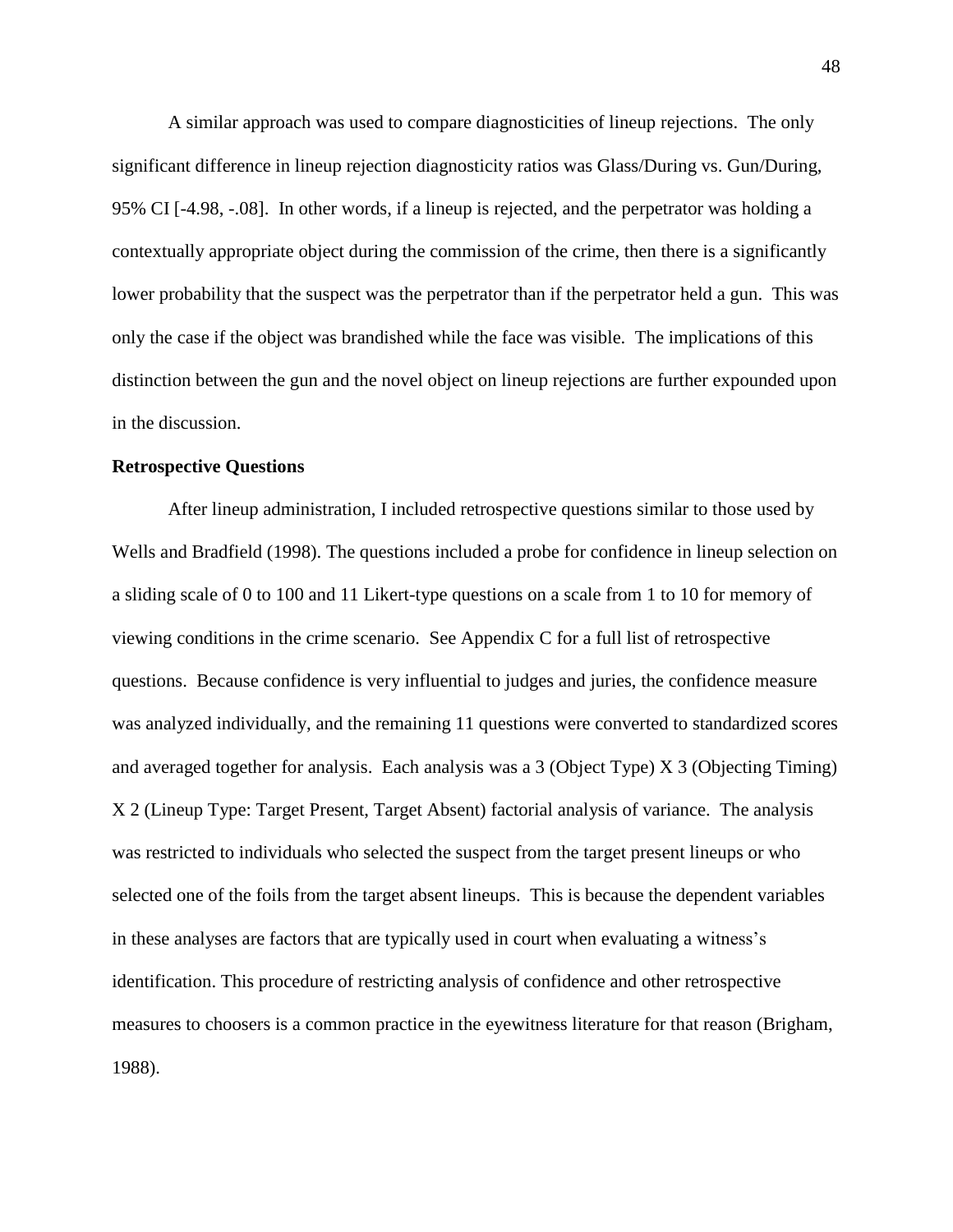A significant main effect of Object on retrospective confidence was found,  $F(2, 806) =$ 3.04,  $MSE = 592.90$ ,  $p = .048$ ,  $\eta^2_p = .007$ . LSD post-hoc tests revealed the effect was driven by marginally greater confidence in the Gun condition than the Chicken condition,  $p = .087$ . Other comparisons were non-significant, *p*'s > .25. A significant main effect of Lineup Type on retrospective confidence was also found,  $F(1, 806) = 60.15$ ,  $MSE = 592.90$ ,  $p < .001$ ,  $\eta^2_p = .069$ , such that TP lineups yielded more confident choosers ( $M = 71.70$ ,  $SD = 24.74$ ) than did TA lineups ( $M = 57.50$ ,  $SD = 23.92$ ). Object Timing produced only a marginal effect on retrospective confidence,  $F(2, 806) = 2.50$ ,  $MSE = 592.90$ ,  $p = .08$ ,  $\eta^2_p = .006$ . Although the main effect was marginal, LSD post-hoc tests revealed that the During condition produced significantly lower confidence than After,  $p = .043$ , and Before,  $p = .026$ , which were not significantly different from one another,  $p > .95$ . None of the four interactions were found to be significant: Object Type X Timing,  $F(4, 806) = .958$ ,  $MSE = 592.90$ ,  $p = .43$ ,  $\eta^2_p = .005$ , Object Type X Lineup,  $F(2, 806) = .429$ ,  $MSE = 592.90$ ,  $p = .65$ ,  $\eta^2_p = .001$ , Timing X Lineup,  $F(2, 806) = .429$ ,  $MSE = 592.90$ ,  $p = .65$ ,  $\eta^2_p = .001$ , Timing X Lineup,  $F(2, 806) = .429$ ,  $MSE = 592.90$ ,  $p = .65$ ,  $\eta^2_p = .001$ , Timing 806) = .619,  $MSE = 592.90$ ,  $p = .54$ ,  $\eta^2 p = .002$ , and Object Type X Timing X Lineup,  $F(4, 806)$  $=$  .837, *MSE* = 592.90,  $p = .50$ ,  $\eta^2$ <sub>p</sub> = .004. Means and standard deviations for each cell can be found in Table 7.

A significant main effect of Object Type on viewing condition responses was found, *F*(2, 782) = 8.30,  $MSE = .240$ ,  $p < .001$ ,  $\eta^2 p = .021$ . LSD post-hoc tests revealed that viewing conditions were rated by participants who saw the Gun as being better than participants who saw the Chicken,  $p < .001$ , and by participants who saw the Glass as higher than participants who saw the Chicken,  $p = .016$ . The Gun was only marginally higher than the Glass,  $p = .09$ . A significant main effect of Timing on viewing condition responses was also found,  $F(2, 782) =$ 7.85,  $MSE = .240$ ,  $p < .001$ ,  $\eta^2_p = .020$ . LSD post-hoc tests revealed that viewing conditions for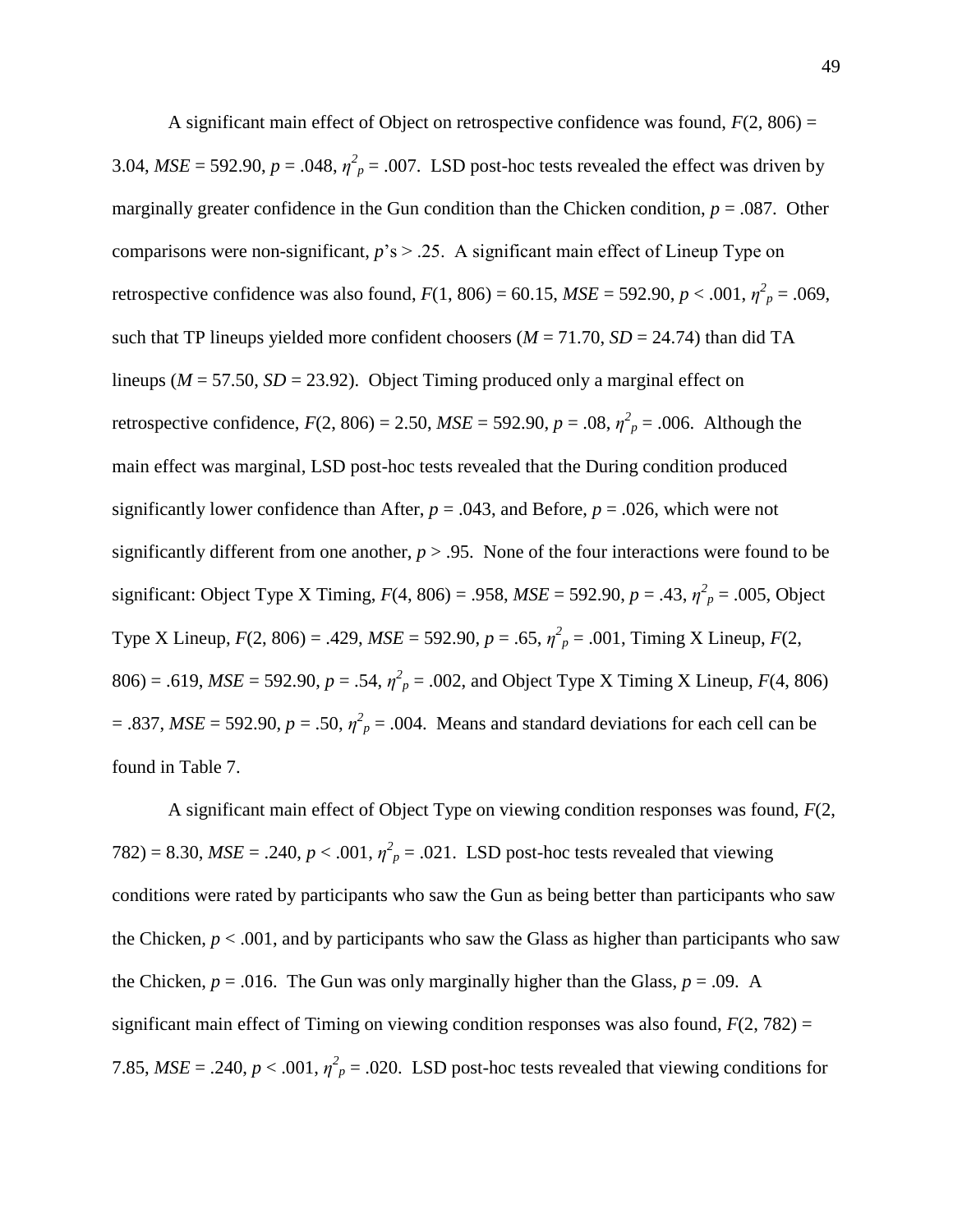the During condition were rated lower than After,  $p < .001$ , or Before,  $p = .01$ , and that Before viewing conditions were rated lower than After,  $p = .042$ . A significant main effect of Lineup Type on viewing condition responses was also found,  $F(1, 782) = 53.91$ ,  $MSE = .240$ ,  $p < .001$ ,  $\eta^2$ <sub>*p*</sub> = .064, such that viewing conditions were reported as better by participants who viewed the TP Lineup ( $M = .16$ ,  $SD = .52$ ) than by participants who viewed the TA Lineup ( $M = -.12$ ,  $SD =$ .47). None of the four interactions were found to be significant. None of the four interactions were found to be significant: Object Type X Timing,  $F(4, 782) = 2.01$ ,  $MSE = .240$ ,  $p = .091$ ,  $\eta_p^2$  $= .010$ , Object Type X Lineup,  $F(2, 782) = .42$ ,  $MSE = .240$ ,  $p = .66$ ,  $\eta^2_p = .001$ , Timing X Lineup,  $F(2, 782) = .22$ ,  $MSE = .240$ ,  $p = .80$ ,  $\eta^2 p = .001$ , and Object Type X Timing X Lineup,  $F(4, 782) = 1.55$ ,  $MSE = .240$ ,  $p = .19$ ,  $\eta^2 p = .008$ . Means and standard deviations for each cell can be found in Table 8.

# **Cued Recall Questions**

Total cued recall scores were summed, as well separate totals for the target-related questions and the context-related questions. Separate 3 (Timing) X 3 (Object Type) ANOVAs were conducted on all three totals.

A significant main effect for Object Type was found on cued recall scores for questions about the target,  $F(2, 1275) = 3.06$ ,  $MSE = 1.78$ ,  $p = .047$ ,  $\eta_p^2 = .005$ . LSD post-hot tests revealed that the effect was driven by the Gun yielding significantly higher recall scores than the Normal object,  $p = .028$ , and Chicken,  $p = .037$ , while the Chicken and the Normal Object were not significantly different from one another. A main effect of Timing was also found on combined total cued recall scores,  $F(2, 1275) = 66.08$ ,  $MSE = 1.78$ ,  $p < .001$ ,  $\eta^2_p = .094$ . LSD post-hoc tests revealed that the Timing effect was driven by the During condition yielding lower recall scores than either the After or Before conditions, both *p*'s < .001. The Object X Timing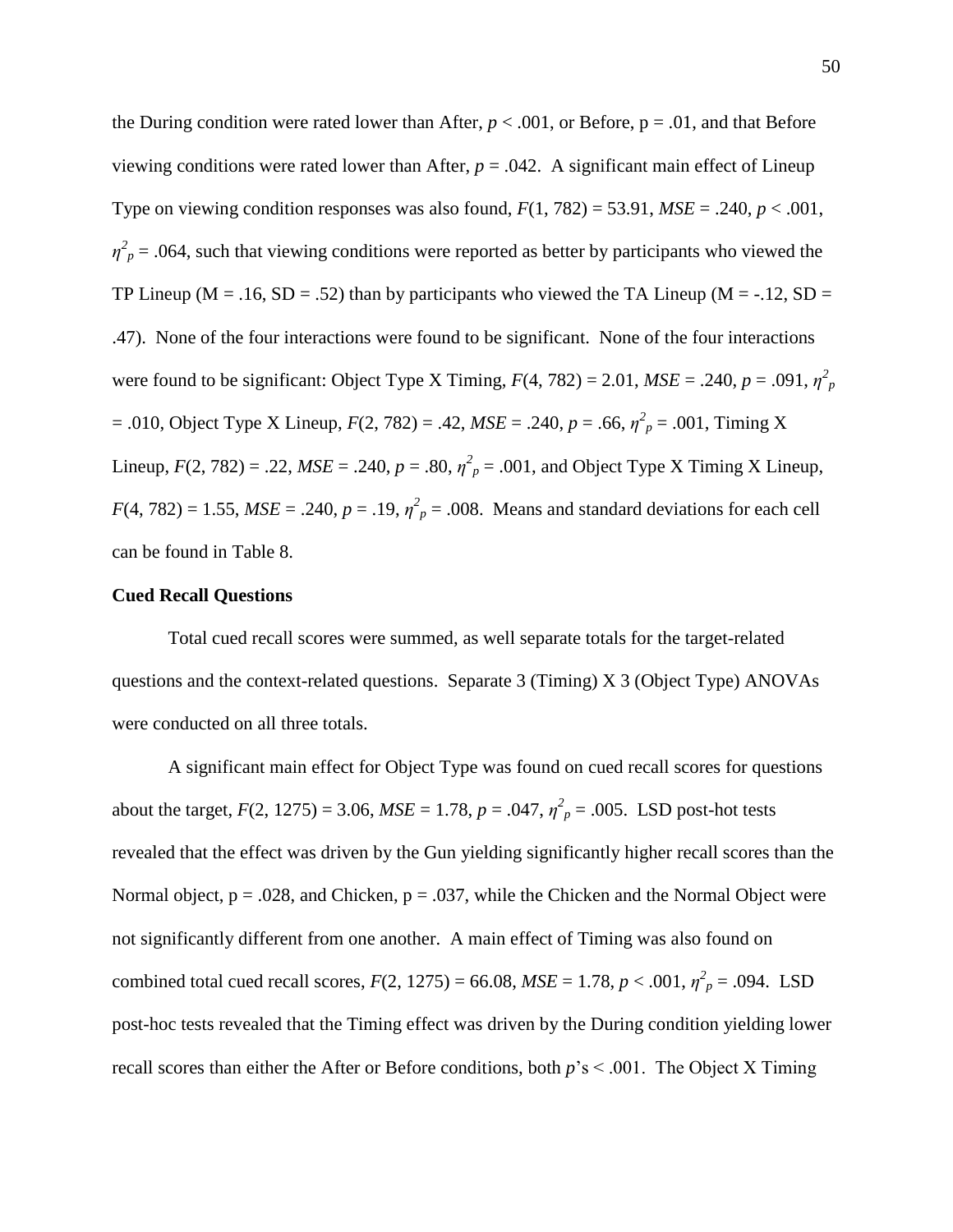interaction was non-significant,  $F(4, 1275) = 1.79$ ,  $MSE = 1.78$ ,  $p > .10$ ,  $\eta^2_p = .006$ . See Table 4 for means and standard deviations for each cell.

Next to be analyzed were cued recall total scores for questions regarding the setting in which the crime occurred. No significant main effect for Object Type was found,  $F(2, 1275) =$ .13,  $MSE = .948$ ,  $p > .85$ ,  $\eta^2$ <sub>p</sub> < .001. No main effect of Timing was found,  $F(2, 1275) = 1.96$ ,  $MSE = .948$ ,  $p > .10$ ,  $\eta^2_p = .003$ . Also, the Object Type X Timing interaction was not significant,  $F(4, 1275) = 1.13$ ,  $MSE = .948$ ,  $p > .30$ ,  $\eta_p^2 = .004$ . For means and standard deviations for these scores, see Table 4.

The analysis on total scores calculated by summing target and context questions. No significant main effect for Object Type was found on total cued recall scores, *F*(2, 1275) = 2.06,  $MSE = 3.20, p = .116, \eta^2_p = .003$ . A main effect of Timing was found, however, on combined total cued recall scores,  $F(2, 1275) = 46.43$ ,  $MSE = 3.20$ ,  $p < .001$ ,  $\eta^2_p = .068$ . LSD post-hoc tests revealed that the Timing effect was driven by the During condition yielding lower recall scores than either the After or Before conditions, both  $p's < .001$ . These latter two conditions were not significantly different from one-another,  $p > .75$ . The Object X Timing interaction was non-significant,  $F(4, 1275) = 1.99$ ,  $MSE = 3.20$ ,  $p = .09$ ,  $\eta_p^2 = .006$ .

Of interest to a weapon focus study investigating the roles of threat and novelty on eyewitness memory is the question of whether participants can correctly identify the object being brandished by the criminal. If attention is narrowed to the threatening and novel objects, one would expect their identification to come with ease compared to normal objects. A significant main effect for Object Type was found on cued recall scores for the question asking what object the culprit was holding,  $F(2, 1275) = 3.96$ ,  $MSE = .072$ ,  $p = .019$ ,  $\eta_p^2 = .006$ . LSD post-hot tests revealed that the effect was driven by the Chicken yielding significantly lower correct responses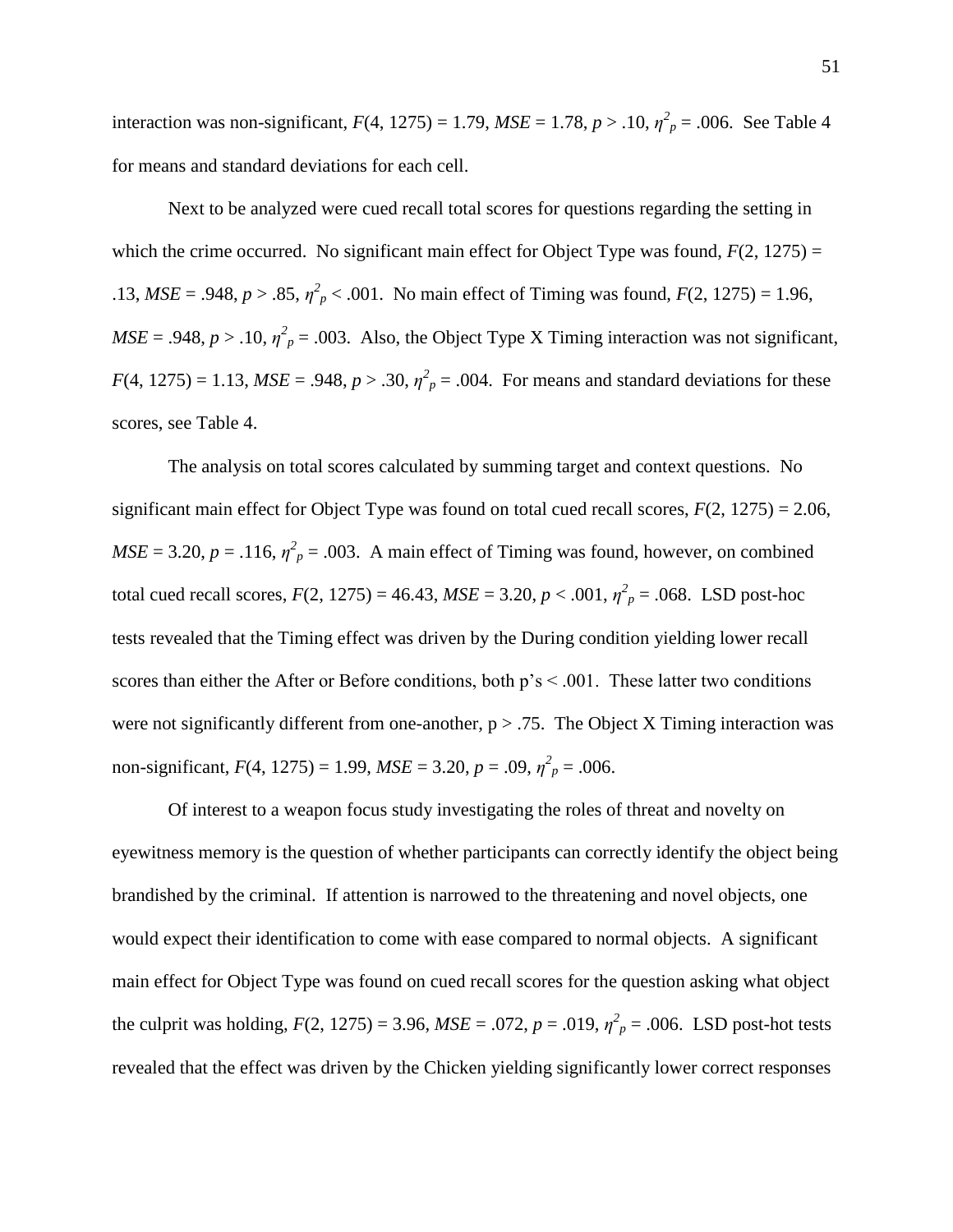than the Normal object,  $p = .005$ , and marginally lower correct responses than the Gun,  $p = .079$ , while the Gun and the Normal Object were not significantly different from one another,  $p > .30$ . A main effect of Timing was also found on cued recall scores for the question asking what object the culprit was holding,  $F(2, 1275) = 3.186$ ,  $MSE = .072$ ,  $p = .04$ ,  $\eta^2_p = .005$ . LSD post-hoc tests revealed that the Timing effect was driven by the During condition yielding lower correct responses than the After condition,  $p = .012$ , while During was not significantly different from Before, *p* > .2, nor was After significantly different from Before, *p* > .2. The Object X Timing interaction was non-significant,  $F(4, 1275) = 2.05$ ,  $MSE = .072$ ,  $p > .80$ ,  $\eta^2_p = .006$ . See Table 5 for means and standard deviations for each cell.

### **Multiple Choice Questions**

The multiple choice questions were each graded such that correct answers were scored as a "1" and incorrect answers were cored as "0". Each participant was then given a total score, and these total scores were loaded as dependent variables in a univariate ANOVA with Object Type and Timing as factors. A main effect for Timing on correct responses was found,  $F(2, 1215) =$ 18.13,  $MSE = .946$ ,  $p < .001$ ,  $\eta^2_p = .029$ . LSD tests of Timing revealed that multiple choice question scores were higher in the Object After condition than in the During condition,  $p < .001$ , and Object Before was also higher than the During condition,  $p < .001$ . Object After and Object Before were not significantly different from one another,  $p > 0.3$ . See Table 6 for means and standard deviations of each cell.

No main effect for Object Type was found, however,  $F(2, 1215) = .14$ ,  $MSE = .946$ ,  $p =$ .87,  $\eta^2$ <sub>p</sub> < .001 and no Object Type X Timing interaction was found,  $F(4, 1215) = .61$ ,  $MSE =$ .946,  $p = .65$ ,  $\eta^2 p = .002$ . However, simple effects tests within the Object Type condition revealed significant effects of Timing on multiple choice question scores within each Object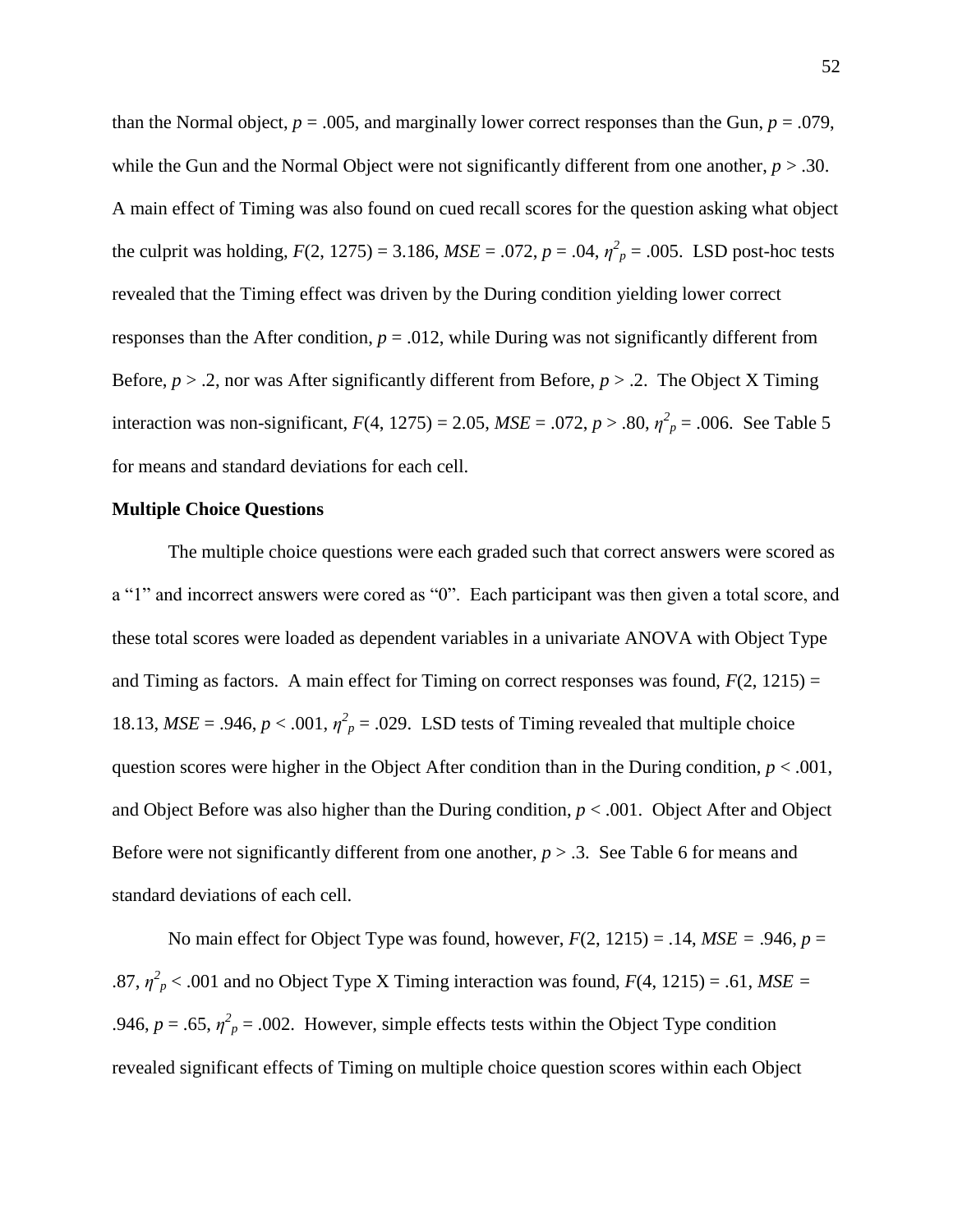Type condition: Normal,  $F(1, 1215) = 3.21$ ,  $MSE = .946$ ,  $p = .04$ ,  $\eta^2 p = .005$ ; Chicken,  $F(1, p) = .005$ 1215) = 9.27, *MSE* = .946,  $p < .001$ ,  $\eta^2 p = .015$ ; and Gun,  $F(1, 1215) = 6.86$ ,  $p = .001$ , *MSE* =  $.946, \eta_p^2 = .011.$ 

## **Discussion**

The current experiment was designed to shed light on the weapon focus effect by experimentally manipulating timing of the weapon's presentation. Weapon focus could be explained in terms of interference effects in addition to the narrowing of attentional cues associated with heightened arousal. In other words, a weapon appearing before the perpetrator's face could affect witnesses' memories differently from when it appears after or during the time when the face is visible, and this effect could behave differently from novel objects or normal objects because weapons are more likely to increase arousal. Of secondary interest was a direct comparison between target-absent and target-present lineups, which has been rarely examined in weapon focus research. The third major goal for the present research was to determine the diagnosticity of various combinations of timing and object types and inferentially compare them using a new methodology. First the results of the individual dependent measures will be discussed, and then a general discussion of the implications of the findings will be given.

### **Lineup Analyses**

**Target Present Lineups.** The lineup analyses revealed no classic weapon focus pattern for suspect selections from target-present lineups. Note that the lack of a significant weapon focus effect for lineup identifications is not an unusual outcome. As noted in the introduction, prior research has often failed to find a significant weapon focus effect with regards to lineup accuracy and the Steblay (1992) meta-analysis indicated the effect size for weapon presence was relatively small.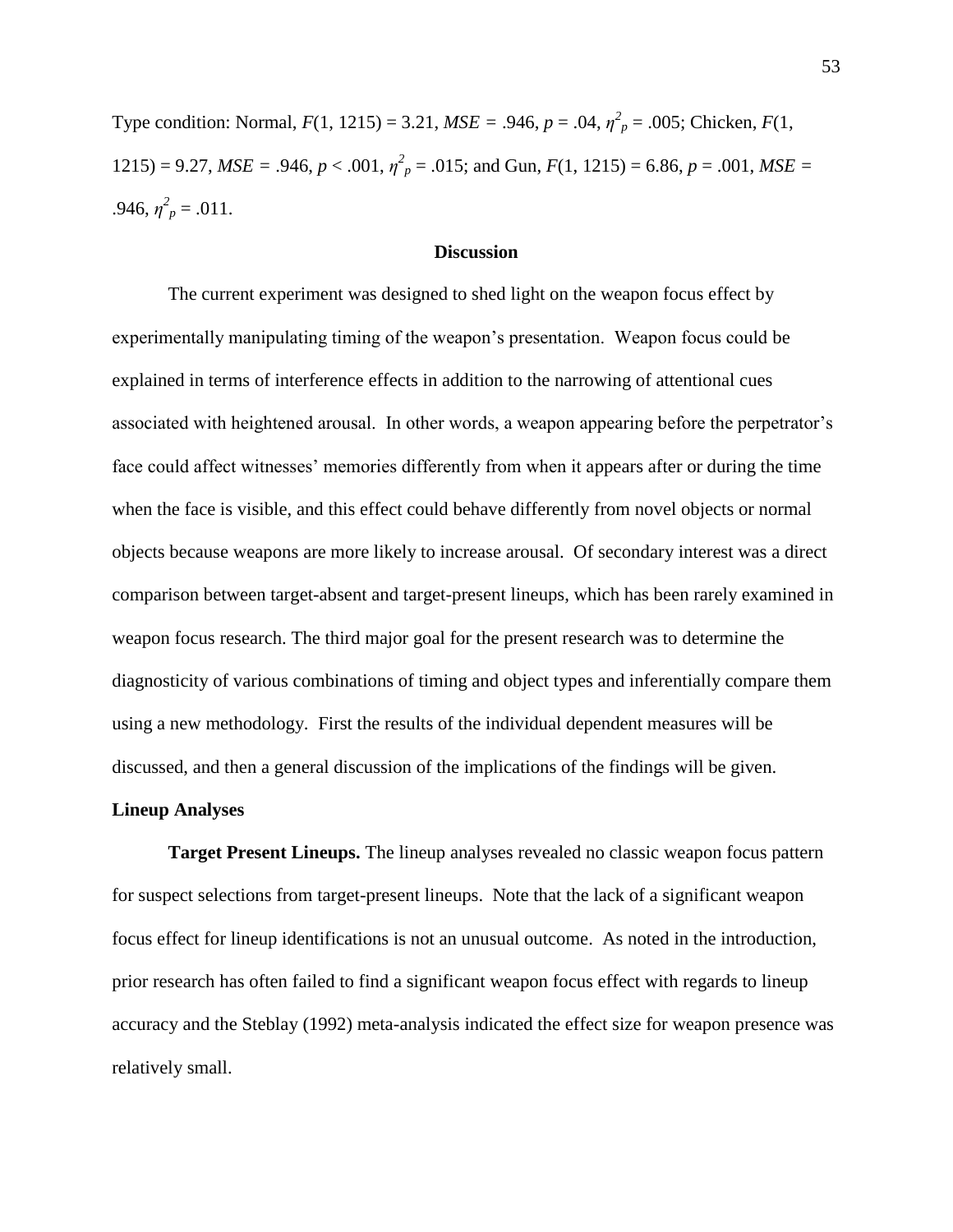The timing manipulation did yield an effect where objects presented alongside the face in the During condition produced significantly fewer target selections than the After or Before conditions. This indicates that the presence of any object, including a weapon, while the target's face was visible was more disruptive of facial encoding than presence before or after the face was visible. This, however, does not exclude the possibility that proactive and retroactive interference played a role in the After or Before conditions. On the contrary: Both Before and After produced non-target selections, but the During condition produced more relative to the other two timing conditions. A problem I face in interpreting these data is the fact that, prior to the target's appearance, no other patron in the bar scenario presented an object alongside their face. It is therefore possible that the timing effect was due to participants seeing something different, rather than genuinely dividing their attention. Likewise, all timing effects on the other dependent measures that were driven by the During condition producing lower memory than the Before or After conditions could be explained in this way. To resolve this question, I could rerun the experiment using photographs of the fillers depicting them with contextually appropriate objects such as beer bottles and empty glasses while ordering their drinks.

The interesting Object effect on target-present lineups appeared for foil selections. Here, instead of a Timing effect, an Object effect was found such that the chicken produced more foil selections than the gun or the normal object. This fits in line with the idea that the novelty of the object is not just in the context of the bar but in most participants' daily experiences. I believe that the increase in foil selections was due to participants focusing more attention on the object in an attempt to identify it, and this drew attention away from the target in the situation. The gun, although threatening and attention-grabbing, is easily identifiable by most people and so did not draw the extra attention required for object identification. Therefore, one possibility is that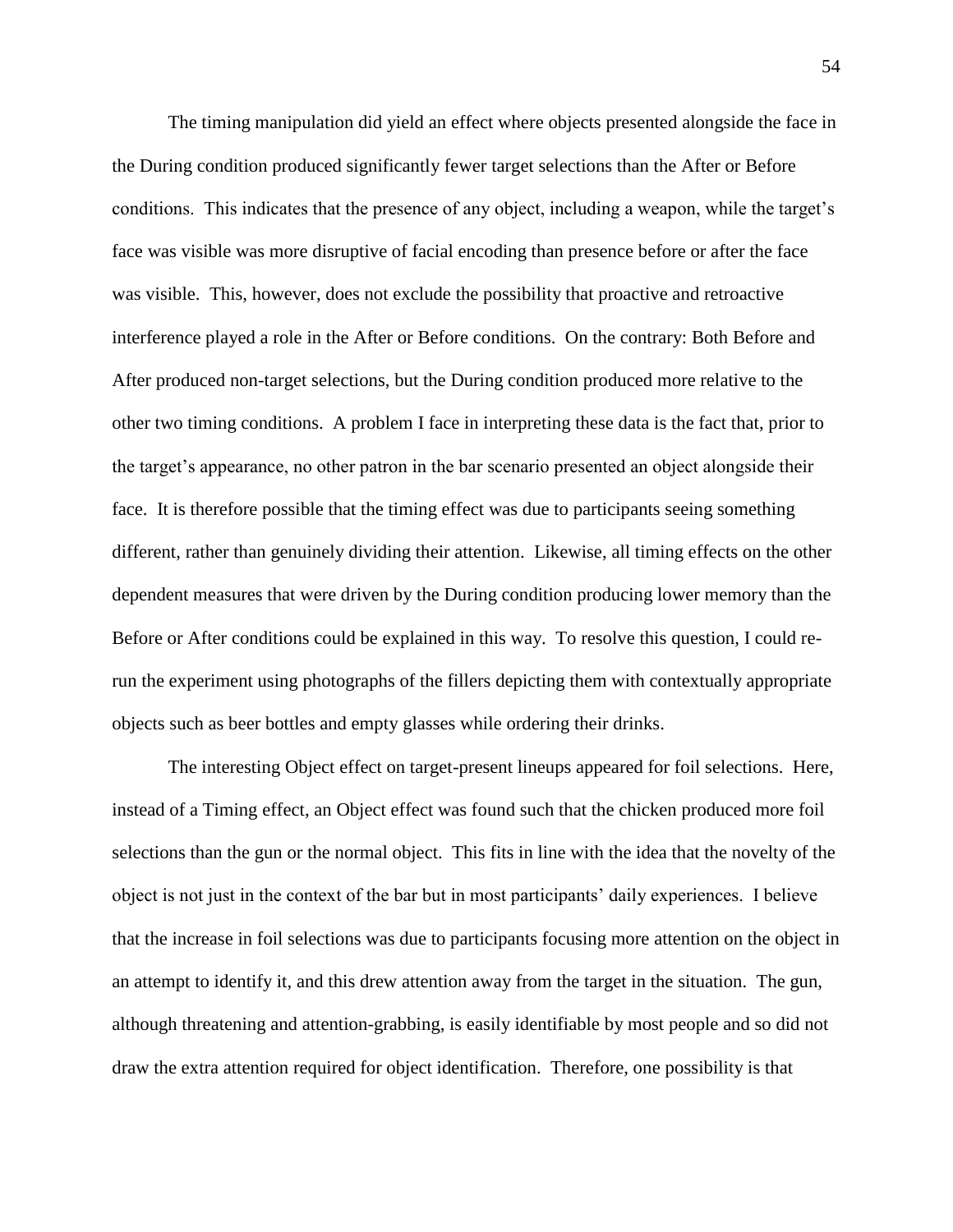uncommon objects disrupt face encoding because discerning the object's identity is unknown. The object identity question within the cued-recall section revealed that most participants were actually able to accurately identify it, so this opens the field for another explanation: The rubber chicken was not just novel but truly bizarre in the setting. A recent example of a weaponless, bizarre crime is a bank robbery in New Hampshire where a man dressed as a tree (Attewell, 2007). Although he was later apprehended, future research on bizarreness's effect on eyewitness memory could reveal a robust version of the weapon focus effect in the absence of a weapon.

The challenge now is to account for why the chicken's drawing of attention came at the expense of lineup rejections rather than target selections. Perhaps this is because the chicken was sufficient to shake the confidence participants had in their lineup selections, while the gun was not. Confidence and accuracy have a tenuous relationship, but only in situations where information processing sufficiently suffers (Deffenbacher, 1980; Bothwell, Deffenbacher, & Brigham, 1987). As expected, the manipulation checks revealed that the chicken was merely unusual while the gun was both unusual and threatening. However, post-identification confidence ratings from witnesses in the chicken condition were lowest compared to the other two objects across nearly every timing and lineup combination (see Table 7). Unusualness could indeed be the key component to disrupting this relationship in a way that arousal does not; after all, threatening objects would increase orienting responses and narrow attentional cues. Unusual objects engender a "What on Earth is that?" reaction that overtakes attentional processing.

**Target Absent Lineups.** In the target-absent lineups, the gun and chicken conditions produced significantly more false identifications than the glass condition. This result is especially important, because it reveals that mistaken convictions of innocent suspects are more likely when a weapon or unusual object is brandished in the course of a crime than if an expected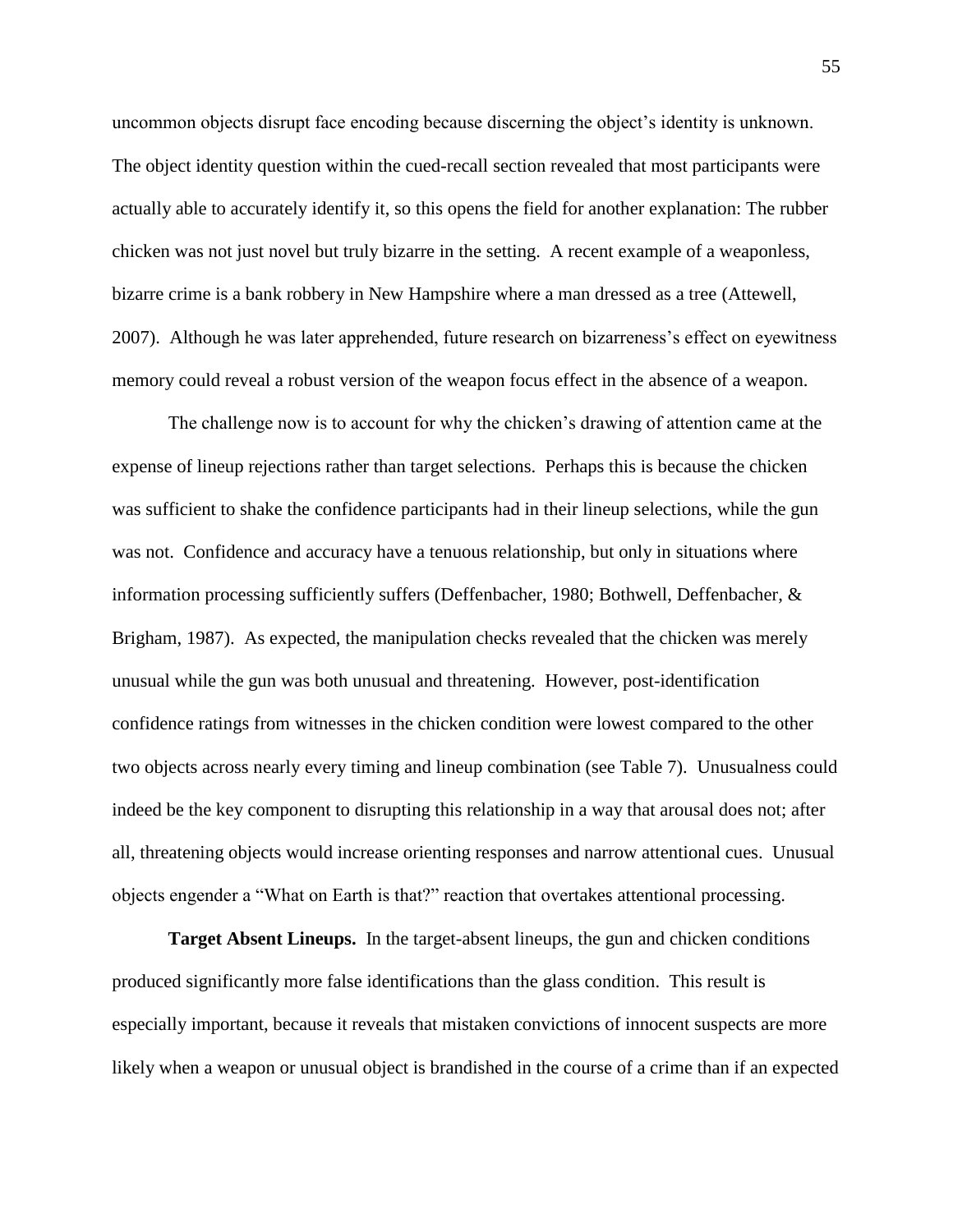object is brandished. The present study is one of only three to specifically examine false identifications in the context of a target absent lineup, one of only two to include both target present and target absent lineups, and the only study to include a novel but non-threatening object as well a weapon in this context of target absent lineups. The findings indicate a robust weapon focus effect indicating that the presence of a weapon or novel object increases selection of innocent individuals from lineups, which should be troubling to members of law enforcement concerned with reducing the number of innocent people convicted of crimes chiefly because of faulty eyewitness memory.

**Lineup Diagnosticity.** Likelihood of a suspect's guilt when the suspect is chosen from a police lineup is influenced by a number of factors, including other evidence against the individual and the influence of estimator variables during the crime. The base rate of guilt is the *a priori* probability of guilt before the identification procedure takes place, and identification then provides more information to investigators that then increases likelihood of guilt. Likewise, as the probability of guilt increases, so too increases the likelihood of the suspect being chosen from the lineup. The current study manipulated two estimator variables to determine their combined influence on base rate probabilities. Diagnosticity ratios calculated from suspect selections when target-absent and target-present lineups were administered then provided the information gained from a suspect's having been selected from a lineup.

All previous reports of lineup diagnosticity have simply presented the diagnosticities for each cell and briefly interpreted their implications. Never before have diagnosticities been inferentially compared using null-hypothesis statistical testing, and this has left a large hole in the literature. Therefore, this element of my study breaks new ground for eyewitness memory research. Of particular interest was the finding that lineup selections were more diagnostic of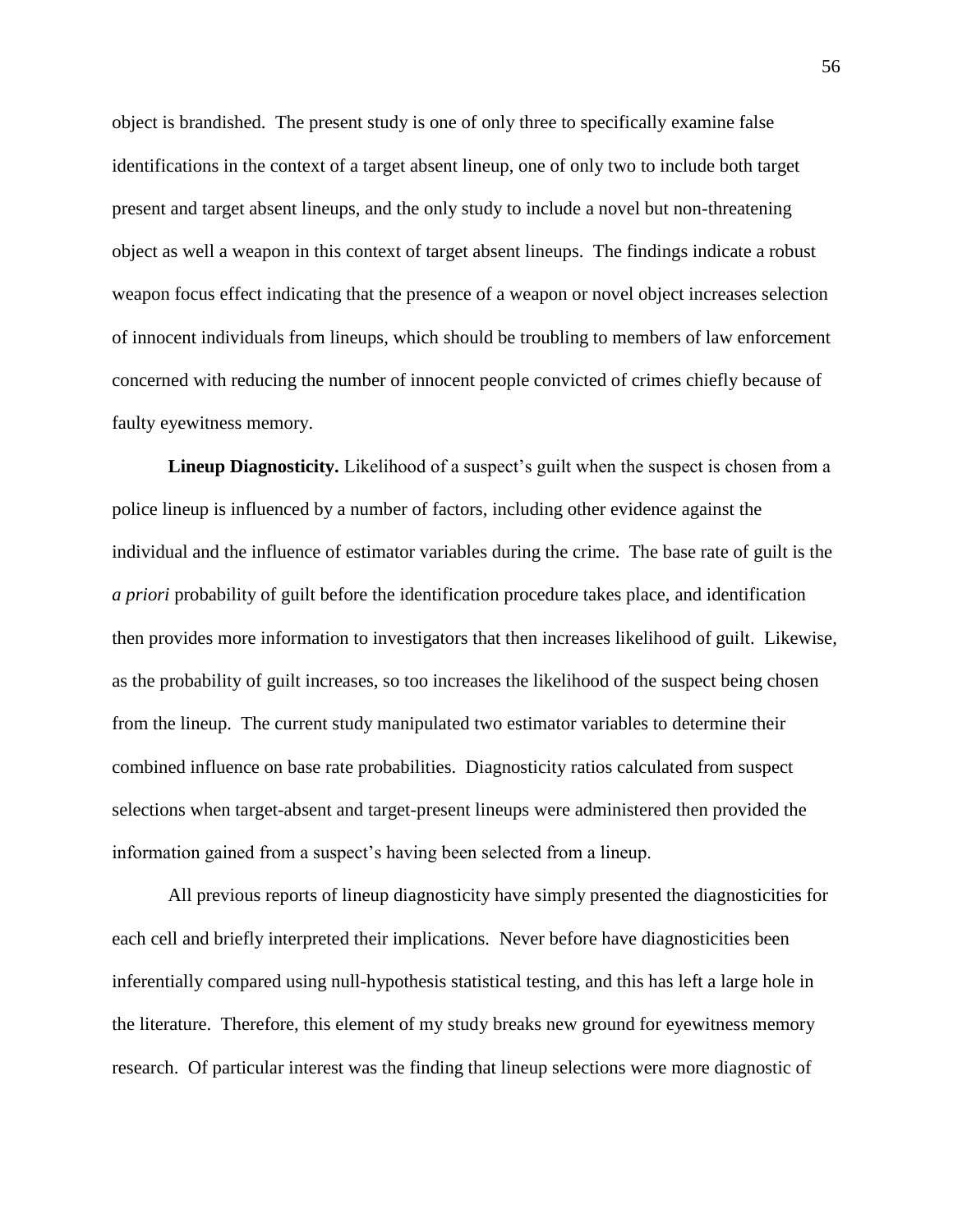suspect guilt if a glass was held after the perpetrator's face than if the gun or chicken were held after the face. This reveals that a weapon and novel object proactively interfere with target lineup selection more than a normal object, and that retroactive interference plays a minimal role in lineup selection diagnosticity. When the objects are presented simultaneously with the face, only the weapon significantly reduces diagnosticity compared to the normal object. These two latter conditions were also the only two to produce a significant difference in lineup rejection diagnosticities, where lineup rejection when a glass was held was significantly more diagnostic of suspect innocence than when a gun was held. This suggests that the weapon does have a unique impact on eyewitness memory separate from novelty, and this effect is more pronounced when it is visible simultaneously with the face of the perpetrator. This pattern fits well with Easterbrook's (1959) cue-utilization hypothesis, and suggests that in the two seconds that object and face were visible that arousal, not novelty, was sufficient to disrupt facial encoding enough to impact lineup diagnosticity.

The value of diagnosticity ratios is the inference one can make about how they affect base rate probabilities. As previously stated, base rates provide *a priori* probabilities of guilt to criminal investigators. To provide a concrete example, imagine a base rate of guilt at 100%. In this scenario, every suspect chosen from a lineup is guilty. For criminal investigators, this would be a fantastic world in which to work, because they would need to look no further than eyewitness identification for every crime they investigated. Of course, this is not the case in actual criminal cases. However, predetermining factors can increase the base rate of guilt. Results of the current study reveal that contextually appropriate objects provide a greater conditional probability of suspect selection given their guilt than do other objects. This effect is most pronounced when objects were presented after the suspect's face (see Figure 3), but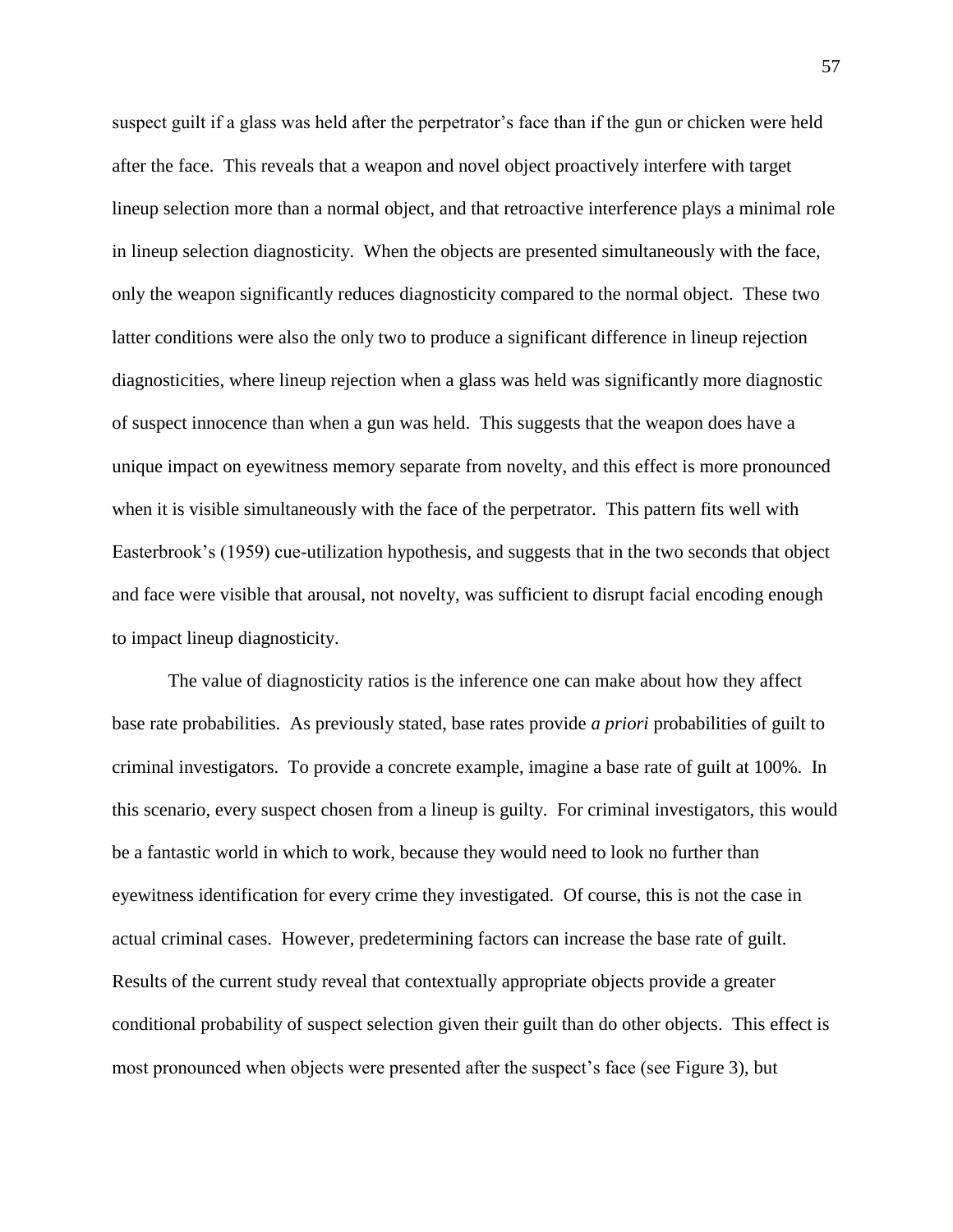remains higher than the other two sets of guilt in both the Before (see Figure 4) and During (see Figure 5) conditions. To put this in context of criminal investigation, imagine a police department that wants to be 95% certain that a suspect is guilty before prosecuting her. If a contextually appropriate object was brandished after the individual's face during the robbery, this criterion is reached when there is a 50% base rate probability of the suspect's guilt. In other words, an eyewitness's selection of the individual increases the probability that the suspect was guilty sufficiently for the hypothetical precinct to prosecute. However, if a novel object or weapon were brandished after the suspect's face, the investigators have to wait until there is enough evidence to provide a 70% base rate probability of suspect guilt in order for the lineup selection to push the probability of guilt upward to the prosecution criterion. Timing also influences this decision-making process, because suspect selection similarly boosts the probability of guilt from 70% to 95% when objects are presented before faces. When objects are presented before faces, novel objects and weapons require an 80% base rate of guilt before they can push lineup selection up to 95%, whereas a normal object only requires a 70% base rate.

## **Cued Recall Questions**

The cued recall questions revealed non-significant differences between object conditions for memory questions about contextual details of the bar itself. A possible explanation for this is that the target with an object drew more attention than the rest of the bar or the fillers because the participants grew accustomed to attending to whoever next stood at the bar. Also, the contextual information was simply not salient to the task; this is apparent because the average context scores are much lower across cells than the target scores.

An especially interesting finding of cued recall responses is that the traditional weapon focus pattern did not emerge: that is, target cued recall scores were worst in the normal object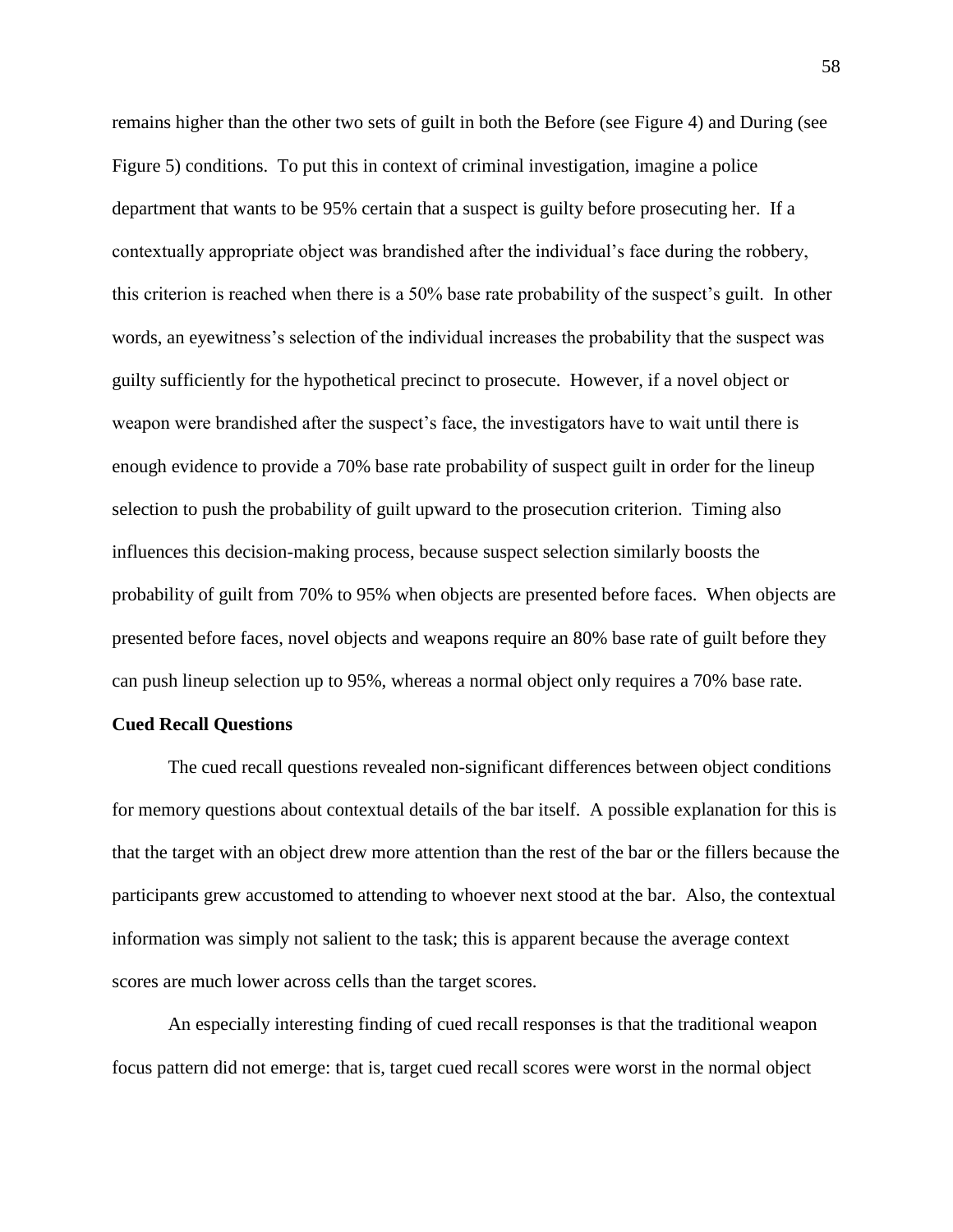and novel object conditions, while the gun yielded the highest scores. While at first this might seem counterintuitive, a feasible interpretation for this effect is that the gun drew more attention to the slideshow than did the glass, which was contextually appropriate, and also drew more attention than the chicken, which was simply unusual. Once participants paid more attention to the slideshow after seeing the attention-drawing object, they were then more receptive to further details about the target, who remained visible even after the object was presented because all timing conditions featured a final "exit" slide allowing several target details to remain visible to participants for another two seconds. Another explanation is that, because object identification was lowest in the novel object condition, this may have driven recall scores down in the novel object condition. This is especially feasible because object identification was grouped with target identification questions. Also, confusion over the nature of the novel object and what it was could have distracted participants from other details present in the slideshow.

Once again, I found a main effect of timing driven by higher scores in the during condition than in the before and after conditions. The lack of an Object X Timing interaction indicates that this is likely due to the object suddenly appearing alongside the face in the Object during condition sufficiently distracting attention of the participant away from the face, disrupting its encoding. To implicate the weapon focus effect for the Timing effect, an interaction would need to emerge where only the chicken and the gun yielded a decrement in memory for the target's face, while the normal object did not disrupt encoding.

### **Multiple Choice Questions**

Dearth of a weapon focus effect on multiple choice questions could be due to the fact that these questions were administered after the lineups. Therefore, responses to questions pertaining to the target's appearance were likely influenced by the commonalities among the members of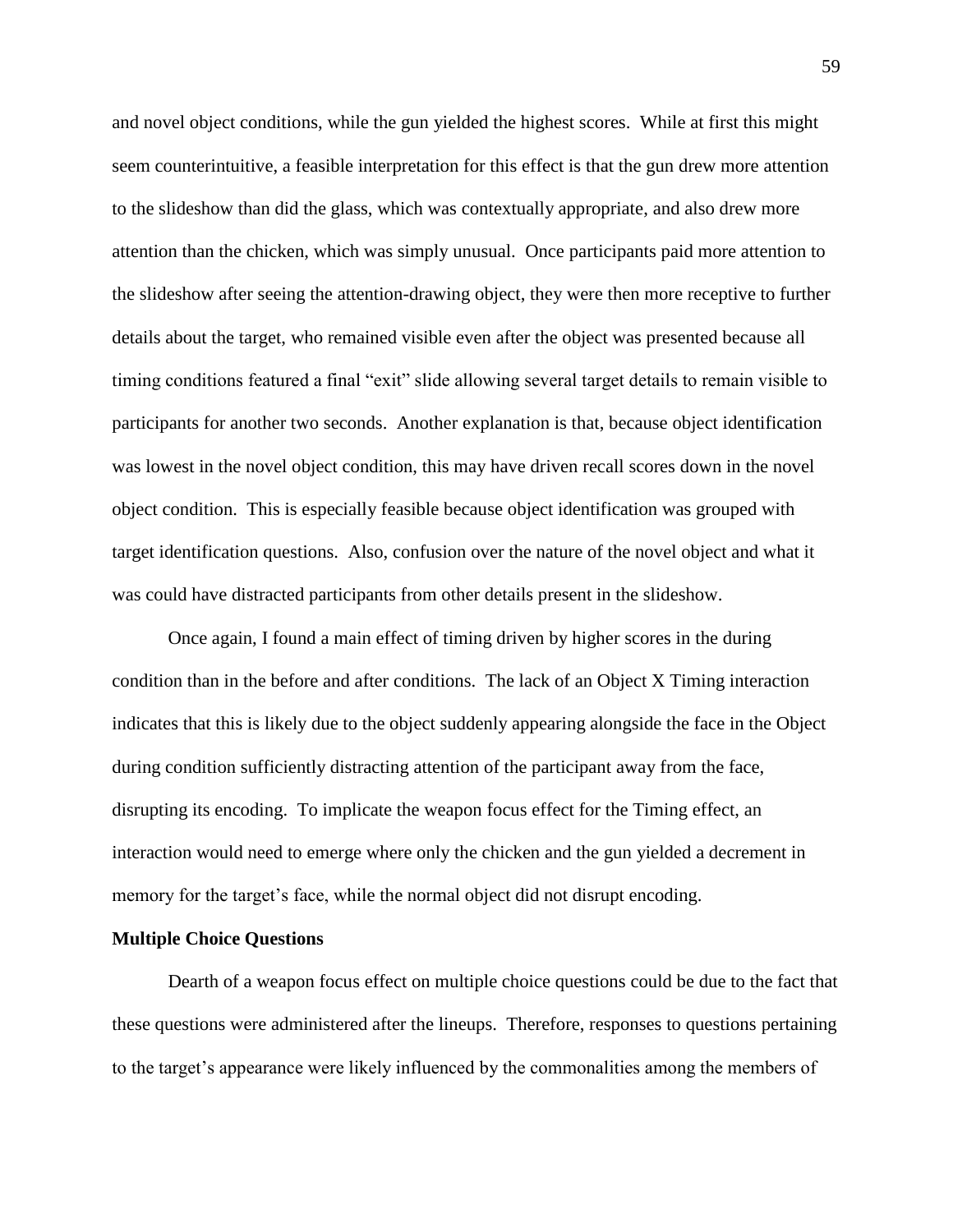the lineups as much as to the participant's person memory for the target. However, these results are of a lesser interest to the current study because previous research that has counterbalanced the lineup and follow-up questioning administrations has found that interview questions influence lineup selections similarly to how lineup selections influencing interview responses (Cutler et al., 1986). In other words, witness's determination to remain internally consistent can potentially confound responses to whatever recognition memory measure is administered second.

The curious finding, then, is that a timing effect on multiple choice scores was nonetheless found, and it revealed the same pattern as the other timing effects, where the During timing yielded lower memory scores than the Before or After conditions. This, therefore, presents more evidence that the lack of a weapon focus pattern between object conditions is due to a weak effect on multiple choice questions probing recognition memory. So, the presentation of the lineup before these questions might not have been detrimental to the Object effect because none was going to be found in the first place. However, given the large number of participants in the study, immense amounts of statistical power may explain the finding of a weak, albeit significant effect.

### **Implications for Theoretical Accounts of the Weapon Focus Effect**

**Temporal Manipulations of Weapon Focus.** One interesting finding of the current study is that its manipulation of timing revealed a pattern of effects different from that found by Kramer et al. (1990). In their first experiment, they found that memory for the perpetrator and context was better when the weapon (in their case, a bottle) was brandished after the face. This differs from my result showing that the simultaneous condition had an advantage over the other two timing conditions. In my study, it is possible that being personally involved in the slide presentation influences attention paid to the presentation: Kramer et al. (1990) had participants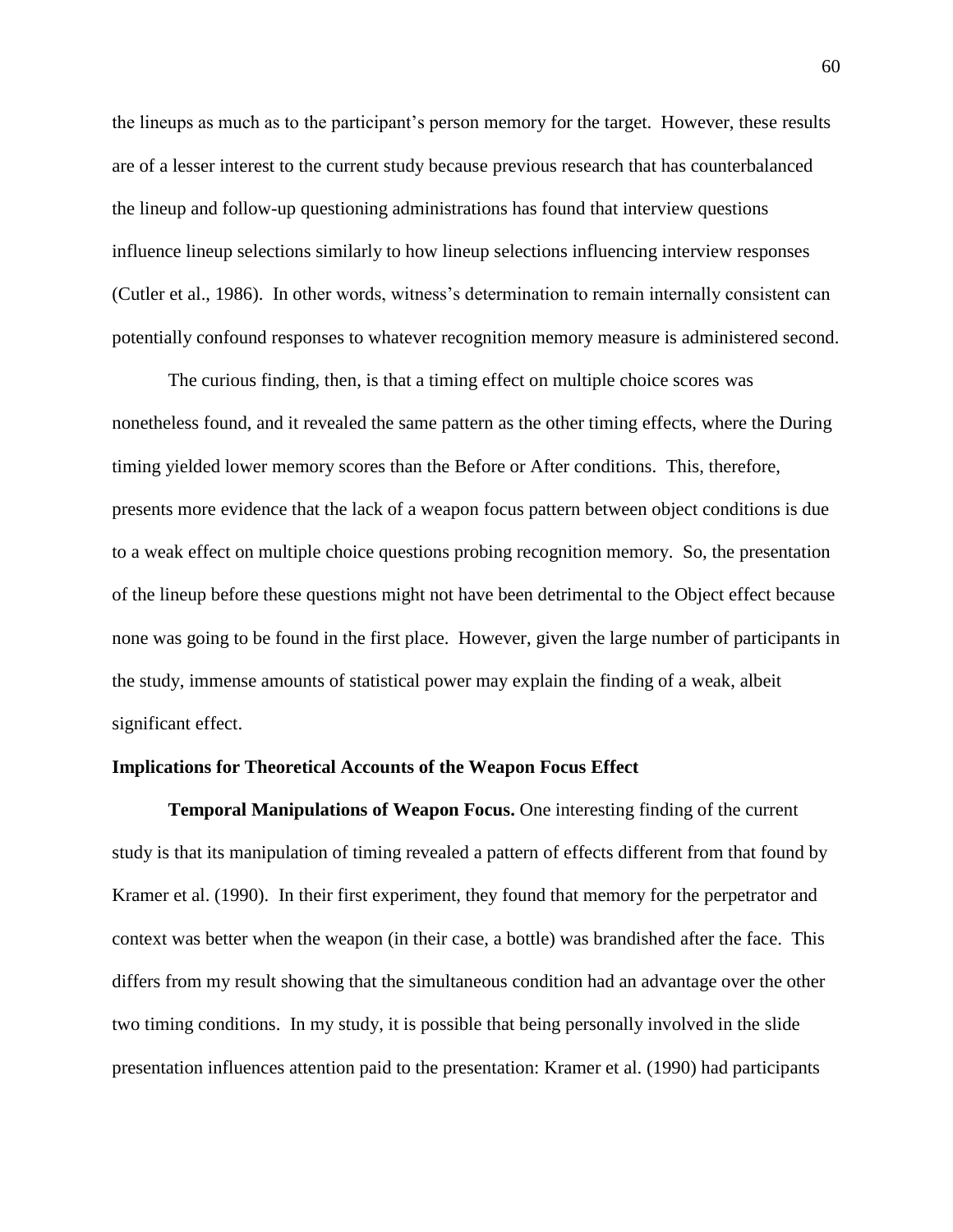watch slideshows as passive viewers to scripted depictions of events occurring to other people, whereas my participants were actively involved in the slide presentation in a simulated exercise in bartending. Therefore, it is possible that a different level of processing (Craik & Lockhart, 1972) of the task may have influenced the timing effect in a way that shifts victim-witnesses' attention to more central details than third-party witnesses, whose attention is free to roam. Emotional arousal could also be implicated in this regard as well, because being personally victimized like my participants has been shown to enhance eyewitness accuracy over third-party witnesses who were not victims of crimes (Hosch & Cooper, 1982; Hosch et al., 1984).

**Lack of Weapon Focus Effect on Cued Recall.** Also in Kramer et al. (1990), no weapon focus effect was found in the condition where the object was presented on a single slide in the middle of the slide presentation. Here, the target was empty-handed for the entire presentation except for the third slide, where either a newspaper or meat cleaver was shown in the individual's hand. The absence of the effect may have been due to the fact that, regardless of the object condition, the sudden presence of the object was sufficiently distracting and drew attention to the slide presentation. A brief glance at their cell means shows that memory scores for the newspaper condition were lower than the other newspaper conditions in their other experiments, while memory scores in the meat clever condition were higher than the other scores but still contained more incorrect recollections than correct recollections. This would exclude the possibility, at least in their study, that the sudden presence of an object resulted in generally higher cued recall memory scores because more attention was suddenly drawn to the slide presentation itself. The meat cleaver's sudden appearance and disappearance were not enough to engender any emotional arousal, so arousal did not reduce the encoding of the images in the presentation. However, the meat cleaver and the newspaper were surprising, maybe even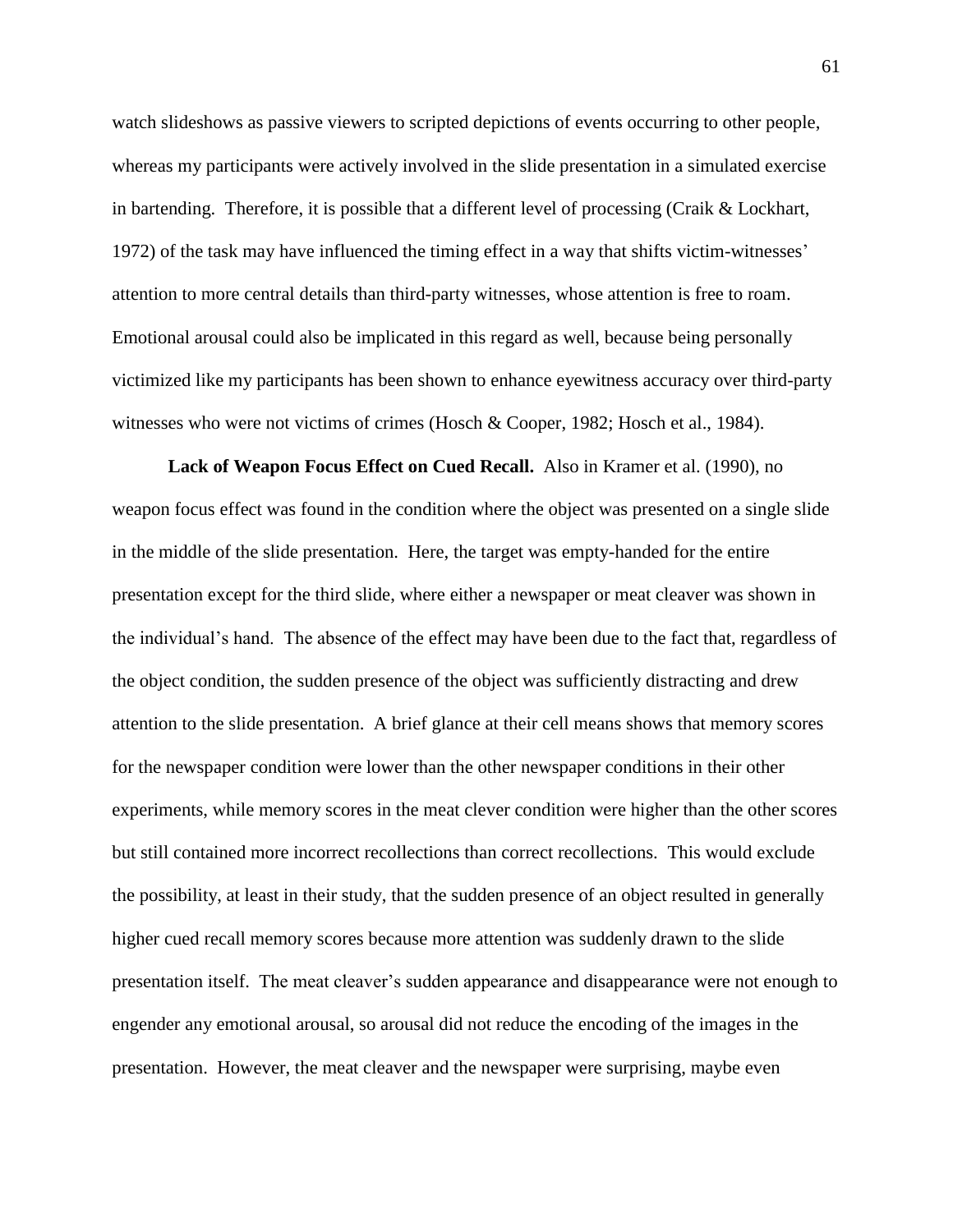puzzling, enough to the participants to equalize memory scores for both objects. This would explain why the weapon focus effect is diminished if the object suddenly appears, because any object would influence memory.

**Target-Present and Target-Absent Lineups.** Loftus, Loftus, and Messo (1987) called for future investigations of the weapon focus effect to include unusual objects and compare target-absent lineups to target-present lineups. The former call has been answered here as well as elsewhere (Hope & Wright, 2007; Pickel, 1998; 1999; 2009), but this study is one of only a very few to do examine the latter. The speculation by Loftus, Loftus, and Messo (1987) that weapon presence would result in more lineup rejections was not found; on the contrary, presence of unusual objects as well as weapons resulted in more target-absent identifications than the normal object. An influential factor in this result could be the manner in which the eyewitnesses made their lineup decisions. This study employed only simultaneous lineups, which encourage witnesses to use more relative judgments than sequential lineups (Carson & Gronlund, 2011; Lindsay & Wells, 1985; Wells, 1984). Perhaps unusual and threatening objects render witnesses especially susceptible to making relativistic judgments, whereas absolute judgments would not suffer as much because sequential lineups force witnesses to carefully elaborate on each lineup member before committing to reject. The general trend for sequential lineups is that they greatly reduce false alarms while they only moderately diminish hits. Therefore, this could be the answer to lowering foil selection rates in target-absent lineups when a weapon is employed.

## **Applied Implications**

In recent decades, law enforcement has begun to accept many empirical findings related to eyewitness memory. It is now commonly accepted by attorneys and trial judges that when a weapon is brandished during the course of a crime, an eyewitness's memory for the perpetrator's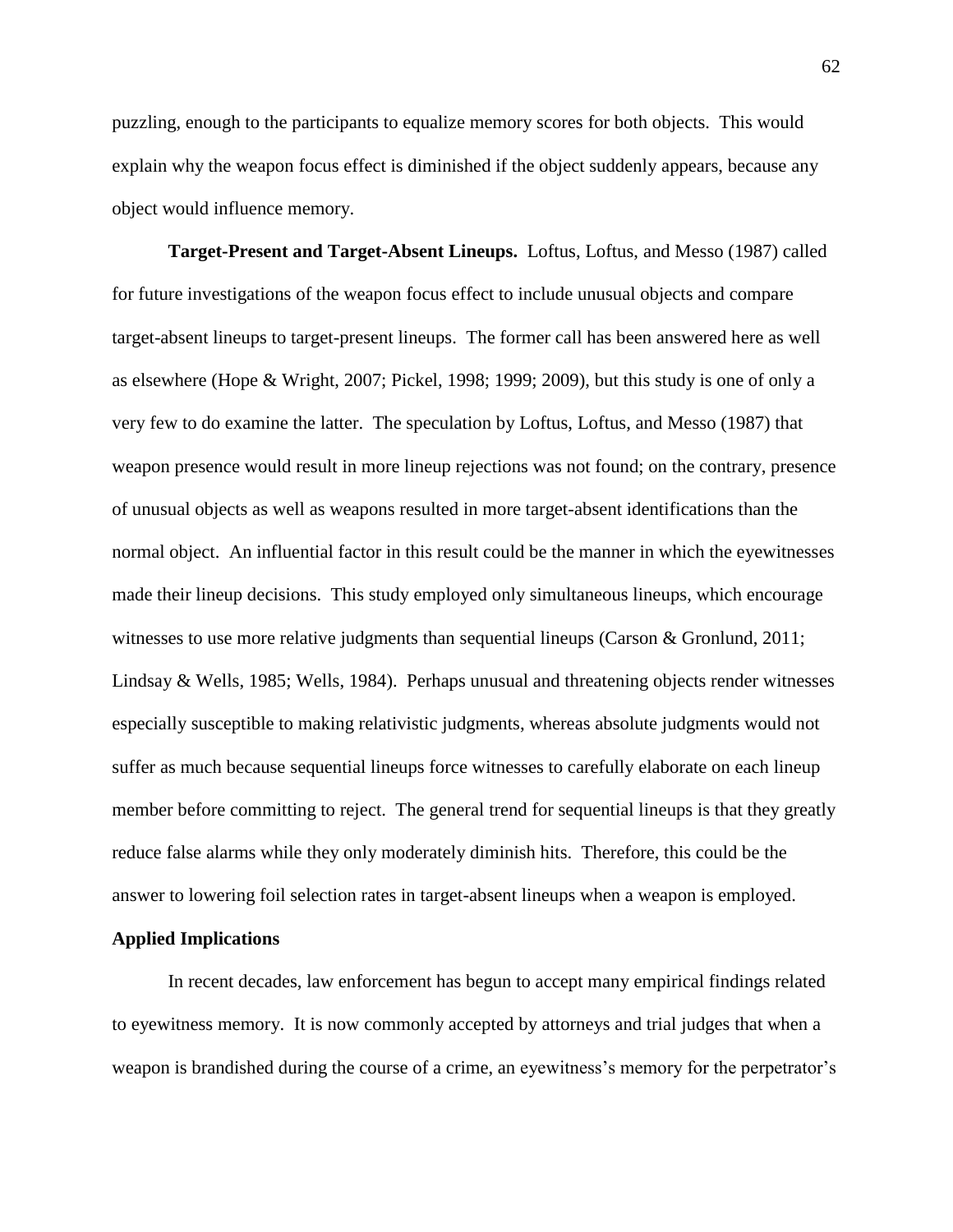face is diminished (Desmarais & Read, 2011). The current study replicated this finding specifically in regards to lineup selections. However, the new finding unique to this study is that unusual objects increase the likelihood of selecting a foil from a lineup from which the target is actually present. Crimes committed where unusual objects are brandished instead of weapons, then, produce their own decrement to eyewitness memory, and since this line of research is relatively young and sparsely investigated, its findings supply more information that criminal investigators should consider when discerning the probative value of an eyewitness's testimony. Although investigators and members of the general public might buy the idea that a weapon would reduce eyewitness accuracy, they might be harder sold the idea that a peculiar object can also disrupt memory; after all, people might more easily relate to the frightening feeling of being robbed with a weapon but less likely to believe that unusualness does anything other than make a witness briefly think, "Gosh, that's weird".

Desmarais and Read (2011) found in a survey that members of the general public are less acquainted with the concept of weapon focus than investigators and attorneys. Because ordinary citizens are also potential jurors in criminal trials, this could result in wrongful convictions based on eyewitness accounts of events where a weapon or unusual objects were involved. At the heart of this problem is the philosophical debate among scholars of law regarding whether preventing innocents from being imprisoned should take precedence over maximizing the number of guilty suspects imprisoned (Laufer, 1995). The traditional threshold for level of certainty of guilt used in the legal community is deemed the "Blackstone ratio" (Laufer, 1995, p. 333), and draws its inspiration from Blackstone's (1765) maxim that ten guilty people going free is preferable to a single innocent person being wrongfully punished. Both unusual and threatening objects significantly increase the likelihood of selecting such an innocent person from a target-absent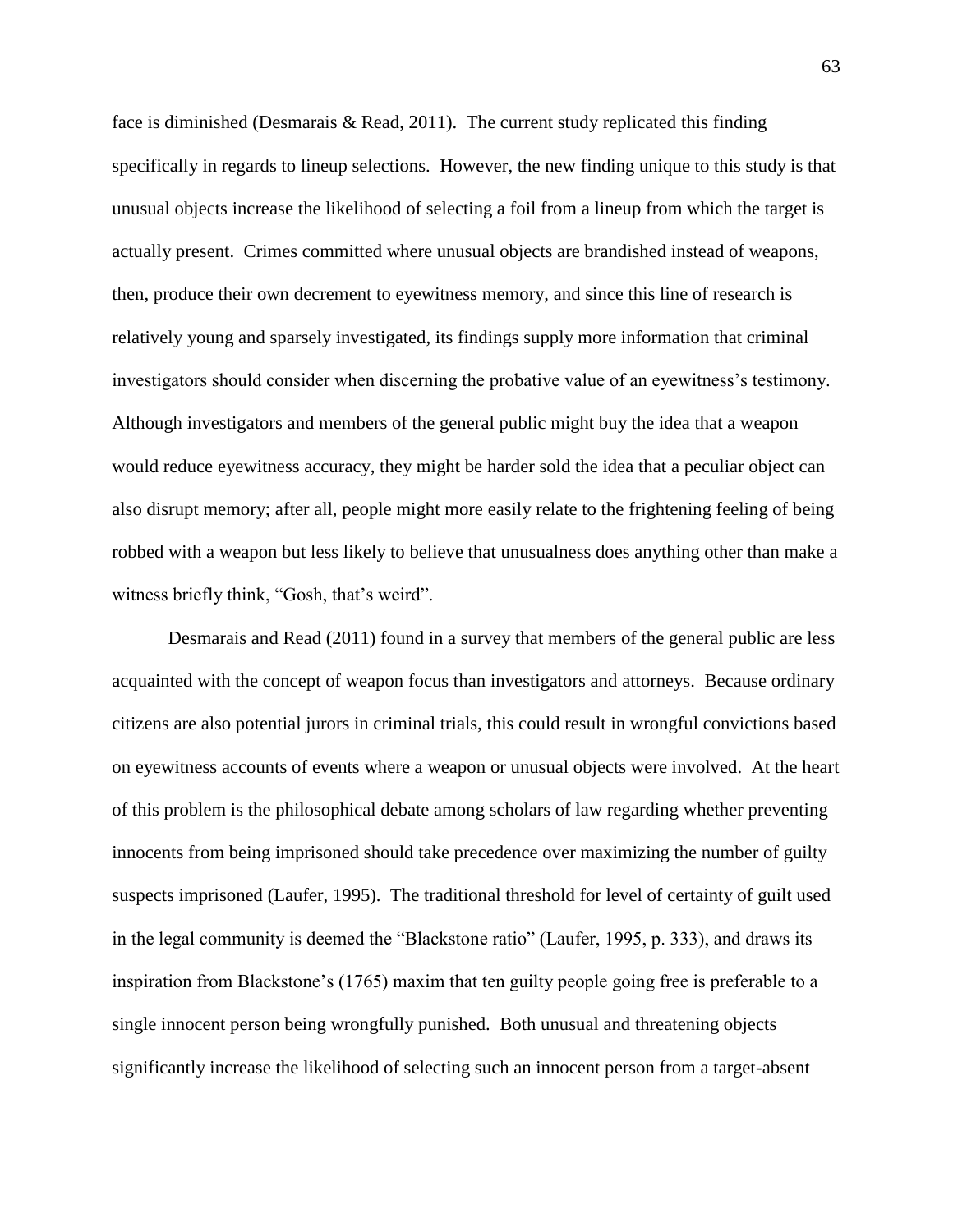lineup, and my results also show that foil selections are increased with unusual objects. This should be troubling to officials attempting to optimize the number of correct convictions compared to wrongful convictions. The more members of law enforcement and the general public understand the fallibility of human memory, the fewer wrongful convictions will occur.

### **Future Research**

As mentioned earlier, the results of the current study have opened the door for future avenues of research within the same program. To resolve the timing effects that conflict with the findings of Kramer et al. (1990), another study could be carried out where bar patrons are depicted holding contextually appropriate objects, and in the critical slides the target would be seen holding either a glass, chicken, or gun. Another question I have raised is whether victimwitnesses who view events from a first-person point of view would suffer different memory decrements from third-person witnesses who are not as personally involved in the ongoing crime. This could be accomplished rather simply by producing first- and third-person stimulus materials and comparing them in the same model to measure different degrees of the weapon focus effect. A final interesting avenue, which has yet to be considered in eyewitness research, involves attempting to arm people against the weapon focus effect in a crime scenario. If the dual influence of arousal and unusualness is so strong, it may prove difficult to overcome with merely a verbal warning about the effect.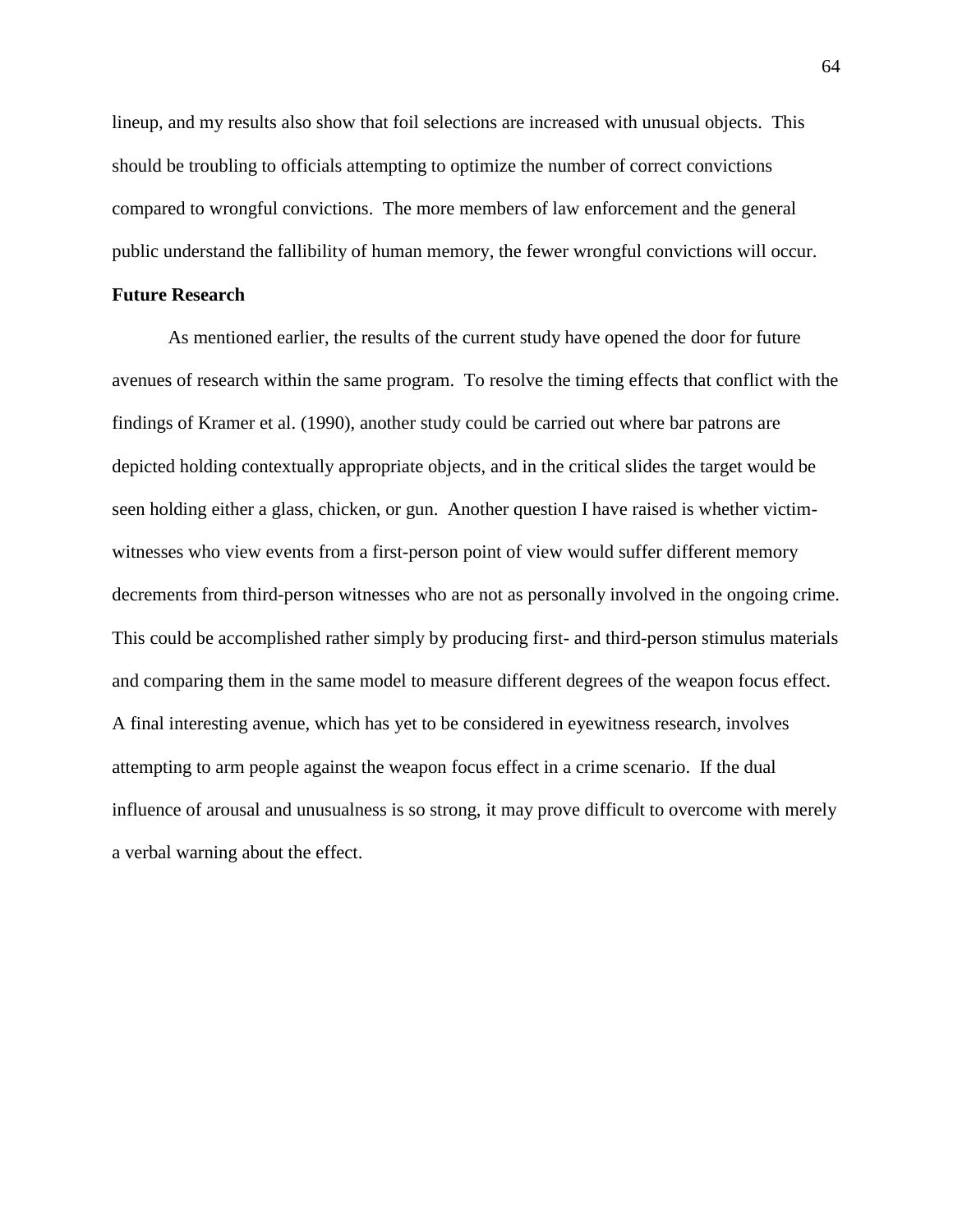#### References

- Antes, J.R. (1974). The time course of picture viewing. *Journal of Experimental Psychology, 103*, 62-70.
- Attewill, F. (2007, July 10). Man robs bank disguised as a tree. *Mail Online.* Retrieved from http://www.dailymail.co.uk/news/article-467518/Man-robs-bank-disguised-tree.html
- Blackstone, W. (1765). *Commentaries on the Laws of England.* Oxford: Clarendon.
- Bornstein, B.H., Liebel, L.M., & Scarberry, N.C. (1998). Repeated testing in eyewitness memory: A means to improve recall of a negative emotional event. *Applied Cognitive Psychology, 12,* 119-131.
- Bothwell, R.K., Deffenbacher, K.A., & Brigham, J.C. (1987). Correlation of eyewitness accuracy and confidence: Optimality hypothesis revisited. *Journal of Applied Psychology, 72*, 691-695.
- Brewer, N. & Wells, G.L. (2011). Eyewitness identification. *Current Directions in Psychological Science, 20,* 24-27.
- Carlson, C.A., & Gronlund, S.D. (2011). Searching for the sequential line-up advantage: A distinctiveness explanation. *Memory, 19*, 916-929.
- Craik, F.I., & Lockhart, R.S. (1972). Levels of processing: A framework for memory research. *Journal Of Verbal Learning & Verbal Behavior, 11*, 671-684.
- Cutler, B.L., Penrod, S.D., & Dexter, H.R. (1990). Juror sensitivity to eyewitness identification evidence. *Law and Human Behavior, 14*, 185-191.
- Cutler, B.L., Penrod, S.D., & Martens, T.K. (1987) The reliability of eyewitness identification: The role of system and estimator variables. *Law and Human Behavior, 11*, 233-258.
- Cutler, B.L., Penrod, S.D., O'Rourke, T.E., & Martens, T.K. (1986). Unconfounding the effects of contextual cues on eyewitness identification accuracy. *Social Behaviour, 1*, 113-134.
- Davies, G.M., Smith, S., & Blincoe, C. (2008). A "weapon focus" effect in children. *Psychology, Crime & Law, 14*, 19-28.
- Deffenbacher, K.A. (1980). Eyewitness accuracy and confidence: Can we infer anything about their relationship?. *Law And Human Behavior, 4*, 243-260.
- Deffenbacher, K.A., Bornstein, B.H., Penrod, S.D., & McGorty, E. (2004).A Meta-Analytic Review of the Effects of High Stress on Eyewitness Memory. *Law and Human Behavior, 28*, 687-706.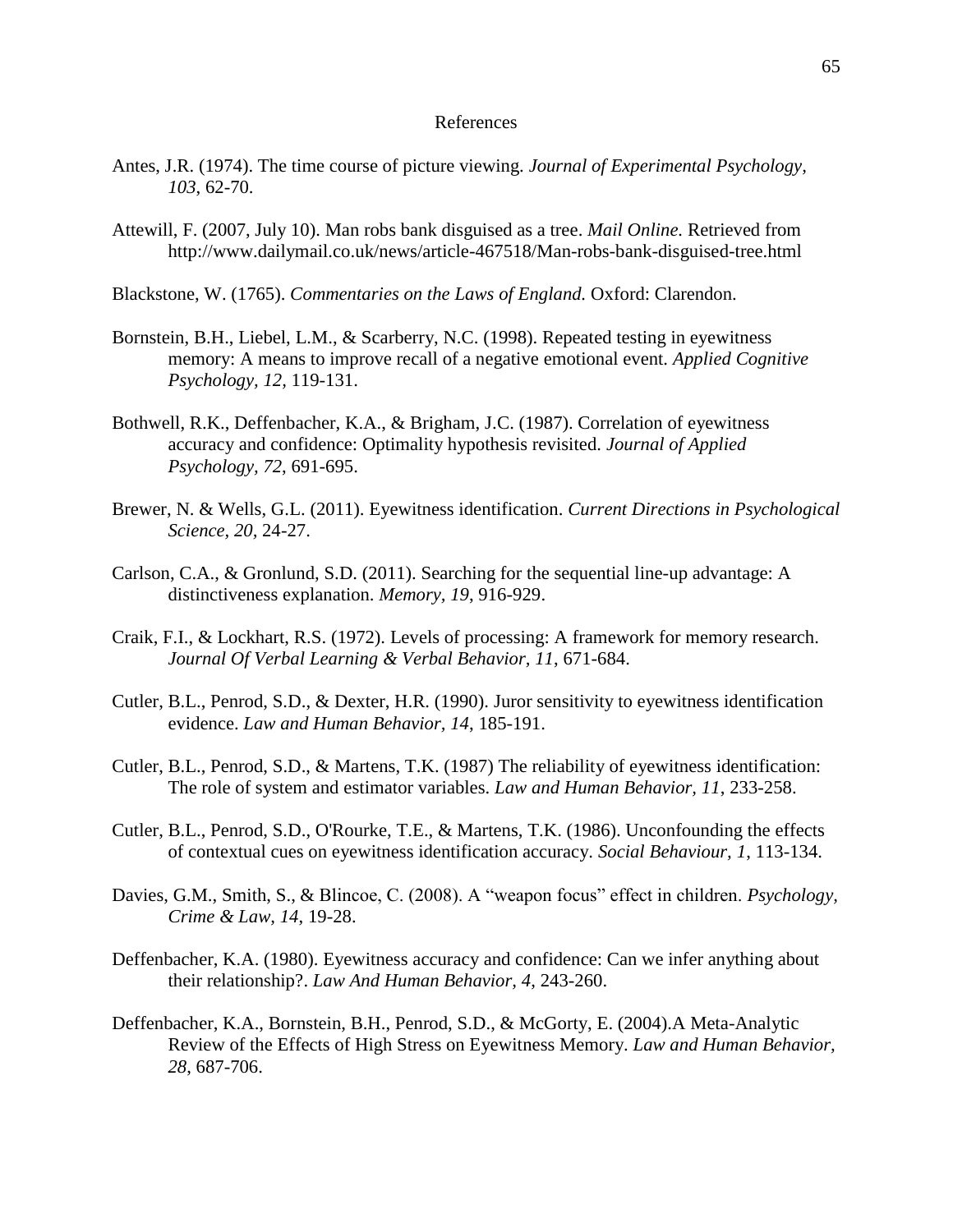- Easterbrook, J.A. (1959). The effect of emotion on cue utilization and the organization of behavior. *Psychological Review, 66,* 183-201.
- Gross, J.J., &Levenson, R.W. (1995). Emotion elicitation using films. *Cognition and Emotion, 9*, 87-108.
- Hothersall, D. (2004). Edward Titchener and Hugo Münsterberg. *History of Psychology* (4<sup>th</sup>ed.). Boston: McGraw-Hill.
- Hope, L. & Wright, D. (2007). Beyond unusual? Examining the role of attention in the weapon focus effect. *Applied Cognitive Psychology, 21*, 951-961.
- Hosch, H.M., & Cooper, D. (1982). Victimization as a determinant of eyewitness accuracy. *Journal Of Applied Psychology, 67*, 649-652.
- Hosch, H.M., Leippe, M.R., Marchioni, P.M., & Cooper, D. (1984). Victimization, selfmonitoring, and eyewitness identification. *Journal Of Applied Psychology, 69*, 280-288.
- Hulse, L.M., &Memon, A. (2006). Fatal impact? The effects of emotional arousal and weapon presence on police officers' memories for a simulated crime. *Legal and Criminological Psychology, 11*, 313-325.
- Ihlebæk, C., Løve, T., Eilertsen, D., & Magnussen, S. (2003). Memory for a staged criminal event witnessed live and on video. *Memory, 11*(3), 319-327.
- Johnson, C.L. (1977). The effects of arousal, sex of witness and scheduling of interrogation on eyewitness testimony. Ph.D. Dissertation, Oklahoma State University, United States -- Oklahoma. Retrieved August 4, 2011, from dissertations & theses: full text. (publication no. Aat 7801272).
- Kramer, T.H., Buckhout, R., & Eugenio, P. (1990). Weapon focus, arousal, and eyewitness memory: Attention must be paid. *Law & Human Behavior, 14*, 167-184.
- Lampinen, J., Neuschatz, J.S., & Cling, A.D. (2012). *The psychology of eyewitness identification.* New York: Psychology Press.
- Loftus, E.F., & Burns, T.E. (1982). Mental shock can produce retrograde amnesia. *Memory & Cognition, 10*, 318-323.
- Loftus, E.F., Loftus, G.R., & Messo, J. (1987). Some facts about "weapon focus". *Law and Human Behavior, 11*, 55-62.
- Loftus, G.R., & Mackworth, N.H. (1978). Cognitive determinants of fixation location during picture viewing. *Journal of Experimental Psychology: Human Perception and Performance, 4*, 565-572.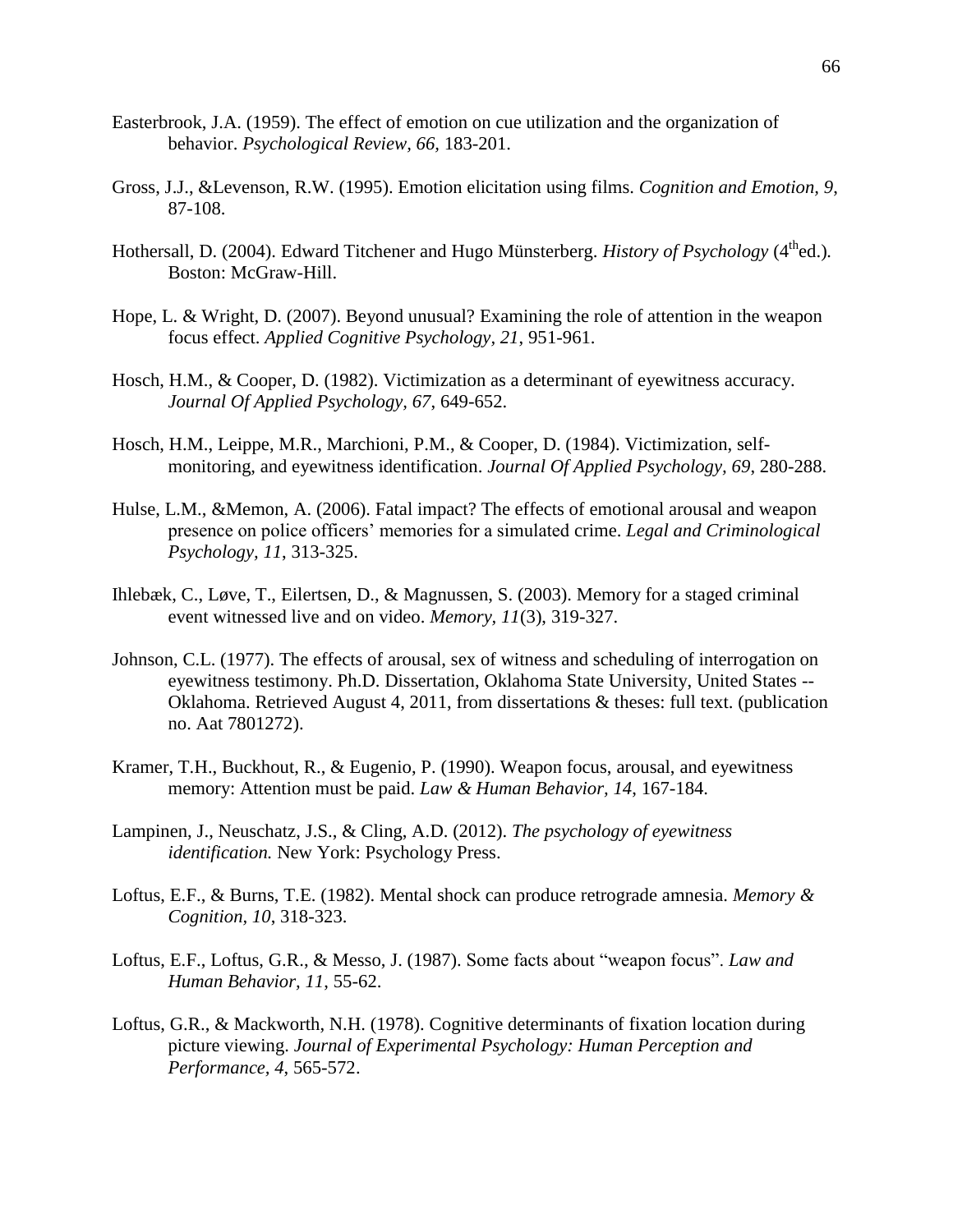- Luus, C., & Wells, G.L. (1991).Eyewitness identification and the selection of distracters for lineups. *Law and Human Behavior, 15*, 43-57.
- Maass, A., & Köhnken, G. (1989). Eyewitness identification: Simulating the 'weapon effect.'. *Law and Human Behavior, 13*, 397-408.
- Memon, A., Mastroberardino, S. and Fraser, J. (2008). Münsterberg's legacy: What does eyewitness research tell us about the reliability of eyewitness testimony?. *Applied Cognitive Psychology, 2,* 841–851.
- Mooney, C.Z. & Duval, R.D. (1993). *Bootstrapping: A nonparametric approach to statistical inference.* Newbury Park, CA: Sage Publications.
- Philippot, P. (1993). Inducing and assessing differentiated emotion-feeling states in the laboratory. *Cognition and Emotion, 7*, 171-193.
- Pickel, K.L. (1998). Unusualness and threat as possible causes of "weapon focus". *Memory, 6*, 277-295.
- Pickel, K.L. (1999). The influence of context on the "weapon focus" effect. *Law and Human Behavior, 23*, 299-311.
- Pickel, K.L. (2009). The weapon focus effect on memory for female versus male perpetrators. *Memory, 17*, 664-678.
- Pickel, K.L., Narter, D.B., Jameson, M.M., & Lenhardt, T.T. (2008). The weapon focus effect in child eyewitnesses. *Psychology, Crime & Law, 14*, 61-72.
- Scrivner, E. & Safer, M.A. (1988). Eyewitnesses show hypermniesia for details about a violent event. *Journal of Applied Psychology, 73*, 371-377.
- Shaw, J.I., & Skolnick, P. (1994). Sex differences, weapon focus, & eyewitness reliability. *The Journal of Social Psychology, 134*, 413-420.
- Shaw, J.I. & Skolnick, P. (1999). Weapon focus and gender differences in eyewitness accuracy: Arousal versus salience. *Journal of Applied Social Psychology, 29*, 2328-2341.
- Steblay, N.M. (1992). A meta-analytic review of the weapon focus effect. *Law and Human Behavior, 16,* 413-424.
- Thompson, L.A., Williams, K.L., L'Esperance, P.R., & Cornelius, J. (2001). Context-dependent memory under stressful conditions: The case of skydiving. *Human Factors, 43*, 611-619.
- Tulving, E. (1969). Retrograde amnesia in free recall. *Science, 164*(3875), 88-90.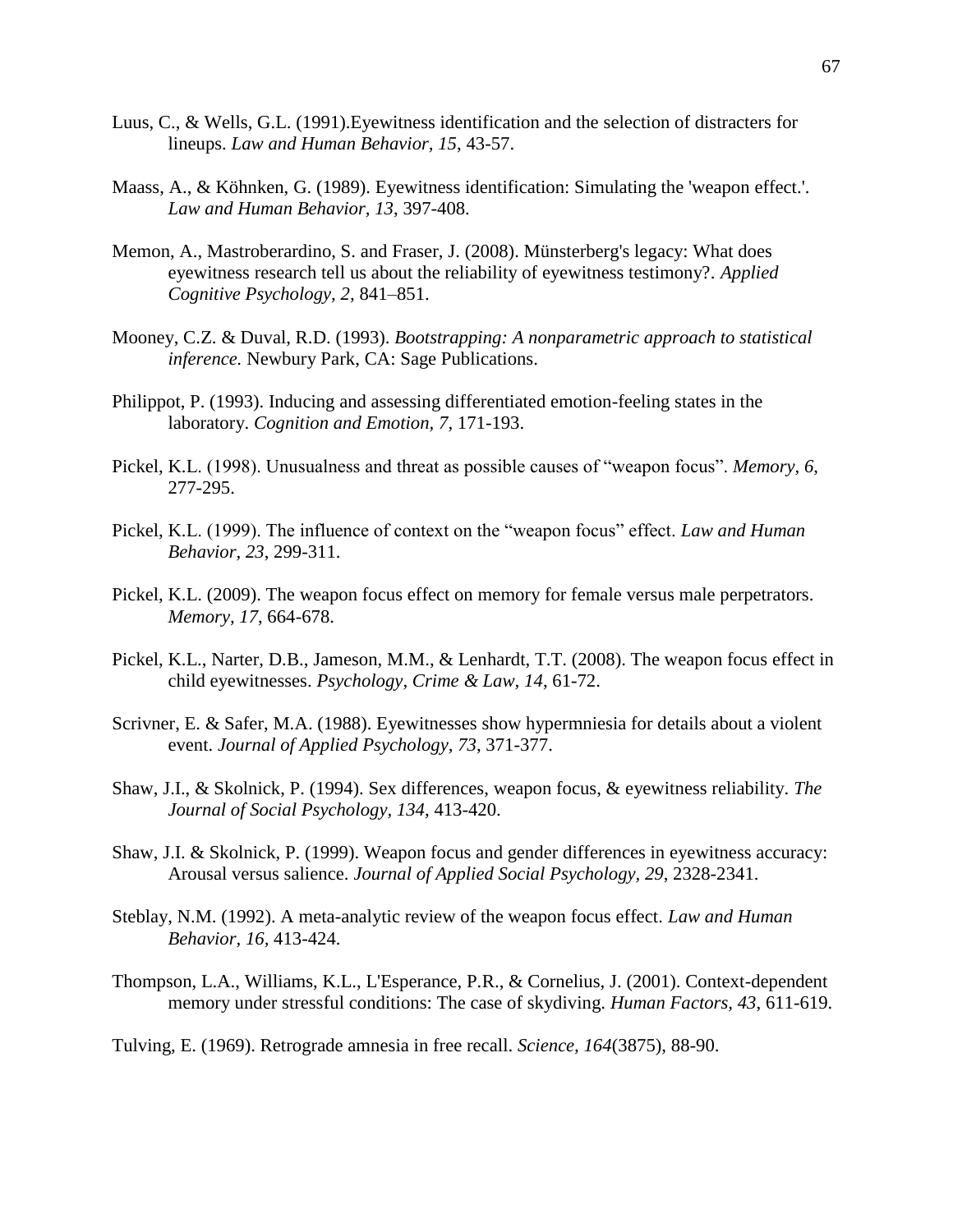- Tulving, E. & Pearlstone, Z. (1966). Availability versus accessibility of information in memory for words. *Journal of Verbal Learning and Verbal Behavior, 5*, 381-391.
- Wells, G.L. (1978). Applied eyewitness-testimony research: System variables and estimator variables. *Journal of Personality and Social Psychology, 36*, 1546-1557.
- Wells, G.L. (1984). The psychology of lineup identifications. *Journal of Applied Social Psychology, 14*, 89-103.
- Wells, G.L. (1985). Verbal descriptions of faces from memory: Are they diagnostic of identification accuracy? *Journal of Applied Psychology, 70,* 619-626.
- Wells, G.L. & Bradfield, A.L. (1998). "Good, you identified the suspect": Feedback to eyewitnesses distorts their reports of the witnessing experience. *Journal of Applied Psychology, 83*, 360-376.
- Wells, G.L., & Lindsay, R.C. (1980). On estimating the diagnosticity of eyewitness nonidentifications. *Psychological Bulletin, 88*, 776-784.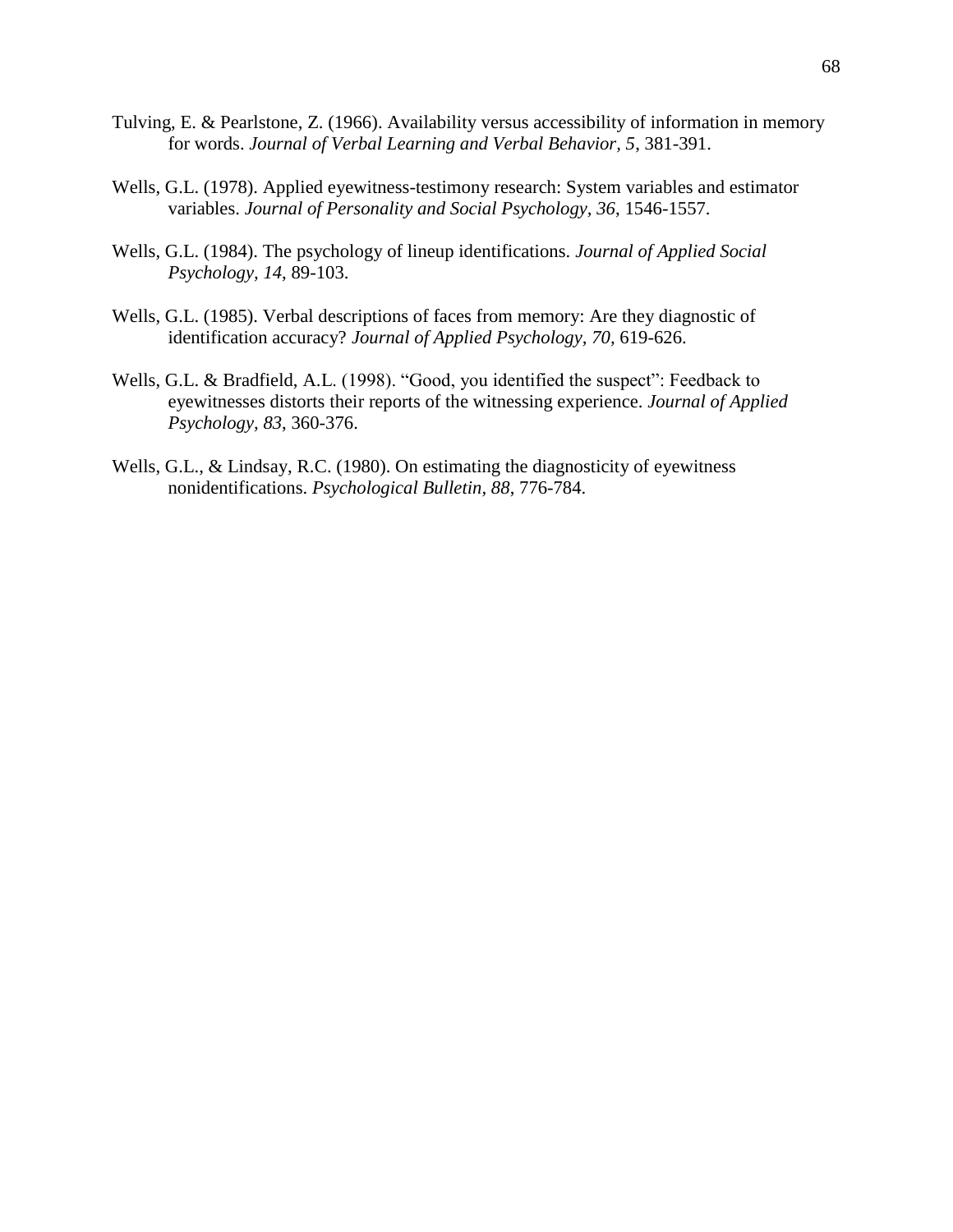

*Figure 1*. The target-present lineup, with the target in the "3" position. The five other targetpresent lineups featured the target in the other positions.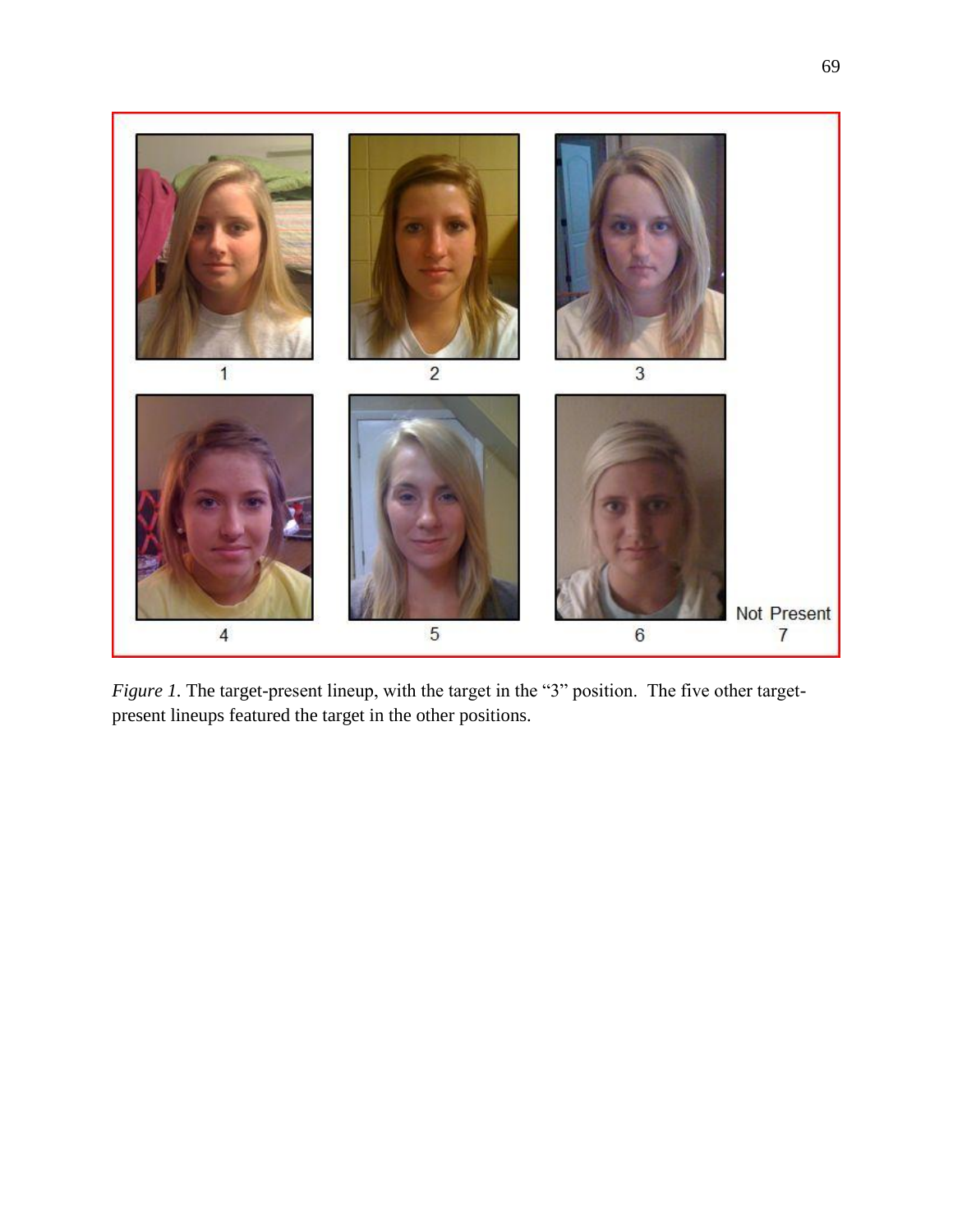

*Figure 2.* The target-absent lineup, with six foils similarity-rated ( $M = 4.27$ ,  $SD = 1.22$ ) on a seven-point Likert scale where 1 represents not similar and 7 represents extremely similar.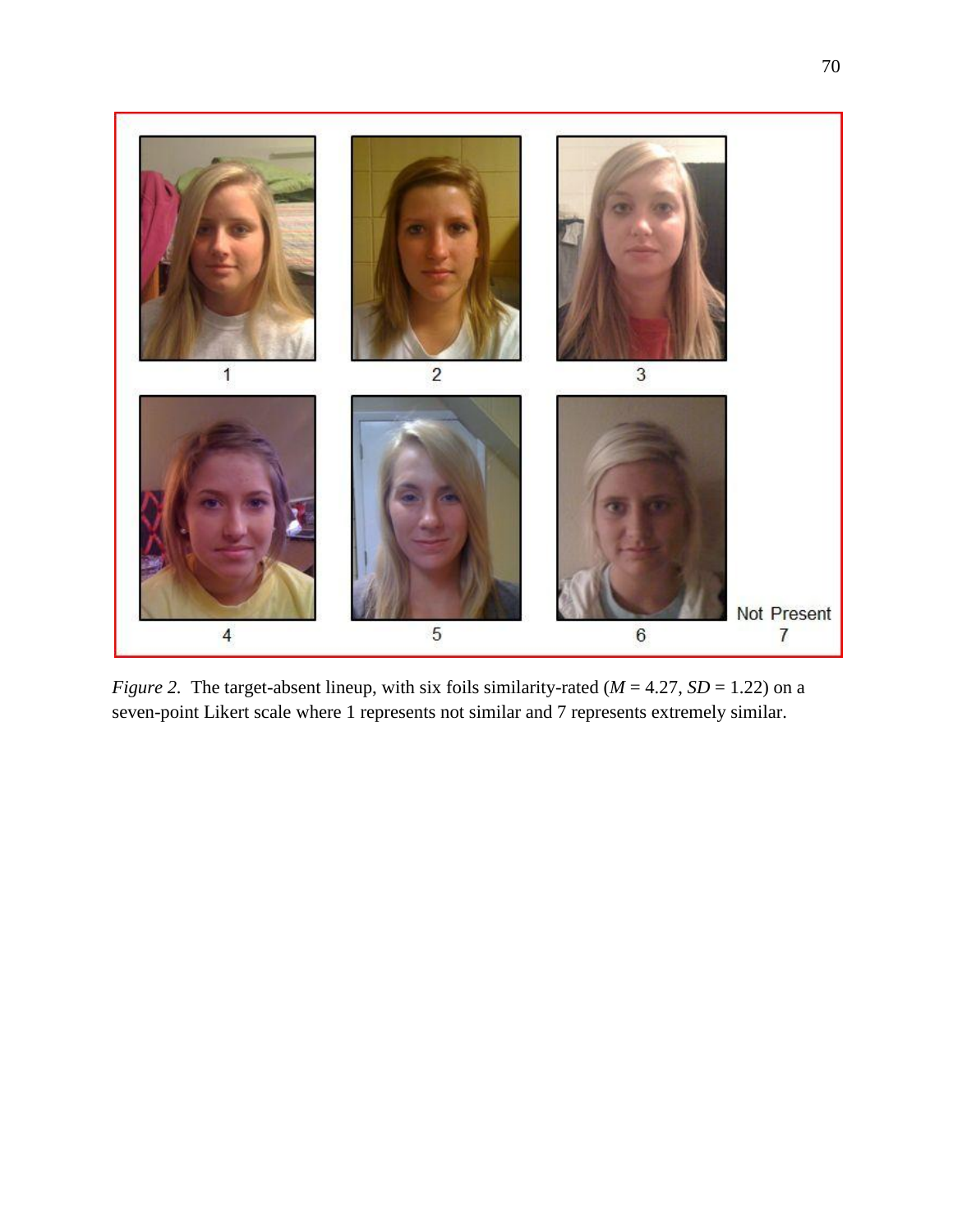

*Figure 3.* Conditional probabilities of guilt as a function of base rate for target selections when objects were presented after the suspect's face was visible. The diagonal represents a pure chance rate. The space below each curve indicates suspect guilt given selection, while the space above indicates probability of false alarms.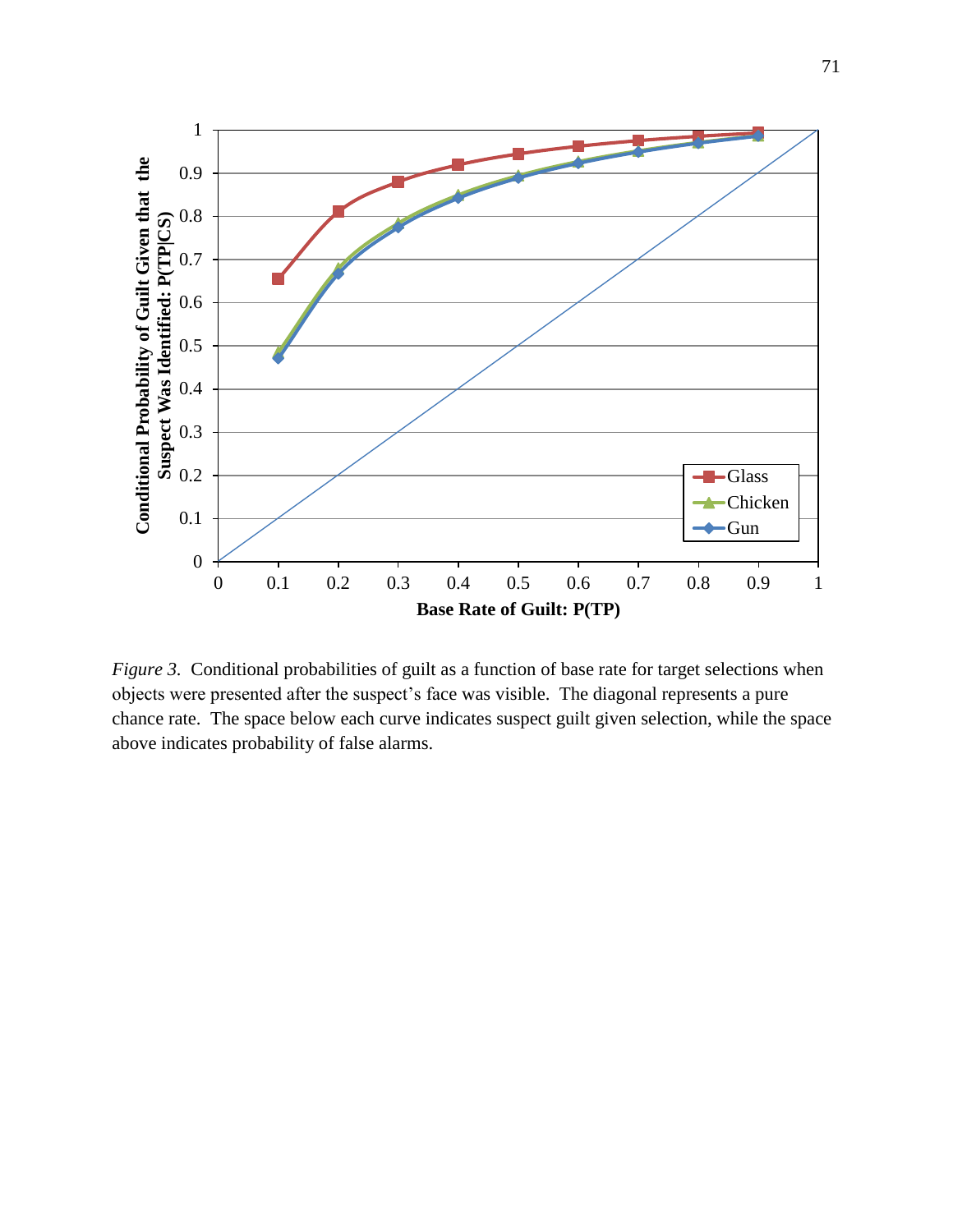

*Figure 4.* Conditional probabilities of guilt as a function of base rate for target selections when objects were presented before the suspect's face was visible. The diagonal represents a pure chance rate. The space below each curve indicates suspect guilt given selection, while the space above indicates probability of false alarms.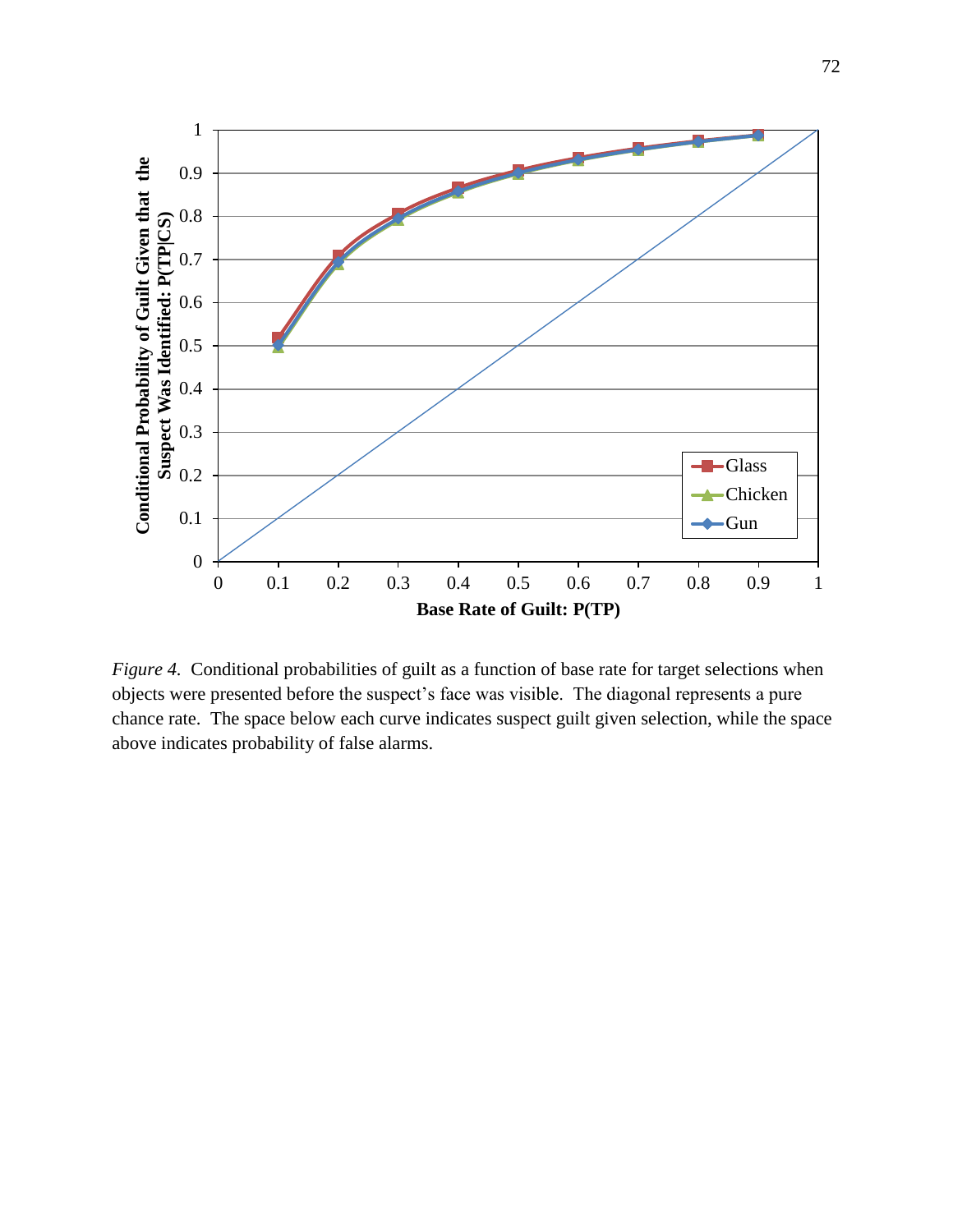

*Figure 5.* Conditional probabilities of guilt as a function of base rate for target selections when objects were presented simultaneously with the suspect's face. The diagonal represents a pure chance rate. The space below each curve indicates suspect guilt given selection, while the space above indicates probability of false alarms.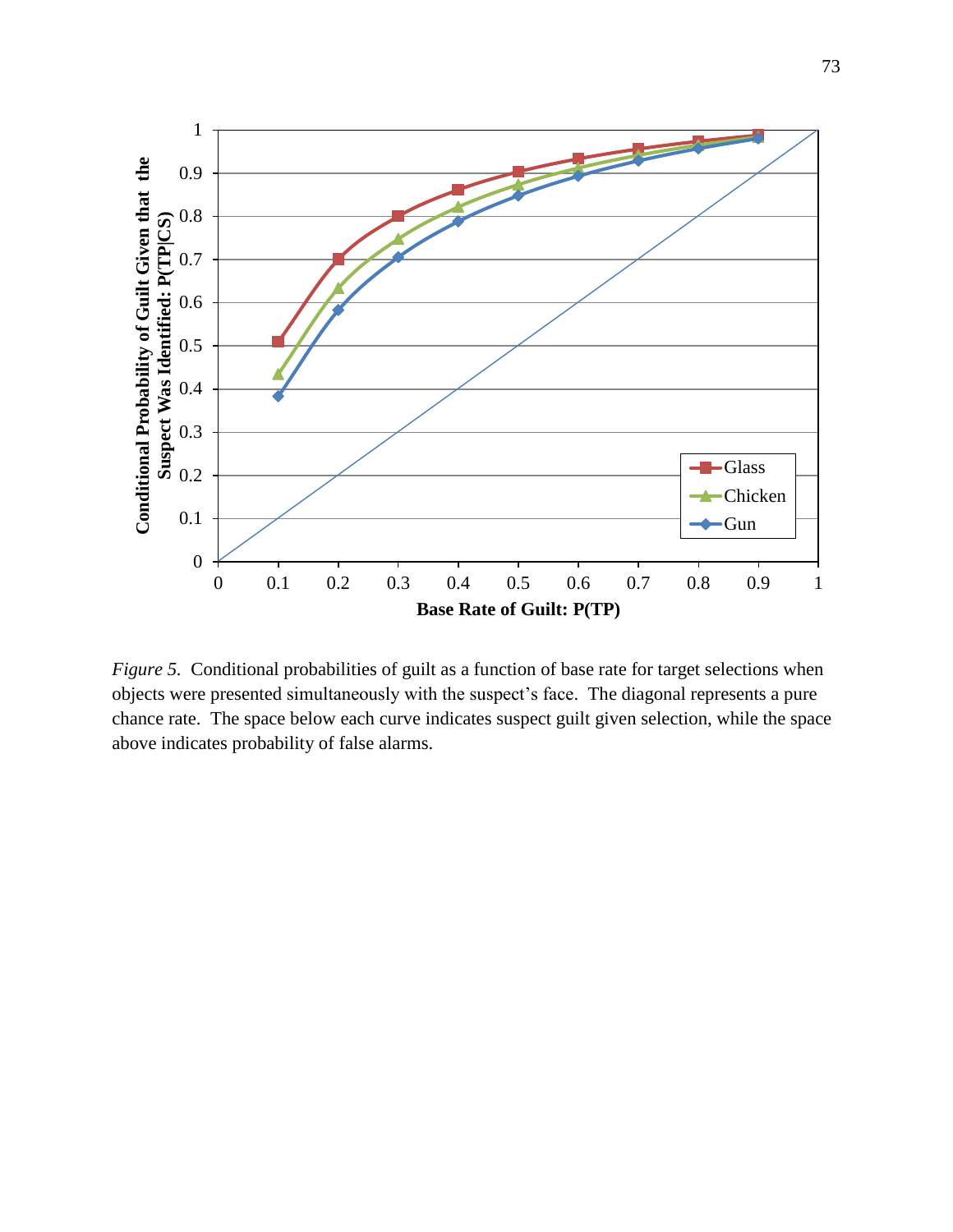|                   |         |           | Timing        |          |
|-------------------|---------|-----------|---------------|----------|
|                   |         | After     | <b>Before</b> | During   |
|                   | Normal  | .75(.43)  | .73(0.45)     | .71(.46) |
| <b>TP</b> Targets | Chicken | .70(.46)  | .68(.47)      | .63(.49) |
|                   | Gun     | .72(0.45) | .79(.41)      | .53(.50) |
| <b>TP</b> Foils   | Normal  | .08(.27)  | .17(.38)      | .07(.25) |
|                   | Chicken | .22(.42)  | .16(.37)      | .22(.42) |
|                   | Gun     | .16(.37)  | .09(.29)      | .13(.33) |
| <b>TA Foils</b>   | Normal  | .74(.44)  | .55(.50)      | .55(.50) |
|                   | Chicken | .51(.50)  | .54(.50)      | .46(.50) |
|                   | Gun     | .46(.50)  | .48(.50)      | .43(.50) |

*Table 1.* Table presenting means (and standard deviations) for selection rates of targets and foils from target-present lineups and target-absent foil lineups at three levels of Object and three levels of Timing.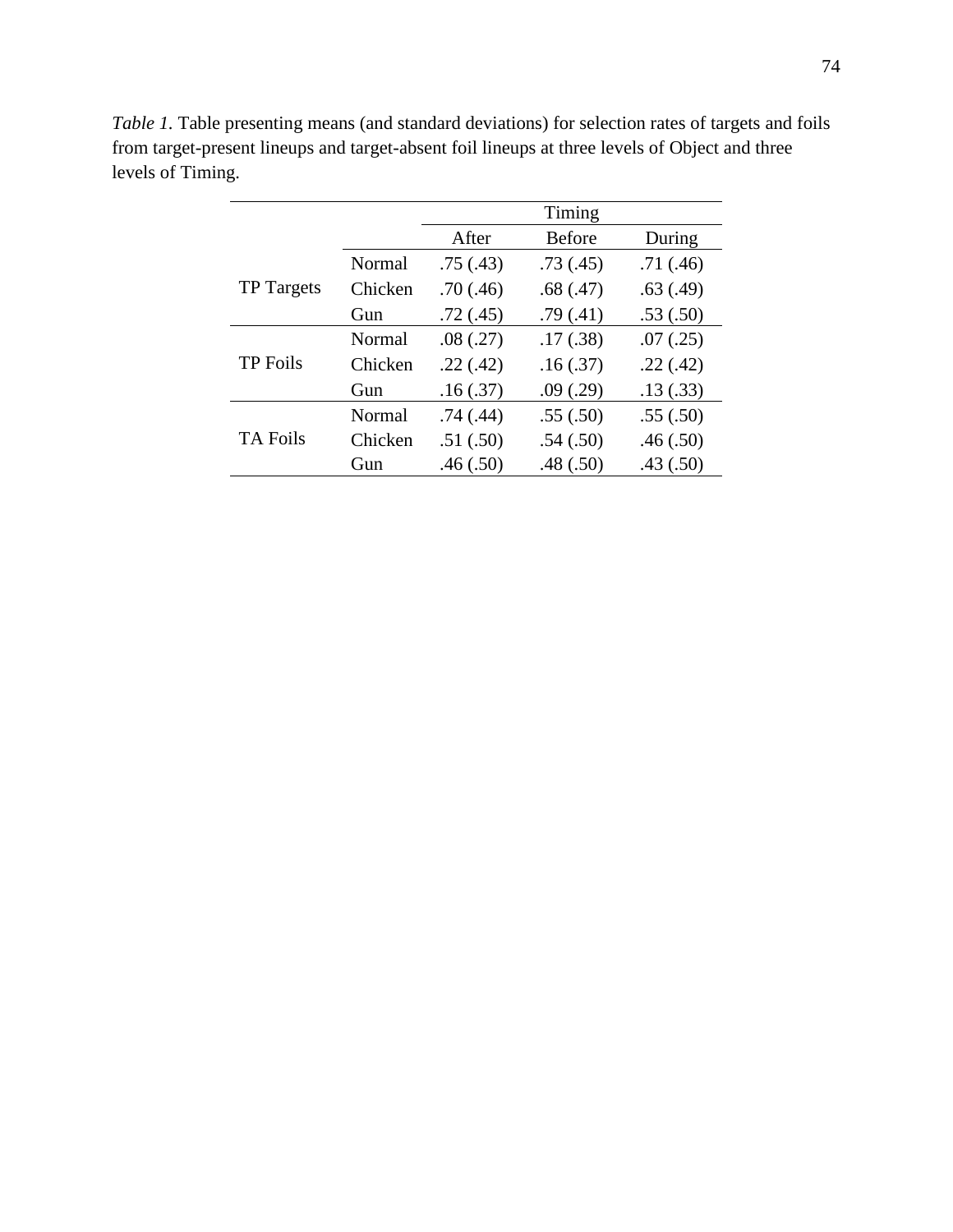*Table 2.* Proportions of identifications given suspect guilt, identifications given suspect innocence, diagnosticity ratios, and 95% confidence intervals derived through a bootstrapping procedure for each of the nine combinations of Object and Timing. Because no designated suspect was featured in the target-absent lineup, its proportion was divided by the number of foils in the lineup to produce adjusted diagnosticity ratios.

| Combination    | p(ID TP) | [ID TA)<br>D) | p(ID TA)/6 | Diagnosticity | <b>Bootstrapped CI</b> |
|----------------|----------|---------------|------------|---------------|------------------------|
| Normal/After   | 0.75     | 0.26          | 0.04       | 17.20         | [12.14, 27.48]         |
| Normal/Before  | 0.73     | 0.45          | 0.08       | 9.69          | [7.37, 13.33]          |
| Normal/During  | 0.71     | 0.46          | 0.08       | 9.38          | [7.06, 13.03]          |
| Chicken/After  | 0.70     | 0.49          | 0.08       | 8.47          | [6.45, 11.52]          |
| Chicken/Before | 0.68     | 0.46          | 0.08       | 8.88          | [6.67, 12.49]          |
| Chicken/During | 0.63     | 0.54          | 0.09       | 6.95          | [5.32, 9.26]           |
| Gun/After      | 0.72     | 0.54          | 0.09       | 8.00          | [6.25, 10.49]          |
| Gun/Before     | 0.79     | 0.52          | 0.09       | 9.05          | [7.11, 12.04]          |
| Gun/During     | 0.53     | 0.57          | 0.10       | 5.58          | [4.10, 7.58]           |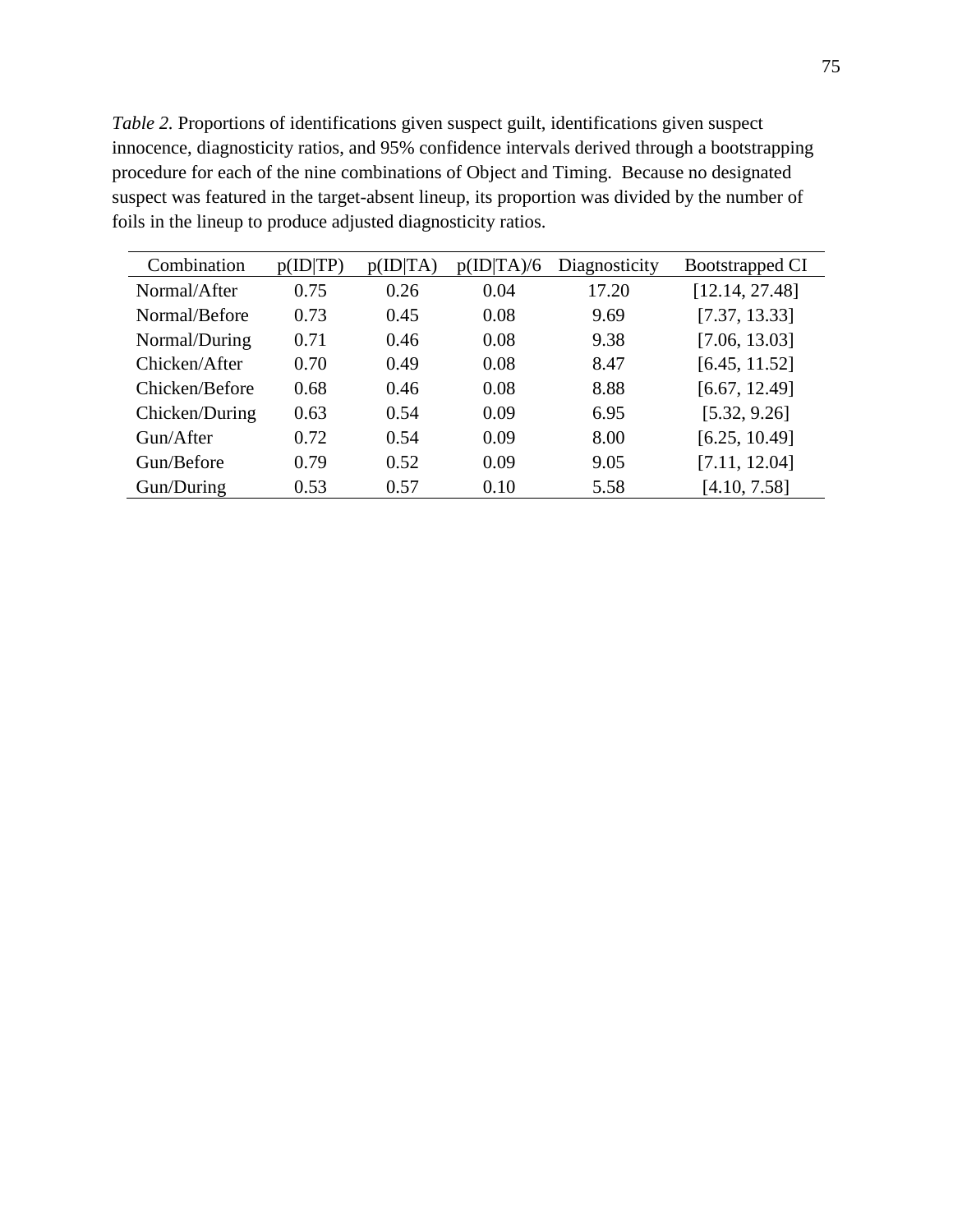| Combination    | p(REJ TA) | p(REJ TP) | Diagnosticity | <b>Bootstrapped CI</b> |
|----------------|-----------|-----------|---------------|------------------------|
| Normal/After   | 0.74      | 0.17      | 4.36          | [2.68, 8.90]           |
| Normal/Before  | 0.55      | 0.10      | 5.77          | [3.06, 18.12]          |
| Normal/During  | 0.55      | 0.22      | 2.43          | [1.59, 4.19]           |
| Chicken/After  | 0.51      | 0.09      | 5.83          | [3.00, 18.50]          |
| Chicken/Before | 0.54      | 0.16      | 3.41          | [2.10, 6.82]           |
| Chicken/During | 0.46      | 0.15      | 3.02          | [1.77, 6.44]           |
| Gun/After      | 0.46      | 0.12      | 3.89          | [2.14, 9.88]           |
| Gun/Before     | 0.48      | 0.12      | 4.04          | [2.26, 9.35]           |
| Gun/During     | 0.43      | 0.34      | 1.25          | [.83, 1.97]            |

Table 3. Proportions of rejections given suspect guilt, rejections given suspect innocence, diagnosticity ratios, and 95% confidence intervals derived through a bootstrapping procedure for each of the nine combinations of Object and Timing.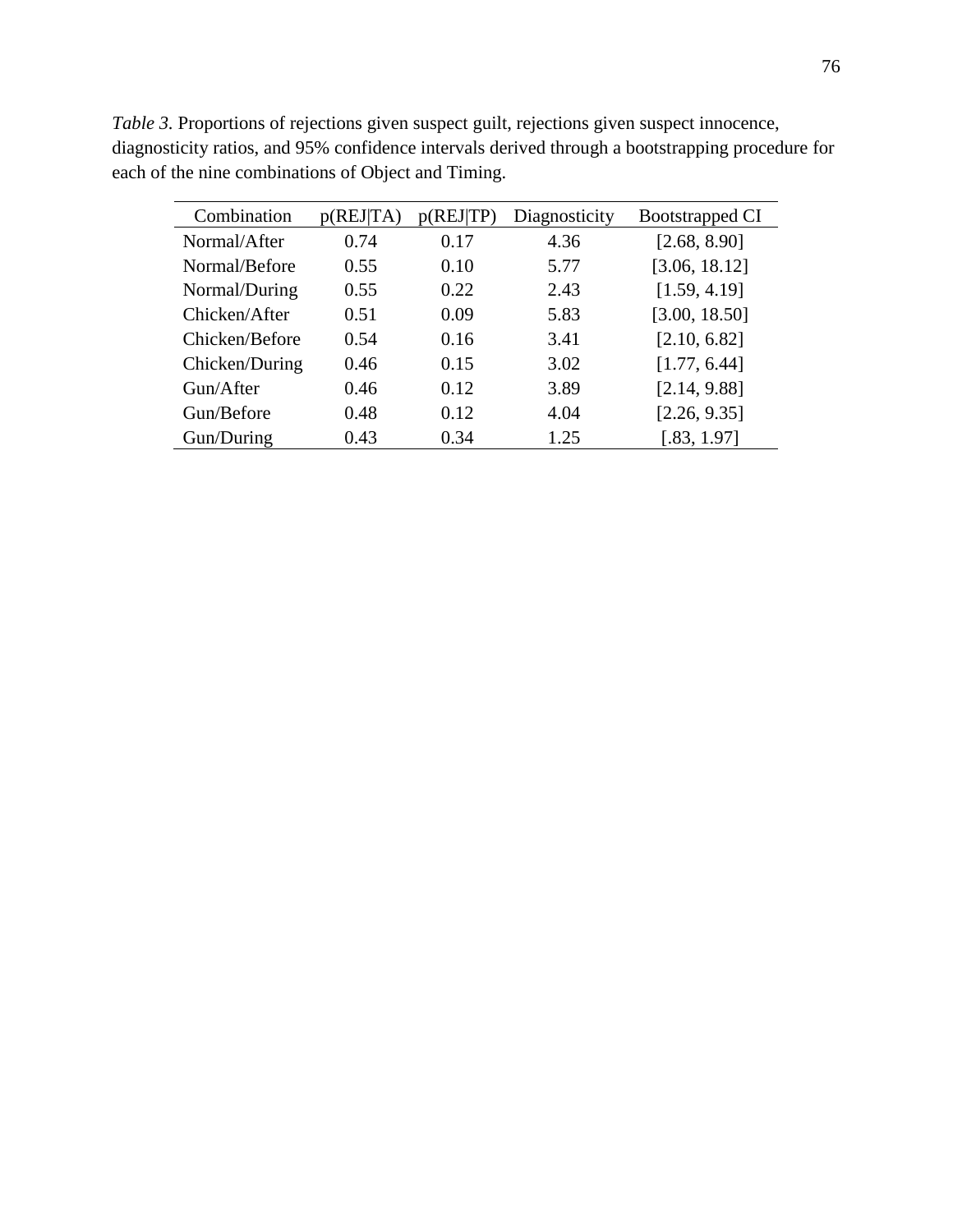|                                   |         | After      | <b>Before</b> | During     |
|-----------------------------------|---------|------------|---------------|------------|
|                                   | Normal  | 4.75(1.16) | 4.52(1.69)    | 3.65(1.02) |
| <b>Cued-Recall Target Scores</b>  | Chicken | 4.65(1.55) | 4.61(1.27)    | 3.69(1.23) |
|                                   | Gun     | 4.62(1.27) | 4.92(1.42)    | 3.98(1.27) |
|                                   | Normal  | 1.61(0.95) | 1.53(1.04)    | 1.31(.92)  |
| <b>Cued-Recall Context Scores</b> | Chicken | 1.48(.91)  | 1.55(1.05)    | 1.50(.96)  |
|                                   | Gun     | 1.50(.92)  | 1.58(1.01)    | 1.48(.99)  |

*Table 4.* Table presenting means (and standard deviations) of two sets of cued-recall scores at three levels of Object and three levels of Timing. Each correct response received a 1 and each incorrect response received a 0.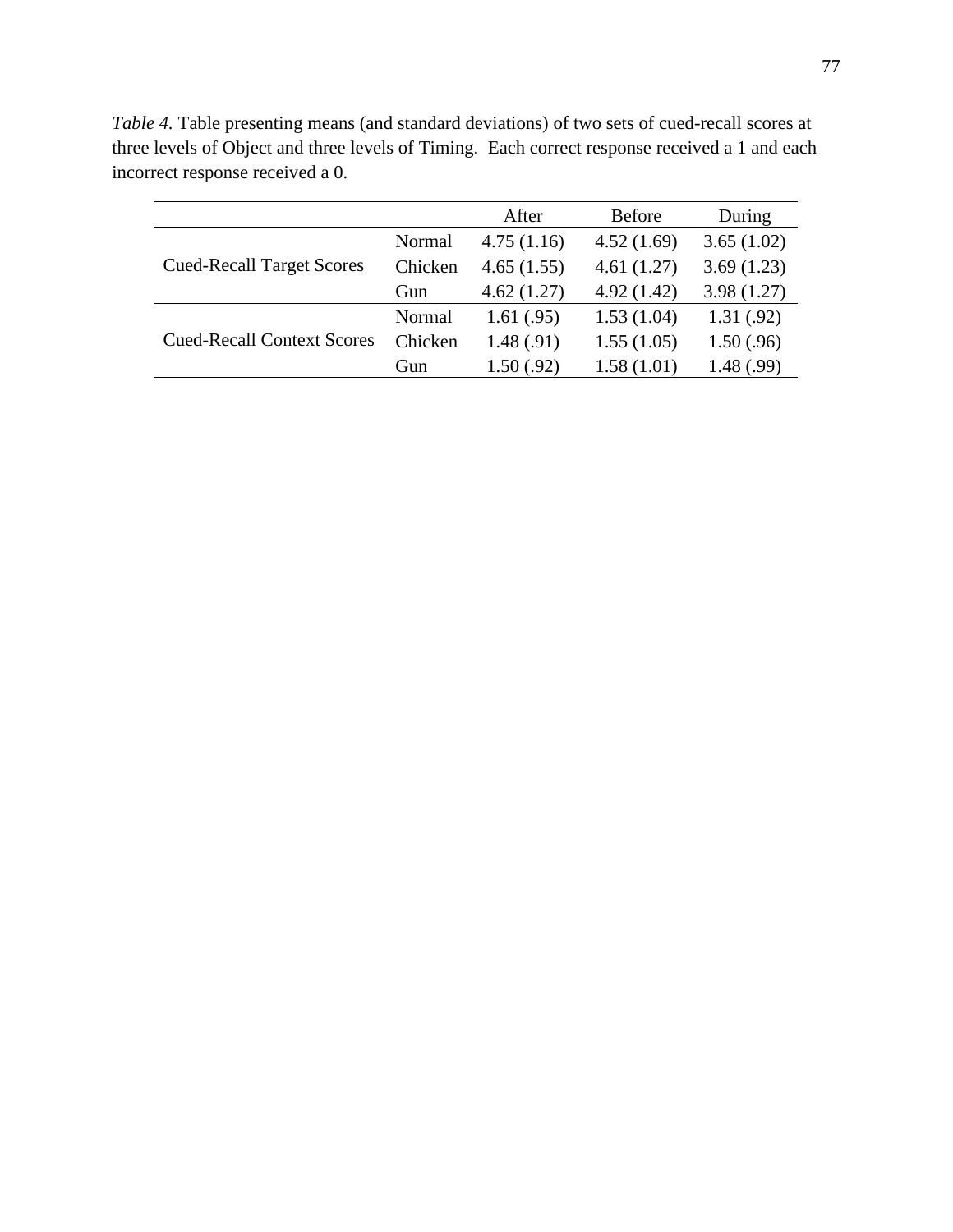*Table 5.* Table presenting means (and standard deviations) of correct responses to the cued-recall question asking participants to identify the object the target held, at three levels of Object and three levels of Timing. Each correct response received a 1 and each incorrect response received a 0.

|         | After     | <b>Before</b> | During   |
|---------|-----------|---------------|----------|
| Glass   | .96(.20)  | .91(.29)      | .91(.29) |
| Chicken | .92(0.27) | .92(.27)      | .83(.38) |
| Gun     | .95(.22)  | .93(.26)      | .95(.22) |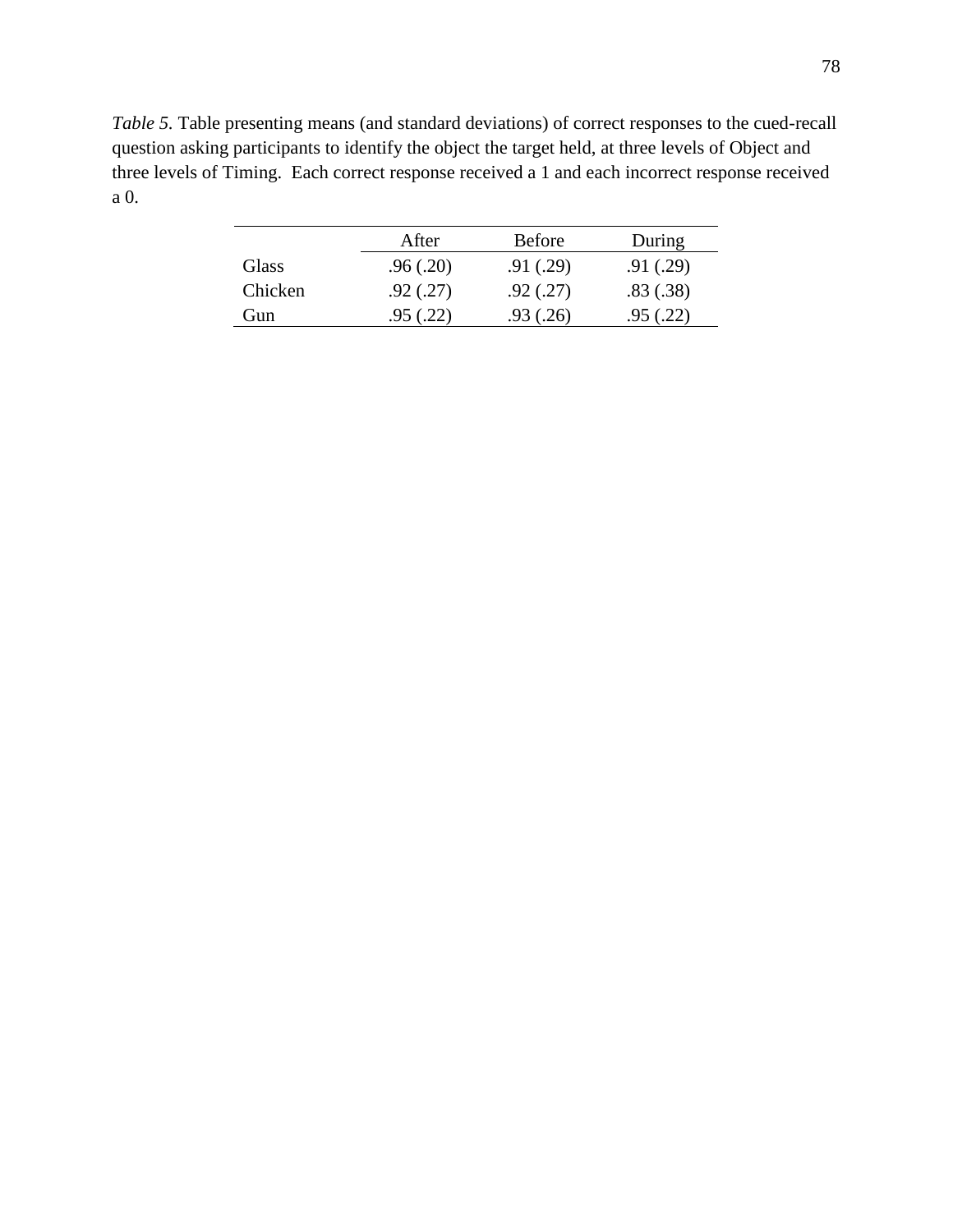*Table 6.* Table presenting means (and standard deviations) of total correct responses to multiplechoice questions regarding the target and the context in which she was viewed, at three levels of Object and three levels of Timing. Each correct response received a 1 and each incorrect response received a 0.

|         | After      | <b>Before</b> | During     |
|---------|------------|---------------|------------|
| Glass   | 5.75(1.04) | 5.84(.94)     | 5.55(.91)  |
| Chicken | 5.82(.97)  | 5.82(.94)     | 5.38(1.14) |
| Gun)    | 5.76(.99)  | 5.88 (.93)    | 5.45 (.89) |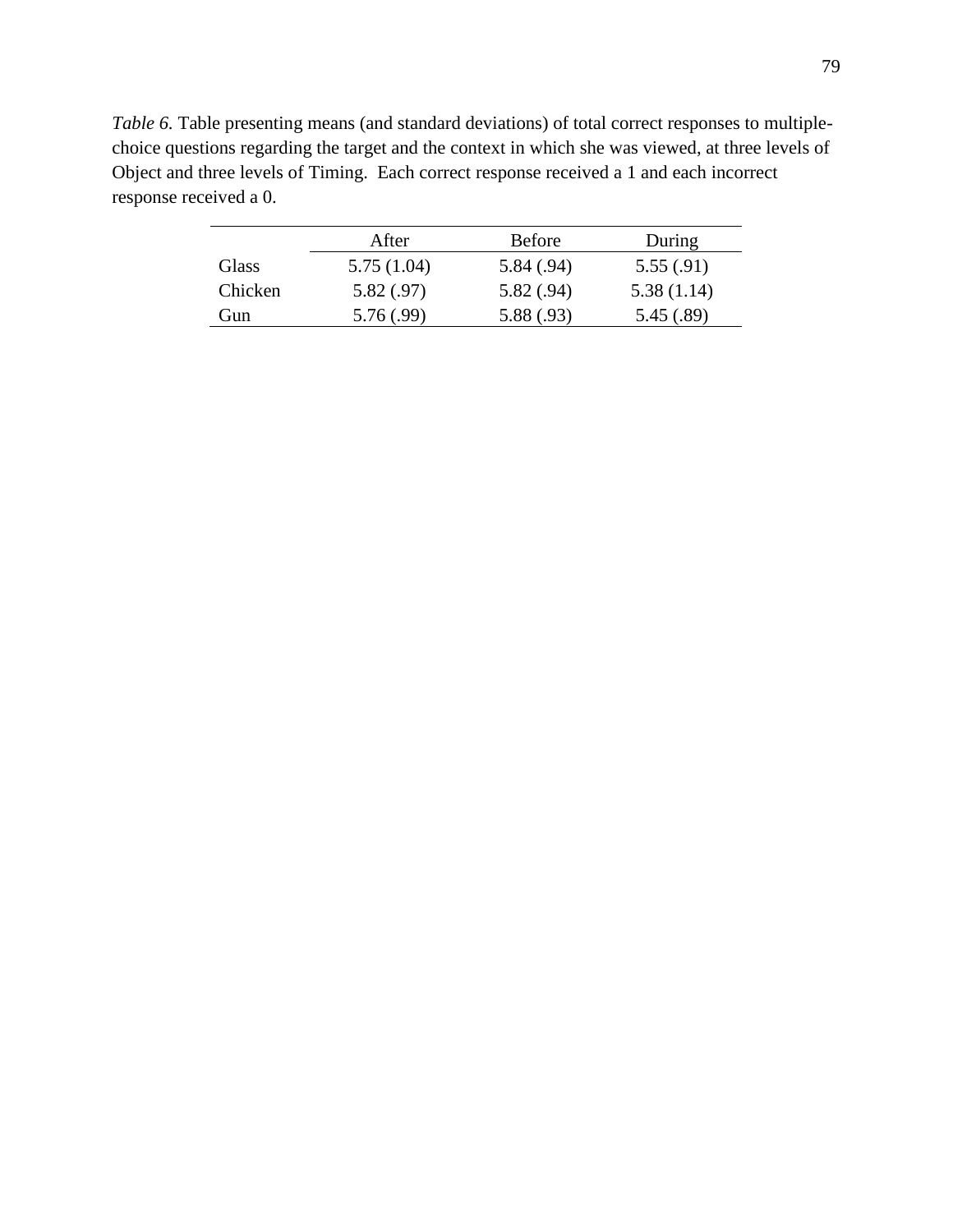After Before During Target-Present Lineup Glass 74.35 (25.26) 70.09 (23.56) 72.39 (24.18) Chicken 72.92 (24.20) 71.78 (29.43) 63.66 (22.40) Gun 74.49 (26.35) 77.67 (21.97) 65.90 (22.36) Target-Absent Lineup Glass 62.30 (21.74) 57.00 (25.29) 54.24 (24.25) Chicken 54.15 (25.48) 54.77 (23.76) 52.69 (24.24) Gun 57.18 (22.32) 64.32 (23.32) 61.30 (24.11)

*Table 7.* Table presenting means (and standard deviations) for post-identification confidence ratings at two levels of Lineup, three levels of Object, and three levels of Timing. Participants rated confidence on a sliding scale of 0 to 100.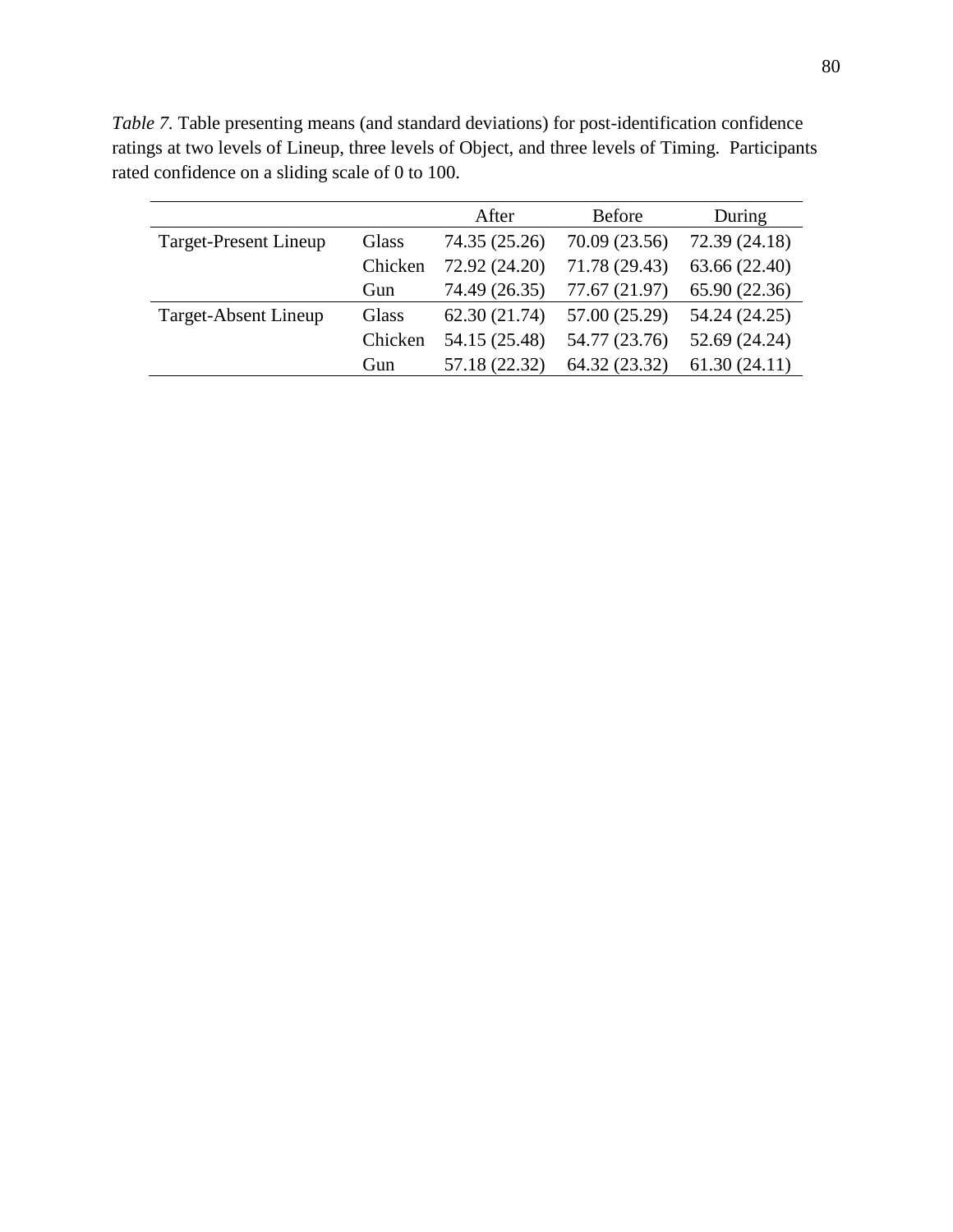*Table 8.* Table presenting means (and standard deviations) for post-identification ratings of viewing conditions at two levels of Lineup, three levels of Object, and three levels of Timing. Participants rated confidence on Likert-type scales from 1 to 10. Scores were standardized and averaged.

|                       |         | After       | <b>Before</b> | During      |
|-----------------------|---------|-------------|---------------|-------------|
| Target-Present Lineup | Glass   | .32(.50)    | .08(.49)      | .14(.58)    |
|                       | Chicken | .06(.56)    | .16(.49)      | $-.08(.44)$ |
|                       | Gun     | .41(.44)    | .23(.48)      | .10(.53)    |
| Target-Absent Lineup  | Glass   | .04(.47)    | $-.22(.44)$   | $-.20(.43)$ |
|                       | Chicken | $-.08(.51)$ | $-14(.54)$    | $-.32(.42)$ |
|                       | Gun     | $-.06(.45)$ | .00(.50)      | $-.03(.45)$ |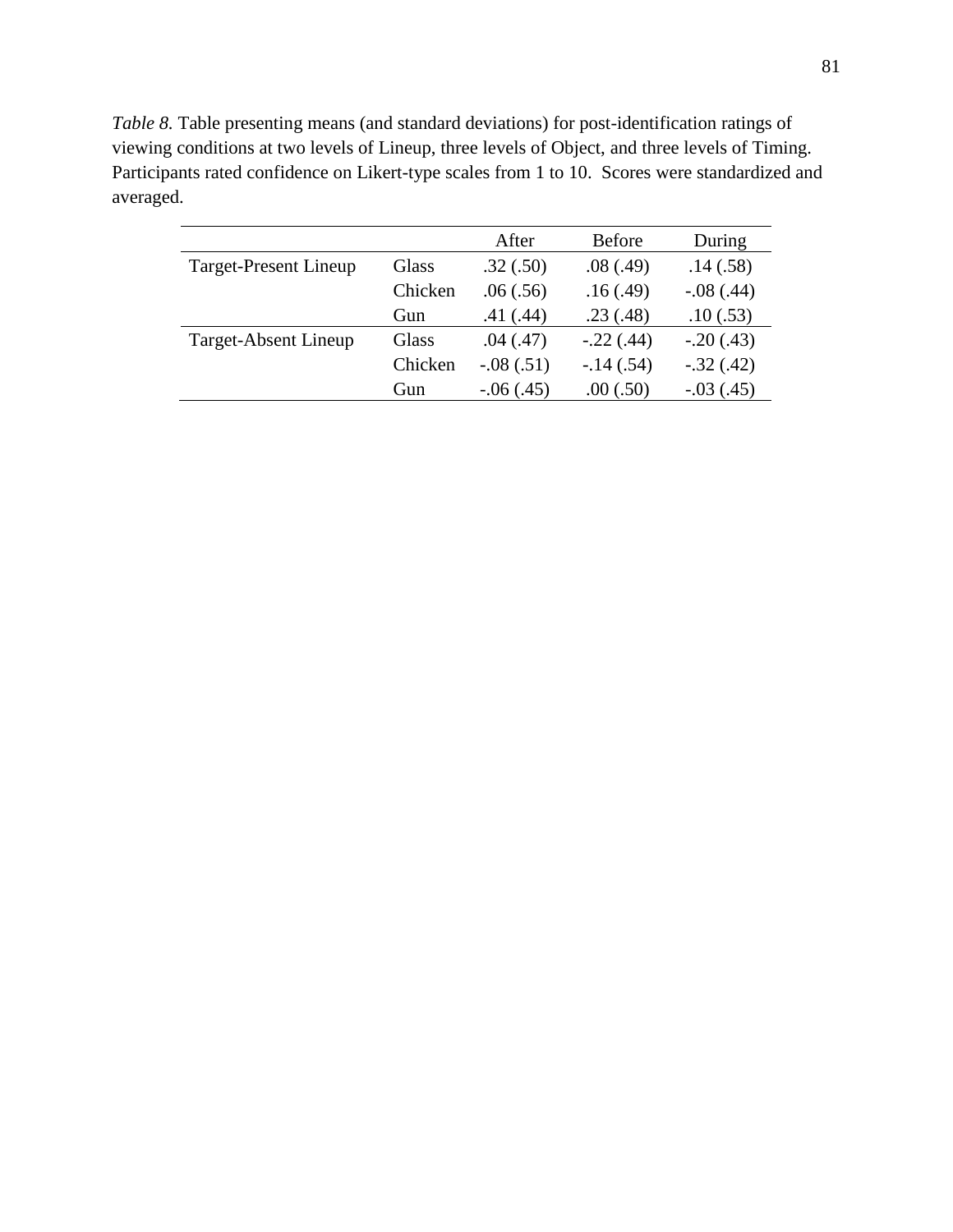# Appendix A

### **Cued-Recall Questions**

Below are more detailed questions pertaining to the last individual who entered the bar. Answer each to the best of your ability.

- 1. What ethnic group did the person belong to?
- 2. Did the individual have a mole, beauty mark, scar, or tattoo that was visible to you (list all that apply)?
- 3. Describe the shirt being worn by the individual.
- 4. Describe the pants being worn by the individual.
- 5. What object was the person holding?
- 6. Did you see the object the person was holding before or after you saw the person's face?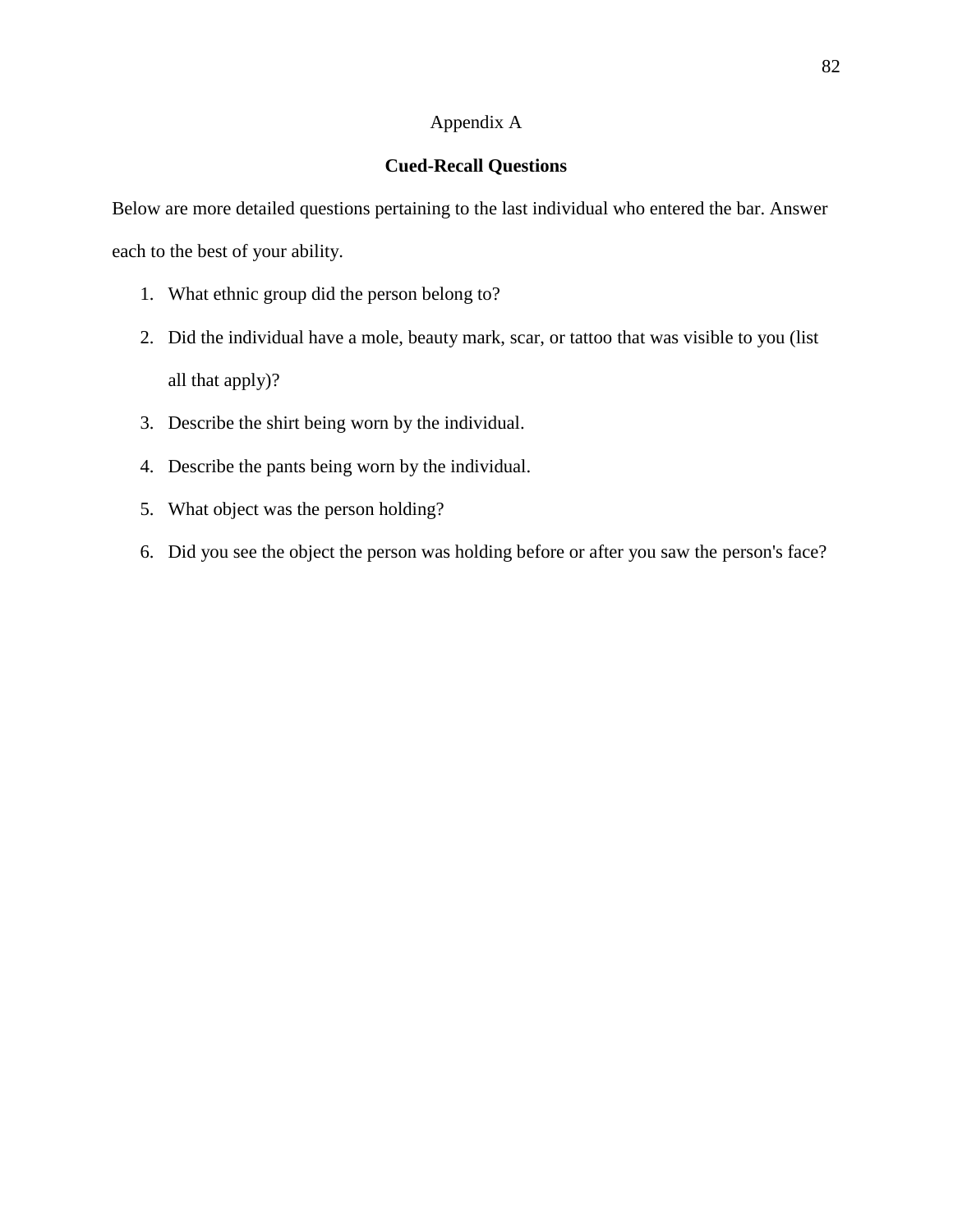## Appendix B

## **Multiple-Choice Recognition Questions**

- 1. What gender was the individual? (Male, Female)
- 2. How would you describe the person's build? (Thin, Medium, Overweight)
- 3. What color hair did the individual have? (Blond, Brunette, Red)
- 4. What color eyes did the person have? (Brown, Blue, Green)
- 5. Was the individual right or left handed? (Right, Left)
- 6. Was the individual wearing any jewelry? (Yes, No)
- 7. Was the individual wearing glasses? (Yes, No)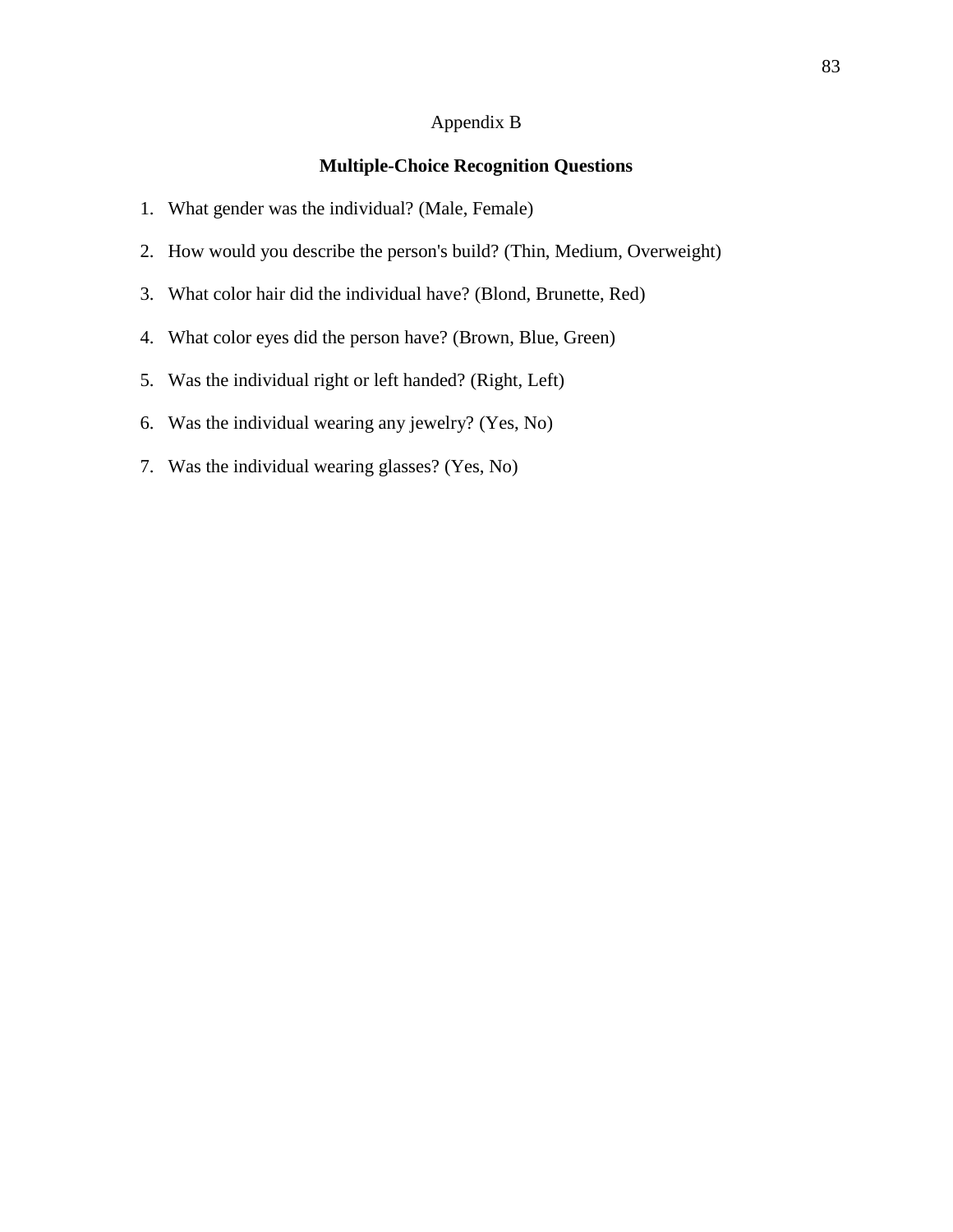### Appendix C

#### **Retrospective Questions**

At the time you made your lineup choice, how certain were you that your choice was correct? Use the slider below to indicate your certainty on a scale ranging from 0% certain to 100% certain. A response of 0% indicates that, at the time you made your choice, you believed there was a 0% chance you were correct. A response of 100% indicates that, at the time you made your choice, you thought there was a 100% chance you were correct.

#### **Weapon Questions**

At the very end of the slides, a woman appeared holding an object. That woman was a criminal. The following questions concern your responses to seeing her. Answer each of the questions below, indicating your response on a scale from 1 to 10

- 1. When the criminal appeared in the bar, did you pay more attention to her face or did you pay more attention to the object she was holding? (1=paid more attention to her face; 10=paid more attention to the object)
- 2. How surprised were you by the object that the criminal was holding? (1=not at all surprised; 10=very surprised)
- 3. How frightened were you by the object that the criminal was holding? (1=not at all frightened; 10=very frightened)
- 4. If you were really working at a bar, and the woman at the end of the slides approached you, how threatening would you find the object that she was holding? (1=not at all threatening; 10=extremely threatening)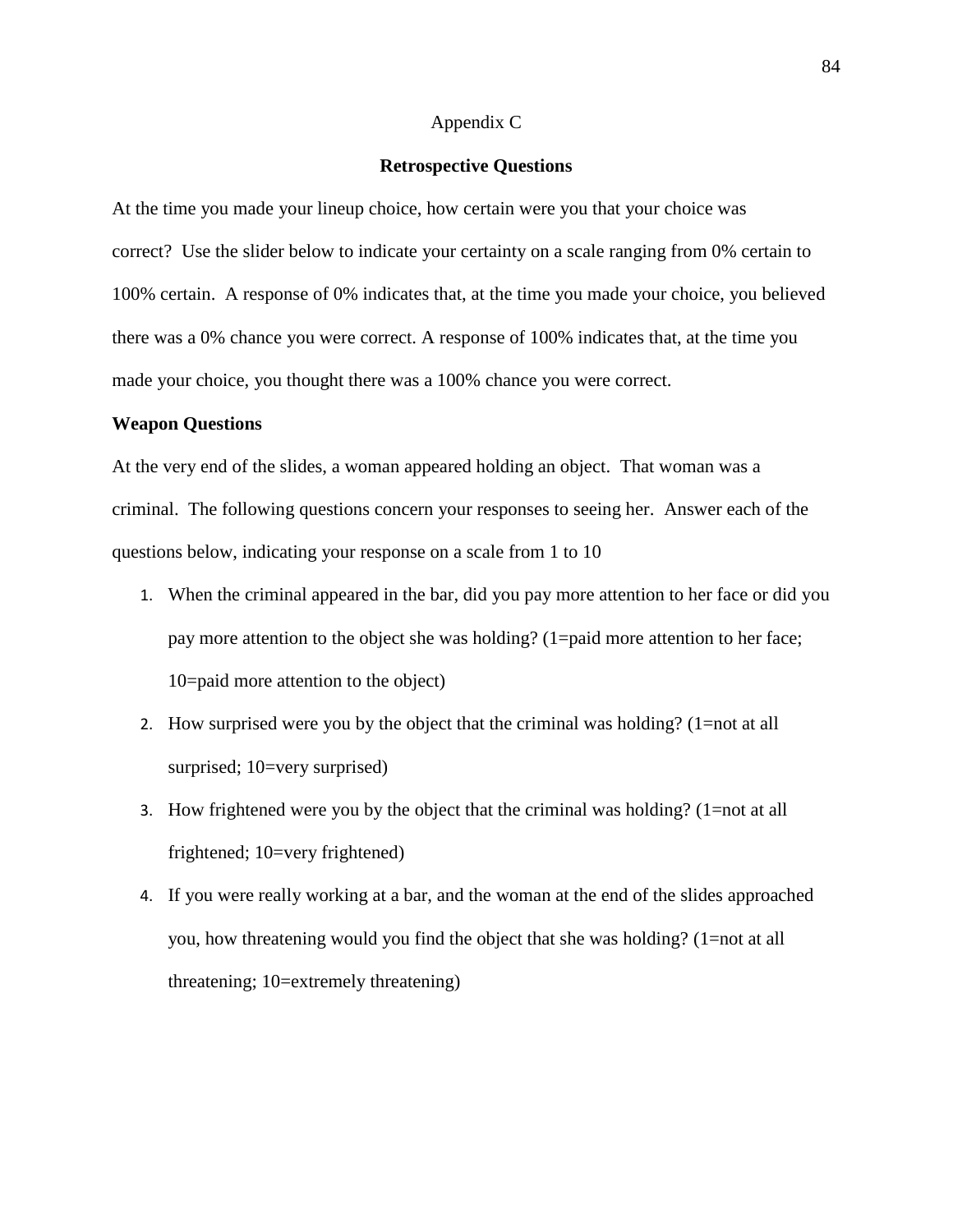5. In the context of working at a bar, how unexpected would it be for someone to approach the bartender holding the object that the woman at the end of the slides was holding? (1=not at all unexpected; 10=very unexpected)

### **Target Questions**

The woman at the end of the slides was the criminal. The following questions concern your reactions to the her. Answer each of the questions below, indicating your response on a scale from 1 to 10

- 1. How good a view did you get of the criminal? (1=very poor view; 10=excellent view)
- 2. How much attention were you paying to the face of the criminal? (1=none; 10=your total attention)
- 3. To what extent do you feel you had enough basis (enough information) to make your decision? (1= no basis at all; 10=a very good basis)
- 4. How easy or difficult was it for you to figure out which response to the lineup was the correct one?  $(1=$  extremely easy;  $10=$  extremely difficult)
- 5. How willing would you be to testify in court that your selection was correct?  $(1=$  not at all willing; 10=totally willing)
- 6. Generally, how good is your recognition memory for the faces of strangers you have encountered on only one prior occasion?  $(1=$  very poor;  $10=$  excellent)
- 7. How clear is the image you have in memory of the criminal who was shown at the end of the slides?  $(1=$  not at all clear;  $10=$ very clear)
- 8. When deciding which response to choose, did you use a process of elimination or did the response you picked just  $&$  "popped out" at you? (1= process of elimination; 10=just "popped out" at me)